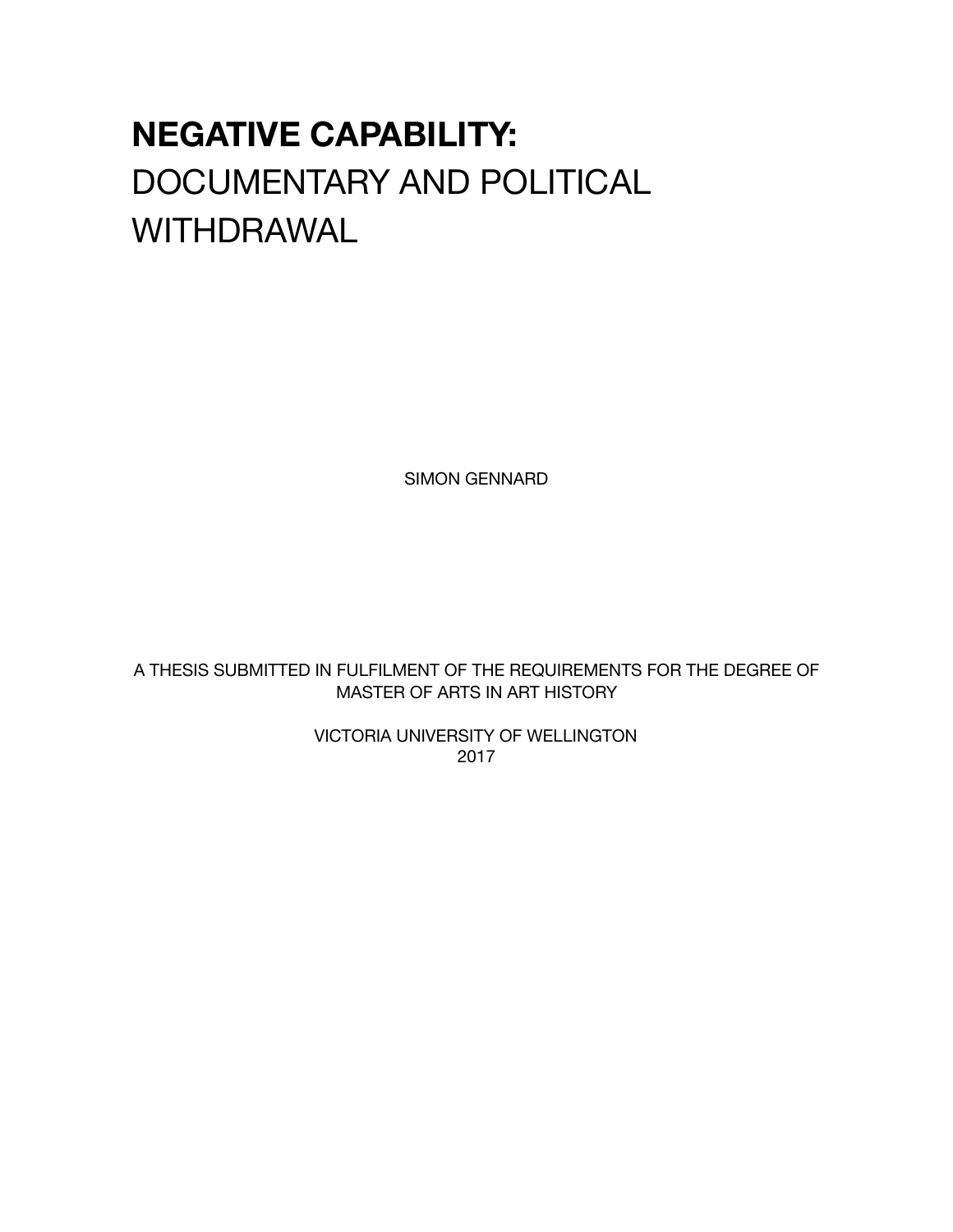# **CONTENTS**

| ABSTRACT                                                                         | $\overline{2}$ |
|----------------------------------------------------------------------------------|----------------|
| <b>ACKNOWLEDGEMENTS</b>                                                          | 3              |
| <b>LIST OF ILLUSTRATIONS</b>                                                     | 4              |
|                                                                                  |                |
| <b>INTRODUCTION</b><br><b>EXIT STRATEGIES</b>                                    | 5              |
| <b>CHAPTER ONE</b><br><b>NAMING AS SUCH</b>                                      | 16             |
| <b>CHAPTER TWO</b><br>'THE PURE FLIGHT OF A METAL BAR CRASHING THROUGH A WINDOW' | 32             |
| <b>CHAPTER THREE</b><br>TROUBLE IN THE IMAGE WORLD                               | 47             |
| <b>CHAPTER FOUR</b><br>'THE QUEER OPAQUE'                                        | 65             |
| <b>CONCLUSION</b>                                                                | 83             |
|                                                                                  |                |
| <b>BIBLIOGRAPHY</b>                                                              | 86             |
| <b>ILLUSTRATIONS</b>                                                             | 92             |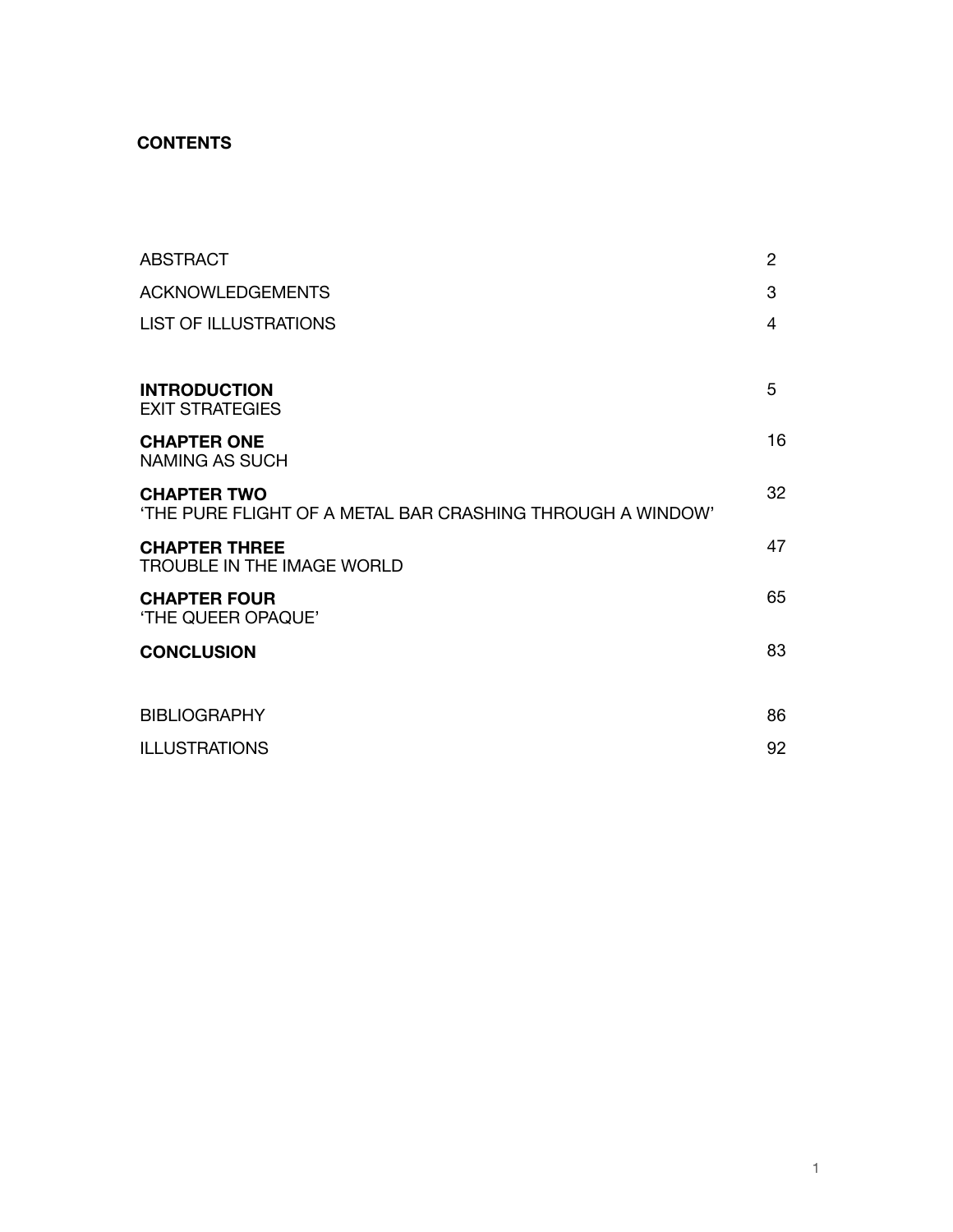This thesis thinks with, alongside, and against several theories of political withdrawal that have emerged during the past three decades as they have been taken up by artists working with documentary video. Political withdrawal here refers to a set of tactics that position themselves in opposition to existing models of belonging, civic engagement, and contestation.

The context in which this study takes place is one in which qualifying for citizenship in the liberal western state increasingly requires one remain transparent, docile, and willing to acquiesce to whatever demands for information the state may make. In response to these conditions, the theories and artworks examined in this thesis all propose arguments in favour of anonymity, opacity, and indeterminacy.

Situating itself, sometimes uncomfortably, within the archives of feminist, queer, and anarchist thought, this thesis engages with selected video works by Martha Rosler, Bernadette Corporation, Hito Steyerl, and Zach Blas in order to understand the ways in which withdrawal may constitute a generative framework for enabling meaningful social change.

These video works are here described as documentary, but not in the conventional sense that they are objective or transparent attempts to capture or record actual fact. Rather the term is understood as a historically pedagogical genre — notably deployed in the service of both oppressive regimes and oppositional movements — that provides a means through which to engage with, and creatively reimagine, political languages. The artists in this study take a critical approach to troubling times. Suspending the truth claims historically associated with documentary, they offer a range of ways to think through how complaint might be articulated and commitment sustained.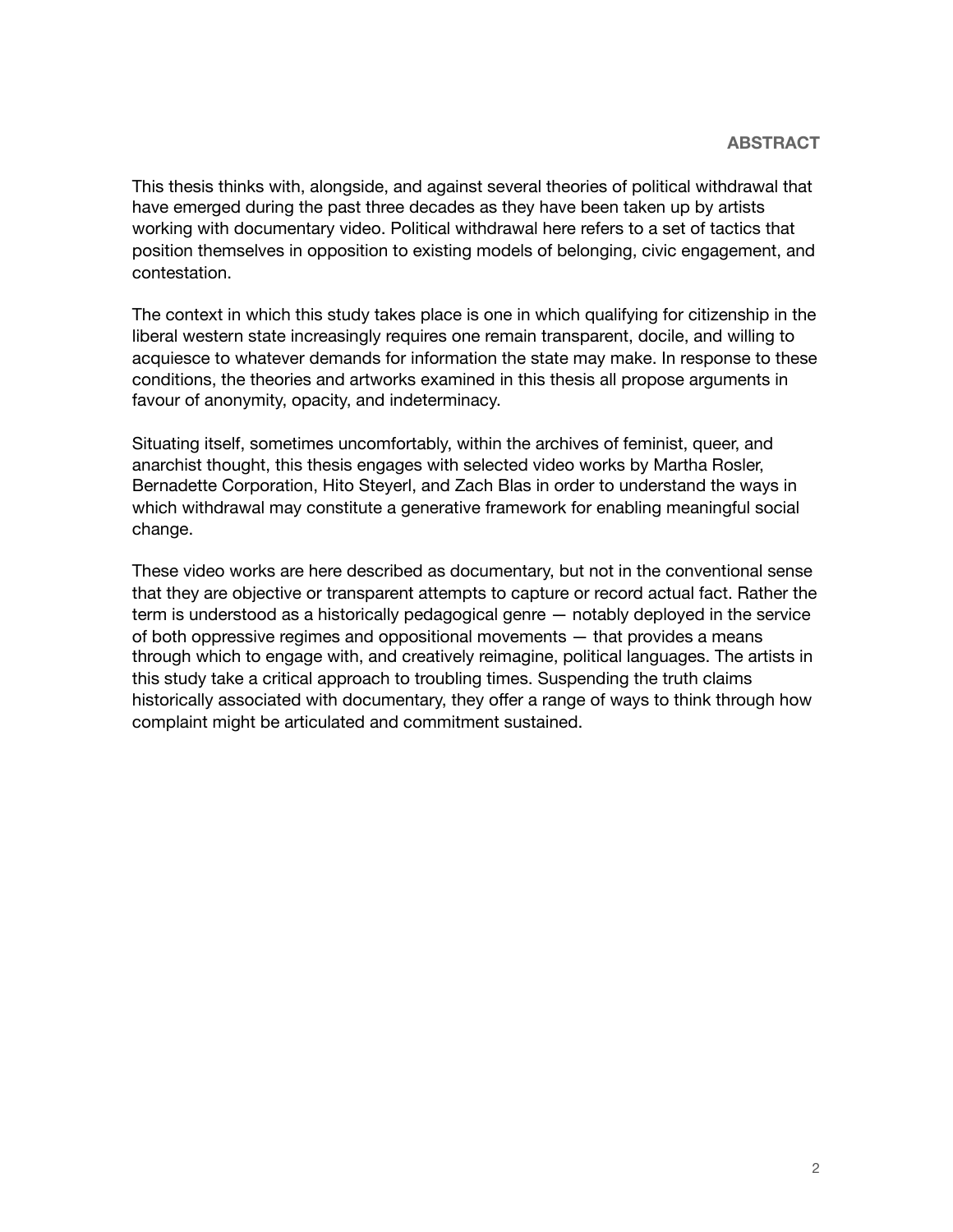This thesis was by all means a collective effort. I would first like to thank my supervisor, Christina Barton, for her support, encouragement, and critical eye.

I would also like to thank Pippa Wisheart, who works tirelessly, and all too often thanklessly, to keep the Art History department running smoothly. I am grateful as well to my officemates, Anna-Marie White and Kirsty Baker, who have provided good company and good humour throughout this year. They have both forced me to remain reflexive about my research process, and asked vital questions of my work I could not have anticipated myself.

Geoffrey Batchen, Roger Blackley, Peter Brunt, David Maskill, and Raymond Spiteri have been generous teachers throughout my university career. They have instilled in me the importance of thorough and precise research methods, and encouraged me to remain sensitive to the power of images to make and remake the world.

I am grateful to Zach Blas for being so generous with his time and so willing to answer my questions.

Alexandra Hollis and Ursula Robinson-Shaw offered valuable feedback and advice throughout this year, for that I am grateful.

I would finally like to thank my partner, Ben Speak, for his patience, care, and unwavering belief in me.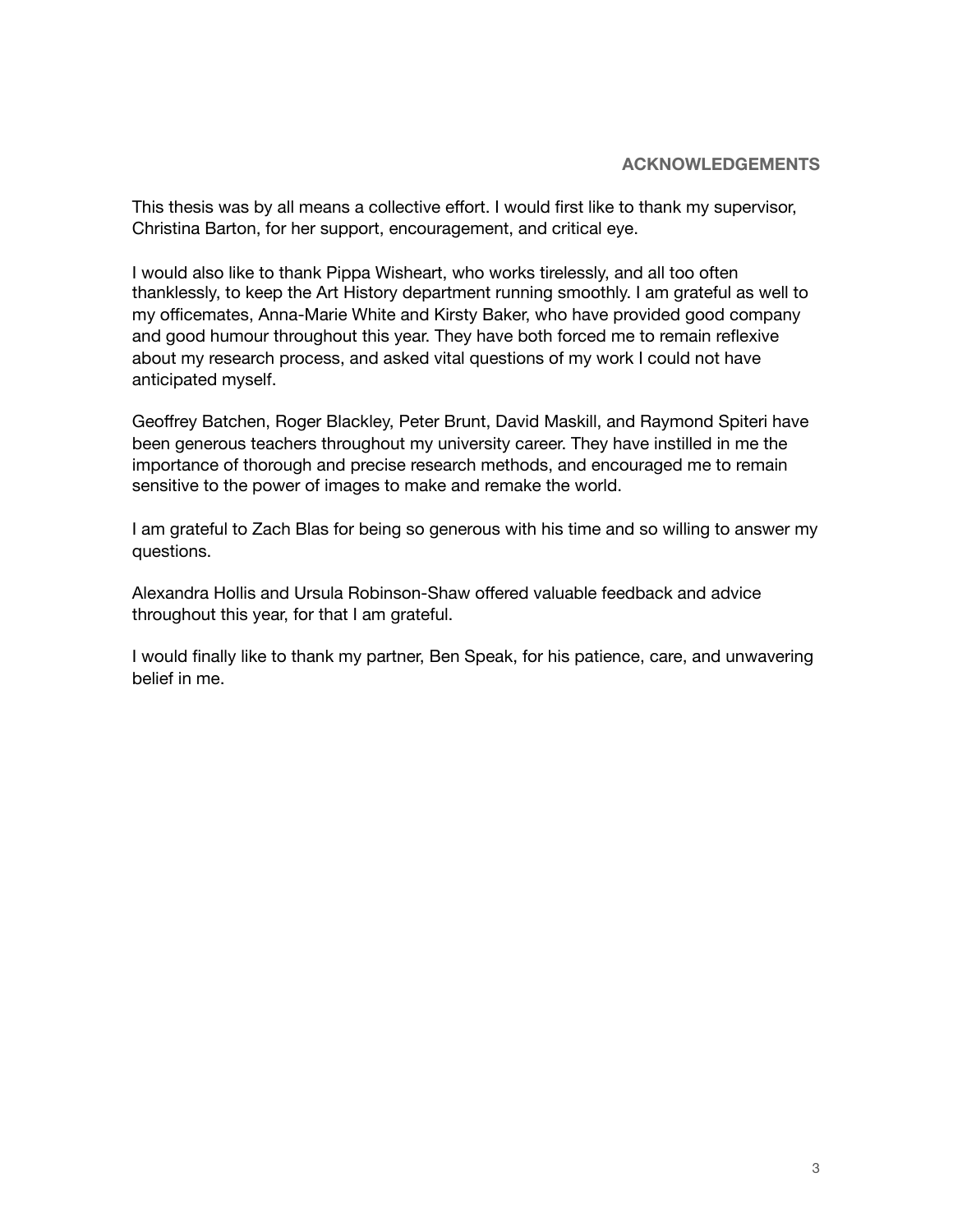#### **LIST OF ILLUSTRATIONS**

**figure 1** Martha Rosler, *Vital Statistics of a Citizen, Simply Obtained* (still), 1977, courtesy Electronic Arts Intermix (EAI), New York

**figure 2** Martha Rosler, *Vital Statistics of a Citizen, Simply Obtained* (still), 1977, courtesy EAI, New York **figure 3** Martha Rosler, *Vital Statistics of a Citizen, Simply Obtained* (still), 1977, courtesy EAI, New York **figure 4** Martha Rosler, *Vital Statistics of a Citizen, Simply Obtained* (still), 1977, courtesy EAI, New York **figure 5** Martha Rosler, *Vital Statistics of a Citizen, Simply Obtained* (still), 1977, courtesy EAI, New York **figure 6** Bernadette Corporation, *Get Rid of Yourself* (still), 2003, courtesy EAI, New York **figure 7** Bernadette Corporation, *Get Rid of Yourself* (still), 2003, courtesy EAI, New York **figure 8** Bernadette Corporation, *Get Rid of Yourself* (still), 2003, courtesy EAI, New York **figure 9** Bernadette Corporation, *Get Rid of Yourself* (still), 2003, courtesy EAI, New York **figure 10** Bernadette Corporation, *Get Rid of Yourself* (still), 2003, courtesy EAI, New York **figure 11** Bernadette Corporation, *Get Rid of Yourself* (still), 2003, courtesy EAI, New York **figure 12** Hito Steyerl, *November* (still), 2004, courtesy the artist and Andrew Kreps Gallery, New York **figure 13** Hito Steyerl, *November* (still), 2004, courtesy the artist and Andrew Kreps Gallery, New York **figure 14** Hito Steyerl, *November* (still), 2004, courtesy the artist and Andrew Kreps Gallery, New York **figure 15** Hito Steyerl, *November* (still), 2004, courtesy the artist and Andrew Kreps Gallery, New York **figure 16** Hito Steyerl, *How Not To Be Seen: A Fucking Didactic Educational .MOV File* (still), 2013, courtesy the artist and Andrew Kreps Gallery, New York **figure 17** Hito Steyerl, *How Not To Be Seen: A Fucking Didactic Educational .MOV File* (still), 2013, courtesy the artist and Andrew Kreps Gallery, New York **figure 18** Hito Steyerl, *How Not To Be Seen: A Fucking Didactic Educational .MOV File* (still), 2013, courtesy the artist and Andrew Kreps Gallery, New York **figure 19** Hito Steyerl, *How Not To Be Seen: A Fucking Didactic Educational .MOV File* (still), 2013, courtesy the artist and Andrew Kreps Gallery, New York **figure 20** Hito Steyerl, *How Not To Be Seen: A Fucking Didactic Educational .MOV File* (still), 2013, courtesy the artist and Andrew Kreps Gallery, New York

**figure 21** Hito Steyerl, *How Not To Be Seen: A Fucking Didactic Educational .MOV File* (still), 2013, courtesy the artist and Andrew Kreps Gallery, New York

**figure 22** Zach Blas, *Facial Weaponization Communiqué: Fag Face* (still), 2012, courtesy the artist

**figure 23** Zach Blas, *Facial Weaponization Communiqué: Fag Face* (still), 2012, courtesy the artist

**figure 24** Zach Blas, *Facial Weaponization Communiqué: Fag Face* (still), 2012, courtesy the artist

**figure 25** Zach Blas, *Facial Weaponization Communiqué: Fag Face* (still), 2012, courtesy the artist

**figure 26** Zach Blas, *Facial Weaponization Communiqué: Fag Face* (still), 2012, courtesy the artist

**figure 27** Zach Blas, *Facial Weaponization Communiqué: Fag Face* (still), 2012, courtesy the artist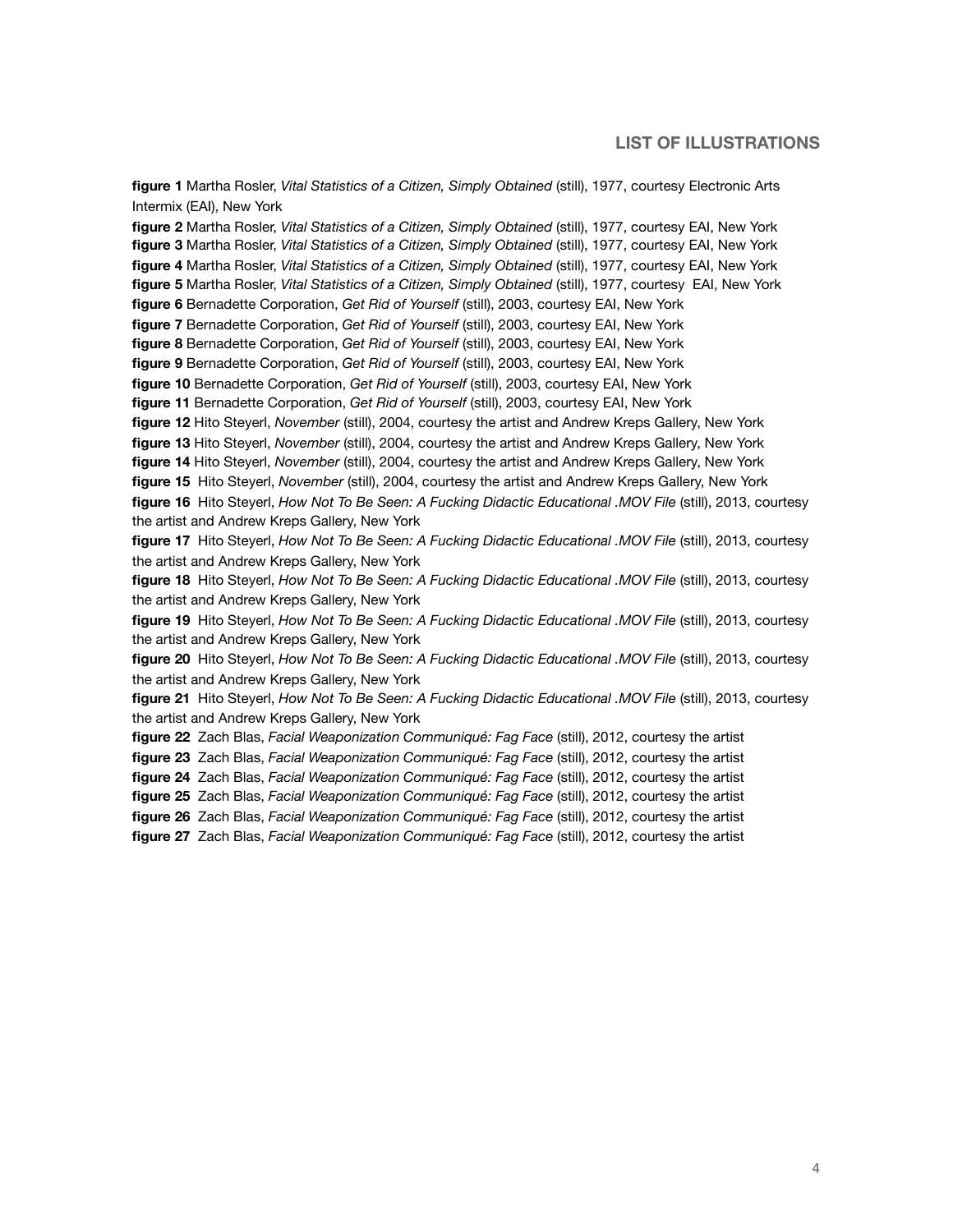## <span id="page-5-1"></span>**INTRODUCTION** EXIT STRATEGIES

Theories and tactics of escape, withdrawal, and refusal abound. These theories, though varied in their political, disciplinary, and methodological outlooks, are united in their shared insistence that withdrawal from existing modes of political engagement and subjectification may constitute a generative framework for imagining meaningful social change. This thesis is an attempt to think with, alongside, and against several of these theories as they have been taken up by contemporary artists engaging with documentary video.

Documentary video is, in some ways, an artificial constraint. It is not my intention to argue there is anything particular about documentary video that lends itself to the articulation of political withdrawal, but to engage with a small selection of the many examples of artist's documentary that have appeared in the last four decades. The proliferation of artist's documentary video, according to T.J. Demos, can be attributed to several interrelated factors, among them the widespread availability of relatively cheap imaging and editing technologies, the growth of the international biennial circuit and the influence of major art events such as *Documenta,* and a continued engagement with the problematic implications of the truth claims the documentary image has historically made.<sup>[1](#page-5-0)</sup> All of the works analysed in this thesis openly stage an argument. They all engage with political languages, and, in many cases, find themselves testing the limits of existing political vocabularies. All of the works in this thesis engage critically, playfully, and ambivalently with the manifold histories of political documentary practice, and each, in its own way, works towards a rearticulation of art's activist potential.

Withdrawal goes by many names. During the past several decades, tactics for hiding, refusing, and escaping from contemporary regimes of biopolitical control have emerged from diverse fields including queer and feminist studies, critical race studies, anarchist literature, literary studies, and art criticism. At times, these theories and tactics bypass each other. Elsewhere, a common ancestry is able to be detected and drawn out. All share an insistence, however, that withdrawal, however it is named, does not constitute an acquiescence to oppressive power, but provides a means to imagine and enact

<span id="page-5-0"></span><sup>&</sup>lt;sup>[1](#page-5-1)</sup> T.J. Demos, *The Migrant Image: The Art and Politics of Documentary During Global Crisis, Durham: Duke* University Press, 2013, pp. xvi-xvii; Julian Stallabrass, *Documentary,* London: Whitechapel Gallery and Cambridge, MA: The MIT Press, 2013, p. 12-16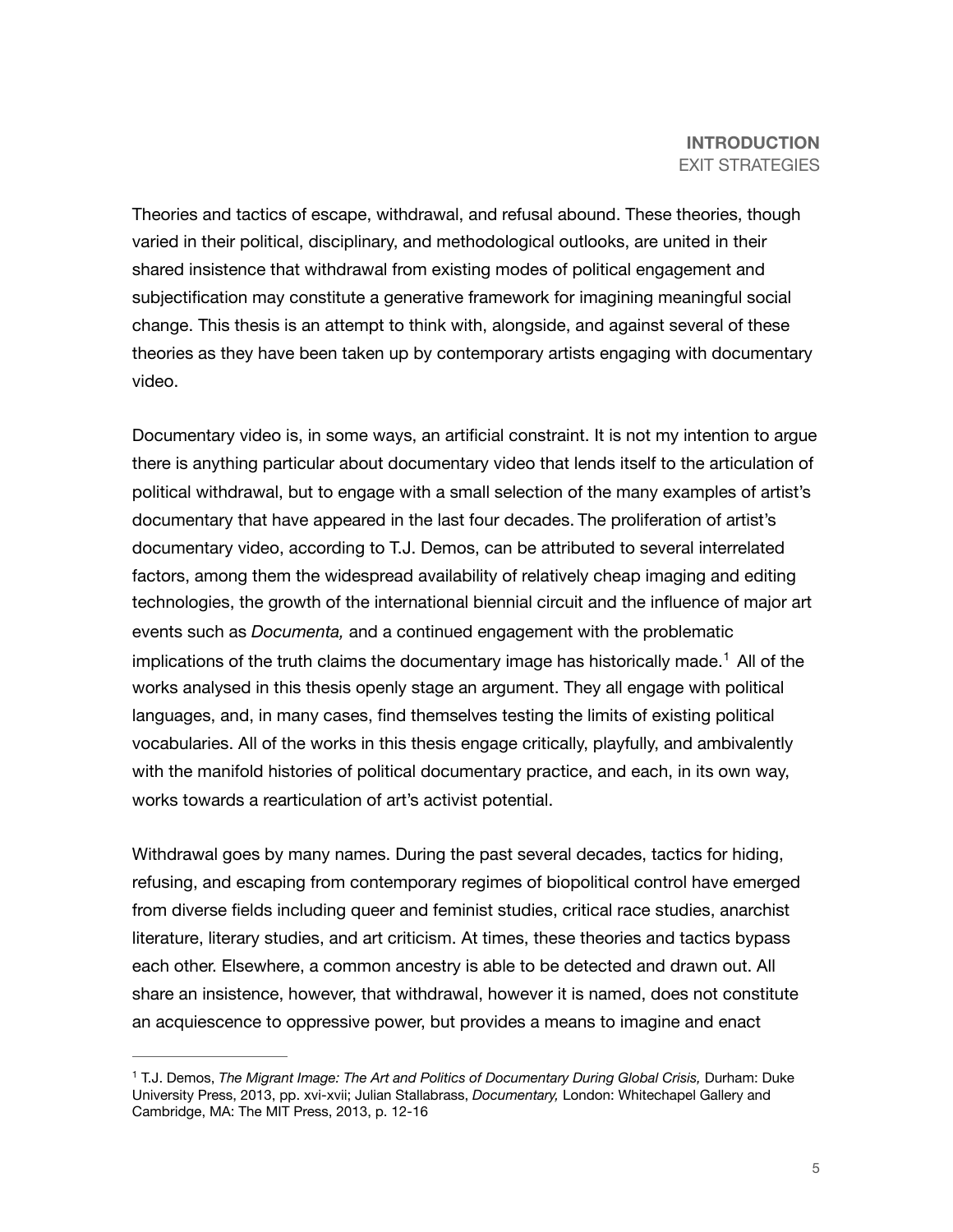<span id="page-6-4"></span>creative forms of resistance to it. In a recent essay, Leo Bersani makes an argument for becoming unnamable.<sup>[2](#page-6-0)</sup> Drawing on Pierre Bourdieu's writings on systems of social classification and their incorporation into the selfhood of those subjects they classify, Bersani writes, 'We are distinguished – made distinct from one another – by the attitudes, beliefs, and behaviours assigned to the social stratum or class to which each of us belongs… What makes this system of classificatory control work is, according to Bourdieu, its internalization by those subjected to it. We recognise the identity imposed onus as always already ours.<sup>[3](#page-6-1)</sup> The limitations imposed upon these distinctions owe their potency to this recognition, to what Bourdieu calls a ['](#page-6-2)sense of one's place.<sup>1[4](#page-6-2)</sup> The authority that assigns and summons these names has the power to bestow or withhold legitimacy on that which it names. Bersani's argument does not call for an affirmation of those modes of performance, social arrangements, and kinds of attachment that fall outside or in between the legitimate, but rather a refusal of the very terms that names them as such,

<span id="page-6-7"></span><span id="page-6-6"></span><span id="page-6-5"></span>The Law that names us, that legitimizes or delegitimizes the identities it names, is not an agency that can be negotiated with, and to reject its authority may necessitate a potentially irreversible negativizing not only of the world but also of the the subject him-or herself.<sup>[5](#page-6-3)</sup>

In the first chapter of this thesis, I consider Bersani's negativity alongside Martha Rosler's video *Vital Statistics of a Citizen, Simply Obtained* (1977). In Rosler's work, the artist plays both narrator and performer. During the course of the video's thirty nine minute duration, her body is commanded, manipulated, and evaluated by two scientists. Here, we witness the performative reenactment of a gendered subject being thrown into the interpellative apparatuses of late-twentieth century biopolitical governance. Rosler's video is an illustration of the means by which the violent manipulation of the body takes place as much through the application of measurement, discipline, and statistical comparison as it does through one's own willingness to adjust one's body, behaviour, and speech to

<span id="page-6-0"></span> $2$  Bersani's essay belongs within a larger project within queer theory, the major proponents of which are Bersani and Lee Edelman. Often called the 'anti-social turn', this school of knowledge, as Jack Halberstam writes in his critique of Bersani and Edelman, 'produces a counter-intuitive but crucial shift in thinking away from projects of redemption, reconstruction, restoration and reclamation and towards what can only be called an anti-social, and anti-relational theory of sexuality.' Jack Halberstam, 'The Anti-Social Turn in Queer Studies,' *Graduate Journal of Social Sciences* 5:2, p. 140. See also: Leo Bersani, *Homos,* Cambridge, MA: Harvard University Press, 1996; Leo Bersani, *Thoughts and Things,* Chicago: University of Chicago Press, 2015; Lee Edelman, *No Future: Queer Theory and the Death Drive,* Durham: Duke University Press, 2005

<span id="page-6-1"></span><sup>&</sup>lt;sup>[3](#page-6-5)</sup> Bersani, 2015, pp. 20-21

<span id="page-6-2"></span> $4$  Bersani, 2015, p. 21

<span id="page-6-3"></span><sup>&</sup>lt;sup>[5](#page-6-7)</sup> Bersani, 2015, p. 25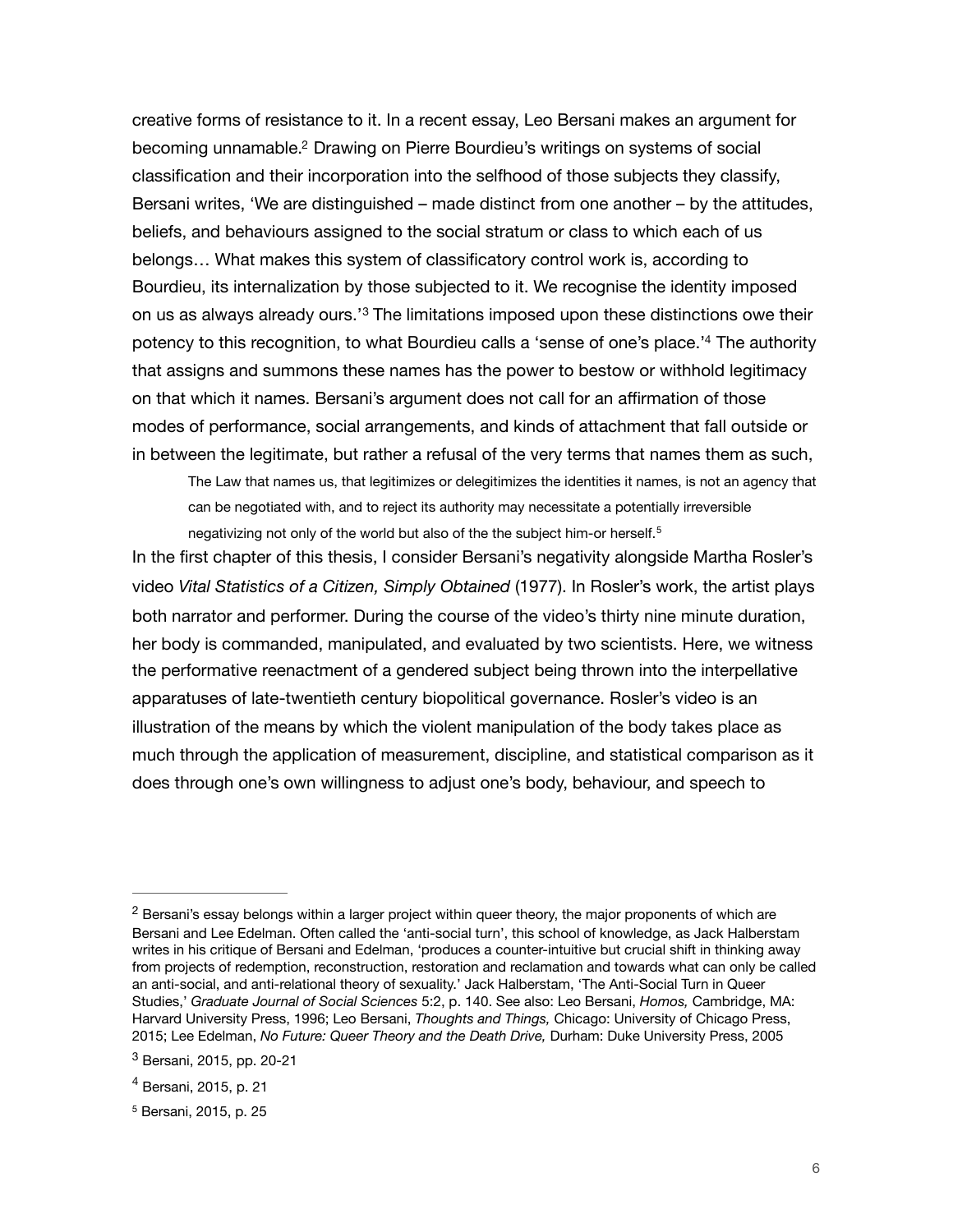<span id="page-7-4"></span>normative prescription[.](#page-7-0)<sup>[6](#page-7-0)</sup> Reading Bersani alongside Rosler opens up the limitations of Bersani's proposal. At stake here is where, how, and to what extent, one should invest in the capacity of human agency to resist and transform the repressive power to which subjects find themselves submitting. If inhabiting the social realm means always already finding oneself within the taxonomic structure of that realm, how might one go about becoming unnamable while remaining attached to the world?

Another example of withdrawal can be found in Giorgio Agamben's book *The Coming Community.* Agamben describes a model of community which departs from a logic of belonging and exclusion any political discourse of identity (whether national, racial, sexual, or otherwise) would always presuppose. Agamben names this model the 'whatever singularity,' a term intended to describe 'a being whose community is mediated not by any condition of belonging (being red, being Italian, being Communist) nor by the simpleabsence of conditions... but by belonging itself?<sup>[7](#page-7-1)7</sup> Such a model of community constitutes a withdrawal in its hostility towards the state as an arbiter of legitimacy and illegitimacy. For Agamben, the 'whatever singularity' is anathema to the organising principles of the liberal state,

<span id="page-7-7"></span><span id="page-7-6"></span><span id="page-7-5"></span>The State… is not founded on a social bond, of which it would be the expression, but rather on the dissolution, the unbinding it prohibits… What the State cannot tolerate in any way, however, is that the singularities form a community without affirming an identity, that humans co-belong without any representable condition of belonging (even in the form of a simple presupposition).<sup>[8](#page-7-2)</sup>

Agamben cites the example of the uprisings in Tiananmen Square in 1989 as a speculative example of how the 'whatever singularity' might appear. Vitally, for Agamben, the protesters made no reducible demands of the state. Far from being a flaw in the protesters' organisational strategy, the absence of demands constitutes a joyous refusal tonegotiate within the terms of discourse already established by the state.<sup>[9](#page-7-3)</sup> Agamben's

<span id="page-7-0"></span> $6$  The potency of this normativity's coercive force is outlined by Michel Foucault in series of lectures delivered College de France in 1974-75. Foucault writes, 'the norm brings with it a principle of both qualification and correction. The norm's function is not to exclude and reject. Rather, it is always linked to a positive technique of intervention and transformation, to a sort of normative project.' Michel Foucault, *Abnormal: Lectures at the Collège de France 1974-75,* trans. Graham Burchell, London: Verso, 2003, p. 50

<span id="page-7-1"></span>Giorgio Agamben, *The Coming Community,* trans. Michael Hardt, Minneapolis: University of Minnesota [7](#page-7-5) Press, 1993, p. 84

<span id="page-7-2"></span>[<sup>8</sup>](#page-7-6) Agamben, p. 85

<span id="page-7-3"></span> $9$  Agamben, p. 84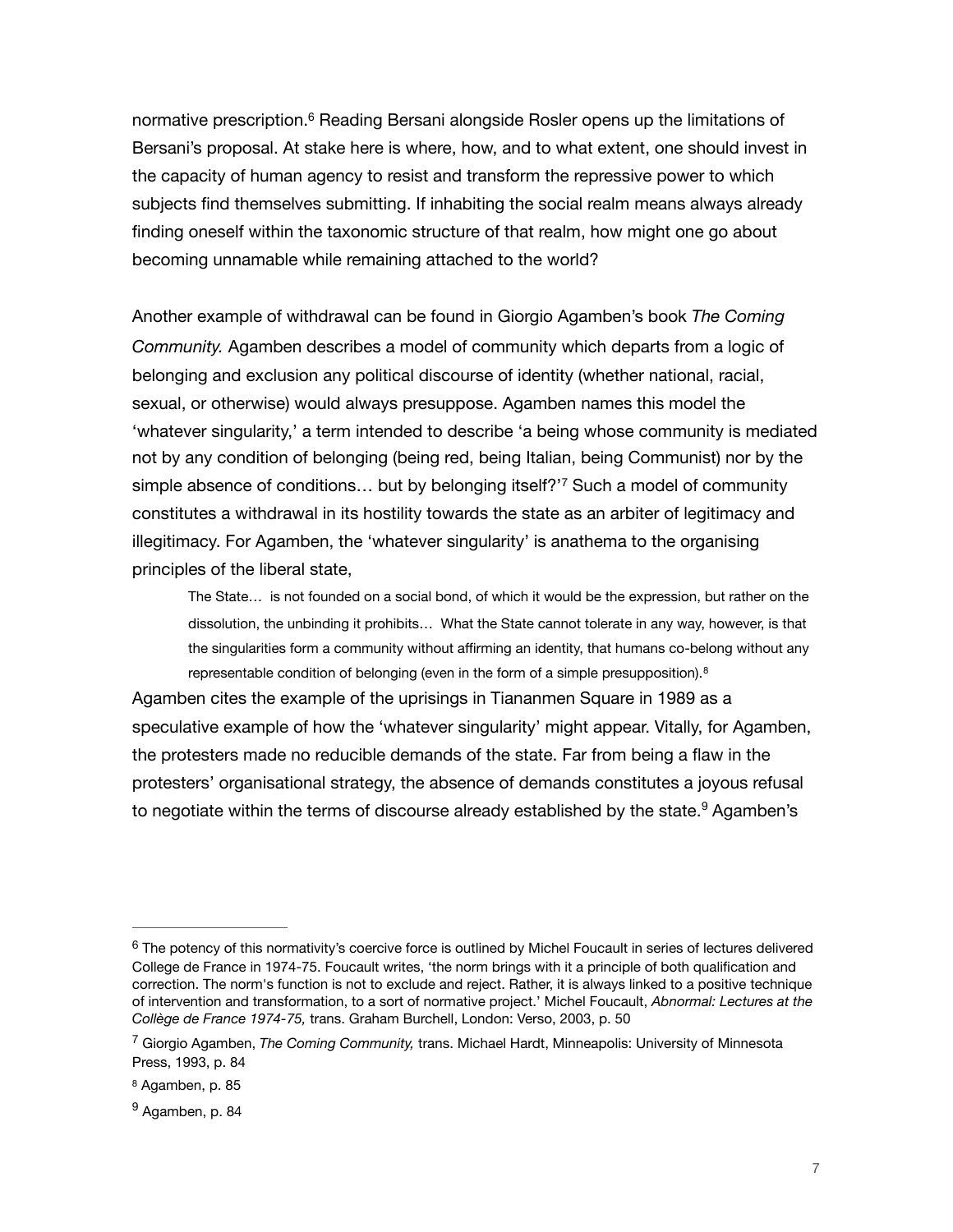<span id="page-8-4"></span><span id="page-8-3"></span>work has been embraced by anarchist, ultraleft, and Marxist Autonomist groups[.](#page-8-0)<sup>[10](#page-8-0)</sup> In the second chapter of this thesis, I track Agamben's writing as it has been taken up by the French collective Tiqqun, and further manipulated by Bernadette Corporation in their video *Get Rid of Yourself* (2003). *Get Rid of Yourself,* which purports to document the antiglobalisation protests in Genoa in 2001, is the product of a 'provisional' alignment between Bernadette Corporation and Genoa's Black Bloc.<sup>[11](#page-8-1)</sup> In the film, the Black Bloc – a loosely organised programme of infiltration, property destruction, and open hostility towards police forces which emerged during protests in the 1990s – represents a problematic illustration of Agamben's 'whatever singularity.' The Black Bloc, who are united by their shared black attire, who make no demands, and would appear to have no communicable political position, might bring to mind Agamben's enthusiasm for the Tiananmen Square protesters. In the film, however, the Bloc appears only as a spectre. It is only able to be rendered in fleeting moments of testimony from protesters who participated in the Bloc's actions in Genoa. This forces us to ask, if Agamben's model of community is one in the future tense, one which is always 'coming' or becoming, is it possible to represent this community in the here and now? And in what ways does representation inevitably fail in transcribing or imagining that which is not yet here?`

Both Bersani and Agamben, in different ways, take as their object of critique the transparency the state seeks to elicit from its subjects. In the past several decades, with the widespread adoption of complex and invasive surveillance technologies, massive programs of data collection and monitoring, and the increasing militarisation of border protectionprogrammes, transparency has taken on a new urgency.<sup>[12](#page-8-2)</sup> As Lauren Berlant writes, the state's project of cultivating docile citizen-suspects renders everyday life a perpetual 'audition.' If one hesitates, stutters, or stumbles in admitting what the state

<span id="page-8-5"></span><span id="page-8-0"></span> $10$  Agamben's text has also appeared in many other places since its publication in 1993. In November 2016, the exhibition *Potentially Yours, The Coming Community,* curated by Tendai John Metambu at Artspace, Auckland, engaged with Agamben's text as a prompt for an exercise in imagining 'the promise of alternative approaches to potential.' Tendai John Metambu, 'Potentially Yours, The Coming Community,' *Artspace,*  November 2016, http://www.artspace.org.nz/exhibitions/2016/default.asp, Accessed 2 February 2017

<span id="page-8-1"></span><sup>&</sup>lt;sup>[11](#page-8-4)</sup> Bernadette Corporation, 'Get Rid of Yourself,' http://www.bernadettecorporation.com/getrid.htm, Accessed 2 February 2017

<span id="page-8-2"></span> $12$  Citing the security protocols inside airports introduced during the first years of the 2000s, Rachel Hall proposes that the present may be defined by an 'aesthetics of transparency.' Now commonplace rules requiring personal hygiene products be stored in a ziploc bag during air travel is one emblematic example. Hall writes, 'The aesthetics of transparency belongs to a rationality of government that understands security in terms of visibility. The aesthetics of transparency is motivated by the desire to turn the world (the body) inside-out such that there would no longer be any secrets or interiors, human or geographical, in which our enemies (or the enemy within) might find refuge.' Rebecca Hall, 'Of Ziploc Bags and Black Holes: The Aesthetics of Transparency in the War on Terror,' *The Communication Review* 10:4, 2007, pp. 320-321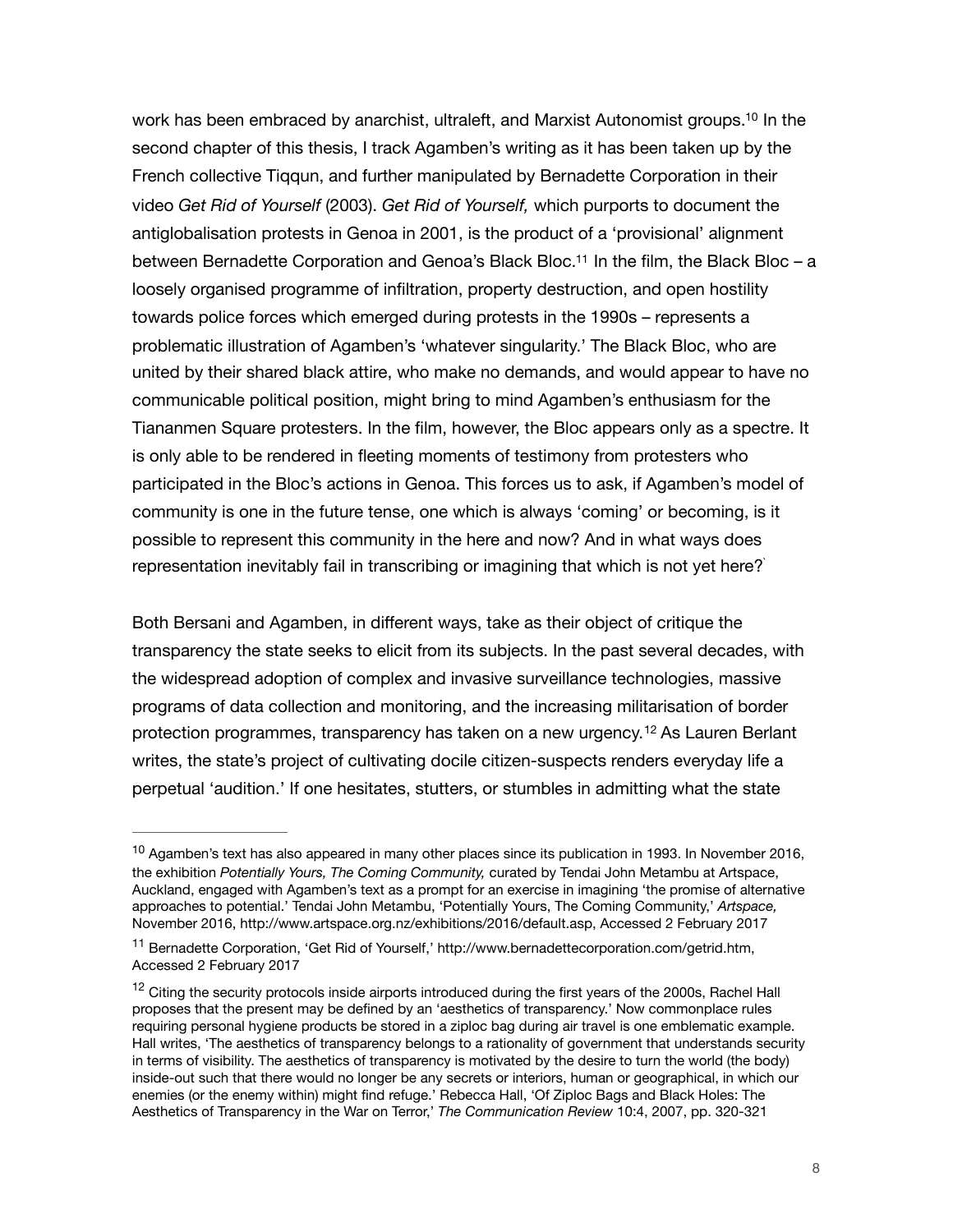<span id="page-9-6"></span><span id="page-9-5"></span>requires of them, one is automatically rendered suspect.<sup>[13](#page-9-0)</sup> 'In the security state,' Berlant writes, 'no one knows when the citizen's audition for citizenship is happening, through what channels, and according to what standards.<sup>['](#page-9-1)[14](#page-9-1)</sup> This project of transparency is deeply entangled with new technologies of capital accumulation, in particular the business models of Facebook, Google, and other social media companies, in which willingly volunteered information about oneself becomes a commodity. Every indication of routine, predilection, or confession is sold to advertisers, and contributes to an increasingly precise image of consumer habits[.](#page-9-2)<sup>[15](#page-9-2)</sup> Writing in the context of thoroughly networked relations of sovereignty, power, and discipline, Alexander Galloway and Eugene Thacker propose what they call the 'tactics of nonexistence' as their version of political withdrawal. 'We are nostalgic' the authors write, '… for a time when organisms didn't need to produce quantitative data about themselves, for a time when one didn't need to reportback.<sup>'16</sup> They go on:

<span id="page-9-8"></span><span id="page-9-7"></span>When existence becomes a measurable science of control, then nonexistence must become a tactic for any thing wishing to avoid control… Thus we should become devoid of any representable identity. Anything measurable might be fatal. These strategies could consist of nonexistent action (nondoing); unmeasurable or not-yet-measurable human traits; or the promotion of measurable data of negligible importance. Allowing to be measured now and again for false behaviors, thereby attracting incongruent and ineffective control responses, can't hurt. A driven exodus or a pointless desertion are equally virtuous in the quest for nonexistence. The bland, the negligible, the featureless are its only evident traits. The nonexistent is that which cannot be cast into any available data types. The nonexistent is that which cannot be parsed by any available algorithms. This is not nihilism; it is the purest form of love.<sup>17</sup>

<span id="page-9-9"></span>The tactics of subterfuge, withholding data, and the dissemination of erroneous information, are deployed by the final two artists in this thesis, Hito Steyerl and Zach Blas. I analyse two works by Steyerl. The first work, *November* (2007), begins with a kind of lamentation for the avant-garde practices and politics of the previous century. Beginning with the death of her childhood friend, Andrea Wolf, at the hands of the Turkish military, Steyerl peers back towards revolutionary moments in European political history in order to

<span id="page-9-0"></span><sup>&</sup>lt;sup>[13](#page-9-5)</sup> There are, of course, those for whom suspicion is always closer at hand. Hall quotes Algerian novelist Réda Bensmaïa's *The Year of Passages,* 'They've glued on us a face that looks like a mugshot,' to demonstrate concisely that the racializing gaze of the state always presumes some subjects appear more worthy of suspicion than others. Hall, p. 342

<span id="page-9-1"></span><sup>&</sup>lt;sup>[14](#page-9-6)</sup> Lauren Berlant, *Cruel Optimism*, Durham: Duke University Press, 2011, p. 240

<span id="page-9-2"></span><sup>&</sup>lt;sup>[15](#page-9-7)</sup> John Cunningham, 'Clandestinity and Appearance,' *Mute* 2:16, 8 July 2010, http://www.metamute.org/ editorial/articles/clandestinity-and-appearance, Accessed 1 February 2017

<span id="page-9-3"></span><sup>&</sup>lt;sup>[16](#page-9-8)</sup> Alexander Galloway and Eugene Thacker, The Exploit: A Theory of Networks, Minneapolis: University of Minnesota Press, 2007, p. 124

<span id="page-9-4"></span><sup>&</sup>lt;sup>[17](#page-9-9)</sup> Galloway and Thacker, pp. 136-137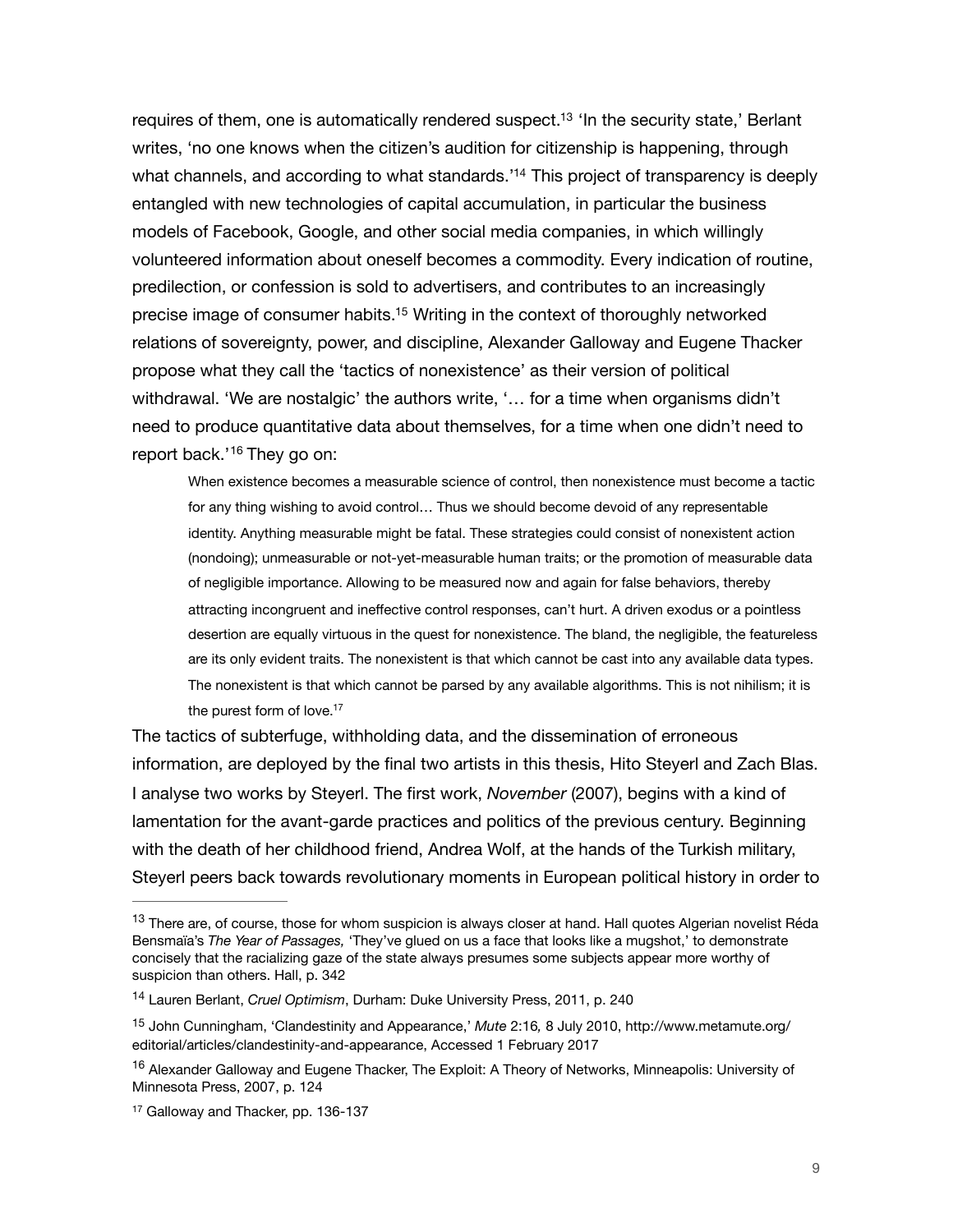ask how the spirit of coalition and collective complaint might be accessed in the twentyfirst century. The place she arrives in the film is melancholic, though not without hope. She terms the present moment 'November,' a reference to Sergei Eisenstein's film *October: Ten Days That Shook The World* (1928). 'November' designates a protracted post-revolutionary juncture. Steyerl narrates, 'November is the time after October, a time when revolution seems to be over and peripheral struggles have become particular, localist, and almost impossible to communicate.' For Steyerl, however, this designation is not necessarily an admission of defeat. Rather, it might be a call for creative ways of thinking about struggle, community, and worldmaking within contemporary networks of power.

In the second half of my third chapter, I analyse Steyerl's more recent work, *How Not to be Seen: A Fucking Didactic Educational .MOV File* (2013) as an example of the kind of creative political engagement *November* would seem to necessitate. In *How Not to be Seen,* parody is deployed in a deeply sincere project of comings to terms with, and resisting, contemporary regimes of surveillance, data mining, and post-War on Terror policing. The context Steyerl's video speaks to is one in which we are thoroughly, and perpetually, accounted for. In *How Not to be Seen,* old divisions between online and offline, digital and analogue, virtual and real life all blur. The pedagogical project of Steyerl's video involves playing with these ambiguities. Figures in the film are seen wearing grey and black boxes. They assume the form, as the narrator of the video tells us, of pixels, and in doing so seek to trick satellite cameras into recording their material presence as negative space. Elsewhere in the film, figures are seen wearing 'invisibility cloaks' which bear a striking resemblance to niqabs. Humour, in Steyerl's video, is serious business. Humour is a way to operate at the limits of the distribution of the sensible, where things cling desperately to making sense, and that which seems immanent finds itself transformed into changeable matter[.18](#page-10-0)

<span id="page-10-1"></span>In the final chapter of my thesis, I examine a work from Zach Blas' project, *Facial Weaponization Suite* (2011-2014). Here, the 'tactics of nonexistence' take on a performative tendency. By augmenting the body using masks, the artist proposes a means of avoiding detection by facial recognition technology – now commonplace in

<span id="page-10-0"></span><sup>&</sup>lt;sup>[18](#page-10-1)</sup> On humour, Lauren Berlant and Sianne Ngai write, humour is 'epistemologically troubling, drawing insecure boundaries as though it were possible to secure confidence about object ontology or the value of an "us" versus all its others.' Lauren Berlant and Sianne Ngai, 'Comedy Has Issues,' *Critical Inquiry* 43, 2017, p. 235; See also: Jacques Rancière, *The Politics of Aesthetics,* trans. Gabriel Rockhill, London: Continuum, 2004, p. 13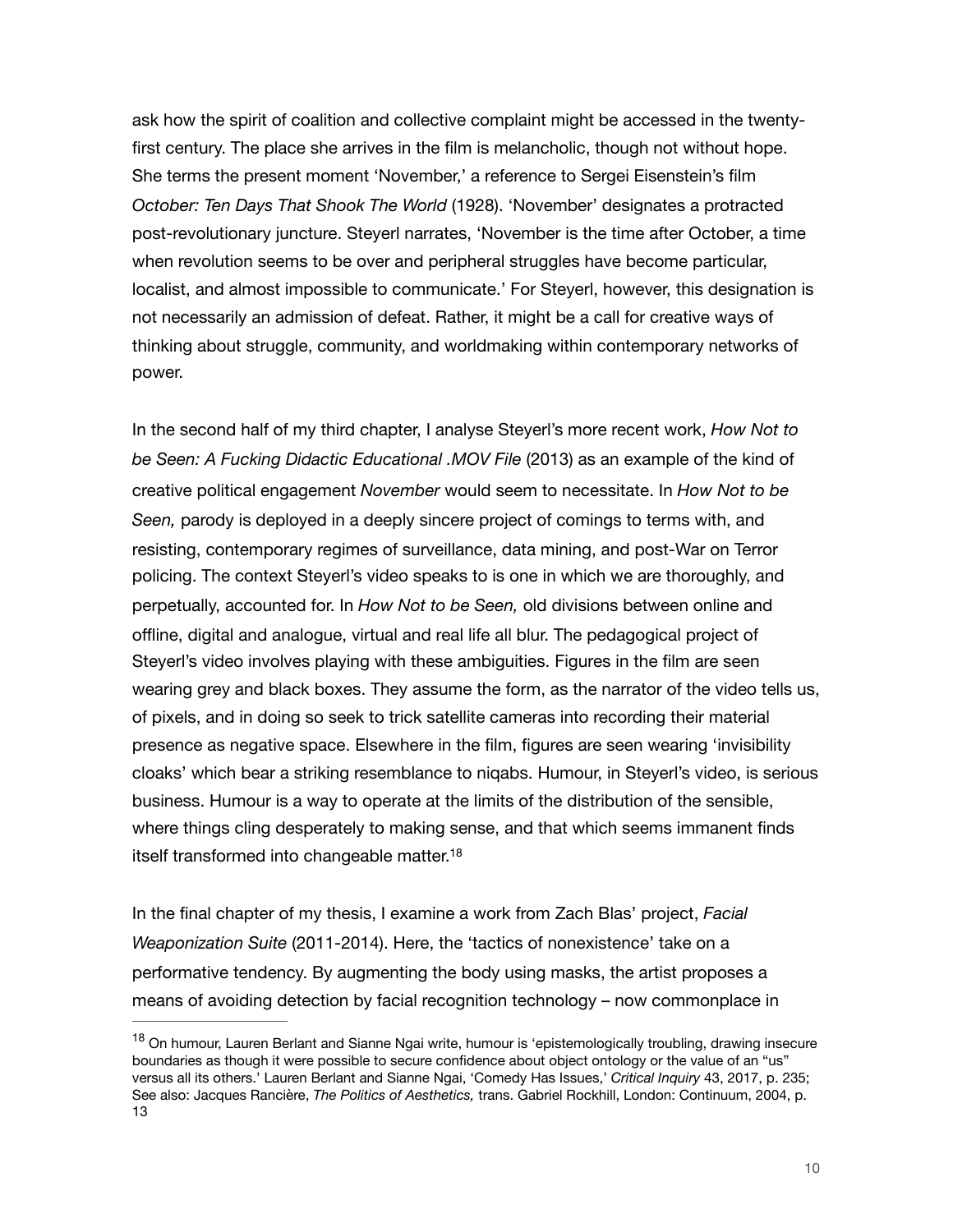airports, welfare offices, and on smartphones. The masks, as well, work to bind a community of subjects into a shared project of resistance and, similar to Agamben's writing, seek to create community out of the subject's presumed illegibility. The masks demonstrate a radical refusal – a refusal both to appear to the state and its technologies when interpellated, as well as a refusal to abide by the language and praxis of any nameable, fixable identity. Another artist, Sterling Crispin, has responded to Blas' work by training facial recognition software to recognise the pink, blobby surface of the masks[.19](#page-11-0) Crispin's gesture may be in bad faith, and, I would argue, misplaces emphasis on the teleology of Blas' project, but it demonstrates succinctly the ways in which power is able to assimilate its resistance. Politically committed art, then, is always held in a fugitive relation to the machinations of capital, state repression, and obsolescence. I hope to demonstrate in this thesis that artists offer creative, unpredictable, and sometimes counterintuitive ways to think about political engagement and withdrawal, but I hope as well to demonstrate that the project of formulating, theorising, and enacting a creative politics is an always ongoing task.

<span id="page-11-1"></span>**\***

It is important not to reduce the proliferation of theories of withdrawal, of which I have cited only a small sample, into a coherent field of knowledge. Each example comes from a different place, each with its own epistemological lineage and outlook, its own audience in mind, its own means and ends. Therefore, with the exception of my chapter on Rosler and Bersani, in which each figure acts as a kind of test case for the other, I have chosen to follow the many, often convoluted, trails of citations left by the artists whose work is discussed. The form of the documentary, as a didactic, argumentative medium, invites this kind of activity. The documentary form encourages a methodological approach that situates the art object and its audience within a complex network of economic, social, and affective relations. Further, these works are objects of knowledge that all presume art is not only situated within the social world, but also bears a responsibility to intervene in the repair of what is broken or unjust about this social world. As will become evident, the argumentative nature of the artist's documentary is often not deployed to convince the viewer of one particular version of reality over another. More often, the argumentative is deployed to unsettle the very conventions of documentary that render the medium

<span id="page-11-0"></span><sup>&</sup>lt;sup>[19](#page-11-1)</sup> Sterling Crispin, *Data-Masks: Biometric Surveillance Masks Evolving in the Gaze of the Technological Other,* Masters of Science Thesis, University of California Santa Barbara, 2014, pp. 11-12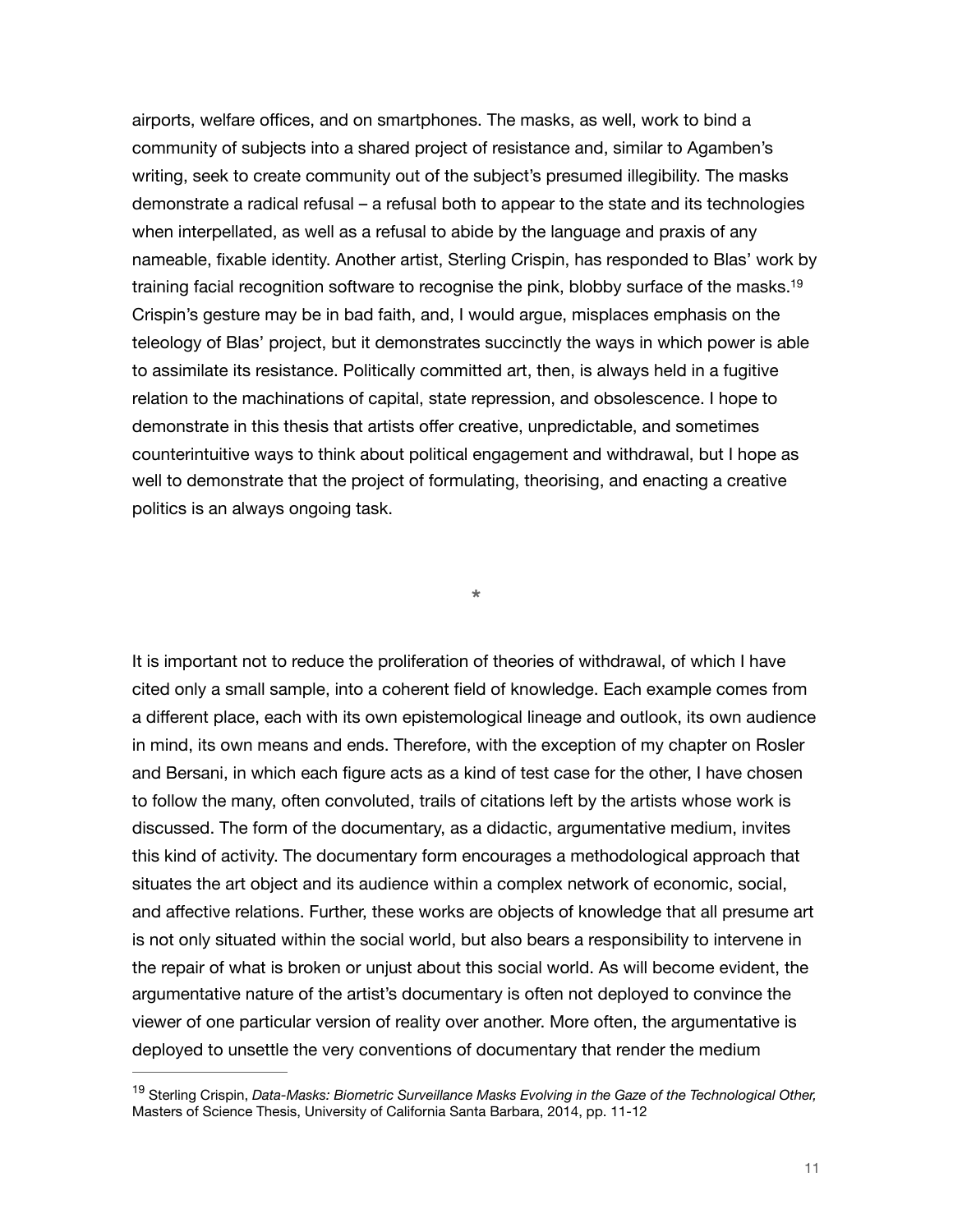<span id="page-12-4"></span>intelligible to the viewer, and by extension, to open up holes in the fabric of our epistemic regime[.](#page-12-0) In doing so, these artists aim to expand the horizon of political possibility.<sup>[20](#page-12-0)</sup> In the case of *Get Rid of Yourself,* for example, argumentative enunciation is rendered suspect. In the film, texts by the French anarchist collective Tiqqun, which tend to be deeply sincere in tone, even when they stray towards the hyperbolic, are read aloud by Chloë Sevigny. As if Sevigny's iconic late-90s drawl were not enough to render these screeds strange, the actress elsewhere in the film is seen standing in a suburban kitchen – smoking and fidgeting with her dress – reading aloud the very testimony we might previously have assumed to be the untampered recollections of Black Bloc protesters.

For Steyerl, the kind of doubt conjured by Sevigny's recitations is by no means exceptional, nor reason to worry. In her essay, 'Documentary Uncertainty,' Steyerl notes that the presence of doubt is a precondition of viewership in the twenty first century. Steyerl names this condition the 'uncertainty principle' of contemporary documentary, and writes, 'this uncertainty is not some shameful lack, which has to be hidden, but instead constitutes the core quality of contemporary documentary modes as such. The questions which they invariably trigger, the disavowed anxieties hidden behind apparent certainties, differ substantially from those associated with fictional modes.<sup>'[21](#page-12-1)</sup> Doubt, then, is productive in that it provokes a realignment of the commonsense, and, in the space of realignment, invites otherwise subordinated possibilities for worldmaking, kinship, and political organisation to come into being[.](#page-12-2)<sup>[22](#page-12-2)</sup> Steyerl ends her essay by writing, 'the only possible critical documentary today is the presentation of an affective and political constellation which does not even exist, and which is yet to come.<sup>['23](#page-12-3)</sup>

<span id="page-12-7"></span><span id="page-12-6"></span><span id="page-12-5"></span>Each artist in this study assumes many roles, including writer, teacher, joker, and provocateur. I have engaged with the writing of all of the artists studied in this thesis,

<span id="page-12-0"></span> $20$  Or, as Rancière writes, 'Artistic practices are "ways of doing and making" that intervene in the general distribution of ways of doing and making as well as in the relationships they maintain to modes of being and forms of visibility.' Rancière, p. 13

<span id="page-12-1"></span><sup>&</sup>lt;sup>[21](#page-12-5)</sup>Steyerl goes on to admit that incredulity towards documentary's truth claims is 'as old as the documentary form itself.' In a similar vein, Rachel Hall cites Alan Sekula's comments on the untrustworthy nature of early police photography. Sekula writes, 'Contrary to the commonplace understanding of the 'mug shot' as the very exemplar of a powerful, artless, and wholly denotative visual empiricism, early instrumental uses of photographic realism were systematized on the basis of an acute recognition of the *inadequacies* and limitations of ordinary visual empiricism.' The truth claims of the lens, perhaps, have only ever existed as an impossible to realise aspiration. Hito Steyerl, 'Documentary Uncertainty,' *Re-Visiones,* 2011, http://www.revisiones.net/spip.php%3Farticle37, Accessed 1 June 2016; Hall, p. 321, italics in original

<span id="page-12-2"></span> $22$  Steyerl, 2011

<span id="page-12-3"></span> $23$  Steyerl, 2011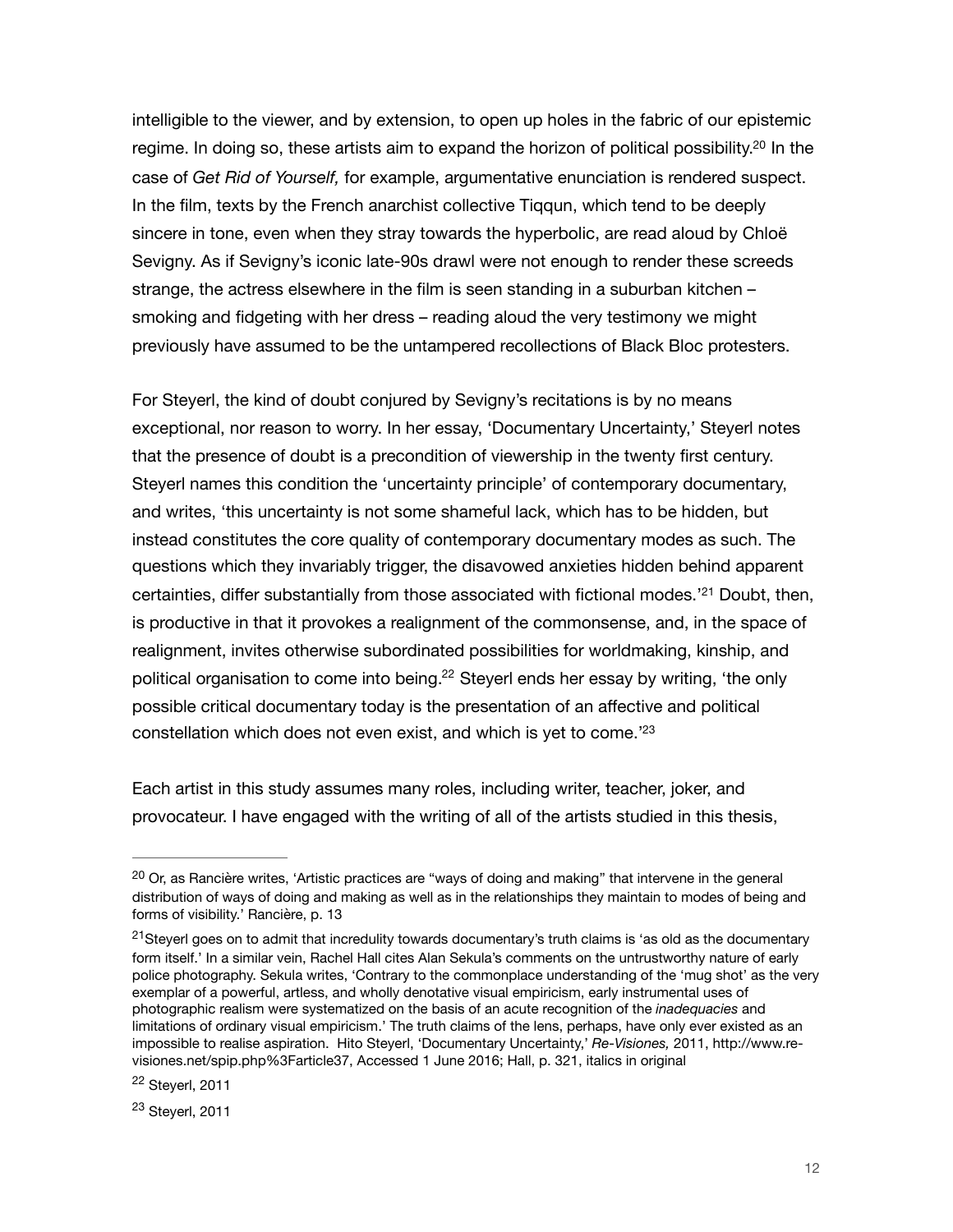<span id="page-13-1"></span>though it is not necessarily with the intent of 'decoding' works when they would appear to beopaque.<sup>[24](#page-13-0)</sup> Such an exercise, I believe, would be a hermeneutic misstep. In many cases, writing offers these artists another outlet through which political commitments can be laid bare, tested, and arrived at. Writing might be considered, then, a medium among media, with its own advantages and limitations; less supplementary to each artist's practice than an intrinsic element of it. With this in mind, considering the artist-as-writer, or artist-as-teacher, forces us to think through what it means to be a practicing artist today.

The writing of these artists is unapologetically interdisciplinary, and, in following this writing, my own approach to interpretation is necessarily interdisciplinary as well. Although interdisciplinarity, in the contemporary moment, seems almost beyond worthy of commenting upon, Hito Steyerl's work in particular points towards the common mistranslations, misrecognitions, and awkward hiccups that occur when disciplinary languages are unmoored from their original contexts and forced to traverse spaces of inquiry they could not have otherwise anticipated. In *How Not to Be Seen,* subaltern, art historical, and military understandings of terms such as 'visibility,' and 'disappearance' congeal around one another. One result, for instance, is a strange, and estranging, list of strategies for going undetected in which going undetected refers at once to the exclusion of certain groups from representation in popular media, the limitations of satellite imaging technology, and to the legal grey zones migrants are forced to inhabit under contemporary regimes of border control. The list is heard as follows, 'Living in a gated community; living in a military zone; being in an airport, factory, or museum… being female and over fifty… being a wifi signal moving through human bodies; being undocumented, or poor; being spam caught by a filter; being a disappeared person as an enemy of the state, eliminated, liquidated, and then dissimulated.'

In writing this thesis, I have been forced to ask how one might anchor oneself within a disciplinary setting while remaining open to the necessity to improvise, supplement, and borrow from other frameworks and fields of knowledge. What is art historical about these close readings, and how might the answer to this question be complicated when the very

<span id="page-13-0"></span> $124$  $124$  In an interview with Łukasz Zaremba, Steyerl says, 'I was taught that the image should never be an illustration of a text, so I think in a similar way about my writing – it should never be an illustration of my images either. There should be a tension between them. It's all about keeping tension and respect the autonomy of each language.' Łukasz Zaremba, 'To Work as a Pixel. Interview with Hito Steyerl,' *Szum,* 20 December 2014, http://magazynszum.pl/rozmowy/to-work-as-a-pixel-interviev-with-hito-steyerl, Accessed 2 February 2017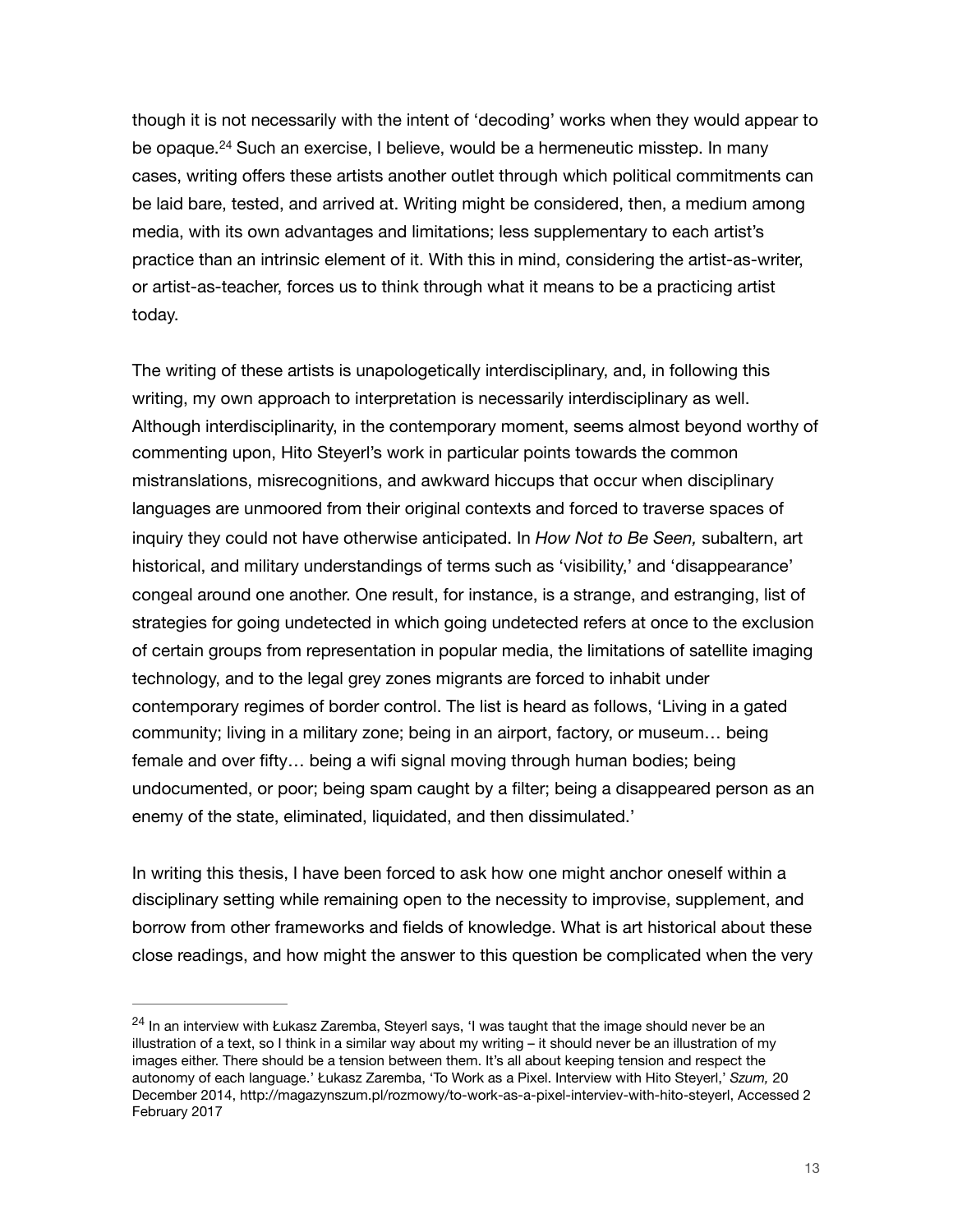<span id="page-14-4"></span>terms and limits by which we understand the field of contemporary art practice are nebulous at best? One answer to this question might come from an unlikely source. In her study of Botticelli's *La Primavera* (1477-1482), Rebecca Zorach proposes a reconsideration of subject-object relations in reference to the work of interpretation. She writes, 'Beyond a simple opposition between "object of aesthetic contemplation" and "medium for conveying iconographic meaning," objects, in what they "said" and in what theydidn't say, in what they did and what they didn't do, *acted.*<sup>[25](#page-14-0)</sup> I would adjust Zorach's comment to take place in the present tense, and in doing so suggest that it is in paying attention to what these objects of inquiry *do* as they inhabit, upset, or struggle with the networks of power and affect in which they exist*,* and the ways in which this doing is rendered intelligible as *something,* that we might approach a means to attend to the questions I have asked myself.[26](#page-14-1)

<span id="page-14-6"></span><span id="page-14-5"></span>The artists studied in this thesis live and work in the United States and Europe. All have had works exhibited recently in Aotearoa, but my own access to the works examined in thisthesis has been mediated through the internet.<sup>[27](#page-14-2)</sup> This mode of interaction bears consideration. The means by which these works found themselves online differs depending on the work in question. For Blas, the online dissemination of works is part of his practice. The video from *Facial Weaponization Suite* on which my final chapter is based was posted to his personal Vimeo account[.](#page-14-3)<sup>[28](#page-14-3)</sup> Several versions of Bernadette Corporation's *Get Rid of Yourself* appear on Vimeo and YouTube. A quick Google search reveals that these videos have subsequently been distributed among anarchist blogs and

<span id="page-14-7"></span><span id="page-14-0"></span><sup>&</sup>lt;sup>[25](#page-14-4)</sup> Rebecca Zorach, 'Love, Truth, Orthodoxy, Reticence; or, What Edgar Wind Didn't See in Botticelli's *Primavera,' Critical Inquiry* 54, 2007, pp. 213-214, italics in original

<span id="page-14-1"></span><sup>&</sup>lt;sup>[26](#page-14-5)</sup> Such an understanding of the object's capacity to act recalls Gilles Deleuze's approach to the paintings of Francis Bacon, as well as, more recently, Jill Bennett's writing on Deleuzian affect theory as an art historical methodology. See: Jill Bennett, *Empathic Vision: Affect, Trauma, and Contemporary Art,* Stanford: Stanford University Press, 2005; Gilles Deleuze, *Francis Bacon: The Logic of Sensation* (1981)*,* trans. Daniel W. Smith, London: Continuum, 2003; Gilles Deleuze and Felix Guattari, *Anti-Oedipus* (1984), trans. Robert Hurley, Mark Seem, and Helen R. Lane, London: Continuum, 2004

<span id="page-14-2"></span>A video from Zach Blas' *Facial Weaponization Suite* was featured in *Surveillance Awareness Bureau,* a [27](#page-14-6) collaborative project between Modelab and Urban Dream Brokerage in Wellington in 2015. An installation of works by Bernadette Corporation was staged by the collective Terror Internationale at Halloween Gallery, Auckland in 2016. Martha Rosler's *The Bowery in two inadequate descriptive systems* (1975) was exhibited at Adam Art Gallery, Wellington in 2013, and *Martha Rosler Reads Vogue* (1982) was featured in *Imaginary Audience Scale* at Artspace, Auckland in 2015. Hito Steyerl's *After the Crash* (2009) was exhibited at Artspace in 2009, *Is the Museum a Battlefield?* (2013) was exhibited at Adam Art Gallery in 2014, *In Free Fall* (2010) was screened at City Gallery, Wellington in 2014, *Duty Free Art* (2014) was exhibited at Artspace and Blue Oyster Gallery, Dunedin in 2016.

<span id="page-14-3"></span><sup>&</sup>lt;sup>[28](#page-14-7)</sup> Zach Blas, 'Facial Weaponization Communiqué: Fag Face,' Vimeo, 21 January 2013, https://vimeo.com/ 57882032, Accessed 2 February 2017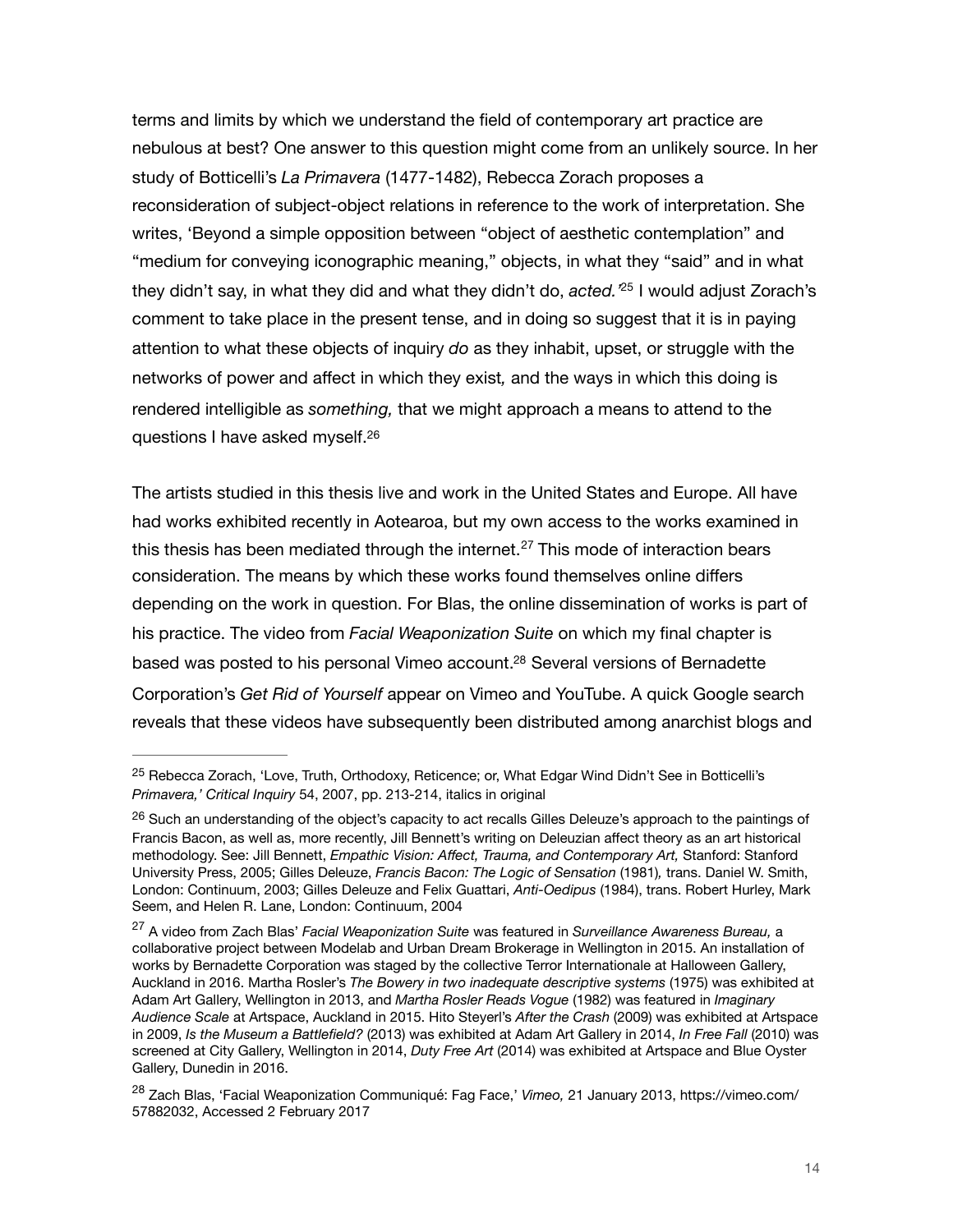<span id="page-15-6"></span><span id="page-15-5"></span><span id="page-15-4"></span>artist run journals. In the case of Steyerl, her online presence is entangled in the international network of art publishing and journalism by whom she is celebrated. *How* [29](#page-15-0) *Notto be Seen can be viewed on ArtForum's website.<sup>[30](#page-15-1)</sup> Rosler's works were viewed on* UbuWeb. UbuWeb, which was founded by poet Kenneth Goldsmith in 1996, describes itself as, 'the Robin Hood of the avant-garde. $31$  The website hosts what Goldsmith terms 'the detritus and ephemera of great artists' – videos, audio recordings, and rare texts are all featured on the website. The legality of Ubuweb is dubious, and Goldsmith admits that it has been subject to accusations of copyright infringement, but its existence may contain within it a spectre of the utopian language with which early video artists spoke of the medium in its nascent decades.<sup>[32](#page-15-3)</sup>

<span id="page-15-7"></span>The questions this thesis seeks to ask are as follows: How have artists imagined, engaged with, and illustrated a broad notion of political withdrawal, as outlined in this introduction? How have artists deployed, and problematised, specific theories of political withdrawal that have circulated in the last few decades? And how can art, specifically a critical documentary art, lend itself to reimagining, rearticulating, and reinvigorating a project of resistance against the oppressive forces of biopolitical governance and control? It is not my intent to argue for one model of political withdrawal over another (although it may become clear that I am more sympathetic towards some than I am to others). Rather it is to insist upon the necessity of committed art to stay attached to the always unfolding technologies of power and oppression it would seek to undo, while, simultaneously, examining the ways in which the artists in this study have creatively examined, illustrated, and enacted joyous forms of political refusal.

<span id="page-15-0"></span><sup>&</sup>lt;sup>[29](#page-15-4)</sup> In 2016, Steyerl was ranked number seven on *ArtReview's* list of the 100 'most influential people in the contemporary artworld.' While the validity of such a list leaves itself open to well deserved scrutiny, I cite it as a single example of Steyerl's status within the institutional matrix of contemporary art. 'Power 100,' *ArtReview*  68:8*,* 2016, p. 106

<span id="page-15-1"></span><sup>&</sup>lt;sup>[30](#page-15-5)</sup> 'Hito Steyerl, *How Not to be Seen: A Fucking Didactic Educational .MOV File, 2013,' Artforum, 2013,* https://www.artforum.com/video/mode=large&id=51651, Accessed 2 February 2017

<span id="page-15-2"></span><sup>&</sup>lt;sup>[31](#page-15-6)</sup> Kenneth Goldsmith, 'Resources,' Ubuweb, 2011, http://www.ubu.com/resources, Accessed 2 February 2017

<span id="page-15-3"></span> $32$  Martha Rosler writes, 'video posed a challenge to the sites of art production in society, to the forms and "channels" of delivery, and to the passivity of reception built into them.' Martha Rosler 'Video Shedding the Utopian Moment,' in *Decoys and Disruptions,* Cambridge, MA: The MIT Press, 2004, p. 54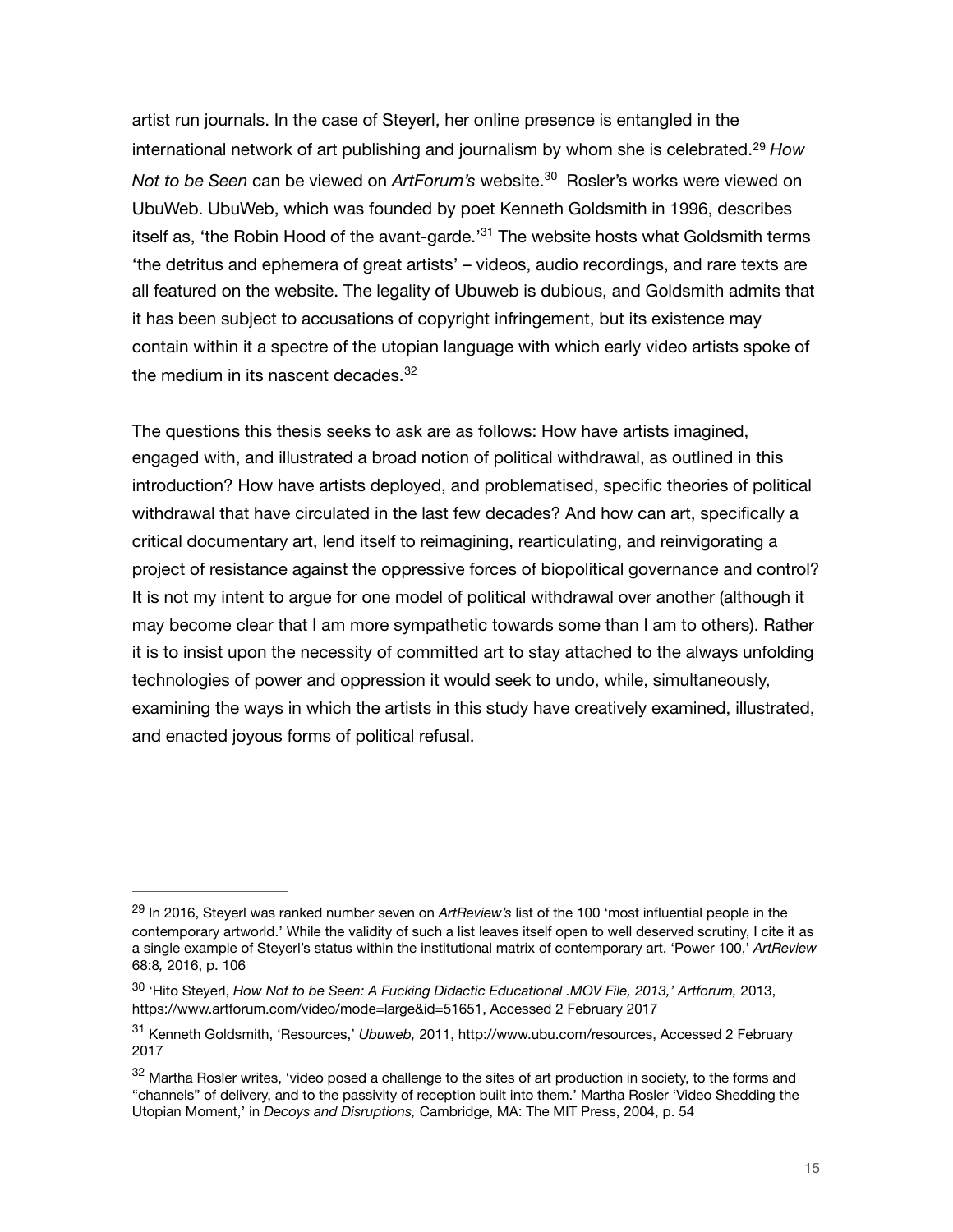### **CHAPTER ONE** NAMING AS SUCH MARTHA ROSLER, *VITAL STATISTICS OF A CITIZEN, SIMPLY OBTAINED* (1977)

We hear before we see. We hear a woman's voice, flat and measured. We can detect a Brooklyn accent. She utters a prologue over a black screen; she establishes a position, provides a frame through which the viewer can begin the work of interpretation. 'This is an opera in three acts. This is a work about perception.' Over the course of the video, we witness a woman being made. In the first act of the video, which lasts just over thirty three minutes, two men in white coats perform upon this woman a series of measurements, charting every imaginable metric of her body. The men are polite, professional, a little aloof, and yet something violent appears to be taking place. The woman is asked a series of questions – her sex, age, ethnic background – to which she dutifully responds. She is then directed, either vocally or physically, to adopt certain poses, as a tape measure charts a topographical representation of her body, which gets transcribed upon a large sheet of white paper hanging on the wall behind her (fig. 1). Her limbs are pulled, shoulders pushed down, other inconvenient parts of her body shoved aside. She is made malleable, made available for these men to perform their labour. She is told to remove her clothes, and does so without delay. Her 'crotch-to-floor' height, her 'knee-girth', her 'sitting height' are all measured. The height of her toes, the width of her hips, the depth of her vagina are all measured. This violation, in its description, is shocking, but in the time of the video this shock has time to dissipate. The video propels itself through flat affect, through the monotony of repeated action undertaken without much conscious thought. More than anything else, we might say, Martha Rosler's *Vital Statistics of a Citizen, Simply Obtained* (1977) is dull.

This is a chapter about visibility. Its aim is to examine, through a close reading of Rosler's video, the ways in which visibility is always unequally distributed. What does it mean for a body to be made intelligible? And how does this video, as an exercise in defamiliarising the means by which bodies find themselves interpreted against and among other bodies, open the possibility of remaking, repairing, or even shattering these matrices of intelligibility? If, as Rosler's narrator says in her opening address, *Vital Statistics* is a work about 'being done to,' then this chapter seeks to attend to the spaces in the video that leave themselves open to conceiving of being undone, to allowing its audience to imagine new possibilities for bodies to exist among each other. Rosler's video, produced while the artist was living in California, during a period of concentrated political energy, provides an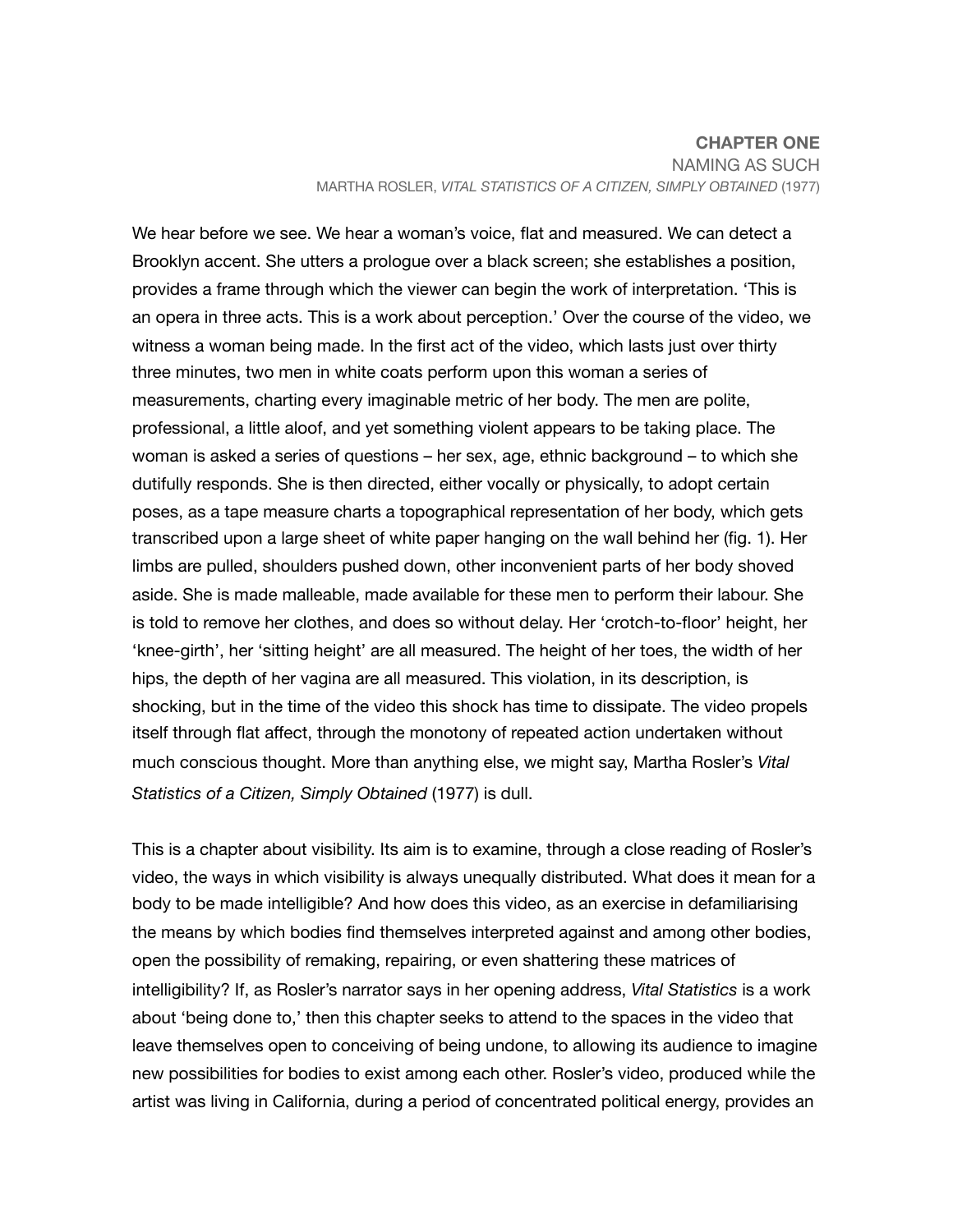opportunity to establish a solid ground from which to examine the more recent formal and political interventions that will be discussed in my subsequent chapters. The chapter ends with an attempt to problematise Leo Bersani's appeal towards 'unnamability.' I argue that Bersani invests too heavily in a model of agency that would allow political subjects to remake themselves and, in doing so, neglects the disciplinary matrices that compel subjects to enact and repeat the performances, often performances that provide a blockage towards the subject's thriving, Bersani seeks to undo.

Rosler's performer, played by Rosler herself, remains docile, almost serene. Partway through the examination, Rosler and her scientists are joined by a chorus of three women. These women interject, punctuating the scientist who enunciates the measurements of the performer's body (fig. 2). One rings a bell when she meets the standard measurement, another blows a whistle when she exceeds the measurement, the third blows a kazoo when she falls below. These women are distinct from the woman being examined. They wear the same coats as the men, they are referred to, like the men, as 'examiners' in the work'stranscript.<sup>[1](#page-17-0)</sup> The whistleblower is tall and thin, the kazoo player short and a little plump, and the bell ringer somewhere in between the two. Shortly after the women enter, we hear the voice of another narrator, a man, who tells us a story of Tommy Smith, a child whose development appears to be stunted by a living situation in which traditional gender roles have been reversed[.2](#page-17-1)

<span id="page-17-3"></span><span id="page-17-2"></span>Accompanying this performance is a narration which presents an argument, both lucid and lyrical, regarding what Rosler calls, in the prelude, 'the tyranny of expectation.' Rosler's performer is a case study who demonstrates the ordinary violence of gendered normativity. Doing womanhood well, for Rosler's narrator and performer, becomes a practice in learning what femininity is and performing it seamlessly. This point is demonstrated most clearly in a refrain that is repeated twice during the video:

Her mind learns to think of her body as something different from her "self." It learns to think, perhaps without awareness, of her body as having "parts." These parts are to be judged. The self has already learned to attach value to itself.

To see itself as a whole entity with an external vision.

She sees herself from the outside with the anxious eyes of the judged who has within her the critical standards of the ones who judge.

<span id="page-17-0"></span><sup>&</sup>lt;sup>[1](#page-17-2)</sup> Martha Rosler, *Vital Statistics of a Citizen, Simply Obtained* Transcript, supplied to the author by the artist, 29 July 2016

<span id="page-17-1"></span> $2$  Though not revealed until the end of the first act, the male narrator reads directly from an article published in *Scientific American* in 1953. George W. Gray, 'Human Growth,' *Scientific American* 180:4*,* 1953, pp. 65-77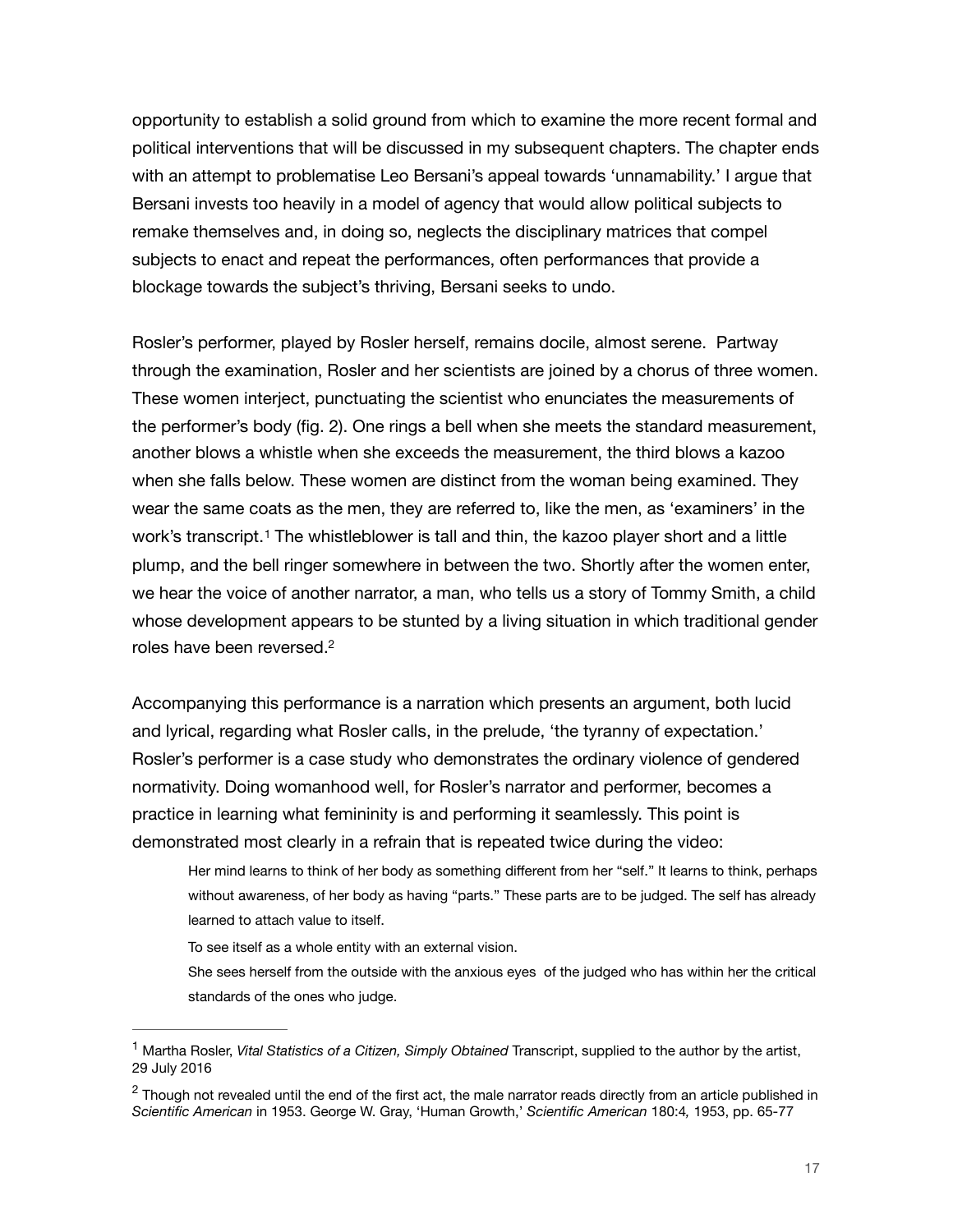Repetition emphasises, but it also estranges. In drawing attention to the linguistic matrix by which ideology transmits itself, we are forced to observe its mechanics. For instance, in the final moments of the first act we see two scenes cut together. In one, Rosler, with the assistance of female examiners, is seen donning a black cocktail dress. In the other, slightly more clumsily, she puts on a wedding dress. As Rosler's performer prepares her body for public display, the narrator lists a series of gestures women find themselves compelled to perform in order to align with normative ideals of femininity:

To add paint on top of flesh, a liquid mixture of thin mud, colored material, grease, tar derivatives, and other, unknown, artificial and derived substances.

- To add colored powder.
- To learn what is called the color of flesh.
- To see one's features from up close.
- To regard them as invisible, as in a raw state, until outlined or painted over.
- To see some hairs as important and needed and others as bad, unwanted.
- <span id="page-18-3"></span>To approximate an ideal.

The narrator refers to things by the elements which make up their whole, and in doing so defamiliarises them. The materials of femininity become strange, even hostile, and their application ritualised. Womanhood becomes a verb, something always in the doing, something which requires a constantly renewed scrutiny of oneself, what Judith Butler describes as a 'a complexity whose totality is permanently deferred, never fully what it is atany given juncture in time.<sup>[3](#page-18-0)</sup> Rosler ends this list by underscoring its purpose, the control of the self. 'The Total Woman remembers to bathe every day, to manage her image in such a way that her personality disappears and her ability to absorb and to be projected upon, to present herself for delectation, substitutes for private desires of the self-as-self.' To refer to *Vital Statistics* as dull is not a matter of evaluation. Rather, it is an attempt to speak to ways in which the work operates by reproducing the very ordinariness with which normativity is exercised, internalised, and made to seem invisible.

<span id="page-18-4"></span>In Louis Althusser's famous description of the transmission of ideology between states andbodies, a man feels himself come together at the call of a police officer.<sup>[4](#page-18-1)</sup> In this scene, a transformation takes place. Upon being interpellated, the man ceases to be an 'individual,' and becomes a 'subject,' and in becoming a subject, is subjected to the apparatuses of law, criminality, and penalty the officer represents[.](#page-18-2)<sup>[5](#page-18-2)</sup> Vitally, Althusser

<span id="page-18-5"></span><span id="page-18-0"></span><sup>&</sup>lt;sup>[3](#page-18-3)</sup> Judith Butler, *Gender Trouble* (1990), London and New York: Routledge, 1999, p. 22

<span id="page-18-1"></span>Louis Althusser, 'Ideology and Ideological State Apparatuses (Notes towards an Investigation),' *Lenin and* [4](#page-18-4) *Philosophy and Other Essays,* trans. Ben Brewster, New York: Monthly Review Press, 1971, p. 174-175

<span id="page-18-2"></span> $<sup>5</sup>$  $<sup>5</sup>$  $<sup>5</sup>$  Althusser, 1971. pp. 174-175</sup>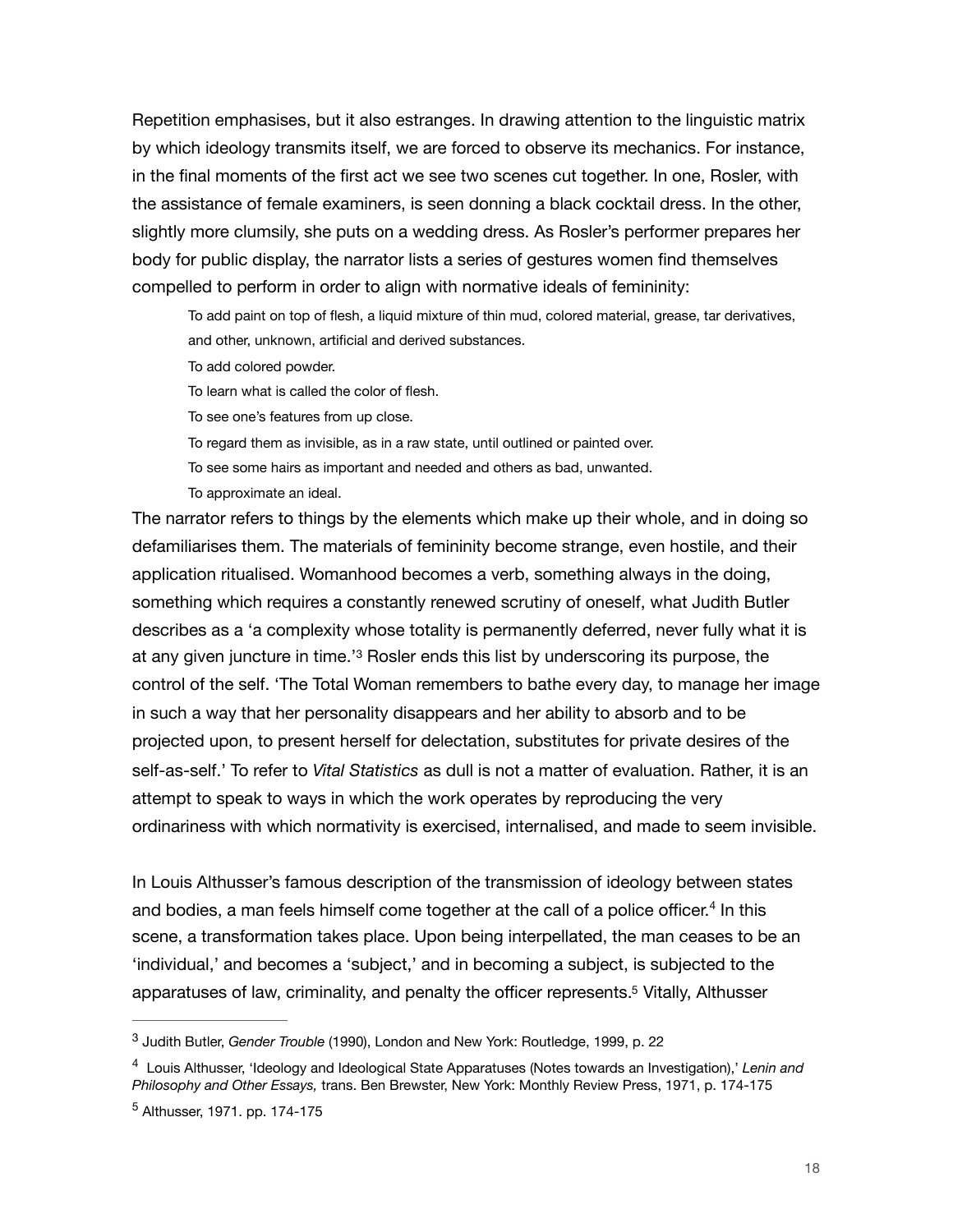evades the question of wrongdoing on the part of the man being interpellated. The scene begins with the call. The precision of Althusser's drama provides a means to think through what happens when one recognises, or misrecognises, oneself as an actor in a scene; as someone painfully present, and thereby vulnerable to being held with suspicion. Althusser perhaps overstates the extremity of interpellation by choosing to illustrate his theory with an exchange between an agent of the law and a suspect. If interpellation is the means by which individuals find themselves constituted as subjects of discourse, and thereby bound to the terms of that discourse, it may be useful to attend to the ways subjects find themselves interpellated in more mundane scenes of everyday life.

<span id="page-19-2"></span>For Judith Butler, Althusser's illustration presumes a guilt on the part of the subject. In being constituted by the police officer, the subject is given reason, whether legitimate or not, to imagine themselves as having transgressed the law. 'To become a "subject,"' Butler writes, 'is thus to have been presumed guilty, then tried and declared innocent. Because this declaration is not a single act, but a status incessantly *reproduced,* to becomea "subject" is to be continually in the process of acquitting oneself.<sup>'[6](#page-19-0)</sup> Rosler's performer finds herself interpellated time and time again. With each direction she is made to make her body available for the men conducting their examination. But she finds herself interpellated, too, by the objects which compose the set – the tape measure, the clipboard, the white coats worn by the examiners. She becomes a subject of modern science, modern statistical analysis, and the subject of the modern liberal state which puts bodies within, as Michel Foucault writes, ['](#page-19-1)a field of visibility.<sup> $7$ </sup> In becoming a subject, she composes herself accordingly – thereby, it would seem, granting legitimacy to the repressive matrix that holds her in place.

<span id="page-19-3"></span>For Butler, the transgression implicit in interpellation is not always so easily identified as is it when one finds oneself accused by a police officer. The processes of socialisation, identification, and self-management described in the video – the application of make up, the adoption of certain poses, learning, as Rosler puts it, 'to see oneself as a map, a terrain, a product constantly recreating itself inch by inch' – are not always codified in law. The ideological apparatuses that propel and reproduce normative modes of gendered performance are often difficult objects to imagine and describe. Discourses of gendered

<span id="page-19-0"></span>Judith Butler, *The Psychic Life of Power,* Stanford: Stanford University Press, 1997, p. 118, italics in original [6](#page-19-2)

<span id="page-19-1"></span><sup>&</sup>lt;sup>[7](#page-19-3)</sup> Michel Foucault, *Discipline and Punish: The Birth of the Prison* (1975), trans. Alan Sheridan, New York: Vintage, 1995, p. 202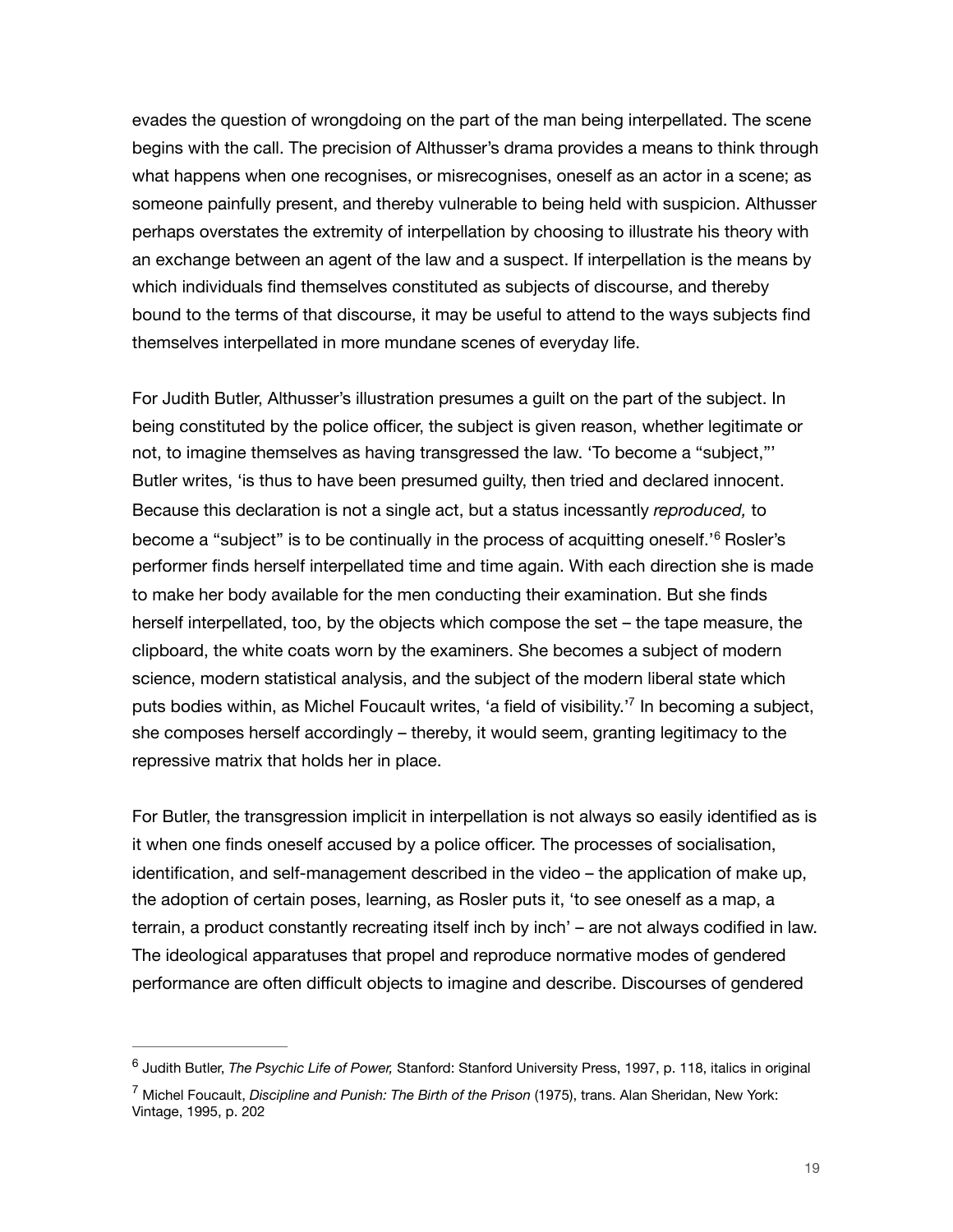normativity find themselves sedimented in all manner of texts. Rosler's narrator lists several:

Read from a work on cybernetic servomechanisms. Read from a work on self-abuse. Read from a list of items for the trousseau, a list of gifts for the wedding guests to choose from. Read from a list of do's and don'ts. Read from a list of glamorous make-overs. Read from a list of what men do and what women do. Read from a list of girls' toys and of boys' toys. Read from a list of average incomes of men and of women. Read from a book of resignations and defeats. Read from a manual on revolutionary society.

The 'Total Woman' of Rosler's narration, then, finds herself bound to the ritual application of 'paint on top of flesh' as a means of acquitting herself from any accusation of wrongdoing. Or, we might follow Rosler in saying, 'she sees herself from the outside with the anxious eyes of the judged who has within her the critical standards of the ones who judge.' The accusation from which Rosler's 'Total Woman' attempts, perpetually, to acquit herself is never so concisely enunciated as the kind of accusation voiced by Althusser's police officer. For Butler, the punishment for transgressing the boundaries of the interpellations of gendered normativity – such as those implicit in Rosler's narrator's list – do not make themselves as transparent as those that fall under penal law. This leads Butler to ask,

<span id="page-20-1"></span>What are the conditions under which our very sense of linguistic survival depends upon our willingness to turn back upon ourselves, that is, in which attaining recognizable being requires selfnegation, requires existing as a self-negating being in order to attain and preserve a status as "being" at all?<sup>[8](#page-20-0)</sup>

What is at stake here seems to be the very category of human itself. That is, certain transgressions leave those who perform them subject to forms of punishment that would place them outside the limits of the promises of humanism and the protections putatively offered by the democratic state. Both Althusser and Butler open a route to ask what might be meant by the 'citizen' of the work's title. What does the relation between the citizen, the state, and the agents of science ammount to? What promises are made to the citizen, and what keeps one from qualifying for that title?

<span id="page-20-0"></span><sup>&</sup>lt;sup>[8](#page-20-1)</sup> Butler, 1997, pp. 129-139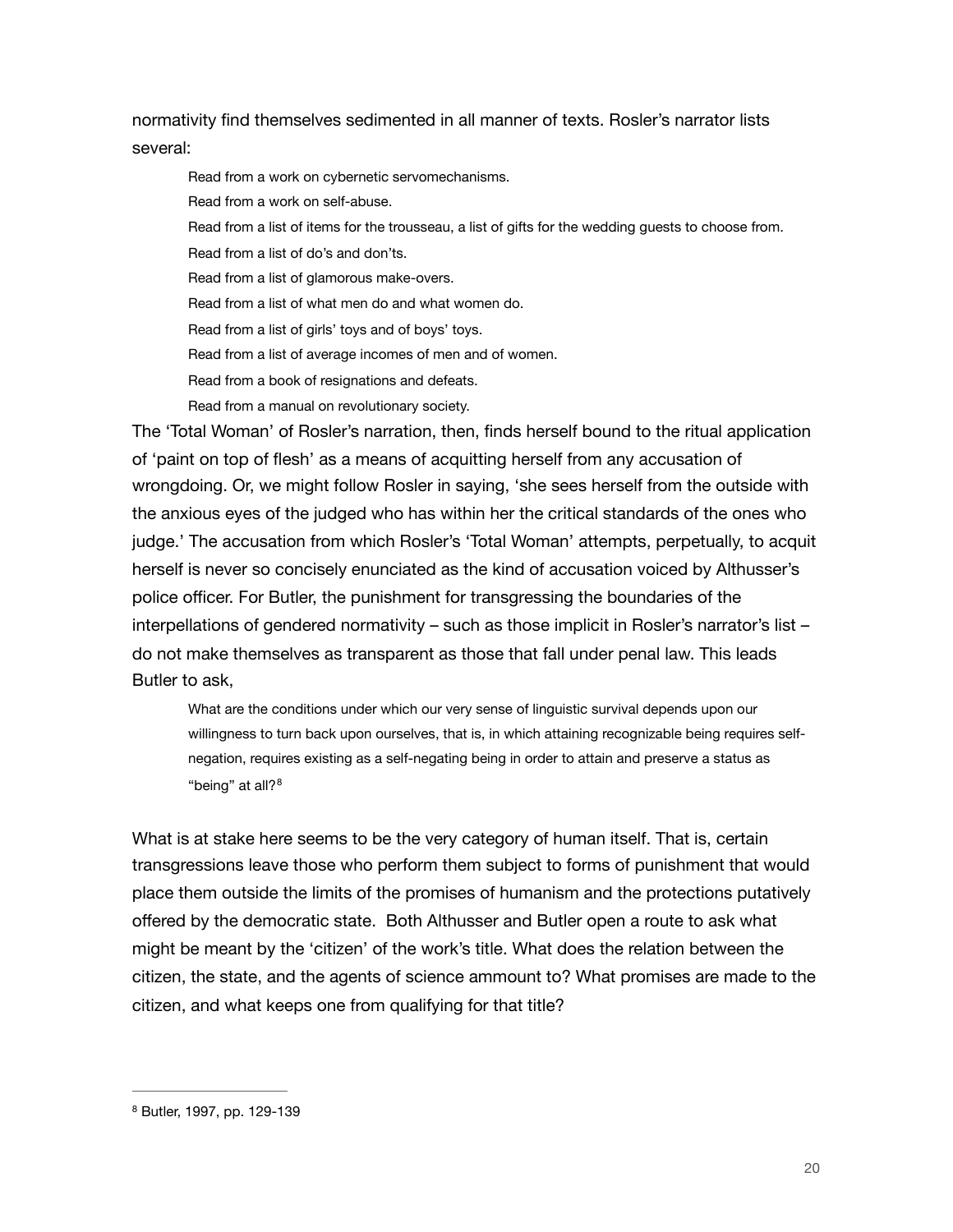In *Vital Statistics,* citizenship amounts to a failed scene of reciprocity. The video and its narration take place in several registers at once. That is, Rosler's narrator swings from describing the methods of biopower in the twentieth century, and the prosaic experiences of gendered normativity. For Rosler, it is impossible to discuss the way knowledge is made without discussing the way knowledge is lived. Rosler's narrator emphasises the political existence of the scientific, the means by which 'scientific human measurements have been used to keep people from access to education, to keep certain races and nationalities out of America, to keep women subordinate, to keep women in their place.' But there are gaps in the video's narration, too. In the video's opening sequence, before an image has appeared on screen, the narrator hails an audience already aware of the causal relationship between the collection and categorisation of human data and the kinds of violence that occur when subjects contravene these categories. Some things, for Rosler's narrator, need not bear repeating. She states, 'I needn't remind you about processing and mass extermination. You remember about the scientific study of human beings.' Of course, in drawing attention towards what need not be said, she emphasises it.

<span id="page-21-3"></span>What may initially seem like hyperbole, like a flippant evocation of genocide for the purposes of mounting a polemic, ends up bearing a certain affinity with Giorgio Agamben's reconsideration of Foucault's work on the biopolitical. In *Homo Sacer,* the internment camp (and the possibility of mass extermination that accompanies the internment camp) acts as the central metaphor that propels Agamben's argument. The camp is, for Agamben, the 'fundamental biopolitical paradigm of the West.'<sup>[9](#page-21-0)</sup> Writing in the final decade of the twentieth century, and engaged in a project of tracing the lineage of the biopolitical body further back into European political history than Foucault initially did, as well as seeking to understand its mutations through the twentieth century, Agamben ends his book by arguing that the totalitarian regimes that have emerged over the past hundred years were not an historical anomaly, but the logical outcome of the biopolitical regime.<sup>[10](#page-21-1)</sup> The possibility for totalitarian rule (and the massive loss of life associated with it) is encoded into the mechanics of modern democracy.<sup>[11](#page-21-2)</sup> Further, Agamben seeks to understand the relationship between the power of the modern nation state and its citizens. *'Corpus*,' or the modern political subject, '*is a two-faced being, the bearer both* 

<span id="page-21-5"></span><span id="page-21-4"></span><span id="page-21-0"></span>Giorgio Agamben, *Homo Sacer: Sovereign Power and Bare Life,* trans. Daniel Heller-Roazen, Stanford: [9](#page-21-3) Stanford University Press, 1998, p. 102

<span id="page-21-1"></span><sup>&</sup>lt;sup>[10](#page-21-4)</sup> Agamben, 1998, pp. 95-96

<span id="page-21-2"></span> $11$  Agamben, 1998, pp. 89-91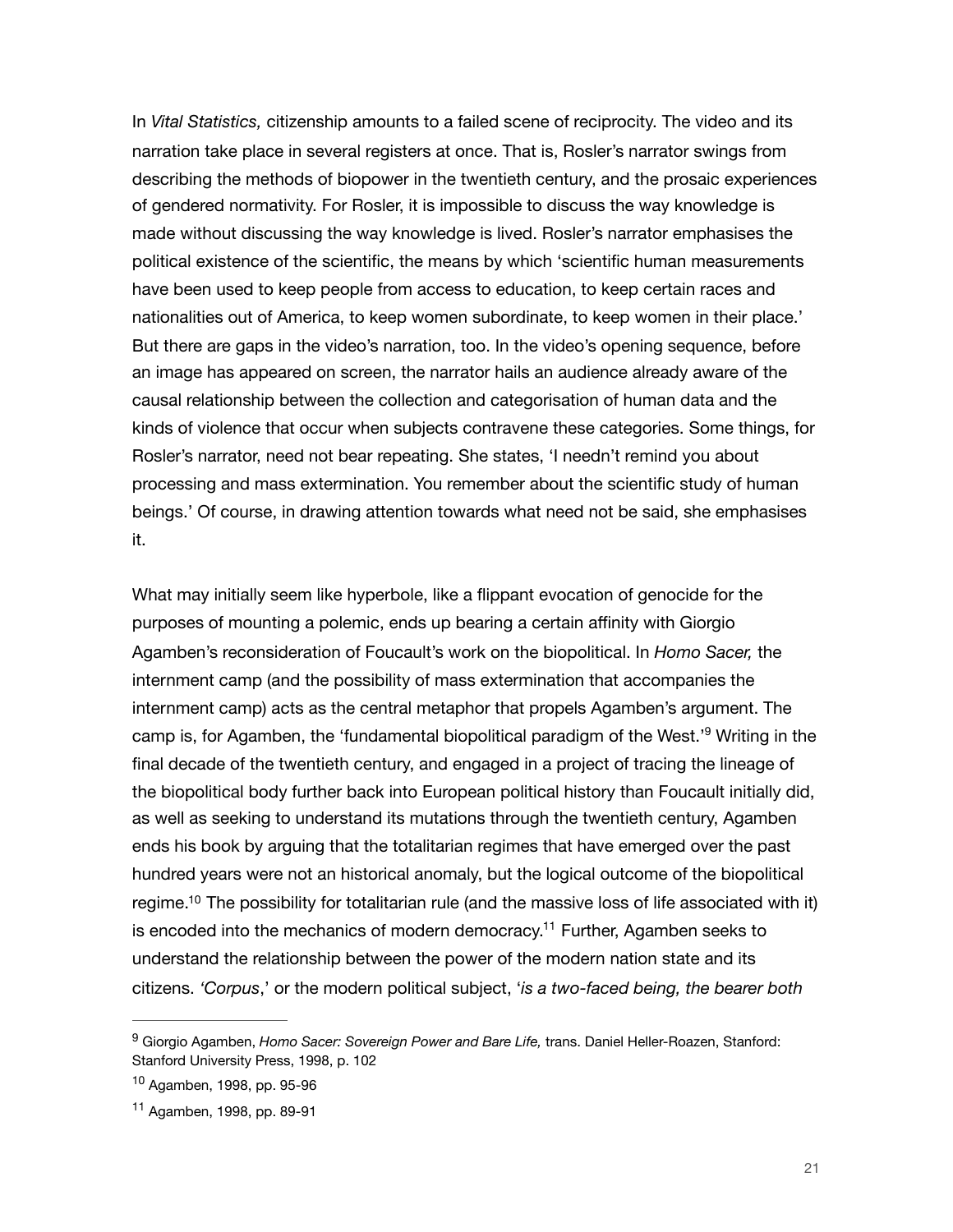<span id="page-22-3"></span>*of subjection to sovereign power and of individual liberties*.<sup>['](#page-22-0)[12](#page-22-0)</sup> If, under a representative system of governance, the subject becomes 'sovereign subject,' this sovereignty is granted (or withheld) by the state in which the subject was born. Agamben writes,

<span id="page-22-4"></span>It is not possible to understand the "national" and biopolitical development and vocation of the modern state in the nineteenth and twentieth centuries if one forgets that what lies at its basis is not man as a free and conscious political subject but, above all, man's bare life, the simple birth that as such is, in the passage from subject to citizen, invested with the principle of sovereignty.<sup>13</sup> The subject becomes a political entity only in relation to the state, and finds themselves bound to the limits, definitions, and measurements that state imposes upon legitimate life. The attribution of a value always implies the presence of a nonvalue, of an illegitimate other, in Rosler's case the non-standard, which is left open to vulnerability, erasure, or

<span id="page-22-5"></span>destruction[.14](#page-22-2)

What does it mean to be a citizen? What qualifies one as a citizen, as someone bound to the state, and kept from flourishing by that very same state? *Vital Statistics* was produced almost two decades before the publication of *Homo Sacer.* It is telling, though, that Agamben refers to the political subject using the male third person pronoun. In the third and final act of *Vital Statistics,* a slideshow of archival images of medical examinations and exceptional patients, all bearing a striking resemblance to the gestures featured in the first act, appears on screen (fig. 3 and 4). Between and around microphone distortions and static, Rosler intones a litany of alarmingly common violent acts against women, 'Clitorecdectomy, brutalisation, pornography, sterilisation, forced motherhood, outlawed abortion, illegal abortion, women battering, assault, insult, loathing, derogation, victimisation, depredation, deprivation, femicide, femicide, crimes against women.' This litany, it would appear, is not intended to be a list of glitches in the biopolitical programme described by Rosler's narrator in the first act, rather, it represents its natural outcomes. If sovereignty is, when dispersed across the modern citizenry, a measure of, and assurance of, a set of codified liberties and rights, including the right to life, and including a certain degree of autonomy over how that life is lived, it is not a stretch to say that women have been, and may yet remain, not-yet-sovereign, and therefore, Rosler's designation of citizenship points towards the concept as a failed promise. The 'citizen' in the work's title points to a paradox, or a scene of failed reciprocity. It points towards the kinds of complications that arise when one is bound to the state and simultaneously not

<span id="page-22-0"></span> $12$  Agamben, 1998, p. 73, italics in original

<span id="page-22-1"></span>[<sup>13</sup>](#page-22-4) Agamben, 1998, p. 76

<span id="page-22-2"></span> $14$  Agamben, 1998, p. 81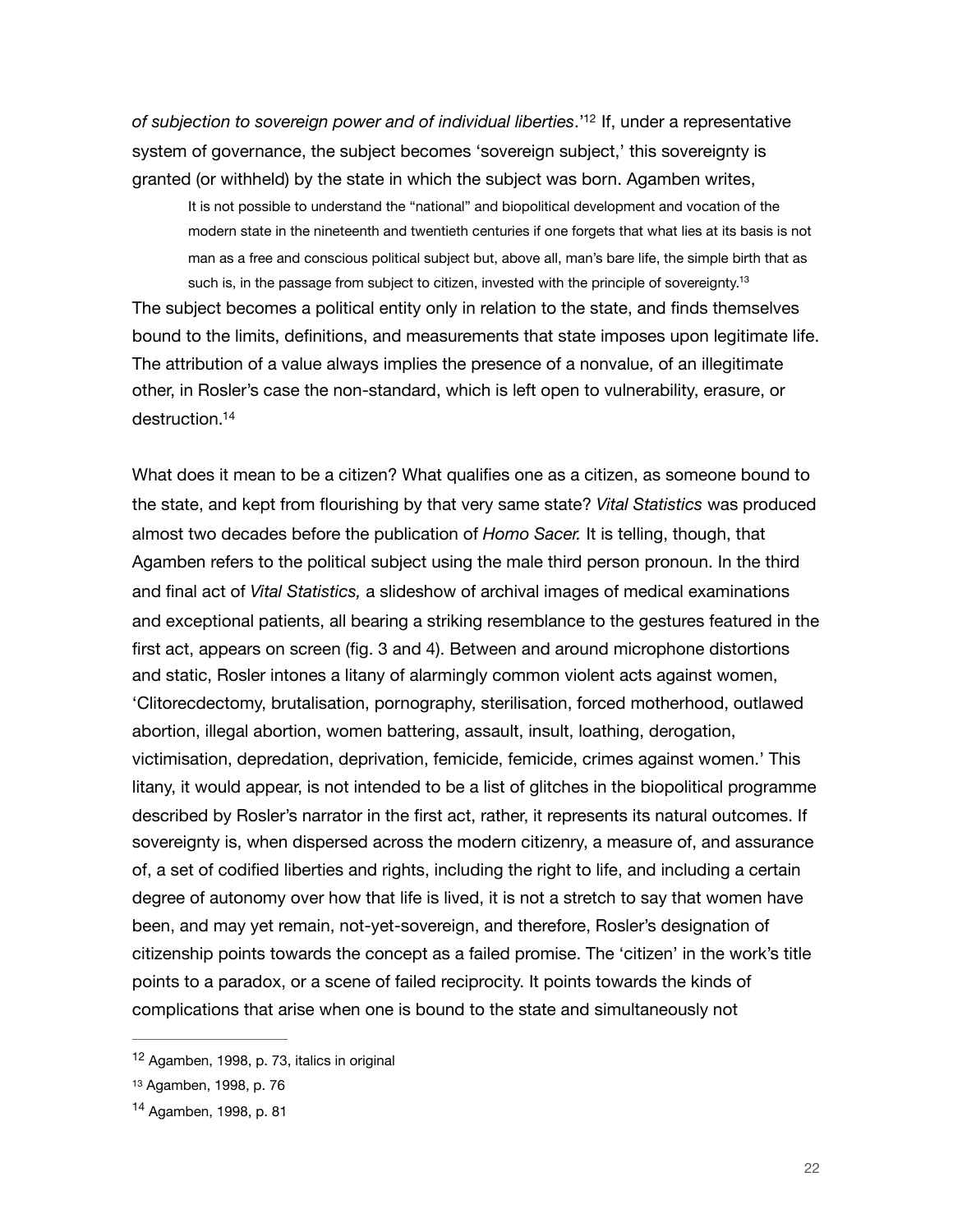recognised by it. Citizenship and its failures become, in Rosler's video, both intimate and overwhelming.

<span id="page-23-2"></span>Lauren Berlant, in her essay 'The Subject of True Feeling: Pain, Privacy, and Politics,' examines the ways in which the minoritarian political movements of the latter half of the twentieth century refigured the failed reciprocity of citizenship into a woundedness that calls upon the state to better distribute the promises it makes. Rosler's list of 'crimes against women,' for instance was taken from the proceedings of the first International Tribunal of Crimes Against Women, which took place between 4th and 6th March 1976.[15](#page-23-0) For Berlant, such a tribunal typifies a certain kind of tactic of minoritarian politics, in which 'subalterns scarred by the pain of failed democracy reauthoriz[e] universalist notions of citizenship in the national utopia, which involves believing in a redemptive notion of the lawas the guardian of public good.<sup>'[16](#page-23-1)</sup> I would argue, however, that Rosler's position is more ambivalent. She does not cite the Tribunal explicitly, and it might be presumptuous to assume that the inclusion of the list amounts to a endorsement of a reformist model of politics that would seek the redemption of a failed programme of law and order as the path to emancipation. Considered in relation to the first act of the video, it is necessary to bear in mind that the state that appears to have endorsed or allowed these crimes against women to continue is the same state for whom, presumably, the acts of measurement and standardisation are undertaken.

<span id="page-23-3"></span>Between the first and the third act, some kind of slippage takes place. The second act of the video is described in the prologue by Rosler's narrator as 'symbolic.' She goes on, 'what is the same, what is different, what is outside, what is inside?' The camera is now positioned at a high angle, looking down upon a spotlit set containing bathroom scales, a white platter, a white bowl, and half a dozen eggs. Rosler's performer, nude, enters the scene and methodically cracks each of the eggs before tipping the bowl towards the camera (fig. 5). We are dealing here with chickens and with eggs. We are dealing with things in a causal relation to one another, and an argument regarding which precedes the

<span id="page-23-0"></span><sup>&</sup>lt;sup>[15](#page-23-2)</sup> International Tribunal of Crimes Against Women, which took place between 4-8 March 1976 at the Palais des Congrès in Brussels. Diana E. H. Russell and Nicole Van de Ven, *Crimes Against Women: Proceedings of the International Tribunal,* Millbrae: Les Femmes, 1976; Whitney Museum of American Art,'Chrissie Iles in Conversation with Martha Rosler,' *Youtube,* 9 August 2010, accessed 14 September 2016

<span id="page-23-1"></span><sup>&</sup>lt;sup>[16](#page-23-3)</sup> Lauren Berlant, 'The Subject of True Feeling: Pain, Privacy, and Politics,' in Austin Sarat and Thomas R. Kearns (eds.), *Cultural Pluralism, Identity Politics, and the Law,* Ann Arbor: University of Michigan Press, 1999, p. 52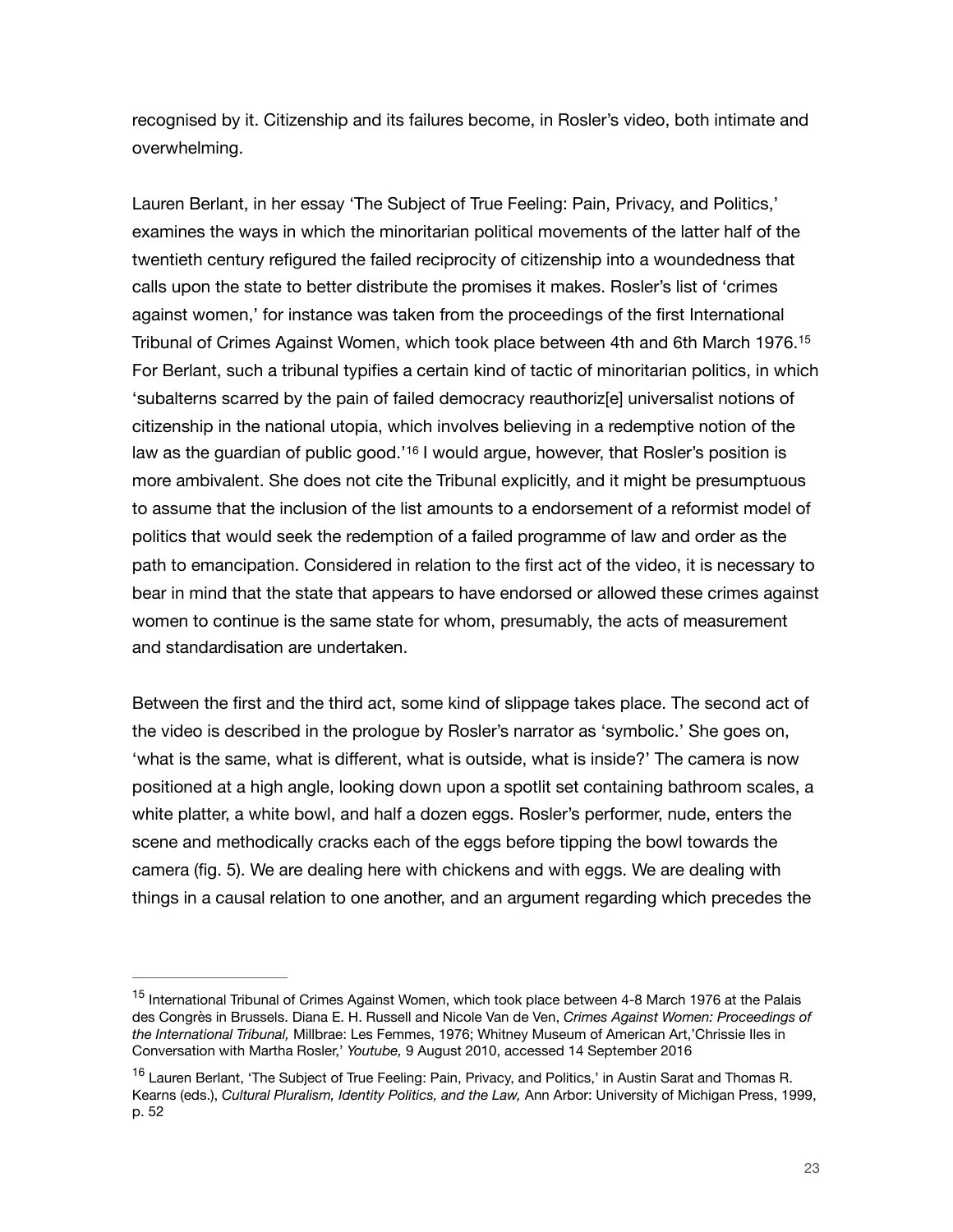<span id="page-24-2"></span>other that circulates indefinitely.<sup>[17](#page-24-0)</sup> We are perhaps led to address the question of what might precede this woman, and the category of femininity against which she is measured. What mediates her access to citizenship, to subjectivity, to being addressed, to being recognised in public as something in particular, and to recognise herself as that something. In addition, perhaps, we are viewing an act of creative destruction akin to the aphorismof breaking eggs to make an omelette.<sup>[18](#page-24-1)</sup> The shock of the change in register, from the 'real time' to the 'symbolic,' forces a renegotiation of what we have just been witness to. For Rosler, the immanence of womanhood, the habits, learned behaviours, and codes of recognition of womanhood need to be dismantled before the work of building a better, more habitable, world is able to take place.

<span id="page-24-3"></span>**\***

Rosler's performer is metonymic, a stand-in, a case study. She is so both in relation to the men who perform their analysis on her, and the narrator for the purposes of her argument, who is simultaneously Rosler herself. For the former, she is meat from which values are extracted and compared to the values of other bodies. For the latter, she is a means of demonstrating the violence of this exchange. Rosler, in playing both performer and narrator, speaks and is spoken for. But the actors in the scene do not speak on equal terms.

In speaking, Rosler's narrator performs an intervention into the narration of the scientists. If the scientists have claims towards the impartial, towards the objective, towards narrating for the ends of elucidation, regulation, and betterment, then Rosler's narrator can only clasp at the kind of authority endowed to these men of science. For Donna Haraway, the kind of narration undertaken by the men – where bodies are broken into elements, and read against a metric designed with transparency in mind – belongs to the 'modest witness.' The modest witness is invisible, he inhabits a 'culture of no culture,' he

<span id="page-24-0"></span><sup>&</sup>lt;sup>[17](#page-24-2)</sup> In an interview with Martha Gever, Rosler explains the second act of Vital Statistics is a reference to Jean Luc Godard's *Vivre Sa Vie* (1962). Martha Gever, 'An Interview with Martha Rosler,' *Afterimage* 9:3, 1981, p. 13

<span id="page-24-1"></span> $18$  And we are, of course, dealing with a woman performing a domestic ritual in a nondomestic space, or rather, a space containing certain elements of the domestic, but arranged in such a way as to make the viewer all the more aware that they have been arranged as such on a film set.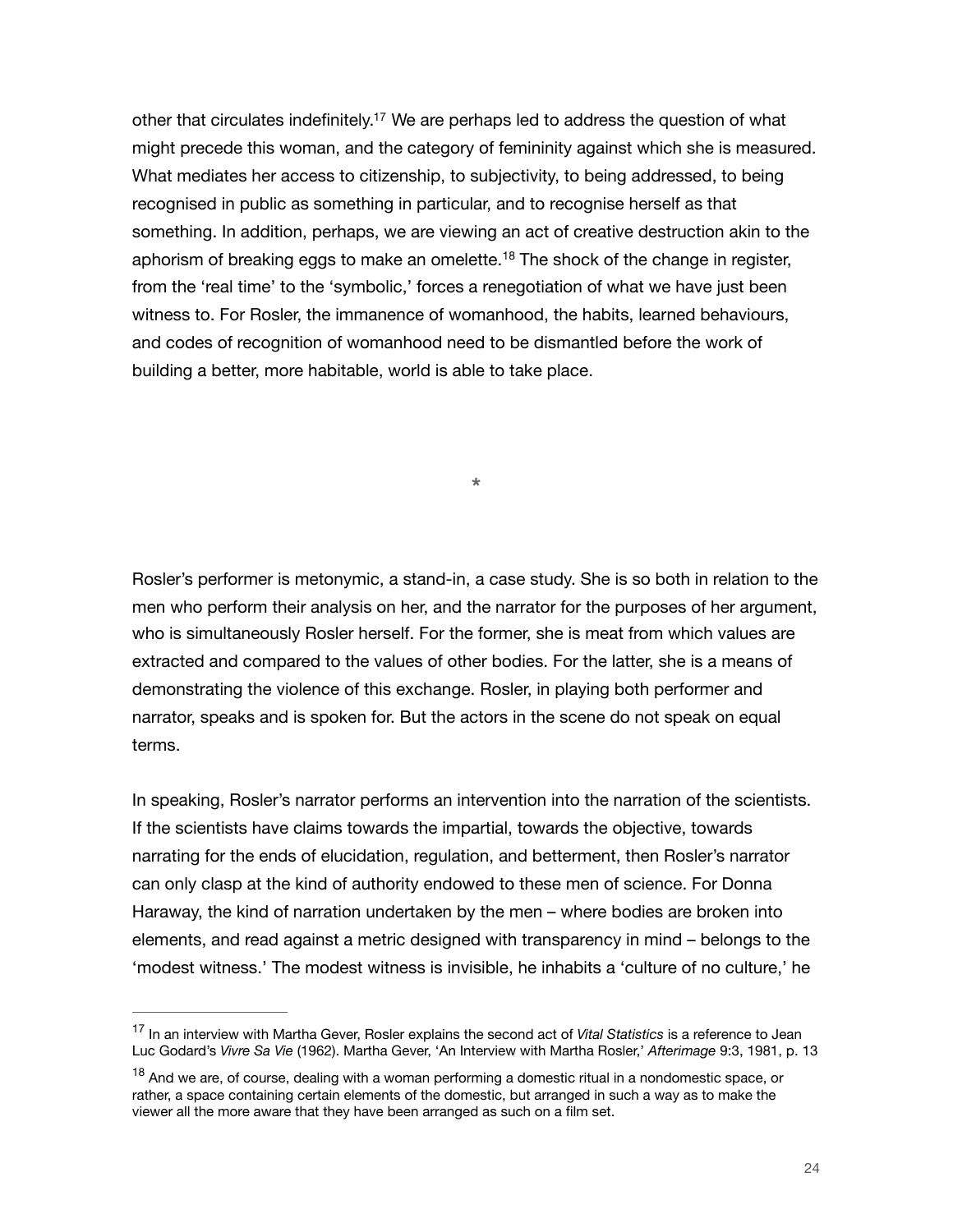<span id="page-25-2"></span>is,in all things, unremarkable.<sup>[19](#page-25-0)</sup> Rosler's narrator deploys the kind of syntactic arrangements that might constitute a counter-discourse to the reasoned, measured modest witnessing of the men in the scene. This gets complicated, however, for Rosler's video does not, necessarily, provide us with evidence to support her counter-discourse. Rather, it provides us with a fiction - a fiction which mingles intimately with archival images, 'symbolic' rituals, and realist gestures. In *Vital Statistics,* what constitutes evidence is expanded, or else done away with, making the kind of interpellation the narration performs one which both reproduces a model of forming arguments around a dialectic, in order to make oneself intelligible within the organisation of knowledge and senses within which Rosler speaks, but also shatters this presumption, making the argument strange. *Vital Statistics,* then, is both evidence, and not – and Rosler is both witness to this testimony, and not.

<span id="page-25-3"></span>This chapter has, so far, paid attention to the ways in which Rosler's performer may come to recognise herself as a subject of biopower, as a subject of post-Enlightenment scientific technologies, as a gendered subject of the late twentieth-century liberal democratic state. All this, however, may seem redundant. This work is already done by the video's narration, much of which seems to predict Haraway's claim that the biological sciences 'narrate' the world and its inhabitants[.](#page-25-1)<sup>[20](#page-25-1)</sup> It may be time, then, to adjust our understanding of recognition, by asking: who is this work for? Who is the subject of the work? Or, who is supposed to recognise themselves in this work, and what traction for social change might be encoded into that recognition? I have already mentioned that the subject hailed by Rosler's narrator is one able to fill in certain blanks – the blanks left by Rosler as she evokes the uncomfortable intimacy between the collection of data on populations and the mass extermination of certain categories of people within those populations. In hailing this audience, and proceeding to demonstrate some of the ways in which they find themselves named, and some of the meanings that attach themselves to these names, Rosler perhaps fulfils what Haraway, in her intervention into Althusser's scene of interpellation, describes as a means to 'refigure' the terms of the discourse in which this audience find themselves named. 'In the end,' Haraway writes, 'it is those who mis/recognise themselves in discourse who thereby acquire the power, and responsibility,

<span id="page-25-0"></span><sup>&</sup>lt;sup>[19](#page-25-2)</sup> Donna Haraway, Modest Witness@Second Millenium.FemaleMan© Meets OncoMouse<sup>™</sup>, London and New York: Routledge, 1997, pp. 23-24; See also: Peggy Phelan, *Unmarked: The Politics of Performance,*  London and New York: Routledge, 1993, p. 13

<span id="page-25-1"></span><sup>&</sup>lt;sup>[20](#page-25-3)</sup> Haraway, 1997, p. 64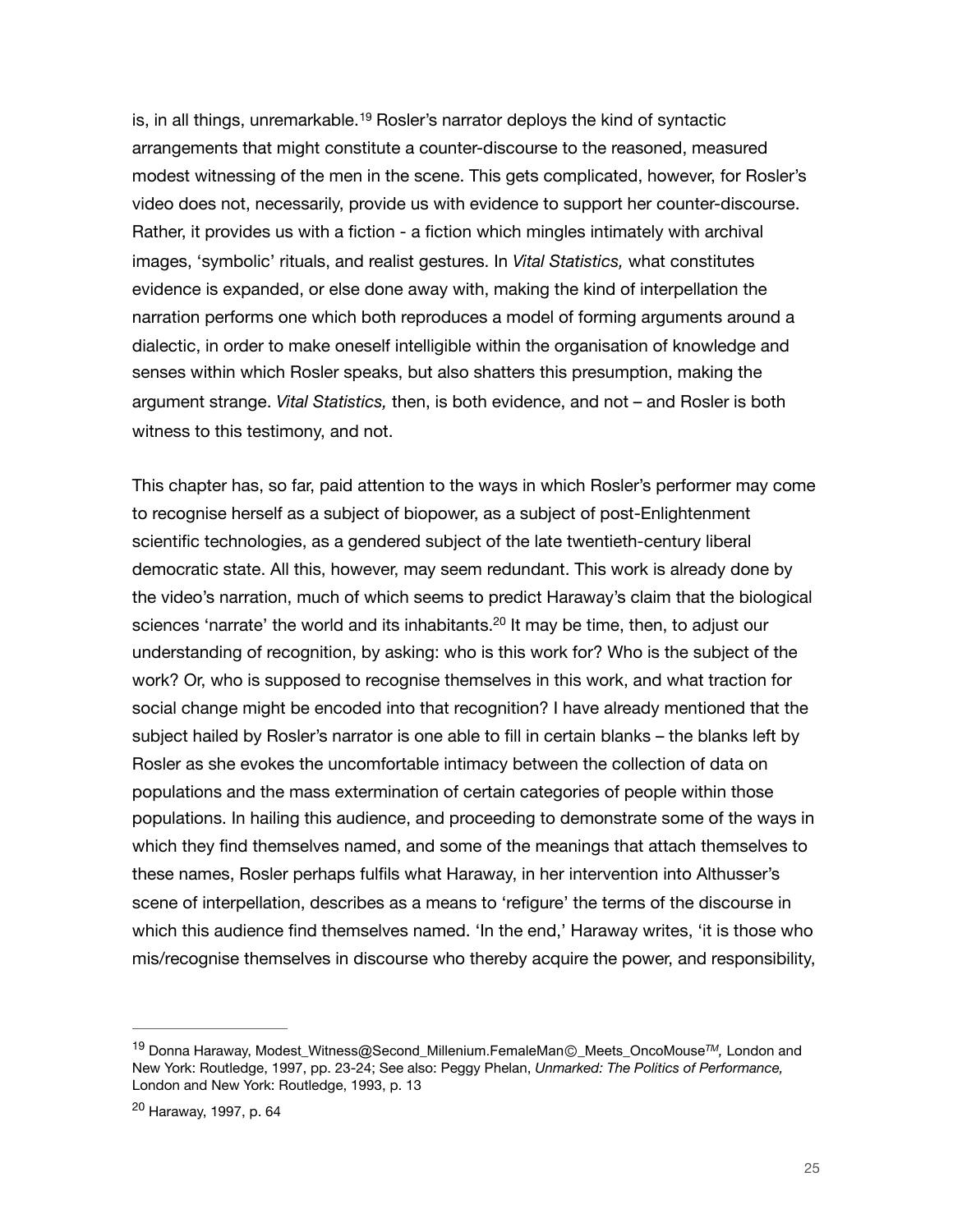<span id="page-26-5"></span>to shape that discourse.<sup>'[21](#page-26-0)</sup> For Haraway, even the work of naming that which names us is valuable work in the project of undoing the damage of the negativity that attaches itself to those names. In order to better approach the question of who might be willing and able to recognise themselves in Rosler's work, though, it may be necessary to position Rosler's practice within its historical context, and to examine her work relation to the pedagogical project of activist art.

<span id="page-26-6"></span>Rosler's practice, which spans over forty years, has consistently come from a place of skeptical political commitment – one which remains keenly analytical and which treats its objects of critique as moveable, malleable, and constantly in flux. This critique takes place at the level of form, as well as positioning itself diametrically against the socioeconomic conditions in which Rosler's practice takes place. Craig Owens, for instance, calls her series *The Bowery in two inadequate descriptive systems* (1975) a 'refusal of mastery.<sup>'[22](#page-26-1)</sup> For Owens, the series, which features twenty-one images of storefronts in the New York neighbourhood alongside twenty-four lists of words signifying inebriation, constitutes an 'undermining' of the conventions of liberal social documentary's reliance upon the production of empathy (or even pity) as a means of drawing attention to social ills. Owens writes, 'Rosler has refused to photograph the inhabitants of Skid Row, to speak on their behalf, to illuminate them from a safe distance.' Rosler neither speaks for the inhabitants of the neighbourhood, nor does she let the images speak for themselves. Language interrupts, or, in Allan Sekula's words, 'interposes itself between us' and the images[.](#page-26-2) $23$  Rosler's subject, then, is less a neighbourhood in New York City as it is the process by which that neighbourhood gets conjured in the social imagination as a site of decay, decadence, and destitution[.](#page-26-3)<sup>[24](#page-26-3)</sup> For Owens, *The Bowery* 'upsets the (modern) belief in vision as a privileged means of access tocertainty and truth.<sup>'[25](#page-26-4)</sup> We can, of course, detect the same operations of disruption in

<span id="page-26-9"></span><span id="page-26-8"></span><span id="page-26-7"></span><span id="page-26-0"></span> $21$  Haraway, 1997, p. 50

<span id="page-26-1"></span><sup>&</sup>lt;sup>[22](#page-26-6)</sup> Craig Owens, 'The Discourse of Others: Feminism and Postmodernism,' in *Beyond Recognition: Representation, Power, and Culture,* Berkeley and Los Angeles: University of California Press, 1992, p. 178

<span id="page-26-2"></span><sup>&</sup>lt;sup>[23](#page-26-7)</sup> In Sekula's famous essay, Rosler is held as an archetypical example of a model of creative practice the author terms 'critical representational art.' For Sekula, critical representational art has an obligation to 'point openly to the social word and to possibilities of concrete social transformation… towards modes of address based on dialogical pedagogy.' Allan Sekula, 'Dismantling Modernism, Reinventing Documentary (Notes on the Politics of Representation),' *The Massachusetts Review* 19.1, 1978, p. 859

<span id="page-26-3"></span> $24$  Rosler herself writes, 'The photographs are powerless to deal with the reality that is yet totally comprehended-in-advance by ideology, and they are as diversionary as the word formations-which at least are closer to being located within the culture of drunkenness rather than being framed on it from without.' quoted in Owens, 1992, p. 178

<span id="page-26-4"></span><sup>&</sup>lt;sup>[25](#page-26-9)</sup> Owens, 1992, p. 179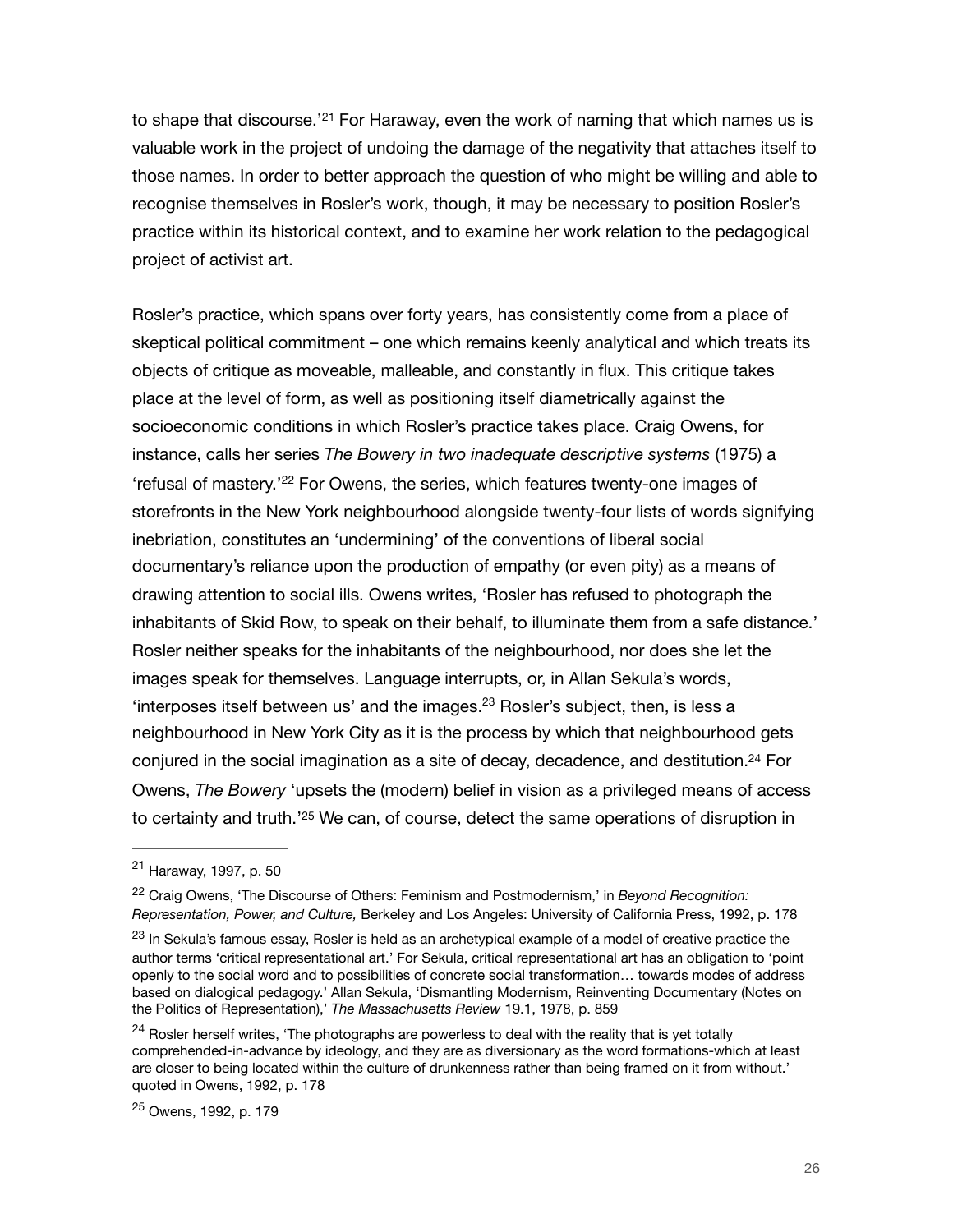*Vital Statistics.* In the latter, however, emphasis is placed upon the sites in which knowledge gets produced. Within Rosler's practice, the image and the language with which the image is able to be interpreted are ideologically bound. Seeing is suspect, but nonetheless able to be adjusted for emancipatory ends.

<span id="page-27-6"></span><span id="page-27-5"></span>To refuse mastery might also describe Rosler's approach to form. Her practice ranges from postcard novels, to performance and video, to garage sales, to collage. For Rosler, form takes shape according to a pedagogical model of artmaking, according to what a work needs to achieve for a particular end. Which is not to say, of course, that Rosler's approach to form is purely teleological. 'The question of medium per se isn't terribly interesting to me.' Rosler says in an interview with Jane Weinstock, 'Meaning is, and I use the appropriate medium. Often it's not a decision so much as it is a matter of the way the workpresents itself to me.<sup>'[26](#page-27-0)</sup> Steve Edwards, in charting Rosler's career, quotes the artist in locating her interest in ['](#page-27-1)an imaginary space where different tales collide.<sup>'[27](#page-27-1)</sup> Edwards goes on to position Rosler within the San Diego group of political modernists. For Edwards, the political modernist outlook took up the legacies of the avant-garde movements of the first decades of the twentieth century and infused such a commitment with more recent theoretical interventions by Henri Lefebvre, Georg Lukács, Herbert Marcuse, and Jean Paul Sartre[.](#page-27-2)<sup>[28](#page-27-2)</sup> 'Political modernism in this incarnation,' writes Edwards, 'entailed an alignment of the modernist critique of illusionism with the critique of ideology in a way that shifted concerns from "the representation of politics" to "the politics of representation."<sup>[29](#page-27-3)</sup> This approach to form, and formalisms, was one keenly aware of the histories of documentary practice and popular and radical moving images. Edwards quotes Rosler's essay, 'In, Around, Afterthoughts: On Documentary Photography,' in saying she was committed to developing the 'germ of another documentary – a financially unloved but growing body of documentary works committed exposure of specific abuses caused by people's jobs, by the financier's growing hegemony over the cities, by racism, sexism, and class oppression.<sup>[30](#page-27-4)</sup>

<span id="page-27-9"></span><span id="page-27-8"></span><span id="page-27-7"></span><span id="page-27-0"></span><sup>&</sup>lt;sup>[26](#page-27-5)</sup> Jane Weinstock, 'Interview with Martha Rosler,' October 17, 1981, p. 78

<span id="page-27-1"></span><sup>&</sup>lt;sup>[27](#page-27-6)</sup> Steve Edwards, *Martha Rosler: The Bowery in two inadequate descriptive systems, London: Afterall, 2012,* p. 69

<span id="page-27-2"></span><sup>&</sup>lt;sup>[28](#page-27-7)</sup> Edwards, 2012, p. 99

<span id="page-27-3"></span> $29$  Edwards, 2012, p. 94

<span id="page-27-4"></span><sup>&</sup>lt;sup>[30](#page-27-9)</sup> Edwards, 2012, pp. 80-81; Martha Rosler, 'In, Around, and Afterthoughts (on Documentary Photography)' in *Decoys and Disruptions,* Cambridge, Massachusetts: The MIT Press, 2004, p. 196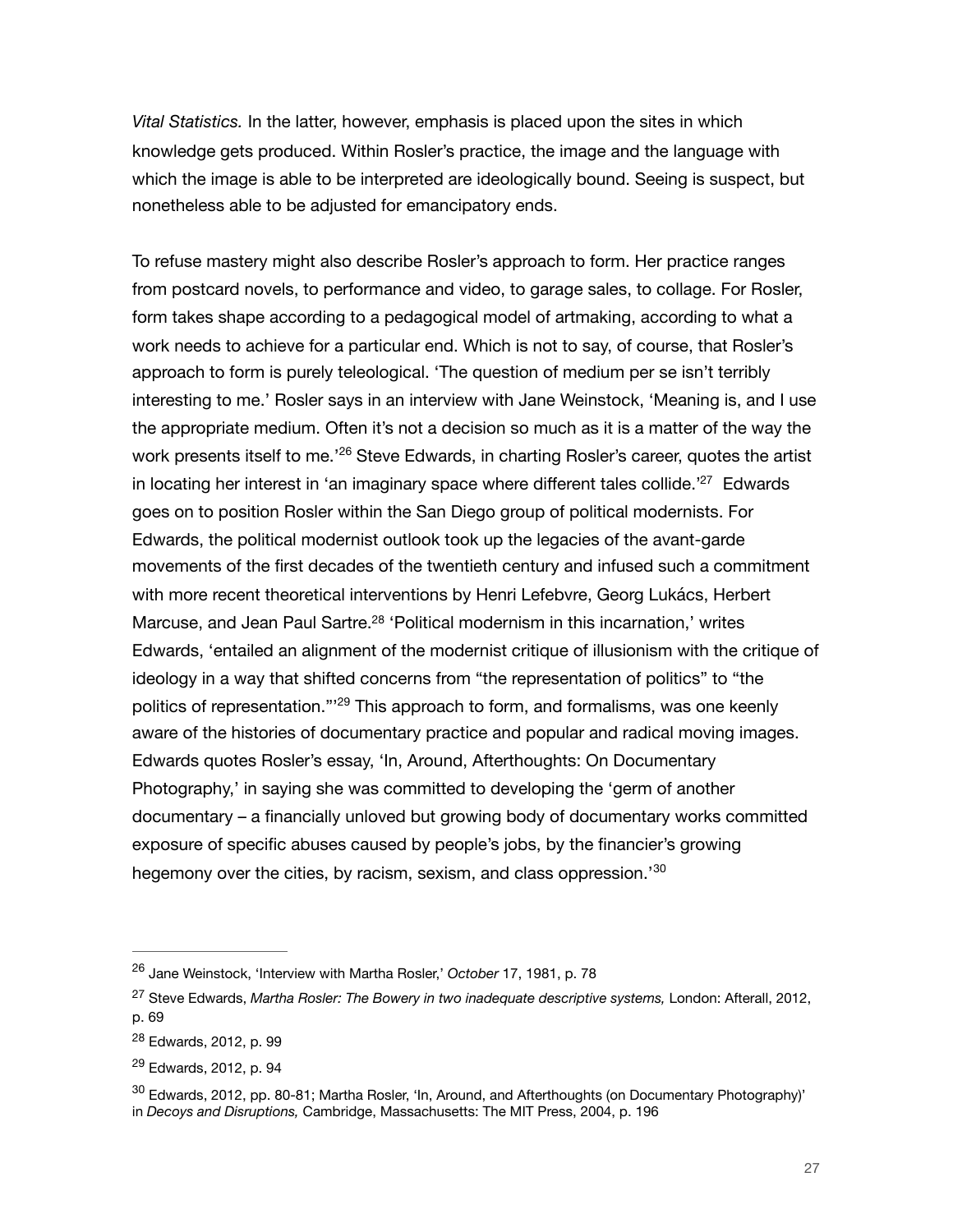<span id="page-28-1"></span>*Vital Statistics* was staged first as a performance at University of California, San Diego in 1974.<sup>31</sup>In an interview with Jane Weinstock, Rosler describes the filming of the work, three years later, in pragmatic terms. That is, transferring the work into video allowed for a greater and easier distribution. It also, however, forces a reconsideration of the work as a video. The work does not sit easily when described exclusively as either documentary video, or as documentation of a performance. It seems to take place in a space adjacent to both of these things. In proximity to the real, or a staging of the real, but distinct from it. Where the formal specificities of the medium of video are used – for instance in the montage scene in which Rosler's performer prepares herself in two different outfits – it is done so sparingly.

In an essay published in *Artforum* in 2004, Rosler ponders what possibilities for social transformation might exist in contemporary art practice. She notes astutely that the present in which she writes (and her observation remains relevant in some ways) is marked by a certain kind of fatigue (in reference both to conditions under which late capitalism wears out bodies, and the ways in which resistance to global capitalism seems exhausted or ineffectual). Rosler notes that the modes, genres, and practices previously both hostile to the art market and optimistic in their ability to bring about a less cruel public sphere quickly lost steam through their recuperation into what she describes as 'museum mausoleums and collectors' cabinets.' Rosler admits, however, that although the institutionalisation of oppositional practice tends to exhaust that practice of its transformative potential, considering the acts and objects of opposition historically, as belonging to moments during which the horizon of possibility seemed to be expanded, we may be able to think through what it is that makes the political artwork work. 'The political work of the late '60s through 70's,' she writes, 'now purged of exigency and brought out of the closet by the market — may be evaluated differently. This work may be tinged with nostalgia to young artists likely to have encountered it in art-history classes, but it offers a starting point and a history to connect with, an ur-moment that all trends in art like to locate. What initially seemed attractive for its look becomes more compelling for

<span id="page-28-0"></span> $31$  It is notable that Edwards aligns Rosler with the San Diego group rather than with the furtive energy of Californian feminists during this decade. In an essay published in *Artforum* in 1977, Rosler herself, while acknowledging a sympathy with the project of women's emancipation, as well as several artists and writers working in California during the 1970s, stages a critique of what she terms a 'cultural feminism' which would bind all women into a shared oppression, over and above class and race, and 'stress separatism and a voluntary change in material cultural and in the organization of private life… rather than an active program of mass education and the seeking of political power.' Martha Rosler, 'The Private and the Public: Feminist Art in California,' *Artforum* 16:1*,* 1977,p. 67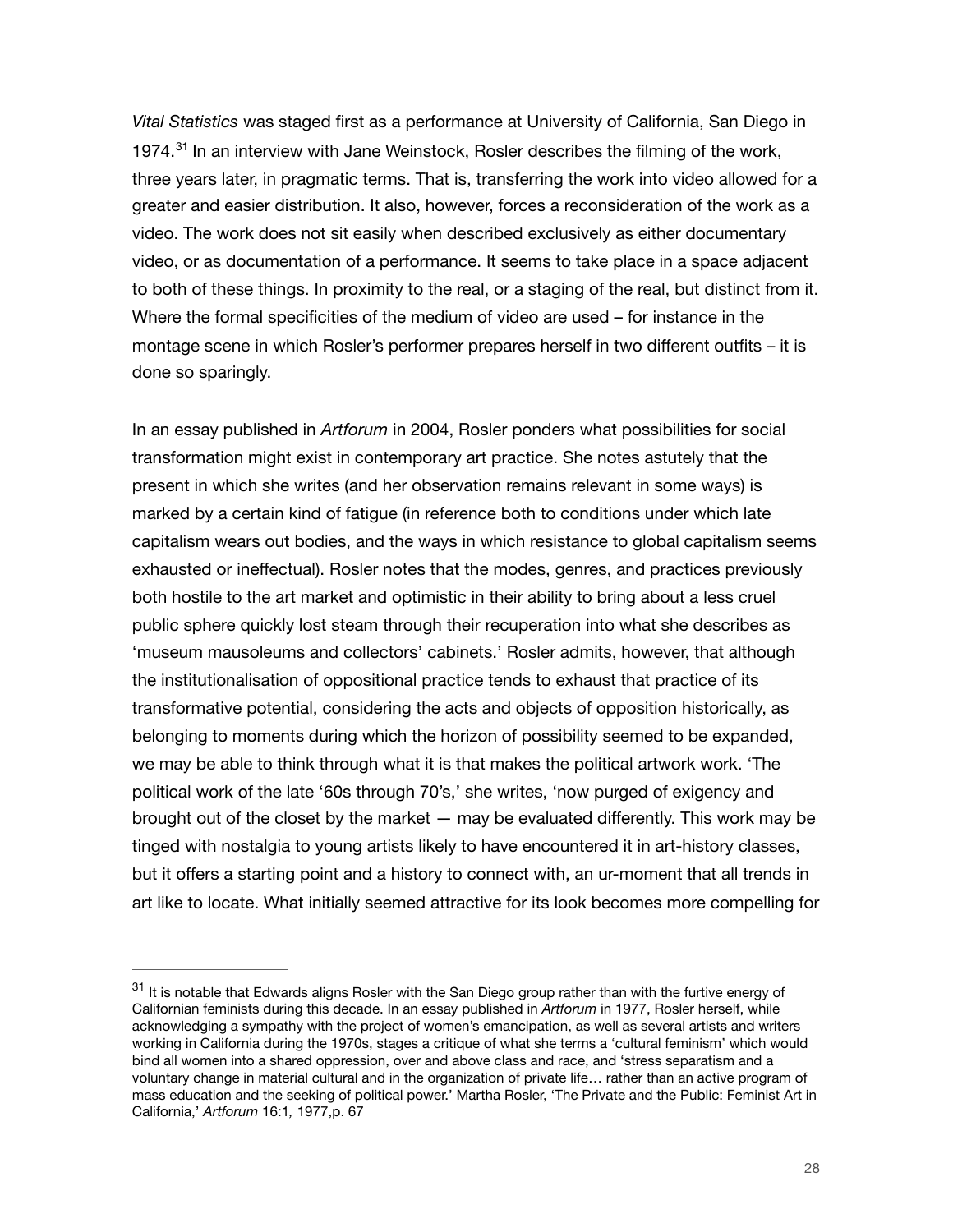<span id="page-29-2"></span>its commitment.<sup>'[32](#page-29-0)</sup> This comment describes succinctly what this chapter has attempted, and will continue to attempt to do. In beginning a study of contemporary forms of oppositional documentary practice by discussing an artwork produced in 1977, I hope to establish a robust ground from which to consider the transformative potential in the works of Bernadette Corporation, Hito Steyerl, and Zach Blas. This chapter is an attempt to think through how we might identify the artist as a political agent, as well as to consider how the political artwork lives on in the very circumstances it wishes to undo.

**\***

Though Rosler performs two distinct roles in the video, the distinction between narrator, subject, and filmmaker is not necessarily foreclosed. That Rosler's performer complies with the demands of the scientists even as her narrator engages in a monologue undermining any possibility of scientific objectivity outside of the ideological programme in which it emerges does not necessarily imply a disparity in the kinds of knowledge (and counter knowledge) available to each woman. We might rather read this distinction, or the lack of confirmation of a distinction, as evidence of the ways in which refusing the social, even when one finds oneself in a position to enunciate its violence, is work that cannot always be maintained. This is the kind of interpellation Althusser conceptualises, that recognition of oneself within an ideological programme does not offer a way to escape that programme. The man in Althusser's drama, who hears the police officer hail him and recognises himself, feels himself come together as a social being within a system of criminality is offered no reprieve by this criminality, whether he happens to believe in the legitimacy of the system or not[.](#page-29-1)<sup>[33](#page-29-1)</sup> Admitting to ourselves that Rosler's performer is not naïve, then, points towards the difficulty of maintaining an attachment to the world while being cognisant of its hostility. That is, it means having to deal with the tentativeness of Haraway's proposition that naming that which names us may provide a means of escape. Haraway is clear in her assertion that naming might only achieve so much, that the work of the political is always ongoing, and always unfolding.

<span id="page-29-3"></span><span id="page-29-0"></span><sup>&</sup>lt;sup>[32](#page-29-2)</sup> Martha Rosler, 'Out of the Vox: Martha Rosler on Art's Activist Potential,' Artforum 43.1, 2004, p. 218

<span id="page-29-1"></span>[<sup>33</sup>](#page-29-3) Louis Althusser, 1971, p. 174-175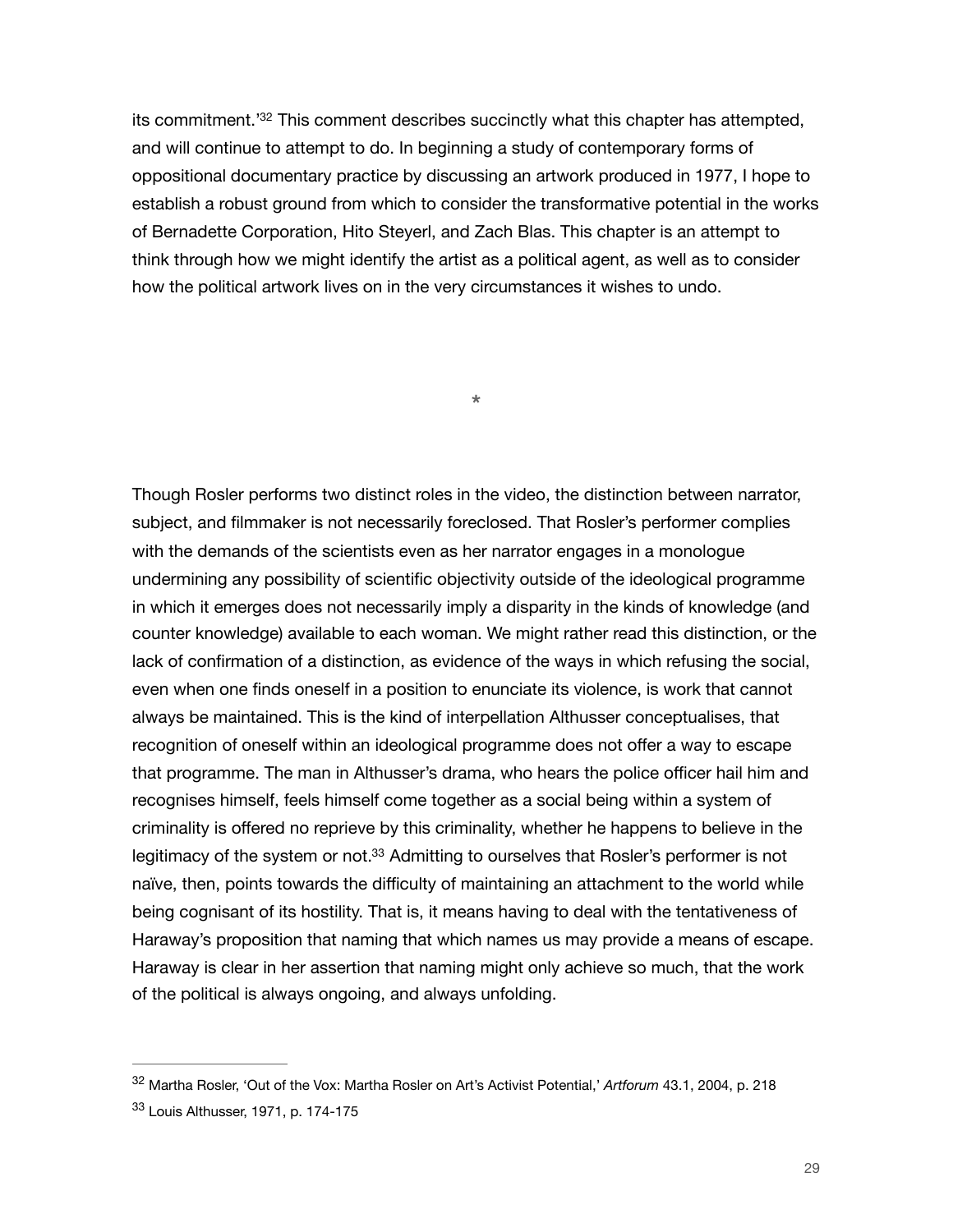<span id="page-30-3"></span>What *Vital Statistics* demonstrates is the means by which identity is a matter of interpretation. Identity is constituted by the instances of having a body in public and the proximity that body assumes to existing categories of knowing and being. It is in these acts of interpretation (in the scene of being acted upon) where my problems with Bersani's call to the unnamable emerge. Bersani perhaps overestimates the extent to which the subject can exert agency upon how they might inhabit the world. To what extent can refusing the names that are thrust upon us negate the possibility of violence when we encounter disciplinary or ordinary violence intended to maintain and police those very names? For Bersani, the body is a site of limitation, the frame within which identity is allowed to play. At times, however, the body contravenes the direction in which or extent to which this play is allowed to occur: 'It is as if it had its own intentionality, one that erodes the essentializing freedom of the imaginary.<sup>[34](#page-30-0)</sup> The example at the centre of Bersani's essay, Todd Haynes' film *Safe* (1995), follows Carol, a middle-class housewife from suburban California, who, after suffering a violently allergic reaction to her surroundings (described at one point as an allergy to 'the twentieth century') retreats to an isolated New Age community headed by a charismatic leader. Carol's sickness, it eventuates, is more potent than that of other inhabitants of the community, and she is sequestered to a small shack to live in isolation. This retreat, and the philosophy of radical self-love it espouses, does little to cure Carol of her physical and psychological symptoms, but Bersani insists the film amounts to neither a sincere ecological argument against the conditions and attritions of late capitalism, nor a parodic criticism of a New Age philosophy that posits subjects might be able to 'will themselves out of distress.'[35](#page-30-1) Bersani argues that Carol, who represents a case study of the exhaustion of being hailed into a hostile social world, 'enacts a shedding of identities that is also a shedding of the film's subjects: the strongly legitimized identity of a middle-class female homemaker, her identity as a victim of industrial waste, her symbolic identity as an immune-damaged carrier of a fatal infection, and finally her particular (and particularly thin) psychic identity asa person.'<sup>[36](#page-30-2)</sup> What is left ambiguous, however, is whether this shedding is a corollary to her retreat from the social world which made her sick in the first place, and her subsequent retreat, or rather removal, from the New Age community. Does Bersani overinvest in the agency of the subject to shed the names assigned to her at the expense of admitting that this assignation is primarily an act of being recognised as a social being in

<span id="page-30-5"></span><span id="page-30-4"></span><span id="page-30-0"></span>Leo Bersani, *Thoughts and Things,* Chicago: University of Chicago Press, 2015, p. 20 [34](#page-30-3)

<span id="page-30-1"></span><sup>&</sup>lt;sup>[35](#page-30-4)</sup> Leo Bersani, 2015, p. 31

<span id="page-30-2"></span><sup>&</sup>lt;sup>[36](#page-30-5)</sup> Leo Bersani, 2015, p. 35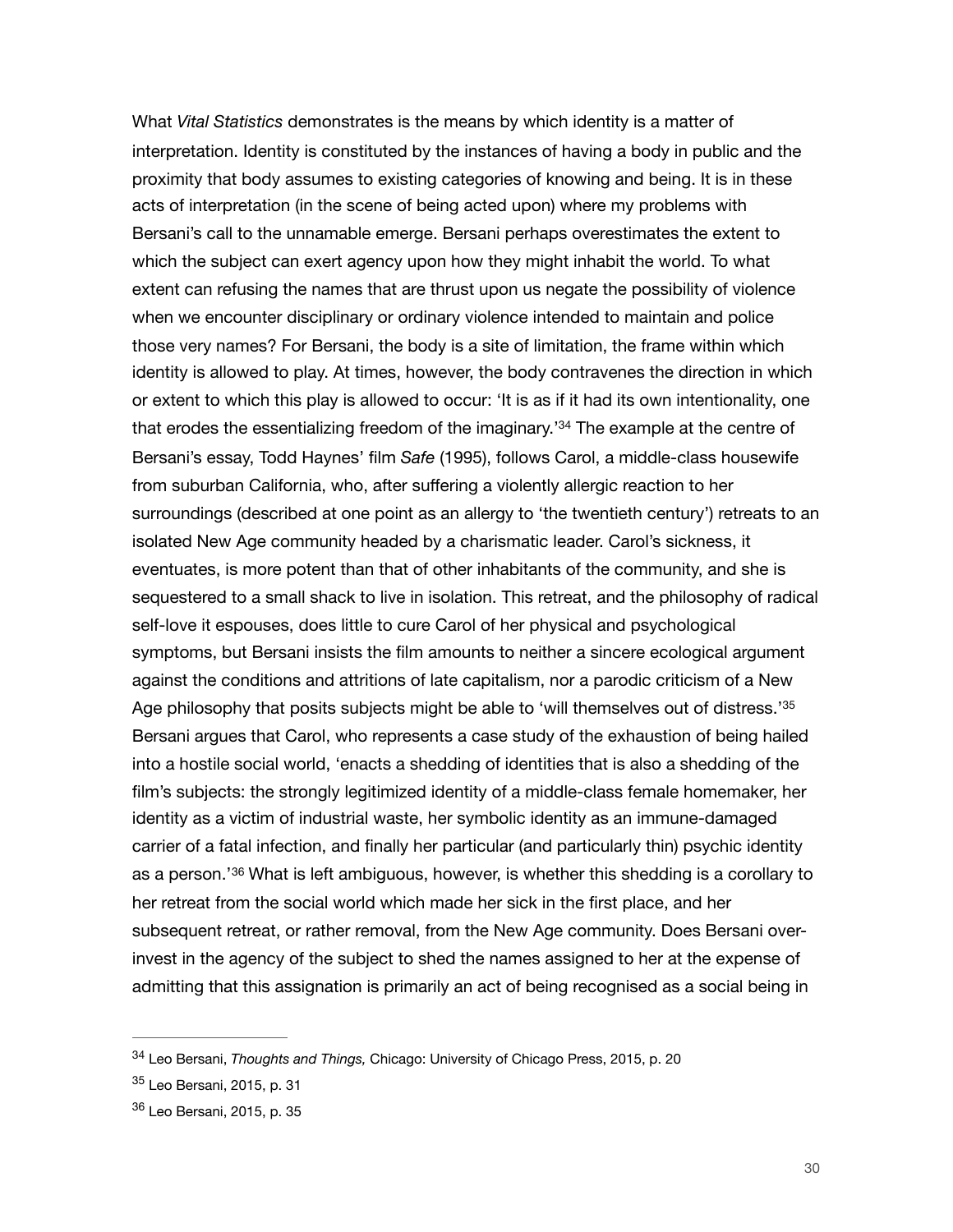<span id="page-31-1"></span>a social world?<sup>[37](#page-31-0)</sup> And is Bersani's model of radical refusal a politically irresponsible model of emancipation for those who, while named violently or inaccurately, might lack the means, or wherewithal, to enact a retreat akin to Carol's?

*Vital Statistics*, in drawing attention to the violence of the ideological programme that binds certain bodies to interpretation, misinterpretation, docility, enslavement and any number of forms of violence listed by her narrator, does not offer a way out – it does not offer a utopian alternative, but rather insists that being political, being aware of oppression, and even being able to articulate its mechanics, means being bound to the political programme in which the enunciation takes place. Rosler's performer is addressed by multiple names. She is called 'citizen' in the work's title, 'subject' in the work's closing credits, and referred to only in the feminine third person throughout the narration. In a way, this refusal to settle upon a name, broaches the problem of the case study. We are, throughout, witness to the bodily manipulation and measurement of one woman, who is supposed to stand-in for the category of woman, and whose very singularity is undermined by the process of identification and control she performs. We are forced to ask: what might mediate one's access to citizenship, to subjectivity, to be interpreted in a way that does not interfere with how a subject may want or need to be interpreted? Where does the general meet the specific? With whom does an audience identify? Might they identify with both – both bound to a programme of violence, and able and willing to articulate its workings? Might there be a way for politically vulnerable subjects to enact Bersani's model of negativity in a way that does not involve a retreat from the world, a separatist utopia whose efficacy seems dubious in the twenty-first century?

<span id="page-31-0"></span> $37$  Following a lecture based on the chapter I am referring to, delivered as part of Norway's Office for Contemporary Art *The State of Things* programme in Venice in 2011, Bersani was asked by an audience member how his programme of unnamability might be taken up by racialised subjects, or those most vulnerable to the negativity that might attach to the names by which they find themselves interpellated. In response, Bersani proffers that his argument takes place in realm preceding the political. That is, it might be read in sympathy with Lee Edelman's argument in *No Future: Queer Theory and the Death Drive.* I would suggest, however, that this conception of unnamabilty jams when we try to interpret it within the kind of unapologetically materialist framework Rosler is committed to. Leo Bersani, 'Illegitimacy,' lecture delivered at *The State of Things,* Istituto Veneto di Scienze, Lettere ed Arti, Venice, 2 June 2011, http://www.oca.no/ programme/audiovisual/the-state-of-things-illegitimacy, Accessed 15 December 2016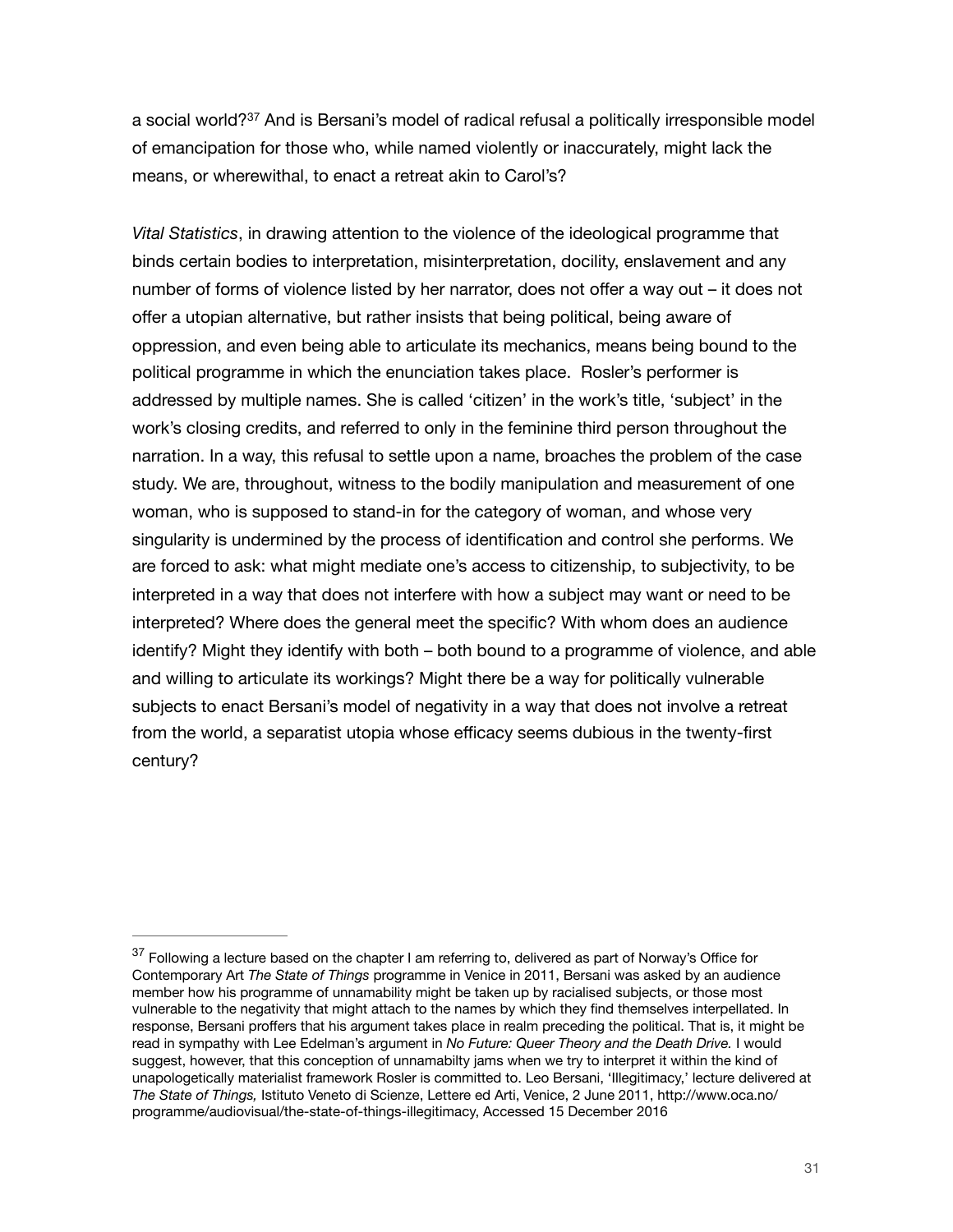#### **CHAPTER TWO** 'THE PURE FLIGHT OF A METAL BAR CRASHING THROUGH A WINDOW' BERNADETTE CORPORATION, *GET RID OF YOURSELF,* 2003

During the afternoon of 20th July 2001, Carlo Giuliani was shot and killed by a member of the Italian military police force. Giuliani was among hundreds of thousands of protesters gathered in Genoa, Italy at a demonstration to coincide with the 27th Group of Eight (G8) summit. Quickly following the incident, photographs of Giuliani began circulating among leftist publications and online forums. Giuliani became an icon of the protest and its violently enforced repression. He became a martyr for the anti-globalisation movement. Less than a year after his death, a documentary, titled *Carlo Giuliani, Boy,* premiered at the Cannes Film Festival. Murals commemorating the man appeared in Piazza Alimonda, where he was killed, as well as in Rome, Sardinia, and Berlin.<sup>1</sup>

<span id="page-32-2"></span>These were not the only images of Guiliani that circulated. In the days following the protests, the 23-year-old was featured on the front pages of countless newspapers in Europe and the United States. In his analysis of mainstream news coverage of the events, Antigoni Memou draws particular attention to the discrepancies that appeared in different outlets from different locales. The majority of American outlets chose a picture taken moments before Giuliani was shot, captured by Reuters photographer Dylan Martinez, in which the protester wields a fire extinguisher in the direction of police. In Europe, the photograph chosen to adorn the front pages of newspapers on the morning of 21st July 2001 featured Giuliani's dead body, splayed out on concrete, blood pooling behind his head. $<sup>2</sup>$  $<sup>2</sup>$  $<sup>2</sup>$  Here, we witness an attempt to manipulate where emphasis should fall in this</sup> narrative of confrontation between the state and one of its citizens. The image circulated by the American press encourages this event to be read as a police officer defending themselves from a violent protester, thereby placing culpability at least partially on Giuliani

<span id="page-32-3"></span><span id="page-32-0"></span><sup>&</sup>lt;sup>[1](#page-32-2)</sup> Rory Carroll, 'The wild boy who became a martyr,' *Observer*, 22 July 2001. Accessed 25 January 2017, https://www.theguardian.com/world/2001/jul/22/globalisation.businessandmedia4; Chris Summers and Irene Peroni, 'Ghosts of G8 haunt Genoa,' *BBC News,* 7 February 2005. Accessed 25 January 2017 http:// news.bbc.co.uk/2/hi/europe/4217629.stm; Michael Leonardi, 'Remembering Carlo Giuliani,' *Counterpunch,*  22 July 2011, Accessed 25 January 2017 http://www.counterpunch.org/2011/07/22/remembering-carlogiuliani; Fabio Caffarena and Carlo Stiaccini, 'Piazza Carlo Giuliani: G8 Summit, Genoa 2001,' in P.J. Sanchez and Cristina Carretero (eds.), *Grassroots Memorials: The Politics of Memorializing Traumatic Death*, New York: Berghahn Books, 2011, pp. 308-309

<span id="page-32-1"></span><sup>&</sup>lt;sup>[2](#page-32-3)</sup> Antigoni Memou, "When it bleeds, it leads:' Dead and Press Photography in the Anti-Capitalist Protests in Genoa in 2001,' *Third Text* 24:3, 2010, pp. 342-343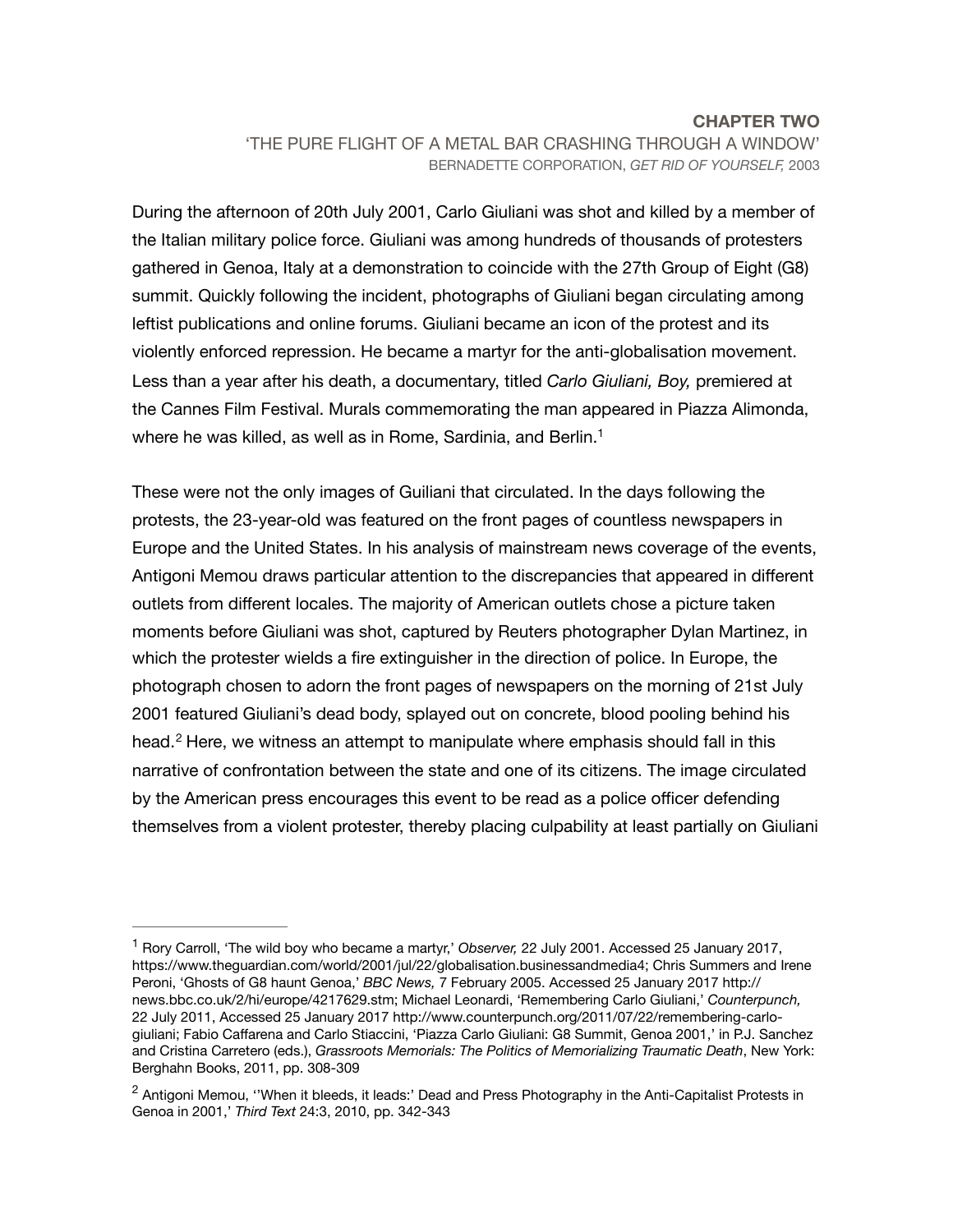for his own death; the latter, however, seems to allow more room for the possibility that this may have in fact been an act of state violence against one of its own citizens.<sup>[3](#page-33-0)</sup>

<span id="page-33-4"></span><span id="page-33-3"></span>Giuliani's death and the protests during which it occurred are overdetermined events. It is not my intent to wade through the factors that led to Giuliani's killing, but rather to ask what, and who, makes it out of a protest? How does a site of political action find itself remembered as an event? How does an event crystalise into an image, or a series of images? What inevitably gets left out? The case of Giuliani highlights that historical memory is always a political exercise, and that images can intervene powerfully into this exercise. 'Images,' writes Victoria Hattam, 'draw us into the contested field of the unspoken political where looking remains intense and contentious on the one hand and speculative and creative on the other.<sup> $14$  $14$ </sup> The image acts as a screen upon which the fantasy of the political — that is, the fantasy of how life should be organised and reproduced — is able to be projected, or disavowed, or manipulated. The image might attach itself to already existing narratives, affinities, and identifications and end up affirming a dominant ideology. Or, it may allow the commonsense to be complicated, upset, or revised. At stake in the reception, transmission and circulation of images of Giuliani's death was the legitimacy of his complaint, and by extension, the legitimacy of mass protest. Simultaneously at stake, though, is what is missing from images. How does the energy, confusion, disorder, and dullness of political rupture find itself represented? And what, inevitably, gets left out of these representations?

<span id="page-33-5"></span>With these questions in mind, I argue in this chapter that the subject of Bernadette Corporation's *Get Rid of Yourself* (2003) is not so much the event of the Genoa protests, but the ways in which protest fails to be represented. In a brief aside in her essay on the artists, Jian-Xing Too calls the film 'unconvincing' as a political documentary[.](#page-33-2)<sup>[5](#page-33-2)</sup> This chapter takes up Jian-Xing's comment in order to ask what, exactly, about the film fails? And how might this failure be intentional, or even generative? How does the film position itself among, against, and adjacent to a lineage of radical activist art practice? And how

<span id="page-33-0"></span> $3$  The question of culpability is one that remained (and perhaps remains) contested in a legal arena. In 2009, the European Court of Human Rights announced that the Italian state had not violated Giuliani's right to life, nor had they exercised excessive force. 'Chamber Judgement Giuliani and Gaggio v. Italy,' *European Court of Human Rights*, 25 August 2009, http://hudoc.echr.coe.int/eng?i=001-93948, accessed 15 January 2017

<span id="page-33-1"></span><sup>&</sup>lt;sup>[4](#page-33-4)</sup> Victoria Hattam, 'Image: Visual Speculation and Political Change,' in Vyjayanthi Venuturupalli Rao, Prem Krishnamurthy, and Carin Kuoni (eds.) *Speculation, Now,* Durham: Duke University Press, 2014, p. 140

<span id="page-33-2"></span><sup>&</sup>lt;sup>[5](#page-33-5)</sup> Jian-Xing Too, 'Burn a Debt to the Present,' *Afterall* 14, 2006, p. 64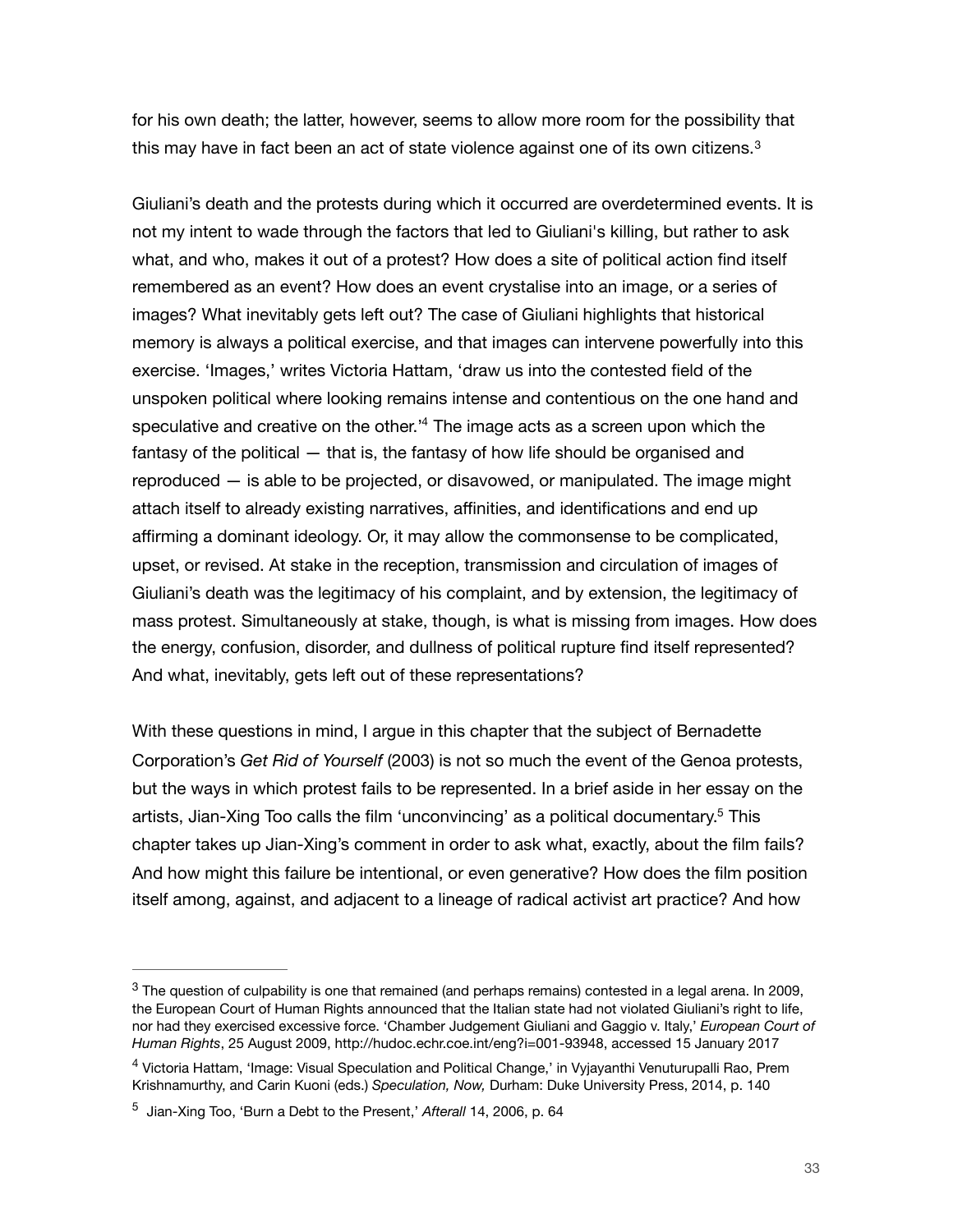are the historical terms and conventions of this practice problematised, abandoned, or revitalised?

Giuliani's image appears briefly in *Get Rid of Yourself*. His body interrupts a montage comprised of shaky clips of people marching in no discernable direction, protesters with their arms linked together, red flags bearing Che Guevara's face blowing in the wind. During this montage, we hear a woman describe a confrontation between a group of pacifists and the Black Bloc, a loosely organised set of protest tactics — including the destruction of property and deliberate hostility towards authority — which emerged in the late 1990s. The woman describes the two groups arguing over appropriate protocol for direct action. The pacifists accuse the Black Bloc of inciting a violent response from the police, while the Black Bloc accuse the pacifists of implicitly collaborating with the police. As the confrontation reaches its climax, the pacifists accuse the Black Bloc of being directly responsible for Giuliani's death, 'Because you rise up, it's your fault. You're the ones who really killed Carlo Giuliani.' As the woman recalls this part of her tale, what we see on screen seems to undermine the aggression of this exchange. A man appears, separated from any commotion. He is calm, perhaps waiting for something to happen. He wears a tie-dyed shirt, a lime green bandanna, and thin rimmed glasses. As he lights a pipe, a filter washes over the image, the colours become psychedelic. Quickly, the film cuts away to the still image of Giuliani, similar to the images that adorned the front pages of European newspapers (fig. 6). The image remains for a few seconds, punctuating the pacifist's accusation, before we return to the pipe-smoking man.

This scene is typical of much of *Get Rid of Yourself.* The film is full of tonal and temporal inconsistencies, of radical juxtapositions between disparate elements, making it almost impossible to anchor oneself. The film opens with images of a beach scene, cut between iconic shots of the World Trade Centre burning, over which cheap filters have been applied (fig. 7). The buildings turn, or are mirrored, or zoom in an awkward way. Eventually, Chloë Sevigny's voice is heard. She recites an essay published by Tiqqun in their eponymous journal in 2001. The essay, the title of which translates to 'How is it to be done?['](#page-34-0)<sup>[6](#page-34-0)</sup> acts as something of a manifesto, first diagnosing the hostile living conditions of global capitalism, and then proposing a series of radical alternatives. The section quoted in the opening scenes of *Get Rid of Yourself* offers a litany of disparate resistance groups that emerged in the latter half of the 20th century, 'Twenty years, there was punk, the

<span id="page-34-1"></span><span id="page-34-0"></span> $6$  This is likely a reference to Vladimir Lenin's essay, 'What is to be done?' (1902)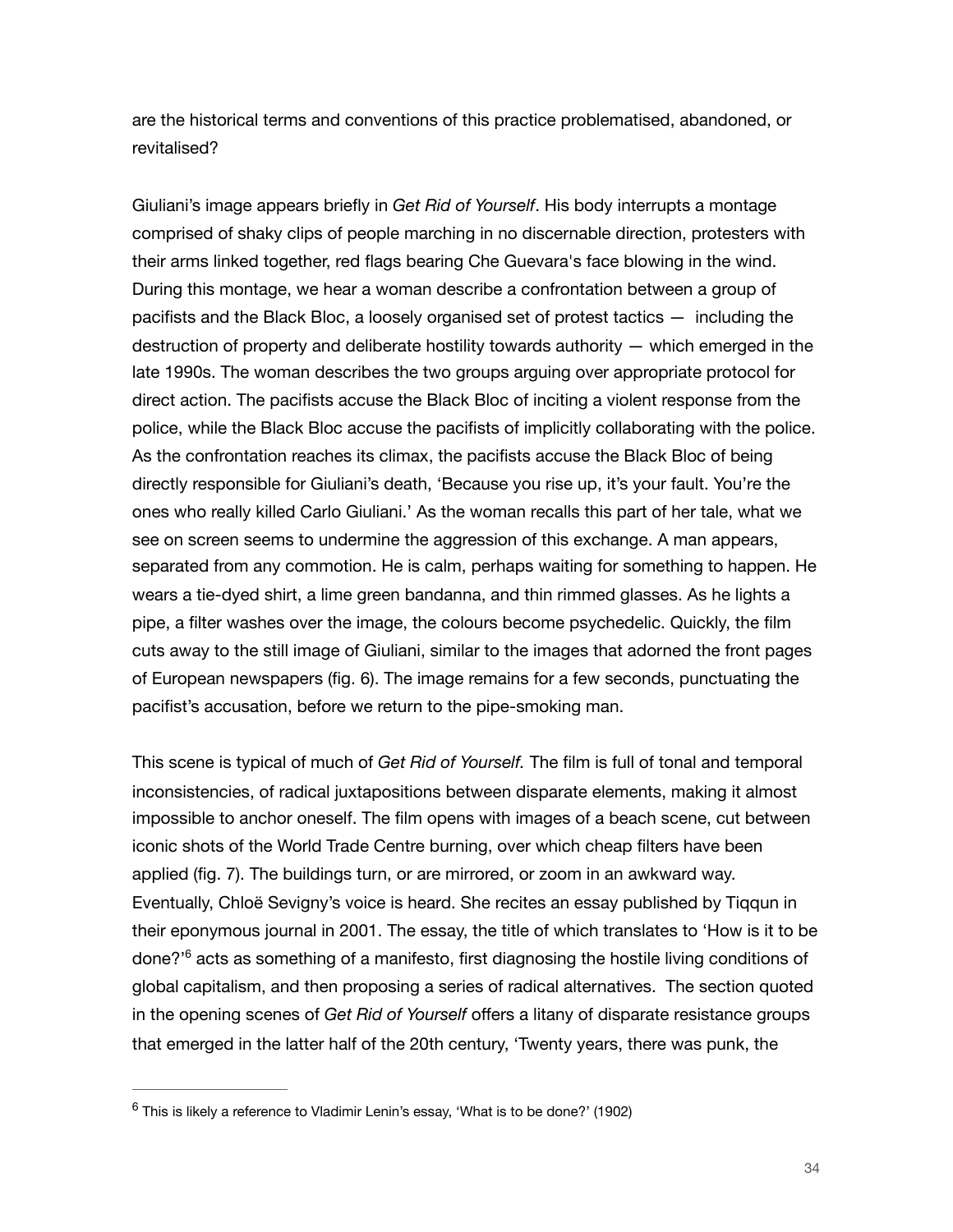movement of 77, Autonomy, the City Indians, an eruption, a whole counter-world of subjectivities that no longer wanted to consume, that no longer wanted to produce, that no longer even wanted to be subjectivities.' This assemblage of movements, disparate in their ideological motivations and tactics, are bound, it appears, by a desire to refuse 'subjectivity'. This desire bleeds out onto the subjects of the film, and yet it is left unclear what this refusal may look like.

*Get Rid of Yourself,* as the title suggests, is a work of refusal. The film refuses existing conventions of narrative sense-making, as well as a stable, intuitive relationship between sound and image. The film refuses to allow the viewer to identify with any actants in the scenes it shows us, and in doing so, motions towards a radical reconception of political action. On their website, Bernadette Corporation describe the film as such,

<span id="page-35-2"></span>Elaborating a complex and rhythmic form of address via sound/image disjunctions, cheap video effects and performance, the film declares its own exile from a biopolitical space-time where nothing ever happens. The crisis it announces is the sudden return of history, but this time without characters or a story, and of a politics without subjects.<sup>7</sup>

The film, then, seeks to demonstrate what a 'politics without subjects' might look like. The deferral of identification is one element of this demonstration. If we interpret Bernadette Corporation's use of the term 'subject' here to be similar to the ways in which identity was discussed in my previous chapter, that is, similar to Bersani's 'naming,' we are able to locate Bernadette Corporation's film, and wider practice, as a response to a context in which political engagements presupposed an attachment with an identity.

In his profile of the group, published in *ArtForum* in 2004, Bennett Simpson notes, 'in a cultural landscape littered with "alternatives"... Bernadette Corporation were quick to see identity as a fallacious term usurped by capital – and so they sought to undermine it from within.['](#page-35-1)<sup>[8](#page-35-1)</sup> In a similar vein, Jian-Xing Too quotes Bernadette Van-Huy (one of the original members of the group, along with Antek Walczak and John Kelsey) responding to being questioned about the group's anonymity,

<span id="page-35-3"></span>When we say anonymous, we don't mean that we don't provide our names. It is more a way of being, as opposed to the more normative way of being an "individual" – living and making work that becomes assigned to one's own identity and to an individual subjectivity. Living and making work in

<span id="page-35-0"></span><sup>&</sup>lt;sup>[7](#page-35-2)</sup> Bernadette Corporation, 'Get Rid of Yourself,' http://www.bernadettecorporation.com/getrid.htm, Accessed 22 August 2016

<span id="page-35-1"></span>Bennett Simpson, 'Techniques of Today,' *Artforum* 43:1, 2004, p. 222 [8](#page-35-3)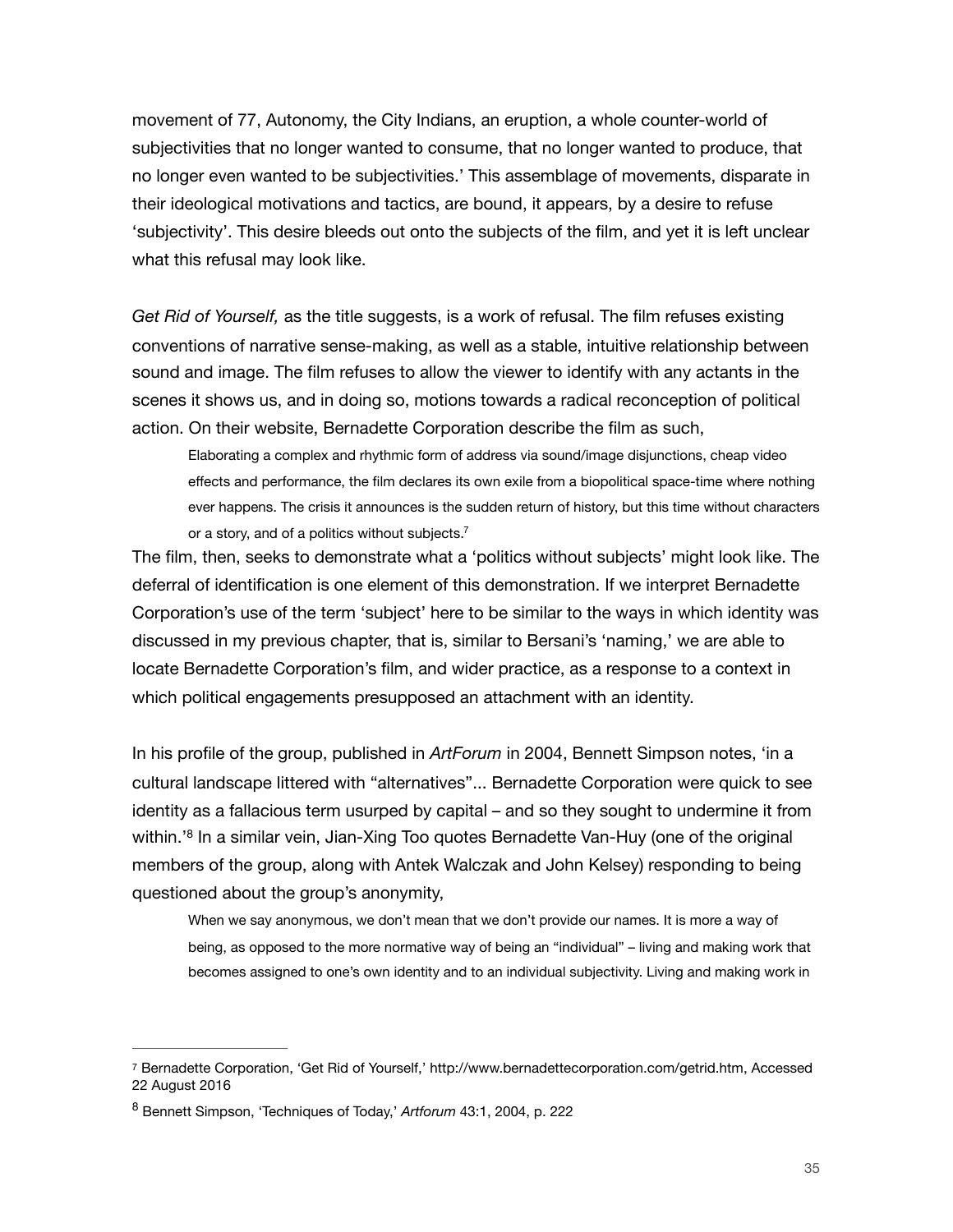<span id="page-36-5"></span><span id="page-36-4"></span>a manner that merges our subjectivities is a kind of disappearance of the individual, a disappearance of the individual into a communal subjectivity.<sup>[9](#page-36-0)</sup>

It is important, I want to argue, to situate Bernadette Corporation's practice within a context in which questions of identity saturated the art market and biennial circuit, without dismissing their positioning as simply reactionary[.](#page-36-1)<sup>[10](#page-36-1)</sup> At the risk of minimising a contested field of political action and theoretical intervention, I want to suggest that the form of identity politics being rejected by BC, the form which perhaps has gained the most traction and has, over the last four decades, produced the most directly observable outcomes, is a form of politics that takes the state as both its antagonist and its route to emancipation. By which I mean the state is called upon to grant legitimacy to otherwise illegitimate subjectivities. The promise of reciprocity between a state and its citizens is called upon and the state is asked to provide protection where it previously did not. The flaw in this model, which has been pointed out and continues to be pointed out by many writers, is that an emphasis on individual freedom and state recognition can be transformed into an affiliation with neoliberal capital.<sup>[11](#page-36-2)</sup> Refusing to conduct their practice under the normative models of authorship and identity offered to them allows BC to open up space to move towards imagining new forms of collectivity, relationality, and political action in art. We cannot, however, simply dismiss identity and identification. *Get Rid of Yourself,* I believe, proposes identification with a negativity, with a force that does not respond to the call of interpellation, and thereby shatters the horizon of political possibility of a politics based upon shared attributes.

<span id="page-36-7"></span><span id="page-36-6"></span>*Get Rid of Yourself* was produced out of a 'provisional' alignment with Genoa's Black Bloc,as well as the anarchist group Tiqqun.<sup>[12](#page-36-3)</sup> The nature of this collaboration, whether it amounts to either an endorsement or repudiation of the tactics employed by the Black Bloc, is a matter of ambiguity. The Black Bloc, as Jeffrey S. Juris writes, is neither an

<span id="page-36-0"></span> $9$  Jian-Xing, p. 63

<span id="page-36-1"></span> $10$  The group were formed in a nightclub a year after the 1993 Whitney Biennial which, according to Nizan Shaked, 'forcefully brought art and identity politics into mainstream consciousness, placing them front and centre in intellectual debates.' This is not to suggest any causal relationship between the two events, but to reaffirm identity's currency as an urgent issue in art practice in the United States in the early 1990s. Nizan Shaked, 'The 1993 Whitney Biennial: Artwork, Framework, Reception,' *Journal of Curatorial Studies* 2:2, p. 143

<span id="page-36-2"></span><sup>&</sup>lt;sup>[11](#page-36-6)</sup> Adam Morris, 'Whoever, Whatever: On Anonymity as Resistance to Empire,' *Parallax* 18:4, 2012, p. 106-107; Lauren Berlant, *The Queen of America Goes to Washington City: Essays in Sex and Citizenship,*  Durham: Duke University Press, 1997, p. 17; See also: Judith Butler, 'Merely Cultural,' *Social Text* 52/53, 1997, pp. 265-277 and Rosemary Hennessy's response to Butler's essay in *Profit and Pleasure: Sexual Identities in Late Capitalism,* New York: Routledge, 2000, pp. 57-60

<span id="page-36-3"></span><sup>&</sup>lt;sup>[12](#page-36-7)</sup> Bernadette Corporation, 'Get Rid of Yourself,' Accessed 9 August 2016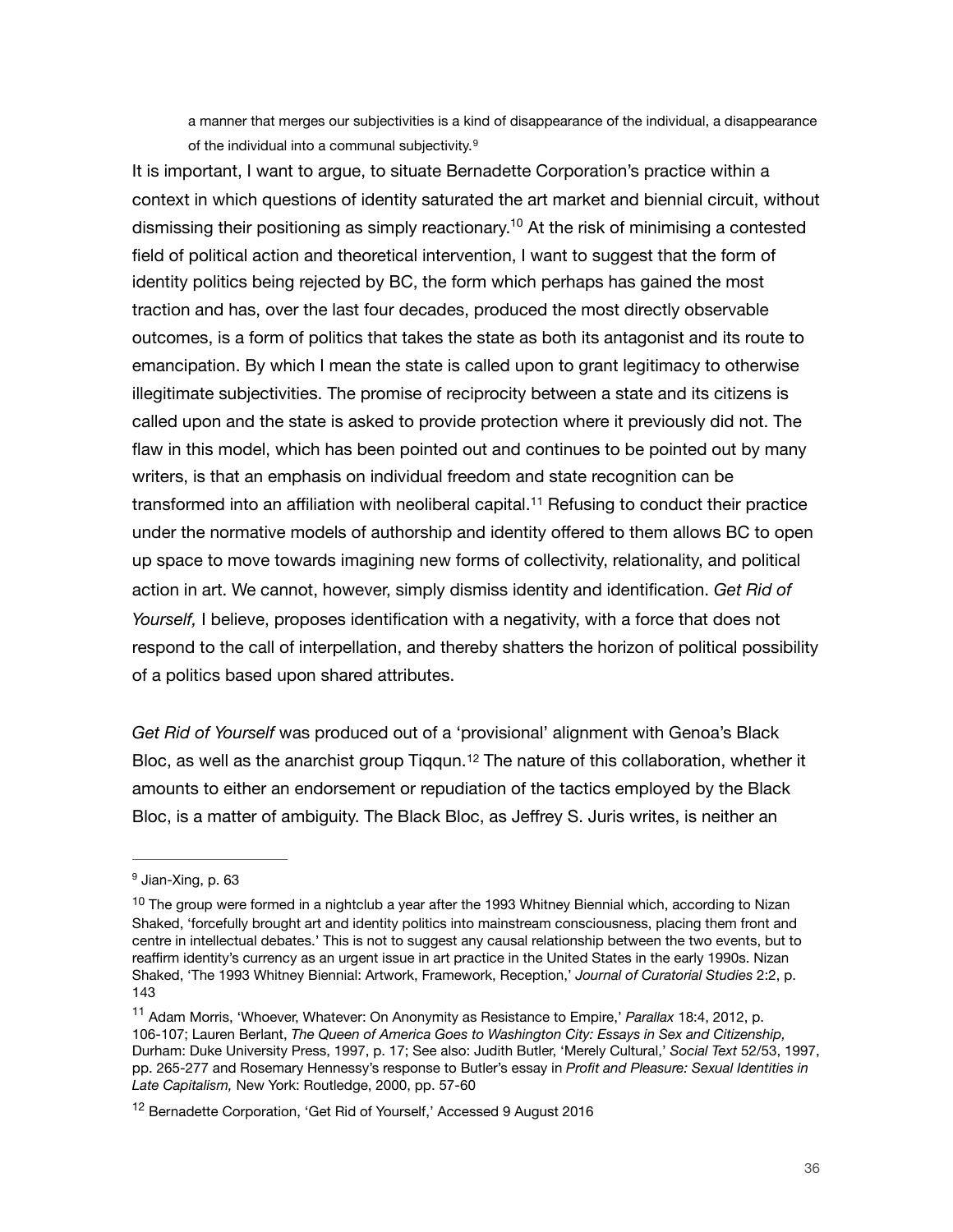<span id="page-37-3"></span>organisation nor a network, 'but rather a specific set of tactics enacted by groups of young militants during protests,' often including, 'destruction of private property, usually banks and storefronts of transnational retail chains, ritualised confrontation with police, and a series of more specific practices: such as 'de-arrests', marching in small, compact groups with elbows linked, or jail solidarity.<sup>[13](#page-37-0)</sup> These tactics are coupled with a uniform of black clothing, combat boots, and black balaclavas or bandanas covering the face. The purpose of this uniform is at once to distinguish Black Bloc militants from police and other protestors, and to avoid detection by surveillance cameras and police forces. In lieu of any coherent political project, then, the Black Bloc is bound by the spectacle of itself.

In the film, we experience the spectacle of the Black Bloc only briefly. Among the montage of protest clips, we catch glimpses of black-clad bodies, of projectiles flying in all directions, vehicles burning, smashed up shopfronts. Interspersed between these images are clips of a seaside retreat; a family swimming in the ocean, a table being set in a sunny courtyard.<sup>[14](#page-37-1)</sup> The most direct contact with the Black Bloc offered to the viewer is through testimony in French and English from unseen speakers. During the first half of the film, scenes of protest are narrated by Black Bloc participants attempting to access the affective quality of the protest at a temporal remove. These descriptions all circulate around the kind of transgression permitted when one becomes both anonymous and among others behaving similarly.

<span id="page-37-4"></span>There's a moment… when you arrive at these kinds of situations with some people you know, friends, people you meet, chance encounters. And then you begin to lose them, because the action makes everybody scatter… It's at that point where you feel something that goes beyond you. You're no longer a subject, the points of reference are lost.

The loss of reference points, which seems to echo Sevigny's recital of the refusal of subjectivity practiced by the groups she lists, appears to represent the appeal of the Black Bloc. Some fleeting, affective pull occurs both in the adoption of certain modes of dress, and in the understanding that one is among allies. Both the mode of appearance (or disappearance) and what Jeffrey S. Juris calls 'performative violence' enacted by the Black Bloc participants work to bind participants to each other.<sup>[15](#page-37-2)</sup> Juris uses performative violence, in part, to stress that the destruction of property, and the hostile persona of the participants is, at least putatively, choreographed. The violence of the Black Bloc is a form

<span id="page-37-5"></span><span id="page-37-0"></span><sup>&</sup>lt;sup>[13](#page-37-3)</sup> Jeffrey S. Juris, 'Violence Performed and Imagined: Militant Action, the Black Bloc and the Mass Media in Genoa,' *Critique of Anthropology* 25:4, 2005, p. 420

<span id="page-37-1"></span> $14$  These scenes were filmed in Calabria, where the group retreated following the protests. Janet Sarbanes, 'An Independent Group? Bernadette Corporation, Post-Pop Collective,' *Afterall* 14, 2006, p. 52

<span id="page-37-2"></span> $15$  Juris, p. 414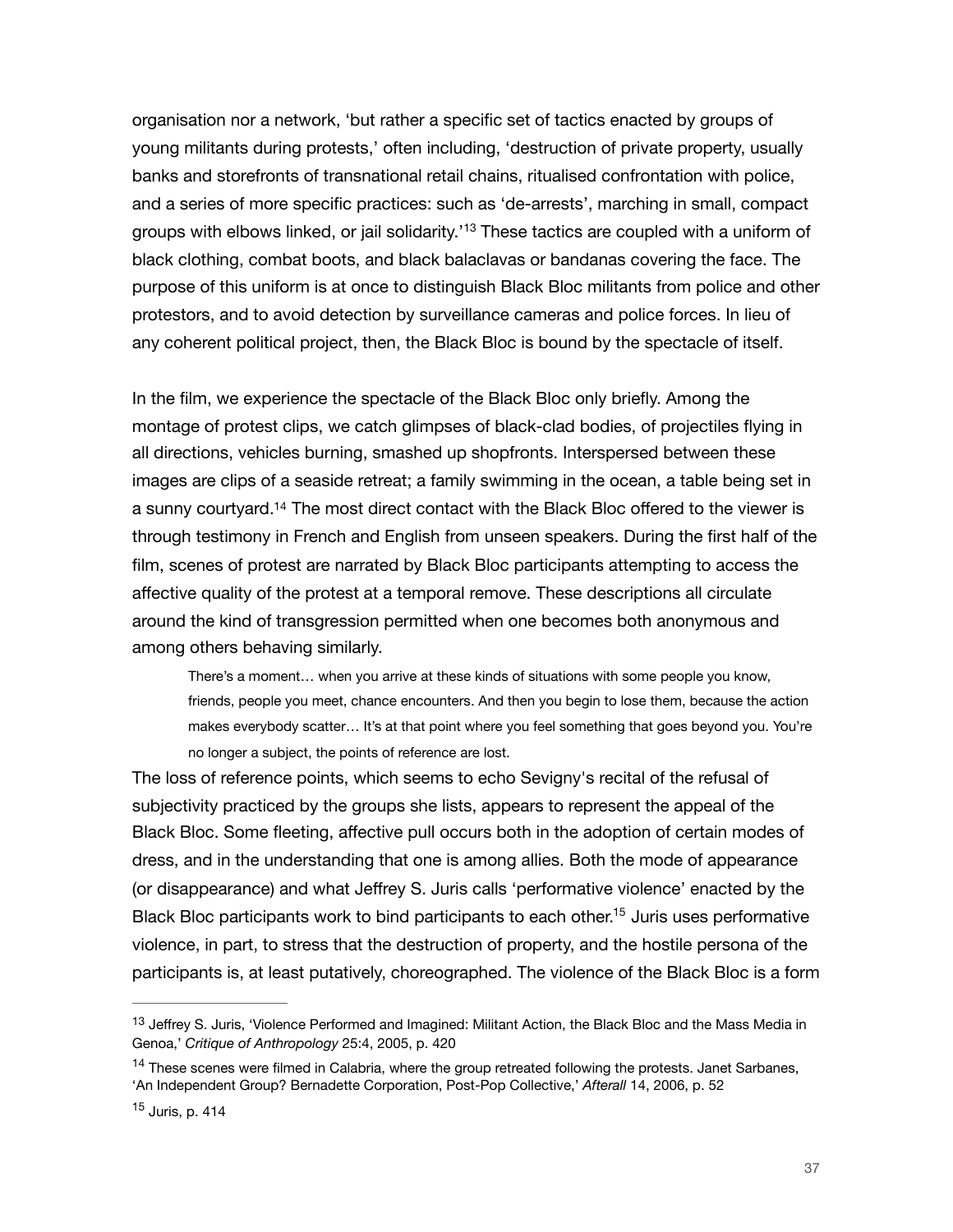<span id="page-38-4"></span><span id="page-38-3"></span>of iconoclasm intended to target the symbols of global capitalism. ATMs, multinational retail chains, and banks are all legitimate targets for destruction. 'Destructive actions against ordinary cars, homes, and shops,' writes Juris, 'fall outside the bounds of acceptedmilitant signification.<sup>'[16](#page-38-0)</sup> Juris writes that 'performative violence' is 'productive' in the 'forging of political identities,' and later, 'Performative violence thus provides an important mechanism through which militants construct radical anti-capitalist subjectivities.'<sup>17</sup>There is, clearly, no politics without identification. Further, the kind of identification allowed for, invited by, the Black Bloc is one that takes place most potently at a visual register, whether it be through costuming, or performative violence. Though the testimony provided by protesters is often lucid, precise and visceral, we are still left with a partial view. The Black Bloc appears to us as a spectre, as something untenable outside the time and space of protest. 'You don't see much in these moments,' one protester says, as we witness a jet ski zip across an increasingly overexposed frame, 'You don't have a wide field of vision. There's a general opacity because everyone's masked… plus there's tear gas, and also the opacity of the crowd.'

<span id="page-38-5"></span>During these moments of over- and underexposure, it is difficult not to recall the films and writings of Guy Debord. The influence of the Situationist International on *Get Rid of Yourself* is palpable. The leaps the viewer is forced to make between the chaos of protest and the interruptions of fashion shoots, luxury clothing stores, and idyllic beach scenes (images both filmed by the artists and *détourned* without citation) bear a striking resemblance to the composition of Debord's *The Society of the Spectacle* (1973).<sup>[18](#page-38-2)</sup> In the middle *Get Rid of Yourself*, at around thirty three minutes, the frame goes black for two minutes. The soundtrack continues, and we hear sounds from the streets of Genoa; indiscernible shouting, objects banging into each other, people running. Such a gesture speaks back to the interventions made by Debord into the continuity of filmed action present in a number of his films. The image track to Debord's first film, *Hurlements en faveur de Sade* (1952), made during his association with the Lettrists, is comprised entirely of alternating white and black frames, and the soundtrack to the film lasts for only twenty two minutes out of the film's one hour and twenty minute duration. For Debord, such a radical negation, as Thomas Y. Levin writes, 'is employed as the essential

<span id="page-38-0"></span><sup>&</sup>lt;sup>[16](#page-38-3)</sup> Juris, p. 420

<span id="page-38-1"></span> $17$  Juris, p. 416

<span id="page-38-2"></span> $18$  The grammar of this montage, including the imposition of the Twin Towers burning, also bears a striking resemblance to Tiqqun's (sometimes credited as The Imaginary Party) film *And the war has only just begun*  (2001).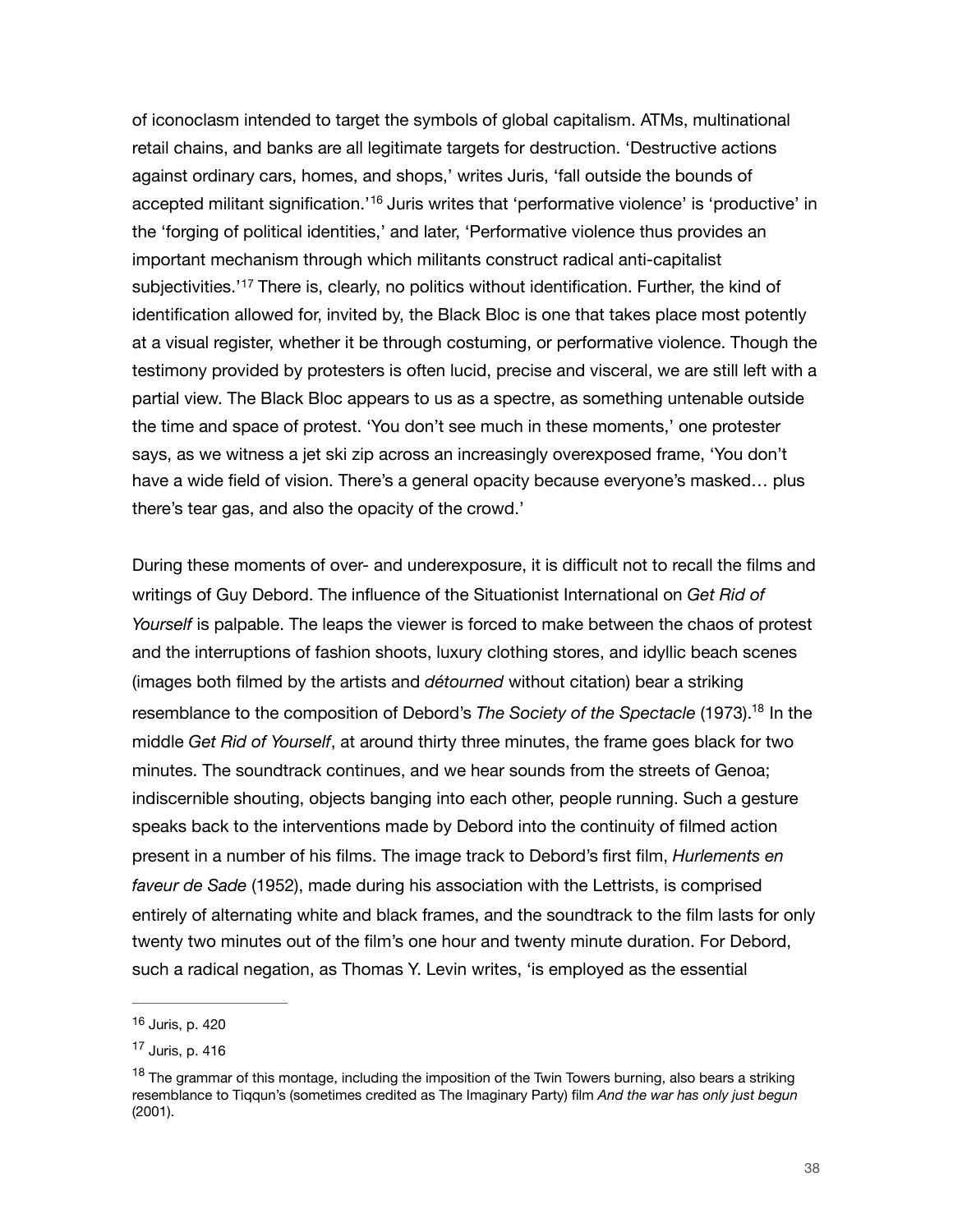<span id="page-39-3"></span>ingredient in a recipe of provocation intended to "radically transform" the cinematic "situation" from a shrine of passive consumption into an arena of active discussion, a shift *away*from the spectacular and *toward* critical engagement.<sup>'[19](#page-39-0)</sup> Debord's undermining of the sanctity of the image, through its *détournement,* or elsewhere its removal entirely, acts as an intervention into the terms by which images are received, and identifications are sought out. While we may read a sympathy between Debord's project and *Get Rid of Yourself,* the latter film also remains keenly aware that the conditions of image transmission and reception, as well as the necessary tactics for articulating and enacting dissent, had, in the five decades between the production of *Hurlements* and that of *Get Rid of Yourself,* changed dramatically.

<span id="page-39-4"></span>Though the film's politics would appear to be Situationist in ancestry, it is through BC's engagement with Tiqqun that the film finds its pedagogical impulse. Texts by Tiqqun are *détourned* throughout the film, often without citation, and often read aloud by Sevigny. Tiqqun emerged in 1999, as a loose group of anonymous participants, with the collectivelyauthored journal of the same name. $20$  The essay Sevigny quotes from at the beginning of the film, and continues to quote from throughout, was published in the first issue of this journal. Drawing on (and at times arguing against) a cacophonous host of unattributed theorists including Michel Foucault, Gilles Deleuze, Michael Hardt, Antonio Negri, and Giorgio Agamben, the tract stages a critique of a politics based around recognisable identity forms — that is, they argue against a Marxist unity of the proletariat, and the more recent emphasis on minoritarian politics — in favour of an unequivocal 'human strike.' For Tiqqun, a 'human strike' would constitute the joyous refusal of all that binds subjects to both exploitative relations of production and 'the affective relations that sustain' them[.](#page-39-2)<sup>[21](#page-39-2)</sup> Any politics based around the liberation of specific identities, they claim, takes as its premise the promise of liberal individualistic sovereignty, and thereby leaves itself vulnerable to being recuperated by the technologies of neoliberal capital. While most of the theories mentioned provide a diagnosis of the authors' political present, Giorgio Agamben's work, in particular *The Coming Community,* provides the basis of Tiqqun's proposal for action. In lieu of political programme organised around the granting of

<span id="page-39-5"></span><span id="page-39-0"></span><sup>&</sup>lt;sup>[19](#page-39-3)</sup> Thomas Y. Levin, 'Dismantling the Spectacle: The Cinema of Guy Debord,' in Tom McDonough (ed.) *Guy Debord and the Situationist International: Texts and Documents,* Cambridge, MA: The MIT Press, 2002, p. 347

<span id="page-39-1"></span> $20$  See: Tom McDonough, 'Unrepresentable Enemies: On the Legacy of Guy Debord and the Situationist International,' *Afterall* 28, 2011, pp. 42-55

<span id="page-39-2"></span> $21$  Juris, p. 221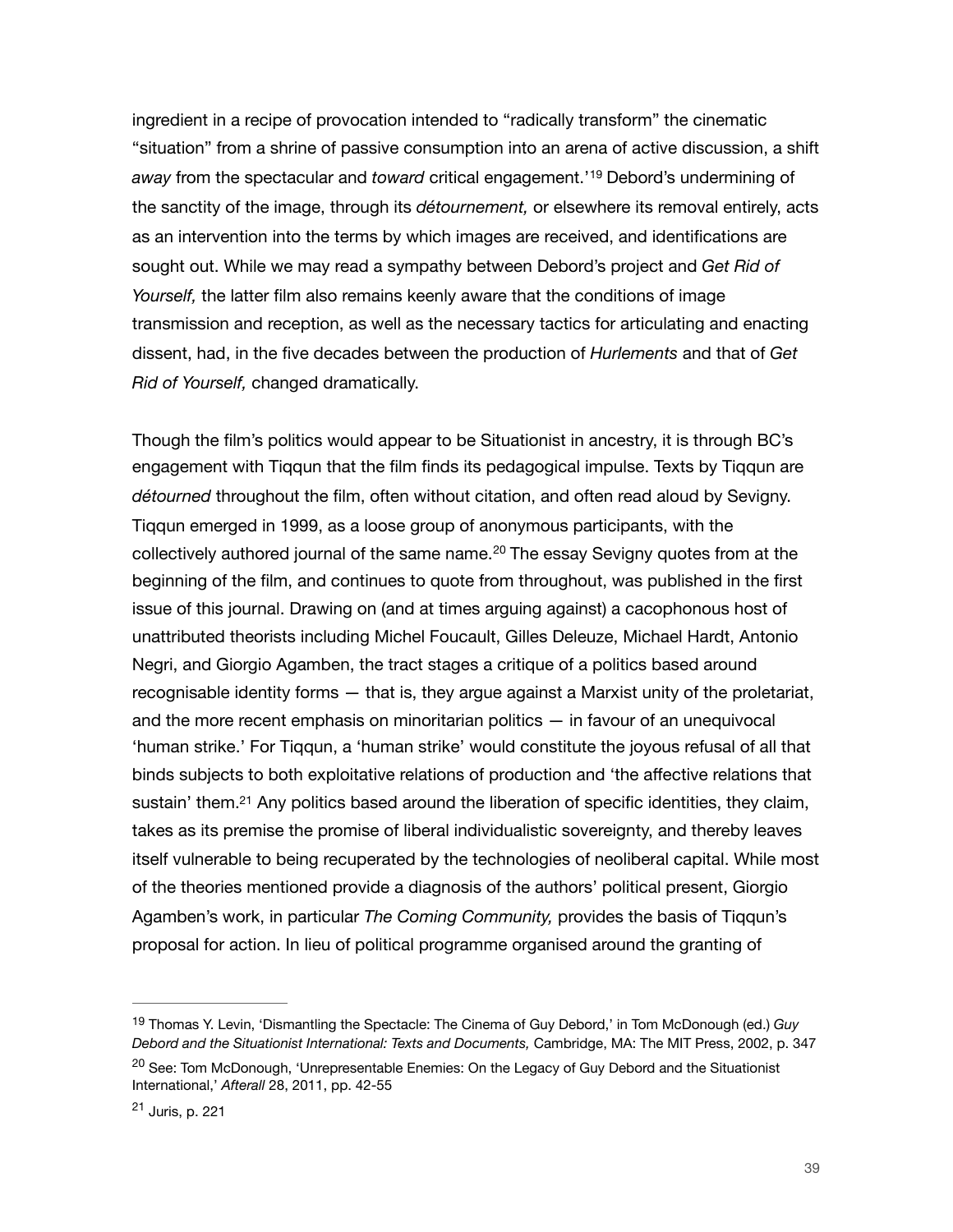legitimacy to otherwise illegitimate identities, Tiqqun propose a politics based around Agamben's concept of the 'whatever singularity:'

<span id="page-40-6"></span><span id="page-40-5"></span><span id="page-40-4"></span>Everything that isolates me as subject, as a body endowed with a public configuration of attributes. I feel it dissolve, bodies fray at their edges, at their limit, they blur, little by little, I achieve a new nakedness. That's what our need for communism is. A need for nocturnal spaces, where we can find each other beyond our qualities.<sup>[22](#page-40-0)</sup>

A 'whatever singularity' describes a model of community devoid of the terms of inclusion and exclusion presupposed by existing models (most notably the state). Agamben describes 'whatever singularity' as 'a being whose community is mediated not by any condition of belonging (being red, being Italian, being Communist) nor by the simple absenceof conditions (a negative community...) but by belonging itself.<sup>'[23](#page-40-1)</sup> 'Whatever,' here is taken to mean that which is neither general nor specific,  $24$  or, we can interpret it as an ethical model which grants legitimacy to all regardless of particular attributes. Importantly, for both Tiqqun and the Black Bloc, Agamben's model of political organisation is one which has no use for the state. For Agamben, the state is responsible for either granting or denying legitimacy (and therefore, able to deny life to those deemed illegitimate). Agamben writes, 'The State, as Alain Badiou has shown, is not founded on a social bond, of which it would be the expression, but rather on the dissolution, the unbinding it prohibits… A being radically devoid of any representable identity would be absolutely irrelevant to the State.<sup>'[25](#page-40-3)</sup> Get Rid of Yourself invites the viewer to detect lines of affinity between the 'whatever singularity' and the spectacular politics of the Black Bloc. In being, supposedly, free of all that might identify them as anything in particular  $-$  in being, supposedly ungendered, unracialised, unencumbered with anything that might attach itself to being named — the Black Bloc would appear to provide a model for the kind of community set out by Tiqqun and Agamben. We know, however, that the Bloc is unstable, fleeting, and impossible to access outside of moments of occasional rupture. The Bloc struggles to make itself seen in the film. The viewer is left to approximate, left to fill in the blanks opened up between what is spoken, and what images we find ourselves privy to. It seems necessary to ask whether the relationship between Tiqqun's essay and the Black Bloc which is established in the film aims to suggest that the Bloc is illustrative

<span id="page-40-7"></span><span id="page-40-0"></span> $22$  The passages quoted by Sevigny differ slightly from the translation published by Semiotext(e) in *Introduction to Civil War.* I have here quoted directly from *Get Rid of Yourself,* though relied on the Semiotext(e) edition when consulting the prose in full. Tiqqun, *Introduction to Civil War,* trans. Alexander R. Galloway and Jason E. Smith, Los Angeles: Semiotext(e), 2010

<span id="page-40-1"></span><sup>&</sup>lt;sup>[23](#page-40-5)</sup> Giorgio Agamben, *The Coming Community*, *trans. Michael Hardt, Minneapolis: University of Minnesota* Press, 1993, p. 84

<span id="page-40-2"></span><sup>&</sup>lt;sup>[24](#page-40-6)</sup> Agamben, Translator's Notes, p. 107

<span id="page-40-3"></span> $25$  Agamben, p. 84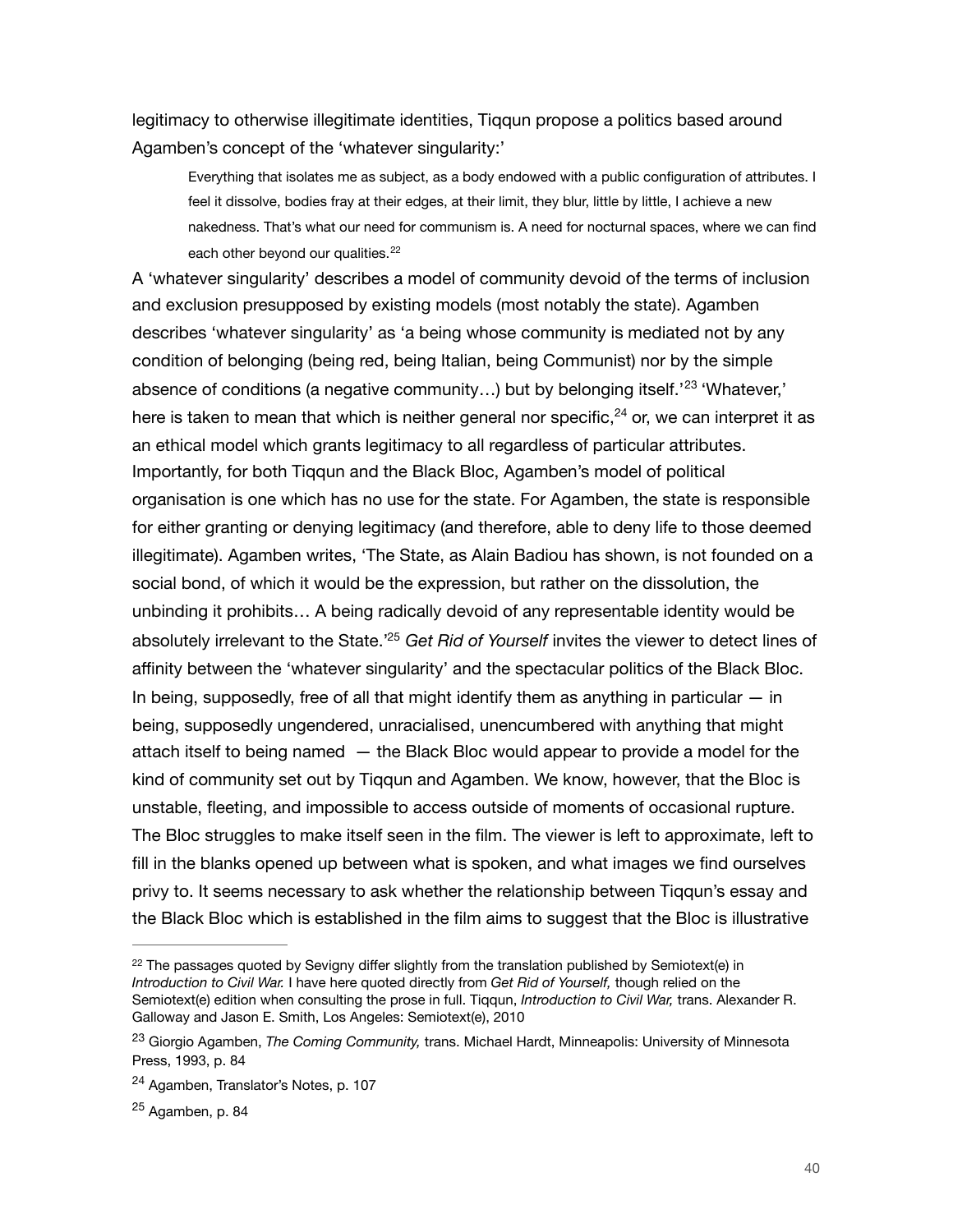of what the 'whatever singularity' might look like, or whether, perhaps, they might be considered willing agents in bringing the 'whatever singularity' into being.

<span id="page-41-3"></span>That 'whatever' bears a striking resemblance to the now outdated vernacular term denoting indifference, aloofness, or adolescent myopia is an awkward idiosyncrasy of translation. This inference, however, is only the more pronounced when the term is spoken in a dry monotone by Sevigny. Around sixteen minutes into the film, we see Chloë Sevigny sitting in a comfortable suburban kitchen, rehearsing the testimony we have just heard spoken by, what the viewer has previously assumed to be, protesters (fig. 8 and 9). Sevigny represents a very specific kind of celebrity. According to Jamie Sexton, she signifies '*uncool cool,*' by which he refers to Sevigny's seemingly unaffected performance of reluctant stardom, her straddling of the fashion and art film scenes, and her apparent reluctance to appease the normative expectations of either world[.](#page-41-0)<sup>[26](#page-41-0)</sup> What, then, are we to make of Sevigny's recital of Black Bloc testimony? If it amounts to parody, who is being ridiculed? Should the viewer be left to wonder, if Sevigny is seen rehearsing from a script, whether all other contributions to the film were also not also scripted beforehand? Sevigny is an affront. She unsettles. She stutters when trying to pronounce 'desubjectivisation.' She provides a thrift-chic counterweight to the grotesque Werner von Delmont, the aged Frankfurt School knock-off who appears in the film sitting by a stream, pontificating on the lack of 'strategic intelligence' in contemporary activism, who displays his blistered foot to the camera, who plucks a dead fish from the water and calls it 'capitalism today' (fig. 10).

<span id="page-41-4"></span>It is tempting to align Sevigny with Tiqqun's figure of the Young-Girl. The Young-Girl, according to a tract first published in 1999, is the ideal consumer under contemporary capitalism, or, we might say, the Young-Girl represents the ideal subject of the present historical moment.<sup>[27](#page-41-1)</sup> Though allegedly an ungendered term, Tiggun's Young-Girl, by virtue of both her impressionability and her torment, 'epitomizes nothingness, the paradox, and the tragedy of visibility.<sup>'[28](#page-41-2)</sup> She represents the 'absolute vulnerability of the separated individual, the weakness and isolation that nowhere find either the shelter, security, or

<span id="page-41-5"></span><span id="page-41-0"></span><sup>&</sup>lt;sup>[26](#page-41-3)</sup> Jamie Sexton, 'Prisoner of Cool: Chloë Sevigny, Alternative Stardom and Image Management,' in Kate Egan and Sarah Thomas (eds.), *Cult Film Stardom: Offbeat Attractions and Processes of Cultification,* London: Palgrave, 2012, p. 75, italics in original

<span id="page-41-1"></span><sup>&</sup>lt;sup>[27](#page-41-4)</sup> Tiggun, *Preliminary Materials For a Theory of the Young-Girl*, trans. Ariana Reines, Los Angeles: Semiotext(e), 2012, p. 15

<span id="page-41-2"></span><sup>&</sup>lt;sup>[28](#page-41-5)</sup> Tiggun, 2012, p. 115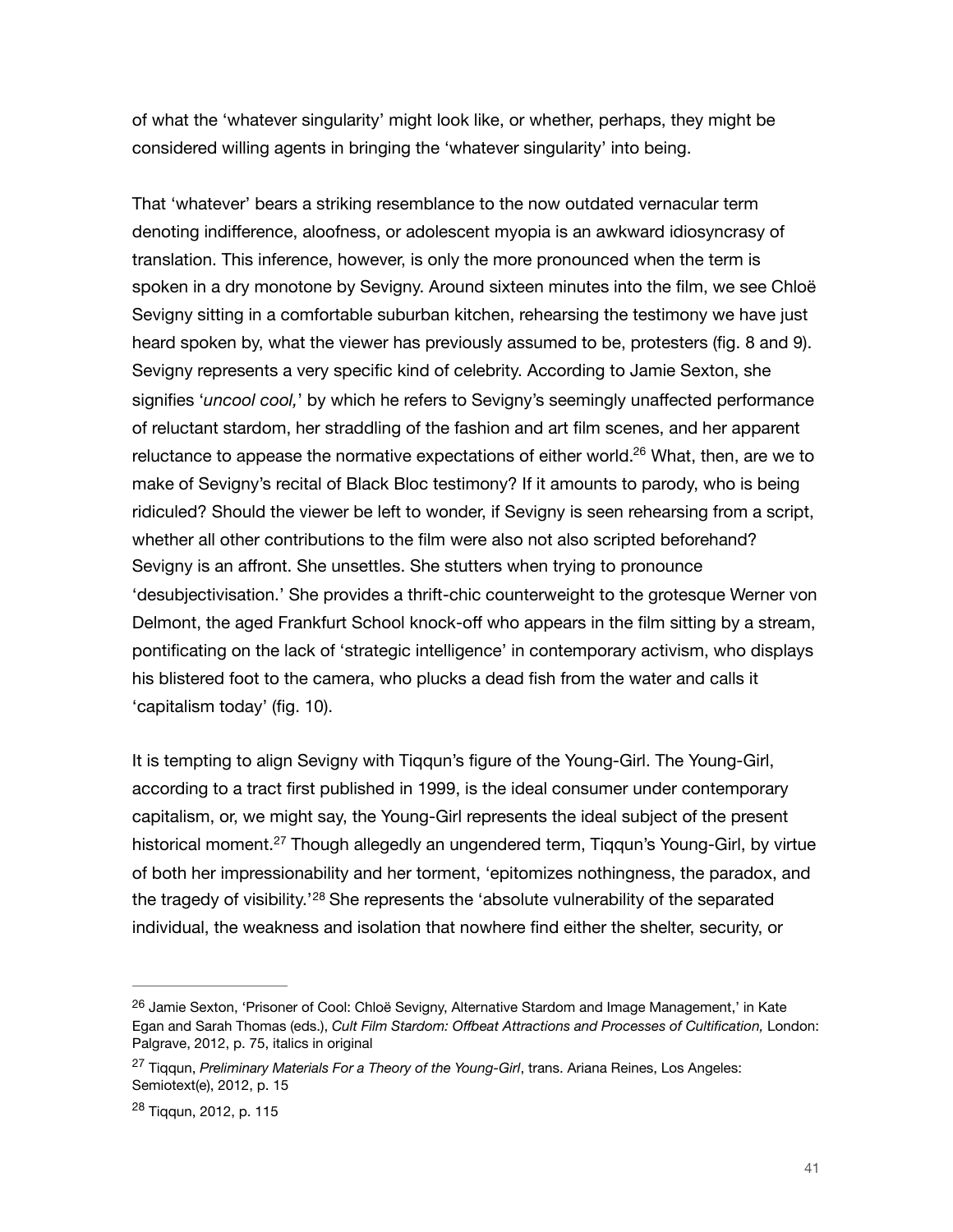<span id="page-42-2"></span>protection they seem to be seeking everywhere.<sup>'[29](#page-42-0)</sup> This, I would argue, is too much for Sevigny to bear. Sevigny, stuttering away in a space which, in comparison to the chaotic street scenes, appears to be both bucolic and antiseptic, strips bare the affective potency of the Black Bloc. Whatever (at)traction, whatever potential for permanent change, for a coming community, may have seemed possible during the moment of protest gets lost somewhere between the capture of images and their transmission, and finds itself flaccid, out of place, or exhausted when enunciated by Sevigny. Political feeling is difficult to sustain. Sevigny brings to the surface the artifice of the film, as well as confirming the inadequacy of filmic representation to capture moments of political upheaval. In addition to this, however, Sevigny introduces into the film an acute awareness of branding, and in doing so, we witness the provisional alignment between Tiqqun and BC transform from a regurgitation of the arguments produced by the former into something more ambivalent.

<span id="page-42-3"></span>Christa Blümlinger argues that for all the dead ends, inconsistencies, and complications we inevitably come across upon trying to position the film essay under a tidy rubric, what defines the film essay is the presence of doubt. Doubt, for Blümlinger, emerges from the discrepancy between sound and image, between one image and other. The film essay foregrounds the materiality of the film, of the inevitable omissions of the editing process. $30$ The space of doubt opened up by Sevigny's interruptions allows us to probe the discrepancies in how Tiqqun, the Black Bloc, and BC all approach anonymity, visibility, and political subjectivity. The model of political subjectivity proposed by Tiqqun, and apparently taken up by the Black Bloc, is one in the future tense. It is a mode of being in the world that does not yet exist, and therefore cannot be represented. It appears, then,

<span id="page-42-0"></span><sup>&</sup>lt;sup>[29](#page-42-2)</sup> Tiqqun, 2012, p. 126; Nina Power, Moira Weigel, and Mal Ahern have offered responses to Tiqqun's text and its supposed non-gendered nature. Power writes that the text both 'parodies and mirrors the misogyny that resonates at the heart of a culture that celebrates youth and beauty above all else while simultaneously denigrating the bearers.' Weigel and Ahern offer a parody of their own in the figure of the Man-Child, they write, 'Forms of crypto- and not-so-crypto misogyny have proved startlingly persistent not just within the radical left but also in the bourgeois-left spheres of cultural production… We propose that a particular type is responsible for perpetuating such bad behaviour. Call him the Man-Child.' Jan Kennedy, though tentatively aligning herself with Power, Weigel, and Ahern offers her own *détournement* of Tiqqun's prose, at once placing it within a lineage of European critical theorists quick to invest the adolescent woman as both an ideal 'consumer of commodities and symbol of commodities, so devalued and so significant at the same time,' as well as speculating whether a modified Young-Girl may be a 'generative framework for exploring the complexities of subjectivity in neoliberal culture.' Jen Kennedy, 'The Young-Girl in Theory,' *Women & Performance* 25:2, 2015, pp. 175-194. Nina Power, 'She's Just Not That Into You,' *Radical Philosophy* 177, 2013, radicalphilosophy.com/reviews/individual-reviews/rp177-shes-just-not-that-into-you, Accessed 26 August 2016. Moira Weigel and Mal Ahern, 'Further Materials Toward a Theory of the Man-Child,' *The New Inquiry,* July 9 2013, thenewinquiry.com/essays/further-materials-toward-a-theory-of-the-man-child, Accessed 26 August 2016

<span id="page-42-1"></span>Christa Blümlinger, 'Reading Between the Images,' in Erika Balsom and Hila Peleg (eds.) *Documentary* [30](#page-42-3) *Across Disciplines,* Cambridge: The MIT Press, 2016, pp. 176-177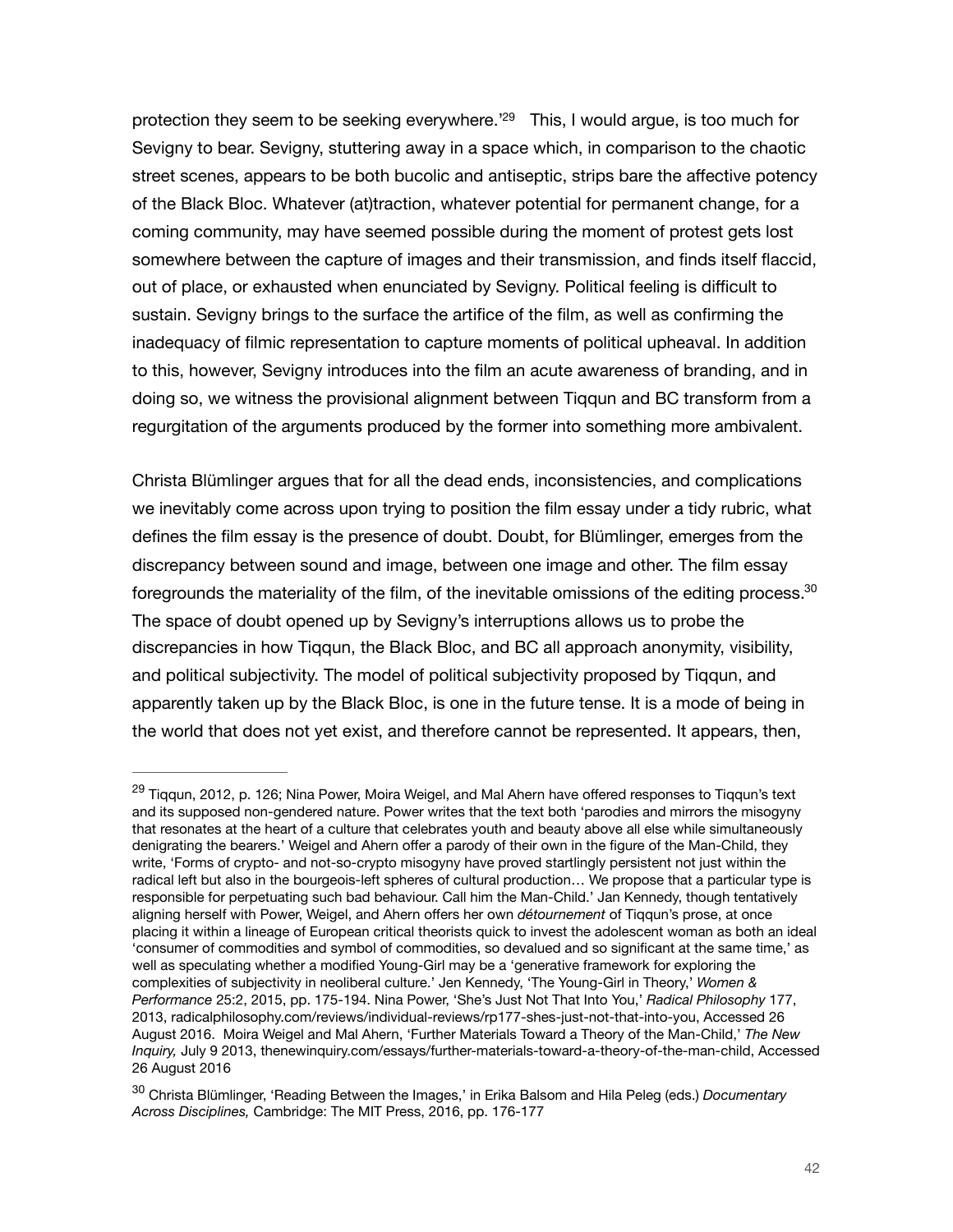as negativity, as the absence of all that would force recognition under existing regimes of legibility. BC's attachment to anonymity is more flippant, more ambivalent, concerned less with absence than it is with its own mutability.

Doubt, in *Get Rid of Yourself,* enters the scene as an affront to enunciation. Repetition, here, estranges the enunciation of the protesters and forces the viewer to recalibrate their understanding of where emphasis should fall, and what argument might be being made by the film. This repetition, however, does not necessarily amount to an evacuation of conviction on the part of the film's creators, or the participants we see and hear. Sevigny's repetition may gesture towards something of an acknowledgement of the failure of the avant-garde of the twentieth century. A certain dissonance opens up when one compares Debord's fervent, measured narration of *The Society of the Spectacle* to Sevigny's stuttering drawl. To stutter, however, is not necessarily to disavow oneself of a committed position. To stutter may be to find oneself aware of the limits of political language, and to find oneself limited when uttering it. To stutter may be to find oneself at the limits of the representation of political rupture. There are other examples of stuttering in the film. At one moment near the beginning of the film, we see a couple waiting at a four-way intersection on a scooter (fig. 11). As they wait for a space to open up amidst the traffic, the driver inches forward, and then reverses back slightly, starting to turn, and then stopping quickly. He steadies the scooter with his foot. Eventually the scooter turns, and disappears offscreen. The scene hangs on for a few seconds, making all the anticipation and deflation of the previous minute of inaction all the more profound. The scene repeats at the end of the film  $-$  again swaying back and forth, again turning offscreen in a direction we cannot know.

In expanding upon her claim that *Get Rid of Yourself* is 'not convincing' as a political documentary, Jian-Xing Too turns towards an essay written by by the group in 1997, which represents a mock-defense of the corporate form. The author(s) describe the corporation as 'bands of people forming a bodiless/flexible entity in order to do whatever they want – and not be liable.' They continue by speculating on the potential of assuming a corporate form:

It might be possible to rethink the totality of the present system from the perspective of how your corporation is structured. While you were once dedicated to producing "loaded" products, you might take it up a level by enacting "loaded" modes of production… Take it up many levels, change patterns of brutality by encouraging negative business practices, sketchy follow-up, worthwhile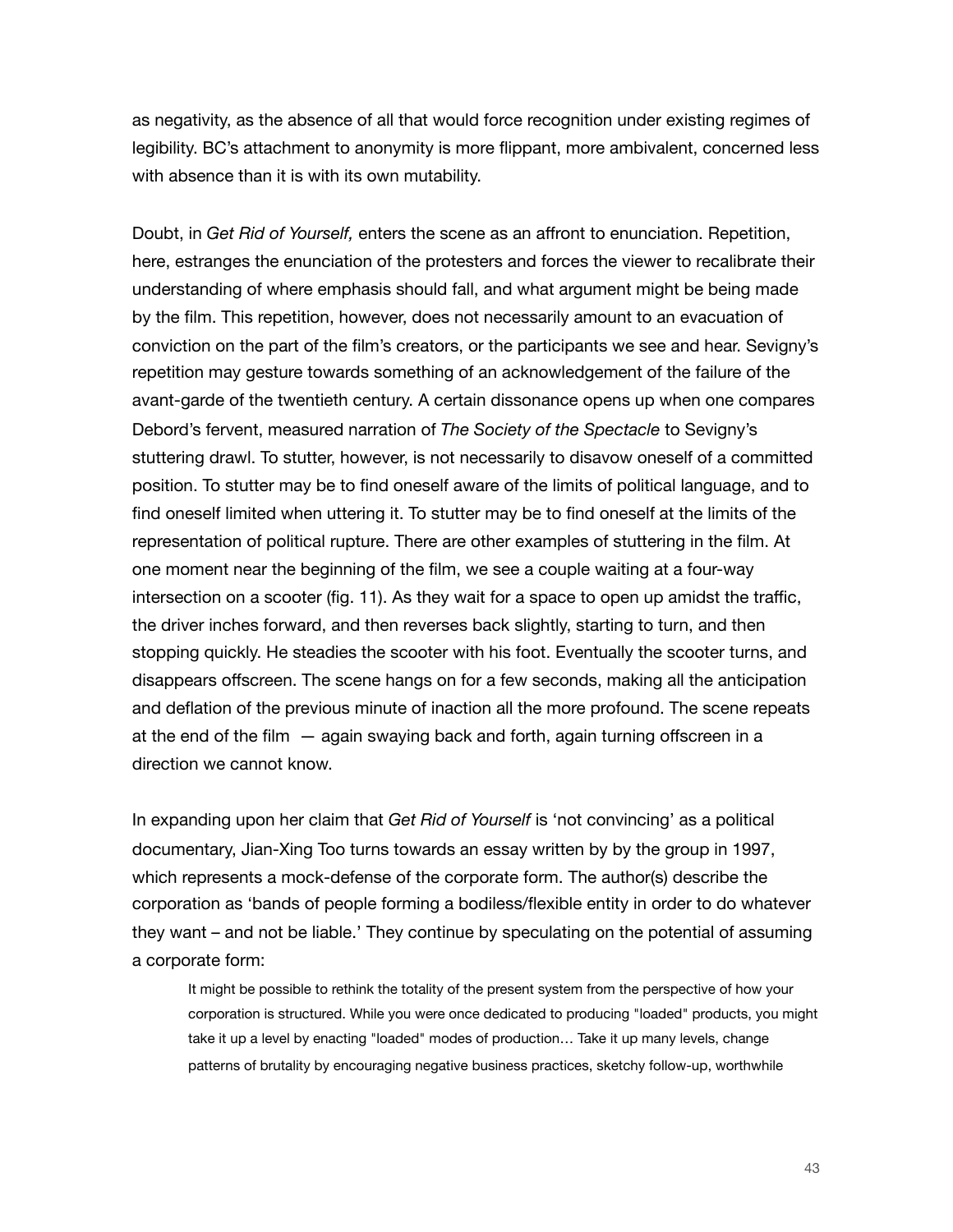<span id="page-44-1"></span>delays, mysterious gaps in information, that force factors of patience into the market while trying to dispel anger and cruelty from client expectations.<sup>31</sup>

The corporation, we might say, is the only legitimate model of collective life available under the total domination of neoliberal capital. This, perhaps, over-invests in the revolutionary potential of BC's organisation, but it offers a way to think about their reinvention, their play, their *détournement*, as a series of strategies that bear a certain resemblance to the Black Bloc's spectacular politics while remaining ambivalent about the way in which the Black Bloc produce those politics. It allows us to think about the organisation of Bernadette Corporation as an entity without a face, without an identity, but not necessarily in the way the Black Bloc presents itself as faceless. The Black Bloc's mode of inhabiting facelessness is perpetually volatile, fleeting, and vulnerable to repression. By inhabiting facelessness in the corporate form, BC is able to reproduce itself as it sees fit. BC have, throughout their career, transformed themselves from party planners, editors of the magazine *Made in USA,* designers of several lines of clothing, and authors of the novel *Reena Spaulings.* Though the identities of the founding members are not kept secret, the Corporation itself expands and contracts, depending on the skills it needs to absorb in order to produce. The corporate form allows members of the group to eschew authorship, to avoid the possibility of having their work read against and among overdetermined identity categories. When, therefore, Bennett Simpson claims that BC 'undermine [identity] from within,' we might be able to the point to ways in which the corporate form is toyed with, performed, and perverted; the ways in which the corporate form provides a conduit through which something like the 'whatever singularity' can be imagined in the existing world.

We might also, then, consider *Get Rid of Yourself* a typical product of 'negative business practices, sketchy follow-up, worthwhile delays, mysterious gaps in information.' A product which gleefully fails to deliver the promises it makes — that is, the promise of the political. In interrupting itself, the provisional alignment between the Black Bloc and BC is splintered. The film's diagnosis of its present and its offer of a way out of the hostile living conditions the present produces do not cohere comfortably with either Tiqqun's screeds or what the Black Bloc's testimony would suggest. Tiqqun appears to retain faith in a kind of post-Situationist project of shattering the unlivable conditions of capitalist production through revolutionary praxis. Tiqqun (and the Black Bloc) share with the Situationists an 'antipolitical' position, in that they reject 'existing political forms, since these are exactly what maintain the separation between politics, art and everyday life on which the

<span id="page-44-0"></span> $31$  Jian-Xing, p. 64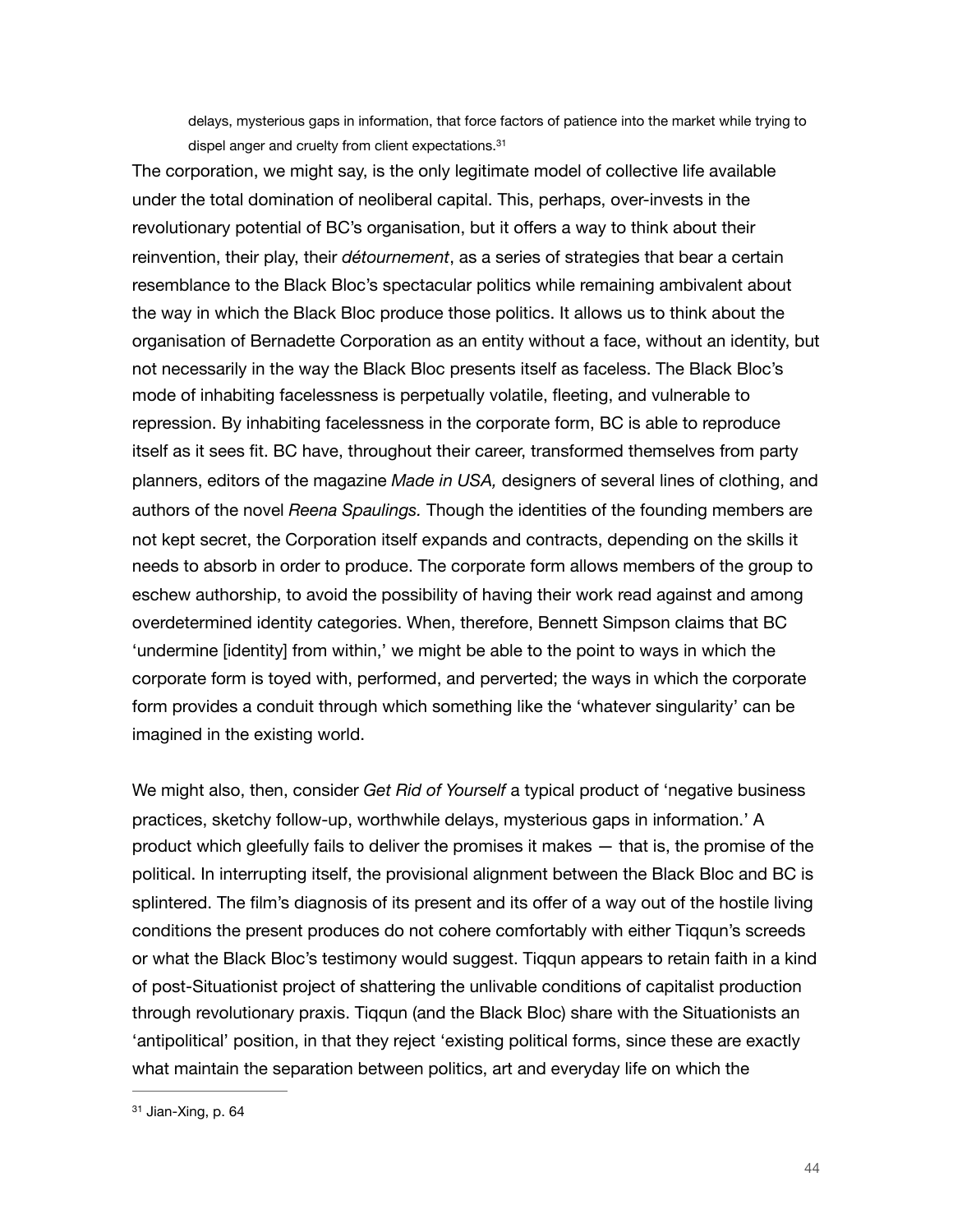<span id="page-45-5"></span>spectacle is based.<sup>'[32](#page-45-0)</sup> Tiqqun and their inheritors propose a literal escape into the commune as a means of bringing about new modes of relation and personhood[.](#page-45-1)<sup>[33](#page-45-1)</sup> BC's *modus operandi* is one of subterfuge. BC's position acknowledges that finding a way out of the political is more difficult than it appears. This position is perhaps elucidated in a short essay published in 2006, in which they appear to acknowledge the failure of the avant-garde project and its utopian fantasies:

<span id="page-45-6"></span>Every utopia has been discredited, it seems, while bohemia and the seductive margins of urban life have vanished. For those who are extremely agitated and inflamed by their resolution to subvert the existing way of things, the dangers are quadrupled. No longer a hope for popular revolt and change, today's mass is completely middle class. The proletariat is gone, and in its wake there is only proletarianisation, a marginalisation and poverty without communal identification, without class politics[.34](#page-45-2)

<span id="page-45-8"></span><span id="page-45-7"></span>We should consider *Get Rid of Yourself* as a product bound by a historical condition in which broken promises seem to be continually unfolding. *Get Rid of Yourself* was produced at a moment when socialism had failed, the Berlin wall had fallen, the welfare state had already largely been dismantled, and yet protesting the continuing unfolding of global capitalism's spread still seemed legitimate. The energy of the anti-globalisation movement, which seemed so promising during the protests in Genoa, was quickly swept away following the attacks on the World Trade Centre, to be replaced by an era of what Tom McDonough calls 'military neoliberalism.<sup>'[35](#page-45-3)</sup> Get Rid of Yourself acknowledges that existing political languages are haunted by their own failure; that the politics of the New Left, of the Situationist avant-garde, and the politics of identity, are liable to be usurped by capitalism; that projects that ostensibly appear antagonistic towards capitalism are able to be absorbed, turn out to be beneficial for capital's colonisation of the everyday. $36$ BC acknowledges, too, the gravity of 9/11 as a periodising event, in which the potential for transformation seized by Tiqqun and the Black Bloc seems to have dissipated; the film

<span id="page-45-9"></span><span id="page-45-0"></span><sup>&</sup>lt;sup>[32](#page-45-5)</sup> Mikkel Bolt Rasmussen, 'Art, Revolution and Communisation,' *Third Text* 26:2, 2012, p. 241

<span id="page-45-1"></span> $33$  Tiggun produced two journals between 1999 and 2001 before the group dissolved. Members of the group, in particular Julian Coupat, are believed to have later published under The Invisible Committee, most notably *The Coming Insurrection* (2007). Tom McDonough notes that between the dissolution of Tiqqun and his arrest on spurious terrorism charges in 2008, Coupat enacted this physical retreat, living in on a compound in the rural village of Tarnac among his comrades. McDonough, 2011, p. 58; See also: Sven Lütticken, 'Personification,' *New Left Review,* p. 119

<span id="page-45-2"></span><sup>&</sup>lt;sup>[34](#page-45-7)</sup> Bernadette Corporation, 'Be Corpse,' Afterall 14, 2006, p. 58

<span id="page-45-3"></span>[<sup>35</sup>](#page-45-8) McDonough, 2011, p. 52

<span id="page-45-4"></span><sup>&</sup>lt;sup>[36](#page-45-9)</sup> Mark Fisher, *Capitalist Realism: Is There No Alternative?*, London: Zero Books, 2009, pp. 8-9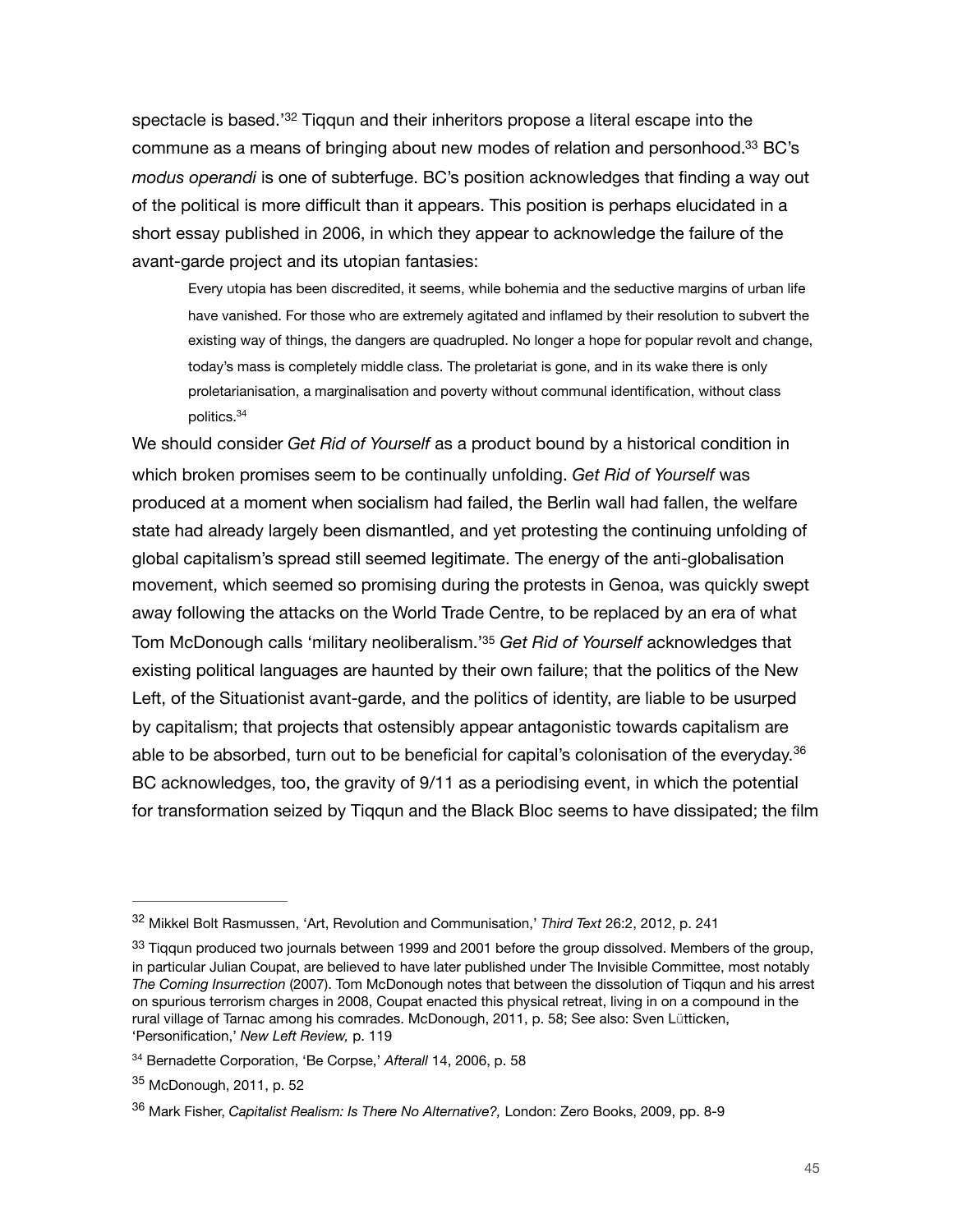<span id="page-46-1"></span>was produced during a time in which, they write, the 'increasing repression under which the feeling of 'civil war' has been buried.'[37](#page-46-0)

Might there be any possibility of reconciling a hope for the 'whatever singularity' (however inconvenient this hope may seem) with the present conditions under which the violence of global capitalism is unevenly distributed? Perhaps by considering *Get Rid of Yourself* against a backdrop of broken promises of post-World War II social democracy in the west, we are able to think about the film as a cultural product unable to bear the overinvestment of the political that takes place in the situation it purports to document. For all their brash, daring iconoclasm, both Tiqqun and the Black Bloc exemplify a mode of political optimism that quickly became untenable in the months and years following Genoa (and may already have been belated at the moment of protest). The protest, we might say, represents a moment when the horizon of possibility gets shattered. These moments, and the alliances and communities that find themselves formed in these moments, are volatile, unstable, fleeting, and perhaps most importantly, struggle to make it into representation; or, when they do, are, like Giuliani, subject to manipulation. *Get Rid of Yourself* presupposes this. In the space opened between the capture of images, their arrangement, and their transmission, doubt (never productive in revolutionary settings) finds itself entering the scene. That the attacks on the World Trade Centre took place during this period of doubt's fermentation adds a strange, cataclysmic quality to the film and aids in foregrounding the difficulty it has sustaining commitment to the political project it provisionally aligns itself with. The time of film, unlike the time of protest, is ongoing, and in being ongoing it is forced to navigate unexpected contours, hurdles, blockages that spring up seemingly out of nowhere. Bernadette Corporation's performance of irony, its seeming parody, its apparent recognition of the exhaustion of the political, might be able to be reframed under these terms. We might think of BC's practice not as an abandonment of the political, or of the will to be otherwise, but as an attempt to maintain some kind of grip in unpredictable circumstances.

<span id="page-46-0"></span><sup>&</sup>lt;sup>[37](#page-46-1)</sup> Bernadette Corporation, 'Get Rid of Yourself,' Accessed 9 August 2016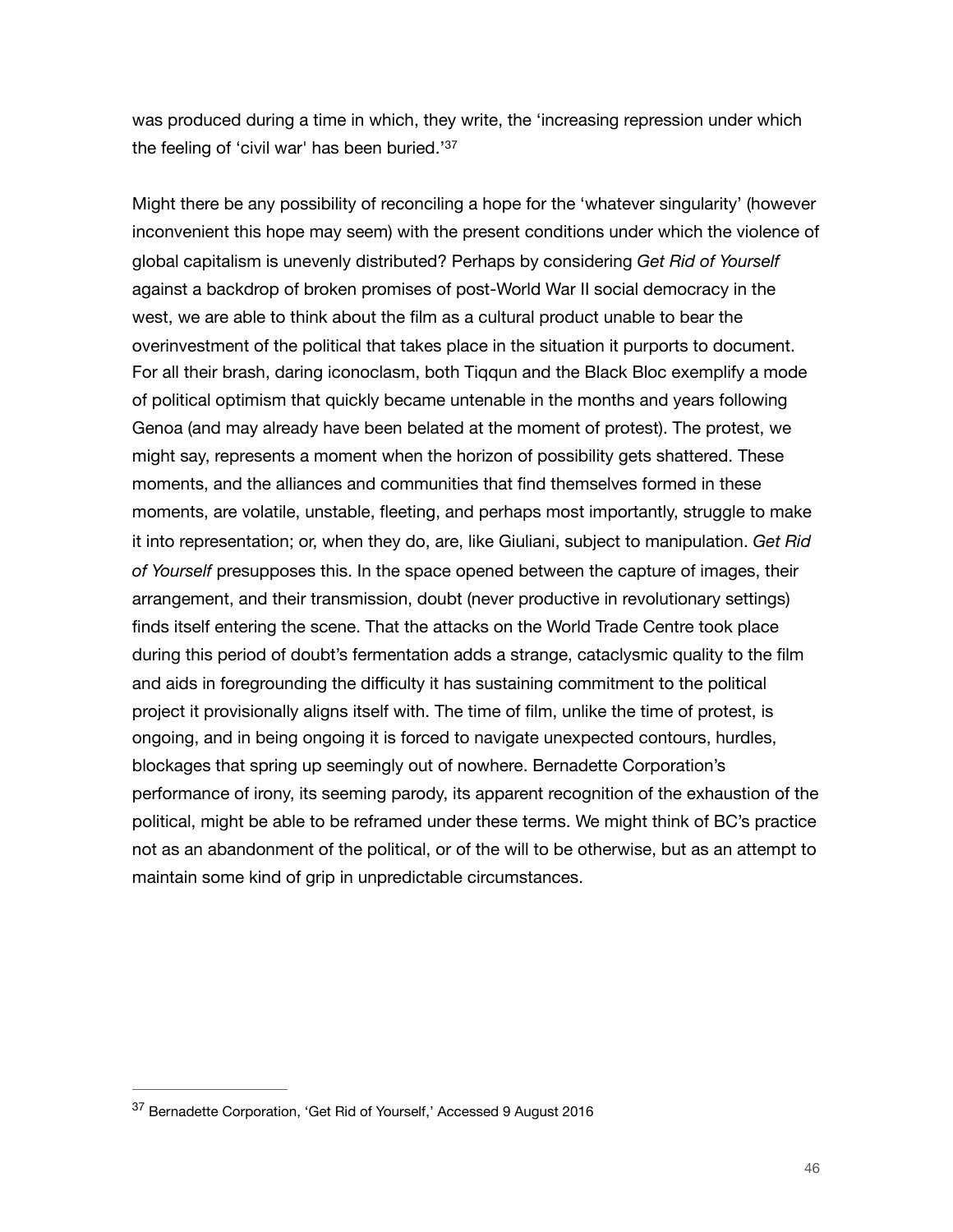## **CHAPTER THREE** TROUBLE IN THE IMAGE WORLD HITO STEYERL, *NOVEMBER* (2004) AND *HOW NOT TO BE SEEN* (2013)

Hito Steyerl's *November* (2004) is a work about afterlives. Ostensibly, the film concerns the transformation of Steyerl's teenage friend, Andrea Wolf, from militant feminist biker, to a member of the Kurdish Workers' Army, to a martyr for the Kurdish cause following her extrajudicial killing by the Turkish army. The film, however, is dense with other ghosts. We brush past, for instance, the journey taken by weapons that once belonged to Soviet states following the fall of the Berlin Wall, arriving in their eventual home in Turkey, and their possible implication in Wolf's death. We linger on footage of Bruce Lee's funeral, which resurfaced in the diegetic world of Lee's final film, *Game of Death* (1978)*,* released five years after his death. Most insistently, though, we return to the still unfolding, still unreadable, moments which followed instances of political upheaval throughout the twentieth century; to the impacts, spillages, and fallout of coalition, revolution, and complaint.

As has already been examined, theories and tactics of refusal abound – whether they operate under the mantle of anonymity, invisibility, unnamability, whatever singularity, or disappearance. These theories are divergent in many ways, but they share a common belief that something of the political is broken. The composition of the subject, the role of the state, the efficacy of protest – all of these things seem beyond repair, and, according to these various theories, a new ethics of relation and subjectivity demands a kind of offensive retreat. In the context of an extended study of artworks engaged in projects of refusal, looking closely at *November* allows for a certain kind of lateral thinking. In *November,* the future of political agency comes into question. The film demands a rethinking of how resistance gets articulated and performed, and how social change may take place. In *November,* traces of the tactics of refusal emerge as footnotes, digressions, and asides. More pressingly, they emerge as well as ghostly repetitions. They slip between the realms of representation and reality and back again, and in doing so, get altered, or corrupted, or confused. The first half of this chapter will pay attention to this time out of joint, with a view towards examining to the subtle ways in which Steyerl's eulogy for now foreclosed political horizons might be interpreted as an appeal for a kind of political creativity appropriate for unpredictable times. Paying attention to the haunted time of *November* will provide a framework through which to examine Steyerl's *How Not*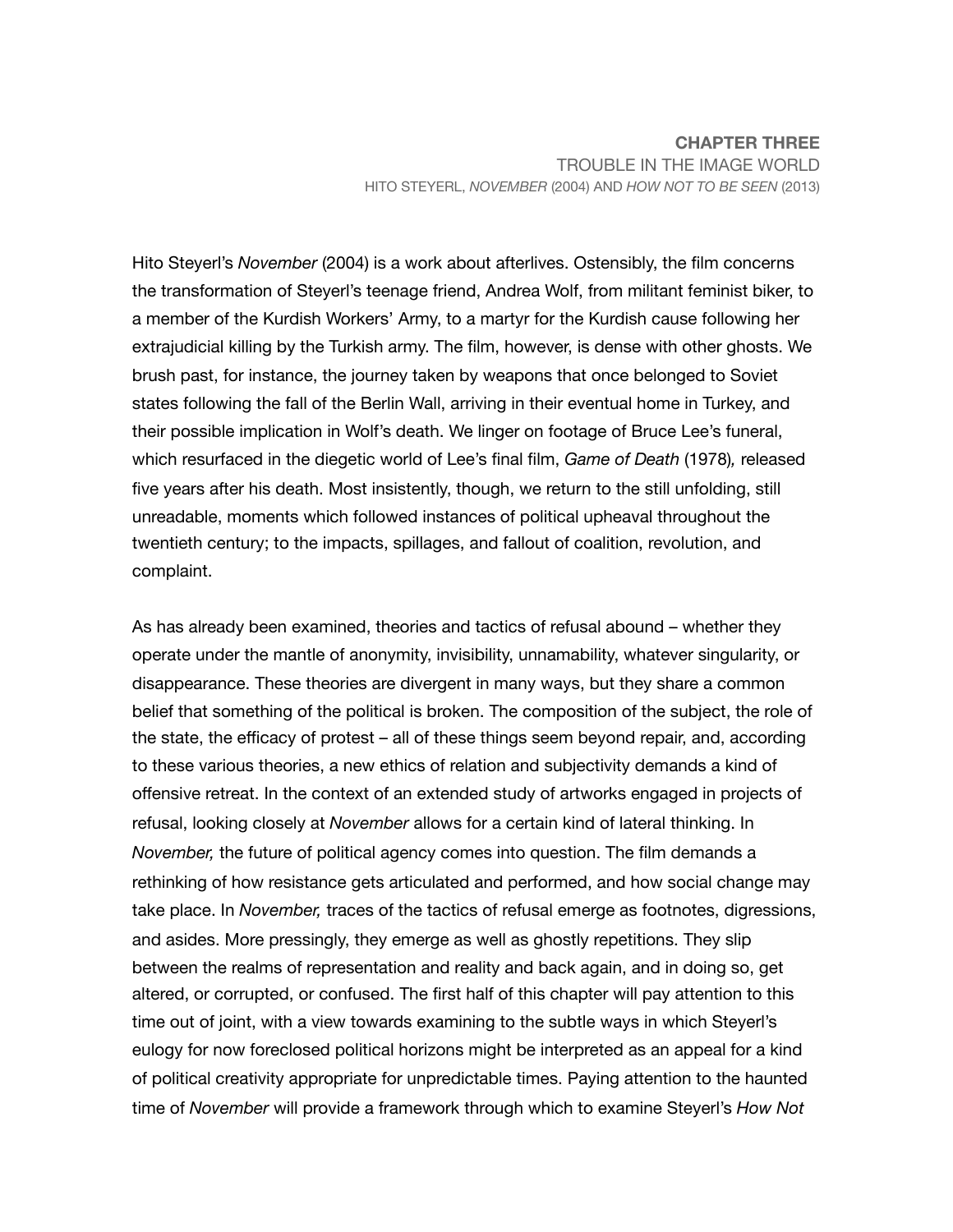*to be Seen: A Fucking Didactic Educational .MOV File* (2013). In this latter video, a Monty Python sketch is repurposed as a lesson in surviving under contemporary regimes of surveillance. This framework allows us to ask: what about the strategies proposed by the latter video feels familiar? How is the form of political address composed, received, and problematised? What about this regime of surveillance is not new?

*November* opens to a whirling sound; something difficult to place, possibly a helicopter, possibly the sound of a spool of film winding its way around a projector. The first image we see does not seem to give us any clues as to the source of the sound. The first image we see can barely reveal itself. The camera is directed towards a faded, ghostly image of a woman's face (fig. 12). Shakily, the camera zooms in. Steyerl's voice sets a scene. 'My best friend when I was 17 was a girl called Andrea Wolf.' The image fades to white. 'In 1998, she was shot as a Kurdish terrorist.' The film cuts to Andrea as a teenager, shot from above the shoulders. Her hair is short and slick, she wears a leather biker jacket, a long earring. She turns towards the camera at the sound of a B-movie pow (fig. 13).

The Botsweeds' rendition of 'Faster Pussycat, Kill Kill,' the title song from Russ Meyer's 1965 exploitation film of the same name, begins playing over silent clips of Steyerl and Wolf's teenage films. We see the teenage friends as a girl gang, beating up men. 'It's impossible to reconstruct the story of the film. Only the fighting scenes were shot.' Steyerl goes on, 'There are strange coincidences with the footage we shot almost fifteen years ago.' In the teenage film, Steyerl gets shot, while Wolf survives. We see her riding a motorbike off into the sunset. And then her face again. 'Her body never came back. What came back instead was this poster.' The film cuts to the interior of a drab cinema, the walls of which are covered in posters for sex films and political ephemera - among them is Andrea's face (fig. 14).

Andrea's image persists. She becomes an 'unfamiliar kind of icon.' *November* asks its viewer to consider not only the unresolved traumas of a number of failed utopian projects, but also the nature of political identity under conditions in which images are produced, reproduced, and distributed at an unprecedented rate. It asks the viewer to consider how political complaint might be articulated when the meanings which attach themselves to theseimages are radically, and continually, destabilised.<sup>[1](#page-48-0)</sup> Andrea finds herself

<span id="page-48-1"></span><span id="page-48-0"></span> $<sup>1</sup>$  $<sup>1</sup>$  $<sup>1</sup>$  Pablo Lafuente discusses Steverl's work through the frame of the plasticity of the political icon. The 'story of</sup> changes in the meaning of a sign,' he writes, 'of its appropriation and subsequent loss by a certain position, is key to understanding how individuals organise (or disorganise) their life in common.' Pablo Lafuente, 'For a Populist Cinema: On Hito Steyerl's *November* and *Lovely Andrea*,' *Afterall* 19, 2008, p. 65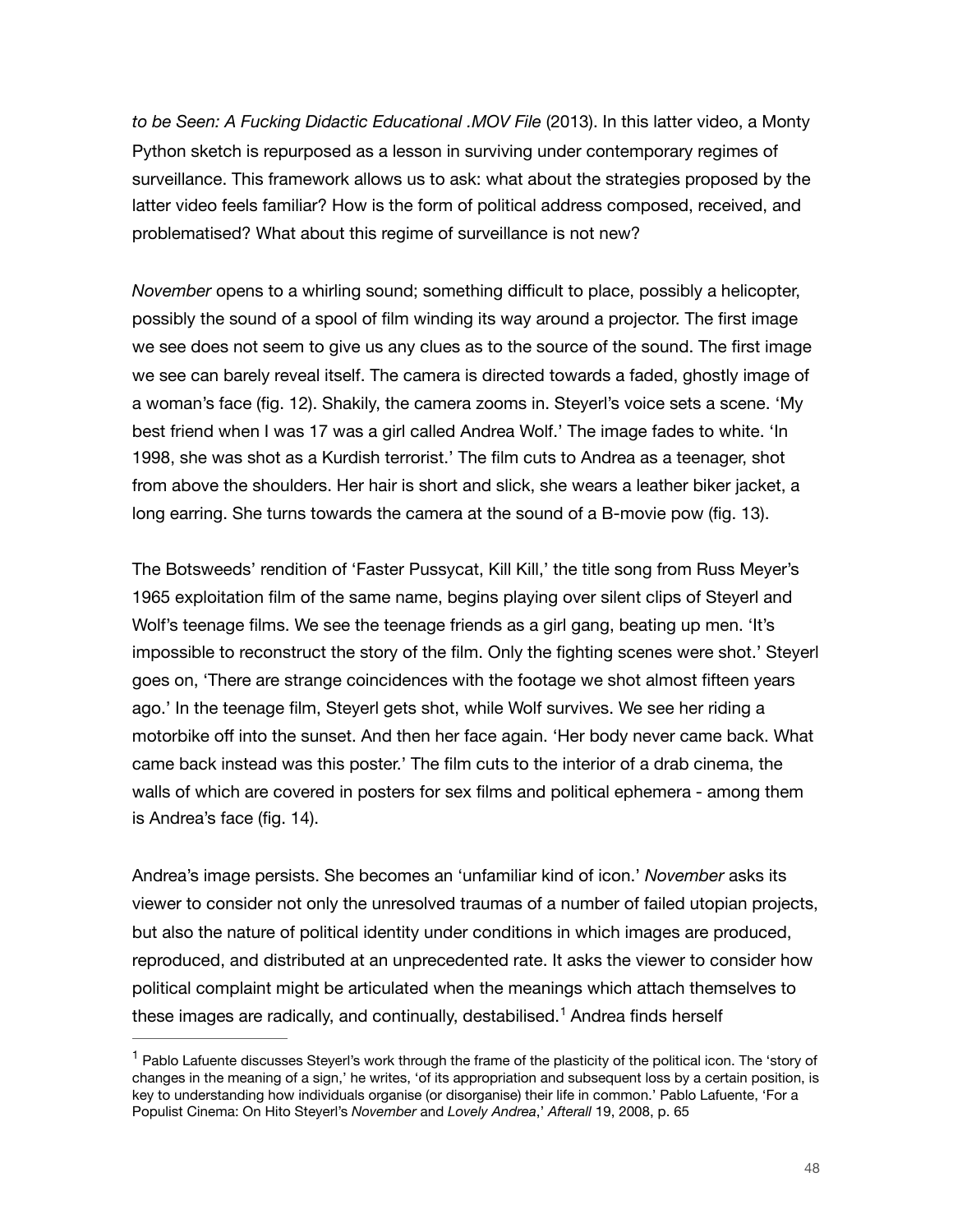<span id="page-49-2"></span>transformed, first from a militant feminist biker, into a comrade in the PKK's women's faction, and later, following her death, into a martyr. An image of her face – smiling, looking left into the distance, looking forthright and at peace – becomes, for a brief while, an iconic image of Kurdish independence.<sup>[2](#page-49-0)</sup> The poster initially introduced to us inside a gloomy cinema reappears throughout the film, most often as a placard wielded by protesters, amongst a sea of political iconography.

*November* is a film about the persistence of Andrea Wolf, but it might be best to say that it is a film about persistence more generally. As a term used throughout the film, 'November' is a temporal marker; 'November' is a means to describe a situation in which the potency of once revolutionary icons has dissipated, and the possibility of an international proletarian coalition seems unthinkable. Yet the ghosts of these icons of possibility live on in images. Steyerl uses 'November' against the 'October' of the Bolshevik Revolution, as represented in Sergei Eisenstein's *October: Ten Days that Shook the World* (1928):

We are not any longer in the period of the October, described by Eisenstein, when the Cossacks decide to join the Russian proletariat and Internationalist Brotherhood during the Bolshevik Revolution. Now, we are in the period of November. In November, the former heroes become madmen, and die in extralegal executions somewhere on a dirty roadside, and hardly anyone takes a closer look… November is the time after October, a time when revolution seems to be over and peripheral struggles have become particular, localist, and almost impossible to communicate. In November, a new, reactionary form of terror takes over, which abruptly breaks with the tradition of October.[3](#page-49-1)

<span id="page-49-3"></span>'November' is awkward, messy, irresolvable, inescapable. There are no political heroes. Revolutionary potential seems to have dissolved and political actors are left to attempt to sort through the wreckage of unfinished histories.

<span id="page-49-0"></span> $2$  The direction of Andrea's gaze demands attention. There are several ways of interpreting this gaze, and each of them approach the problem of interpreting a three dimensional world in two dimensional space. We can interpret the gaze both along a horizontal axis between left and right, but we can also posit that Andrea looks backwards, towards a past beyond the edge of the placard. This, in a way, mirrors the direction of the outlook of the film – towards a history of the left from a position in which a unified, coherent left seems distant, tricky, and no longer viable. In a more humourous register, a similar ambiguity in the interpretation of directional representation was brought to light following the revelation of Hillary Clinton's presidential campaign logo in April 2015. The logo, a red 'H' in which the horizontal line in the middle is rendered as a thick, red arrow, is intended to signify progress, a will to move forward. But progress, here, also inadvertently points rightward. 'Twitter turns Clinton's 'H' Logo into target for ridicule,' *Reuters,* 13 April 2015, http:// www.reuters.com/article/us-usa-election-clinton-logo-idUSKBN0N30XF20150413, Accessed 28 October 2016

<span id="page-49-1"></span><sup>&</sup>lt;sup>[3](#page-49-3)</sup> Though not mentioned in the film, the firefight between the PKK and the Turkish Army in which Andrea was killed also took place in October. Michael Rothberg, 'Remembering Ronahî, Remembering Internationalism, *Days and Memory,* 3 August 2015, http://hgmsblog.weebly.com/blog/remembering-ronahi-rememberinginternationalism, Accessed 29 October 2016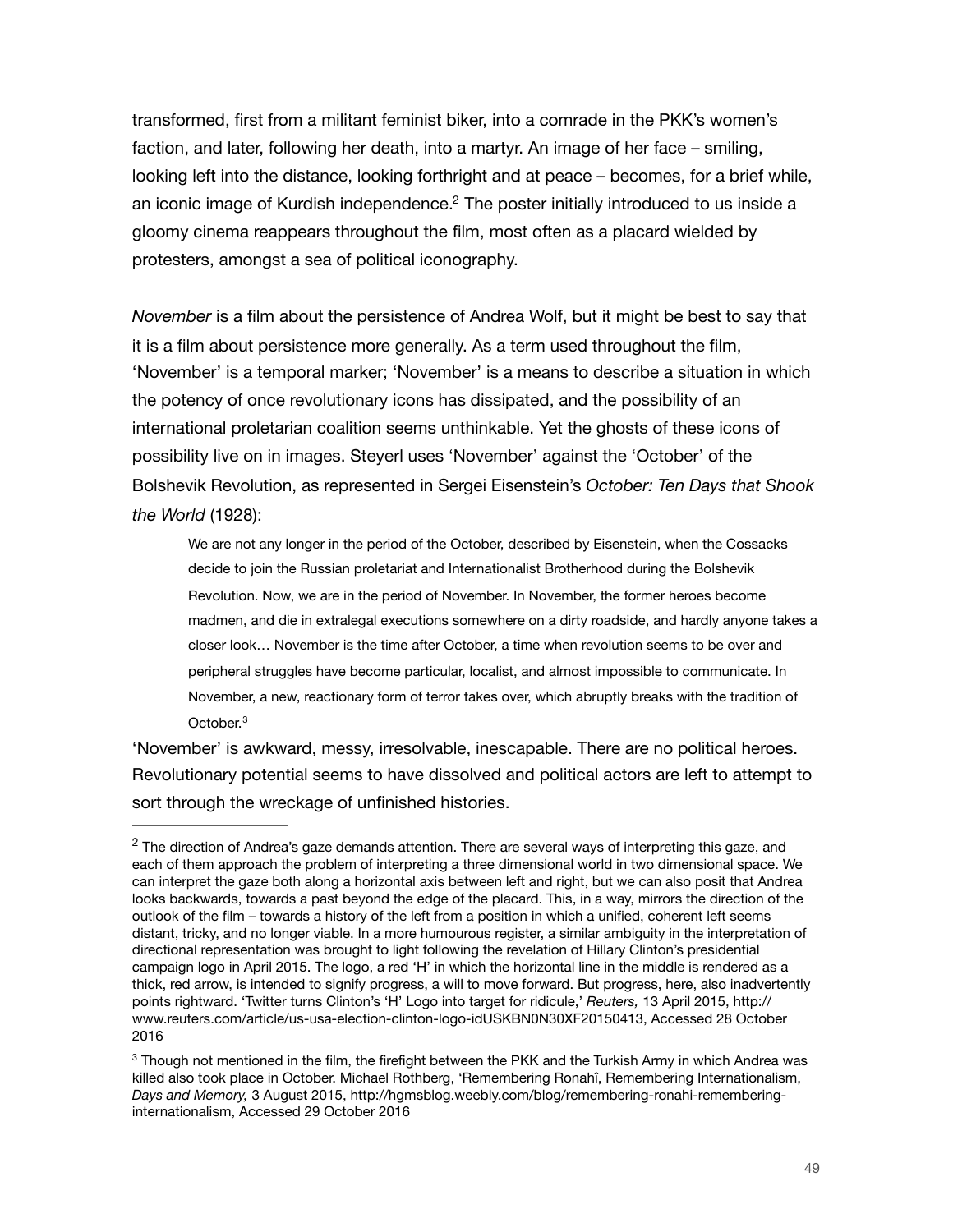<span id="page-50-3"></span>In 'November,' the distinction between representation and reality becomes blurred. Political agents get caught within a constant flow of images, and, it seems, find themselves turned into images. It is perhaps not insignificant, then, that as Steyerl describes a now inaccessible time of revolution, the images we see on screen are plucked from a fictionalised account of a revolutionary event. This, for Steyerl, is not a problem. It is not, necessarily, a hole in the archive plugged by a reconstruction of the real. It might rather be considered typical of Steyerl's treatment of the documentary form. In an a short essay titled 'Documentary Uncertainty,' Steyerl lays out a programme of contemporary documentarypractice in which doubt becomes an organising principle.<sup>[4](#page-50-0)</sup> For Steyerl, uncertainty is not a lack of conviction, but a place from which one is able to scrutinise the composition of the social world and the networks of power that keep things in place. Criticising a documentary because it does not tell the truth, because it manipulates images and sound into an argument, would appear to be redundant. The purpose of documentary, in Steyerl's view, is not to attempt to reflect a certain truth about the world, butto produce a kind of truth effect.<sup>[5](#page-50-1)</sup> 'The political importance of documentary forms,' Steyerl writes, 'does not primarily reside in their subject matter, but in the ways in which they are organised. It resides in the specific distributions of the sensible implemented by documentaryarticulations.<sup>'[6](#page-50-2)</sup> The production of truth, though, is not to be confused with a willful manipulation of the viewing subject. Steyerl claims that such a supposition would amount to a presumption of naïvete on the part of the viewer. The contemporary viewer, according to Steyerl, anticipates the presence of doubt, 'The only thing we can say for sure about the documentary mode in our times, Steyerl writes, 'is that we always already doubt if it is true.'

<span id="page-50-5"></span><span id="page-50-4"></span><span id="page-50-0"></span><sup>&</sup>lt;sup>[4](#page-50-3)</sup> We might here recall Christa Blümlinger's argument, as summarised in my previous chapter. Blümlinger's object of analysis is the formal innovations made by mid-century European and American filmmakers including Chris Marker, Orson Welles, and Alain Resnais. Blümlinger's essay was originally published in German in 1992, before the massive disruptions in image creation and transmission wrought by the internet. Doubt, then, means different things for each author, but both arguments are useful to consider. Christa Blümlinger, 'Reading Between the Images,' in Erika Balsom and Hila Peleg (eds.) *Documentary Across Disciplines,* Cambridge, MA: The MIT Press, 2016, pp. 174-177

<span id="page-50-1"></span><sup>&</sup>lt;sup>[5](#page-50-4)</sup> There is a sympathy here between Steyerl's argument and Jacques Rancière's comments on Chris Marker's films. In *Film Fables,* Rancière writes, 'We cannot think of "documentary" film as the polar opposite of "fiction" film simply because the former works with images from real daily life and archive documents about events that obviously happened, and the latter with actors who act out an invented story. The real difference between them isn't that the documentary sides with the real against the inventions of fiction, it's just that the documentary instead of treating the real as an effect to be produced, treats it as a fact to be understood.' Jacques Rancière, *Film Fables,* trans. Emiliano Battista, Oxford: Berg, 2006, p. 158

<span id="page-50-2"></span>Here, Steyerl is obviously recalling Jacques Rancière's argument in *The Politics of Aesthetics* regarding the [6](#page-50-5) 'distribution of the sensible.' 'Documentary Uncertainty,' *Re-visiones* 1, 2011, http://www.re-visiones.net/ spip.php%3Farticle37.html. Accessed 28 October 2016.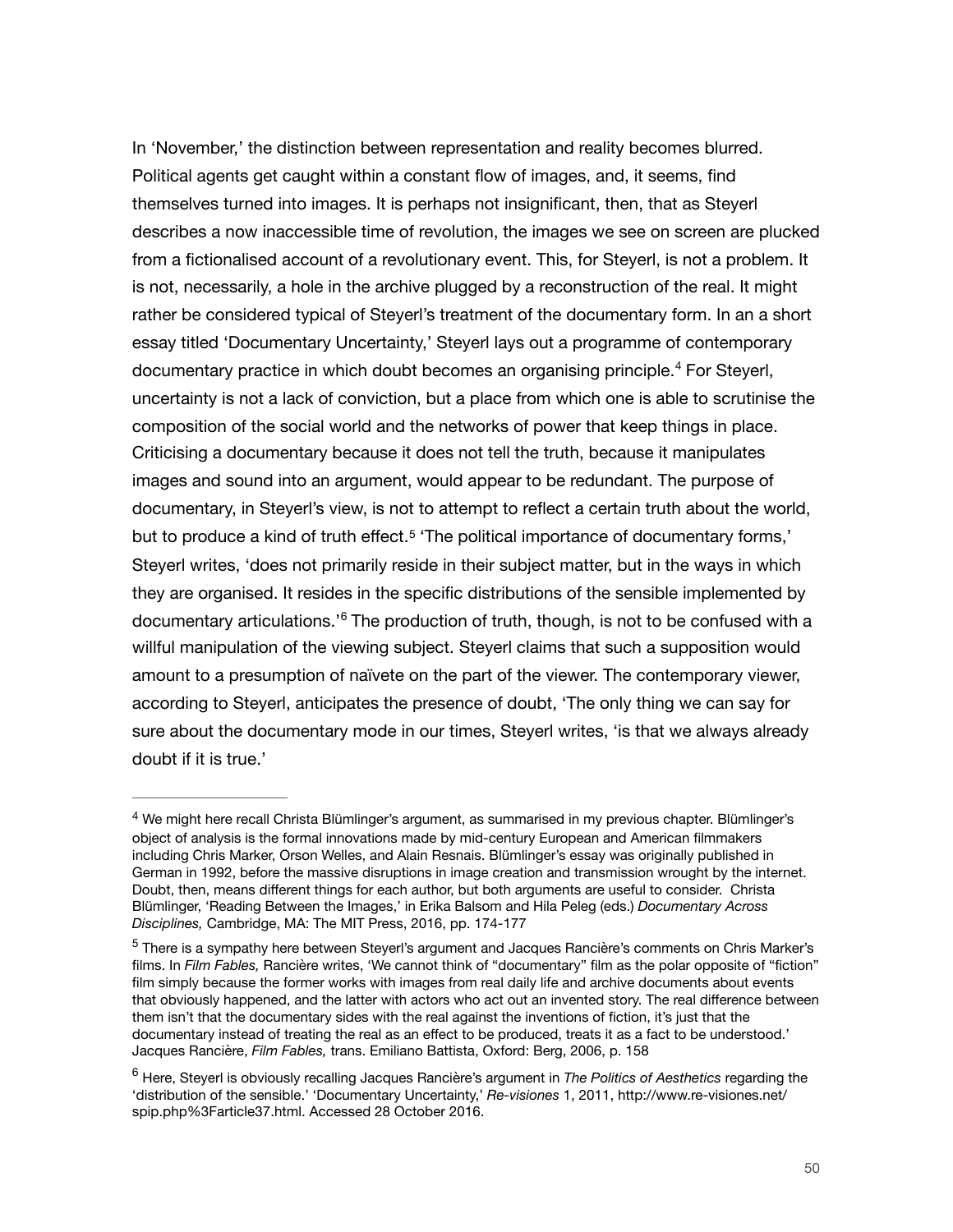<span id="page-51-2"></span>Describing Steyerl's work as documentary, even in an expanded sense, even if we are able to acknowledge the reflexivity with which contemporary documentary operates, may not be the most precise means of approaching it. Steyerl's work has been considered, by both the artist and critics responding to her work, to belong to the lineage of the film essay,in the tradition of Chris Marker, Jean Luc Godard, and Harun Farocki.<sup>[7](#page-51-0)</sup> Though the identifying features of this genre are porous, for Nora Alter, as for other theorists of the genre, it is the presence of the first person which, above all else, can aid in our understanding of the claims the film essay would seek to make. This first person, however, is not necessarily a narrator, for the film essay might unfold from either a highly subjective or a more detached position. The film essay provides a means by which lines of inquiry might be played with, drawn out in unexpected ways, and be swallowed by fanciful digression. 'The essay film,' writes Alter, 'because it plays with fact and fiction, untruths as much as truths, poses problems without answers, and is deeply self-reflexive. As such, it is seen as the ideal genre by filmmakers who want to advance historical knowledge but recognize that this can only be done in a tenuous way.['8](#page-51-1)

<span id="page-51-3"></span>For Steyerl, the film essay opens up the possibility of approaching objects of historical inquiry in unconventional ways, as a means of more accurately attending to the affective qualities of the document and its afterlives. Speculative logics get deployed in order to draw connections between things that, though they seem to make themselves evident intuitively, fail to add up empirically. In *November,* for instance, as the unseen voice of a former Kurdish fighter narrates the redistribution of weapons following the fall of the Berlin Wall from the former GDR to the Turkish army, we see a white screen with the words, 'Germany is in Kurdistan.' Slowly, these words fade into 'Kurdistan is in Germany.' Earlier in the film, we are reminded, by the same Kurdish fighter, that Kurdistan does not appear on commercially produced maps; or rather, it appears as a 'white spot' straddling the borders of Turkey, Syria, Iraq and Iran. Steyerl intervenes into the testimony of another, and in doing so, charts a new cartography of geopolitical space, a mixed territory in which, as Steyerl notes, 'the boundaries of war blur.' In this cartography, nation states – past, present, potential, and suppressed – cease to be discrete entities, but become entangled, nebulous agents inside of which, and between which, both Steyerl and Andrea

<span id="page-51-0"></span>Lafuente, 2008; Hito Steyerl, Beginnings, *e-flux* 59, 2014, http://www.e-flux.com/journal/59/61140/ [7](#page-51-2) beginnings/, last accessed 28 October 2016; Paolo Magagnoli, *Documents of Utopia: The Politics of Experimental Documentary,* London & New York: Columbia University Press, 2015, p. 55

<span id="page-51-1"></span>Nora M. Alter, 'Translating the Essay into Film and Installation,' *Journal of Visual Culture* 6:1, 2007, p. 52 [8](#page-51-3)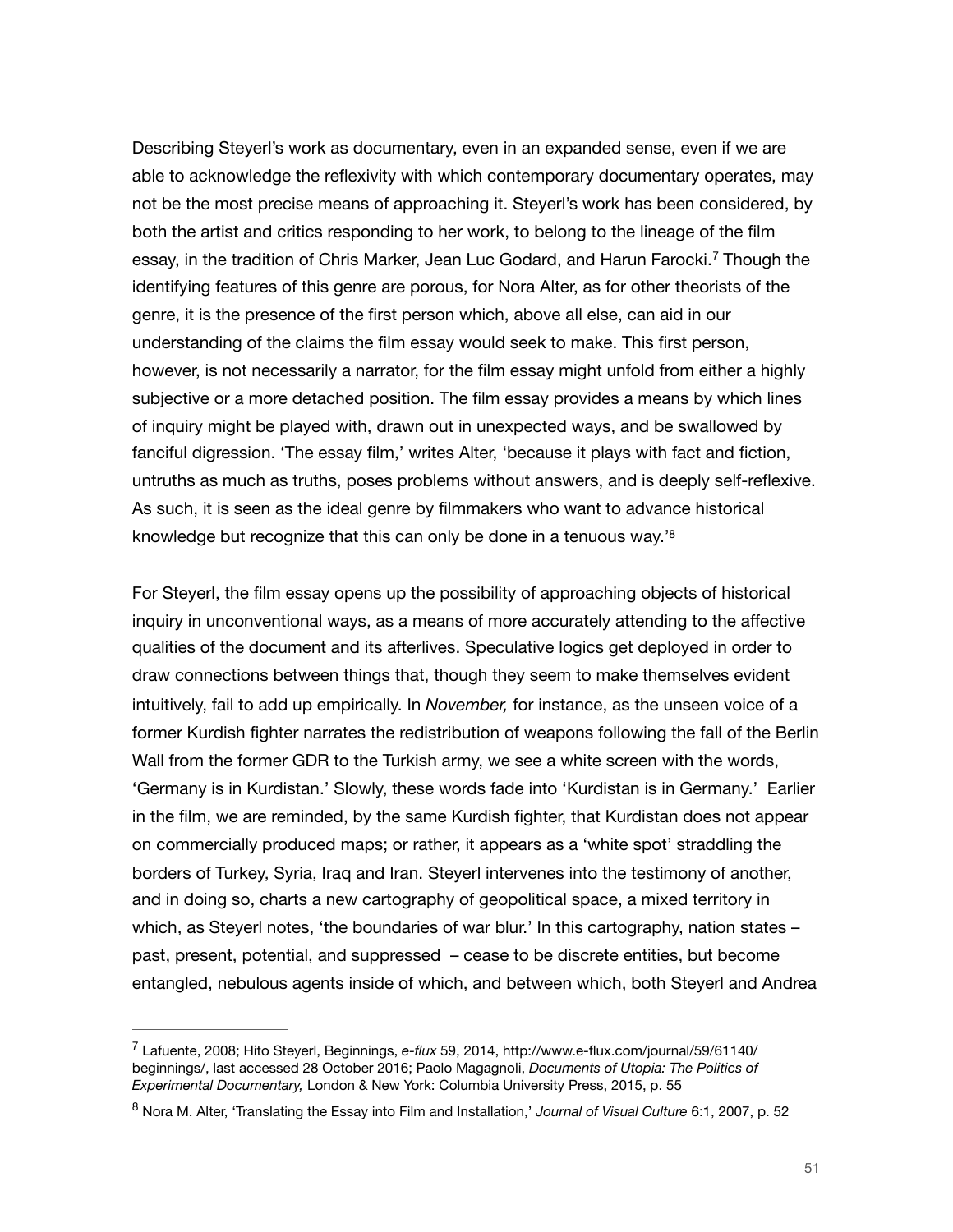find themselves caught. In this cartography, the Cold War did not end with the collapse of the Berlin Wall. Periodising moments of history always fail to account for the inevitable aftershocks, for the ways conflicts transform and get lost inside of other conflicts. Periodising fails to account for how history gets lived in. For Alter, the film essay presupposes a frantic archive; a cacophonous, slippery mingling of fiction and nonfiction footage as a means of both reproducing the sensorium from which the filmmaker speaks, and to act as evidence towards the argument the filmmaker wishes to stage. These arguments often find themselves unresolved, or speculative, or ask the viewer to participate actively in the production of their meaning[.](#page-52-0)<sup>[9](#page-52-0)</sup> If the documentary, at least in a conventional sense, seeks to reveal ['](#page-52-1)things as they are, $10$  we might say that the film essay sways more towards locating itself within an unfinished world.

<span id="page-52-5"></span><span id="page-52-4"></span>The surprising logics deployed by Steyerl are a matter of necessity. For in 'November,' the existing languages of political agency, collectivity, and representation all fail to maintain their currency. Speculation becomes a means of feeling through new modes of intelligibility in order to better come to terms with the conditions under which we live now; conditions in which political agents, like Andrea, find themselves multiplied, manipulated, and divorced from the realities of both living and dying. In *November,* we are asked to keep track of several Andreas: Andrea the feminist teenager, Andrea the freedom fighter, Andrea the terrorist, and Andrea the icon. These Andreas exist at once. In an essay published in 2012, Steyerl uses Erwin Schrodinger's famous 'cat inside a box' thought experiment to demonstrate this persistence. Both the German and Turkish governments maintainthat Andrea is still alive, hiding underground.<sup>[11](#page-52-2)</sup> Maintaining such a position both absolves the states of any question of wrongdoing, and would seem to negate the necessity of any judicial body launching an investigation into the possibility of war crimes. For Steyerl, the fact that Andrea's body has never been recovered means that this official state position can never be definitively refuted. Andrea, therefore, like Schrodinger's cat, exists in a state of superposition, both alive and dead at the same time[.](#page-52-3)<sup>[12](#page-52-3)</sup> The Andrea who lives on underground is an invention of language; she is the object of a speaker, the state,

<span id="page-52-7"></span><span id="page-52-6"></span><span id="page-52-0"></span><sup>&</sup>lt;sup>[9](#page-52-4)</sup> Alter, 2007, p. 48

<span id="page-52-1"></span>[<sup>10</sup>](#page-52-5) Magagnoli, 2015, p. 54

<span id="page-52-2"></span> $11$  In the film, Steyerl draws a connection between this 'official state fiction' and a popular rumour that emerged following the release of *Game of Death.* The rumour held that, just like Bruce Lee's character in the film, Lee faked his own death, and remained,and perhaps even now remains, underground.

<span id="page-52-3"></span><sup>&</sup>lt;sup>[12](#page-52-7)</sup> Hito Steyerl, 'Missing People: Entanglement, Superposition, and Exhumation as Sites of Indeterminacy,' e*flux* 38, 2012, http://www.e-flux.com/journal/38/61209/missing-people-entanglement-superposition-andexhumation-as-sites-of-indeterminacy/, accessed 2 November 2016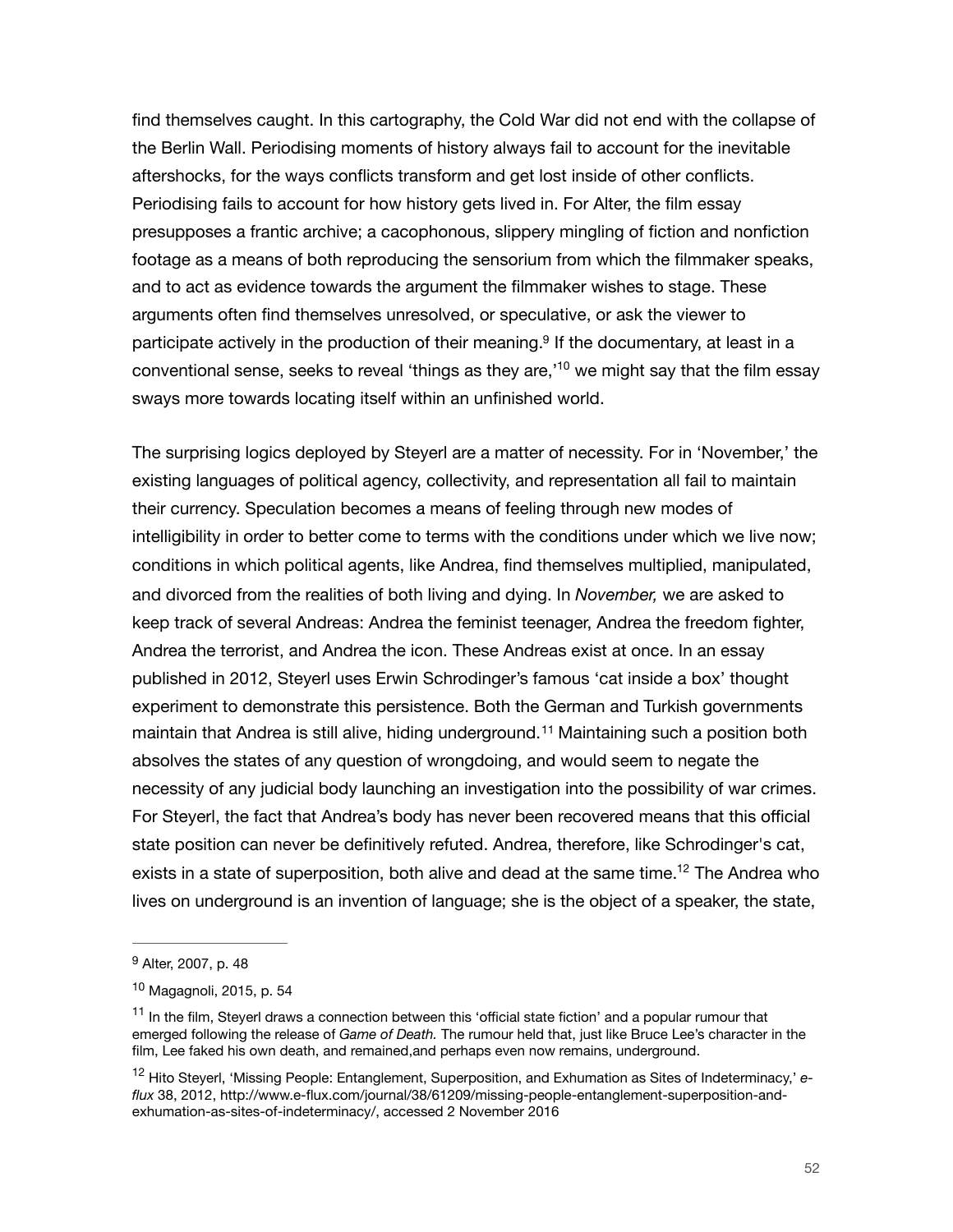<span id="page-53-3"></span>endowedwith the authority to 'make live or let die.'<sup>[13](#page-53-0)</sup> 'No authorized observer can break superposition,' Steyerl writes, 'not because there were no observers, but because they have not been authorized.' *November* is not necessarily an attempt to reinvent Andrea, rather, the lays out the multiple Andreas who exist simultaneously, and posits each one – including, by implication, the friend Steyerl knew as a teeanger – as the invention of language, as an object of memory within an unfolding historical narrative. Andrea becomes something of a foil through which Steyerl is able to posit that this condition of superpositionality is common to all of those who inhabit the contemporary moment. The contemporary moment described by Steyerl is one in which subjects find themselves bound within complex networks of meaning.

*November,* and much of Steyerl's subsequent work, is concerned with articulating a renegotiation of the subject in relation to the object, and of the subject in relation to its representations. In her essay, 'A Thing Like You and Me,' Steyerl proposes that becoming a subject – what we might consider the desire that has sustained minoritarian politics for decades – may be, under contemporary circumstances, a misguided aim. Steyerl takes up the slipperiness of certain political languages as a point of departure. Here, 'representation' swings back and forth between denoting democratic participation and aesthetic mediation. 'Subject' refers to 'becoming a subject of history, of representation, or of politics… the promise of autonomy, sovereignty, agency.' That is, it denotes a position from which one is entitled to speak, rather than be spoken for, of, or over. But it is also able to be interpreted in a more archaic sense, as in, being 'being subjected to power relations.['14](#page-53-1)

<span id="page-53-4"></span>Using David Bowie as an example, Steyerl looks towards the ways mutable identities are able be changed at will, subjects become able to perform under guises, identity becomes 'an image and nothing but an image.' Her description of Bowie bears a resemblance to the kind of rhetoric that emerged at the intersection of identity politics and cyber utopianism in the 1990s[,](#page-53-2)  $15$  but for Steyerl, this mutability is not necessarily a source of liberation. Considering the identity as image becomes a profoundly ambivalent means of thinking through political agency. She writes:

<span id="page-53-5"></span><span id="page-53-0"></span><sup>&</sup>lt;sup>[13](#page-53-3)</sup> Michel Foucault, *Society Must be Defended: Lectures at the Collége de France 1975-76*, ed. Mauro Bertani and Alessandro Fontana, trans. David Macey, New York: Picador, 2003, p. 241

<span id="page-53-1"></span><sup>&</sup>lt;sup>[14](#page-53-4)</sup> Hito Steyerl, 'A Thing Like You and Me,' *e-flux* 15, 2010, http://www.e-flux.com/journal/15/61298/a-thinglike-you-and-me/, accessed 2 November 2016

<span id="page-53-2"></span><sup>&</sup>lt;sup>[15](#page-53-5)</sup> Deborah Lupton, 'The Embodied Computer/User,' in D. Bell & B. Kennedy (eds.) The Cybercultures Reader, London: Routledge, 2000, p. 479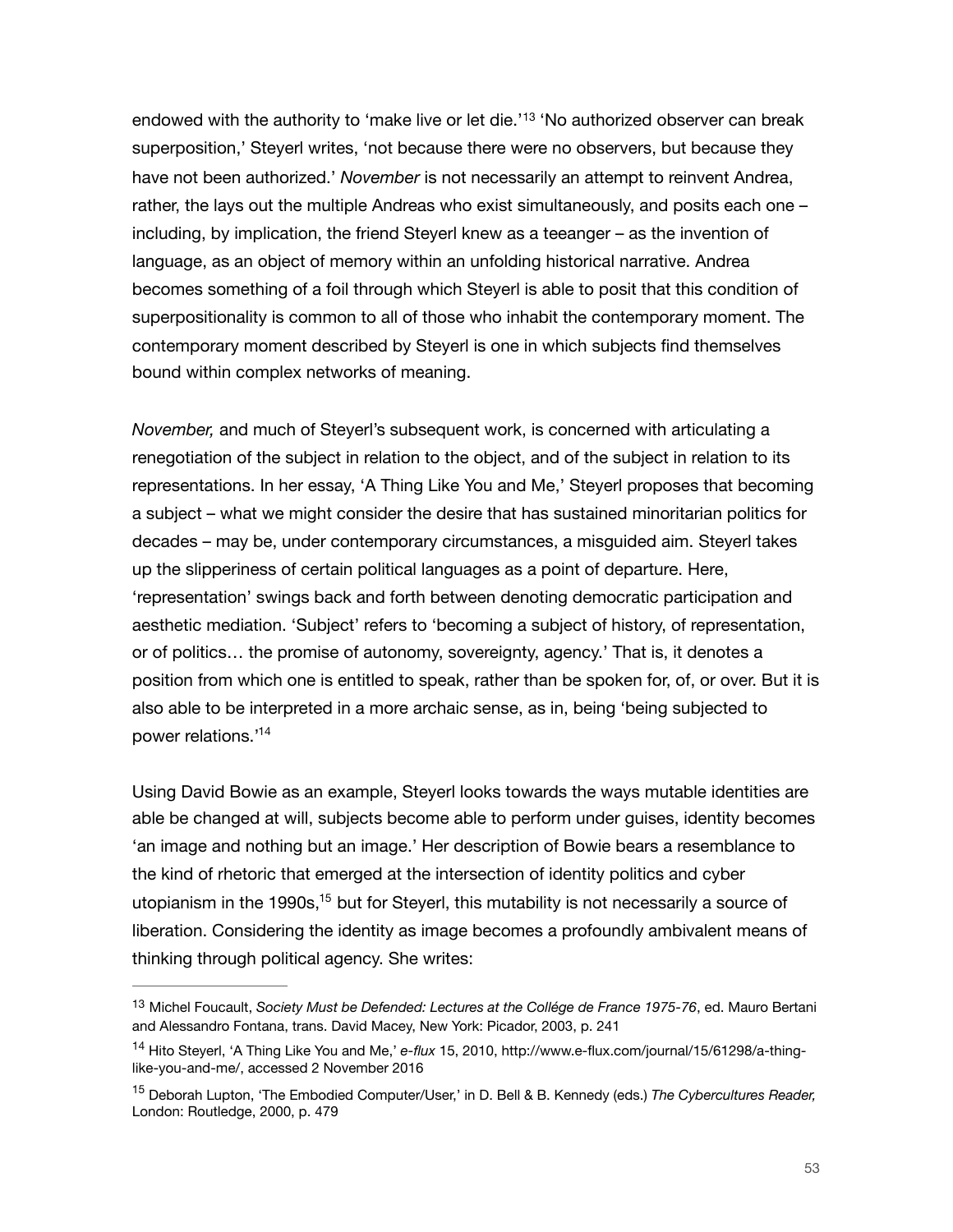The struggle over representation... was based on a sharp split between these levels: here thingthere image. Here I—there it. Here subject—there object. The senses here—dumb matter over there. Slightly paranoid assumptions concerning authenticity came into the equation as well. Did the public image—of women or other groups, for example—actually correspond to reality? Was *it* stereotyped? Misrepresented? Thus one got tangled in a whole web of presuppositions, the most problematic of which being, of course, that an authentic image exists in the first place. A campaign was thus unleashed to find a more accurate form of representation, but without questioning its own, quite realist, paradigm.[16](#page-54-0)

<span id="page-54-3"></span><span id="page-54-2"></span>In lieu of subjectification, Steyerl proposes contemporary political energy might best be directed towards 'becoming a thing.' For Steyerl, becoming a thing means admitting that 'things' are never stable, but have a force of their own. The image as thing, writes Steyerl, is 'simultaneously couched in affect and availability, a fetish made of crystals and electricity, animated by our wishes and fears.<sup> $17$ </sup> Becoming a thing, then, is at once a decentering of the human, and a means to position the human within a network of nonhuman agents, which all at once circulate around, collide into, and are transformed by each other. Becoming a thing requires an altered relationship to history. Rather than occupying a position akin to Walter Benjamin's Angel, rather, that is, finding ourselves being pulled back by the invisible force of time, left only to survey the rubble we inevitably leave in our wake, we become the rubble itself; 'We are this pile of scrap.'

Being among human and nonhuman agents within a pile of rubble would thus require an adjusted conception of how time moves. Doing away with a conception of time mapped upon a single horizontal axis opens up space to consider the possibility of repetition, skips, glitches, and reversals. Inhabiting the rubble of history also means familiarising oneself with the possibility of not moving, familiarising oneself with, that is, the feeling of stuckness. This is the time of *November.* The narrative progression of the film, though structured loosely around the filmmaker's quest to probe the circumstances of Andrea's multiple lives, quickly dissolves. The promise of resolution emerges quickly as an impossibility as time finds itself both stuck on repeat; subject to an immovable impasse.

There are, of course, other formal qualities of the film in which time finds itself collapsed or altered. As Steyerl describes the formative impact the film *Faster Pussycat, Kill Kill* had on her teenage productions, we see Tura Satana deliver a blow to an unseen adversary, accompanied by a tacky B-Movie pow, over and over again. Elsewhere, in the middle of

<span id="page-54-0"></span>[<sup>16</sup>](#page-54-2) Steyerl, 2010

<span id="page-54-1"></span> $17$  Steyerl, 2010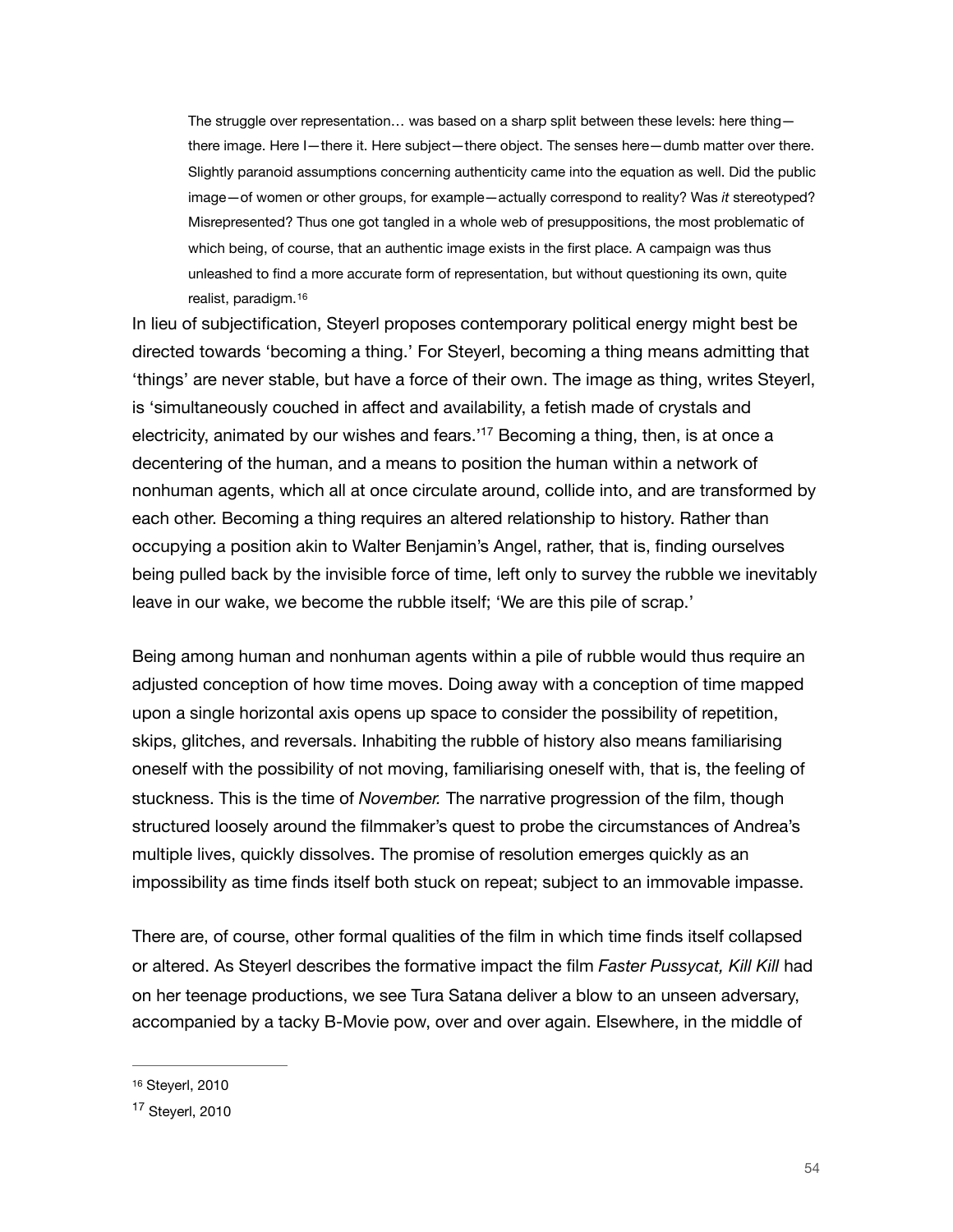the film, Steyerl intervenes into one of the most iconic examples of Eisenstein's dialectical montage. In the scene, as Steyerl describes the revolutionary time of October, clips of combatants preparing themselves, in a theatrical manner, for conflict, quickly cut scenes of Bolsheviks and Cossacks dancing. Suddenly, as the jubilant orchestral soundtrack plays on, we cut to a black screen with only the word 'Und' written in the centre. Between three cuts, 'Und' grows bigger, as if threatening to breach the frame of the image (fig. 15). Suddenly, we cut to an image of Andrea's face, seen on a crumpled, washed out poster (similar to the image we saw at the beginning of the film). The soundtrack jars, as a sparse melancholic fiddle arrangement fades in. It is this persistence of the conjunction that most acutely marks the time of *November. '*November' is a time of the 'und,' of an always ongoing, always unfolding, always unfinished present. In 'November,' as Steyerl says there are no innocent heroes, no easily identifiable villains, and no easily mapped trajectory out of the situation we find ourselves in.

In Steyerl's adjusted ontology of time, space, and matter, it is the gesture that emerges as the locus of political action. In *November,* the gesture is that which slips between representation and reality, an action whose purpose is never foreclosed, or, an action of resistance whose antagonist is able to be reimagined, readjusted. While recalling her teenage film, Steyerl describes the dearth of female role models in popular media. They were forced, instead, to turn to Russ Meyer's exploitation films, to copy gestures Steyerl describes as hovering 'between pornography and severe dilettantism.' In a kind of footnote to the film a former militant with the urban guerilla in West Berlin describes using films such as *Battle of Algiers* (1966) and *State of Siege* (1972) as 'historical documents' from which they were able to learn to mimic tactics of resistance. The militant goes on to tell an amusing anecdote in which the West German guerrillas attempted to restage a scene from Costa Gavras' *State of Siege.* In the film, militants board a bus, sit next to an unassuming man holding a newspaper, and cast a vote deciding whether or not to take a particular action, then disembark a few stops later. The West German guerilla attempted to restage this scene on Berlin's Metro line, but, as the militant describes, 'either people were too late, one could see them running after the train… or they boarded the wrong carriage.' The militant later learned that while much of Gravas' film was based on testimony from militants in Montevideo, this scene was one of the few that was purely fictional.

The gesture, as Steyerl describes it in the film, bears a resemblance to Agamben's definition of the term. 'Gesture is the name of [the] intersection between life and art, act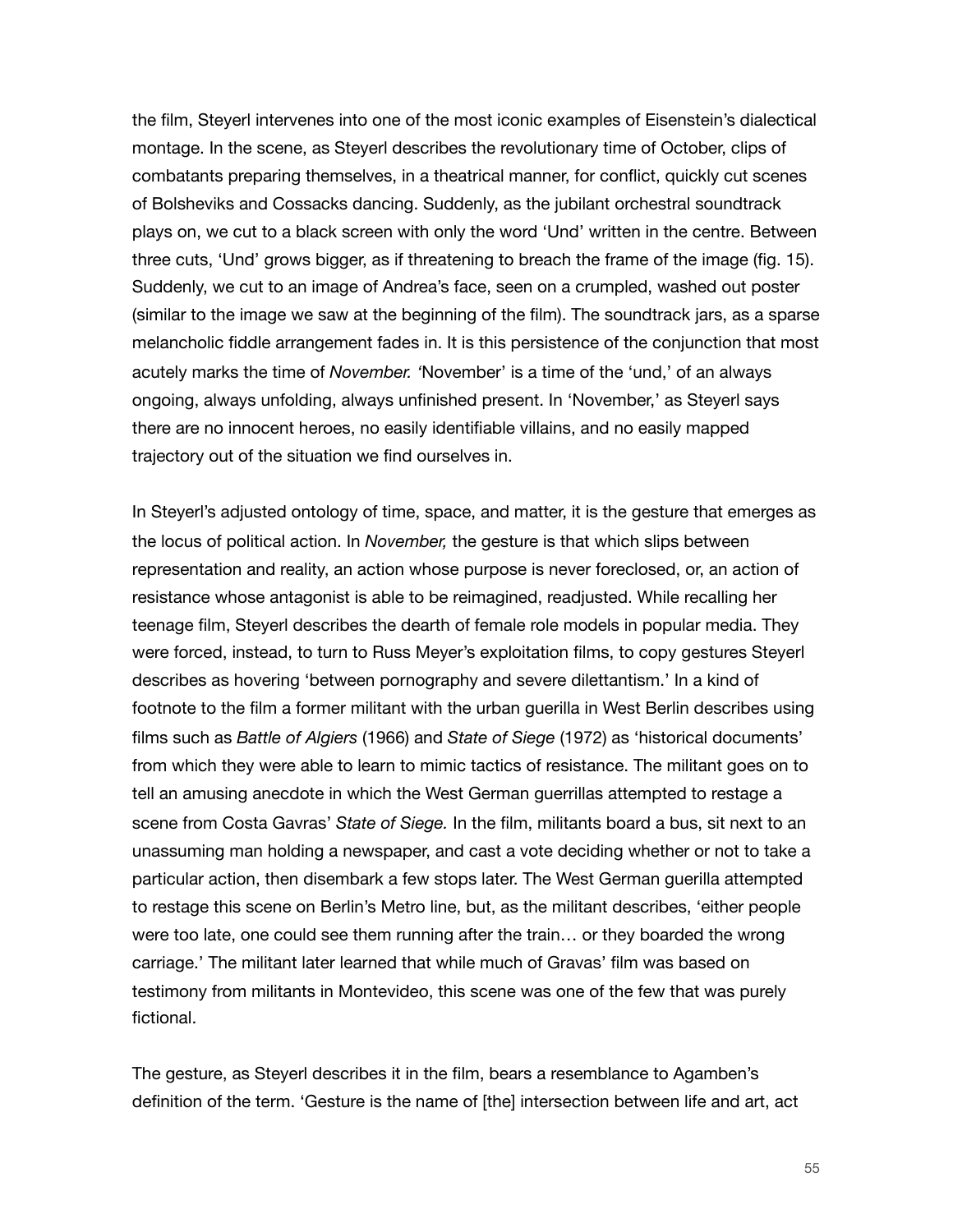<span id="page-56-2"></span>and power, general and particular, text and execution.' Agamben writes, 'It is a moment of life subtracted from the context of individual biography as well as the moment of art subtracted from the neutrality of aesthetics: it is pure praxis.<sup>'[18](#page-56-0)</sup> The gesture, for Steyerl and Agamben, represents a disruption in the unfolding of time. For Steyerl, the gesture gets carried by images, it makes its way out of images into the realm of political action. Historical gestures, for both Steyerl and Rosler, are able to be repurposed, to be plucked from the wreckage of history and deployed in playful and unpredictable ways. Thus, the stuckness of *November* may not be as pessimistic as it initially reads. It may be more useful to describe *November* as a profoundly ambivalent film. Though the gestures, tactics, and models of collectivity that thrived under the revolutionary conditions of October may be worn out, inaccessible, or difficult to articulate in present circumstances, the film leaves open the possibility for renewal. Occupying the wreckage of history allows for political agents to rearrange already existing gestures – and the images which carry those gestures – in new and politically exciting ways.

There is a sympathy here between Steyerl's ambivalent diagnosis of November and the way in which Lauren Berlant describes the 'impasse of the present.' In *Cruel Optimism,*  Berlant writes,

<span id="page-56-3"></span>The impasse is a stretch of time in which one moves around with a sense that the world is at once intensely present and enigmatic, such that the activity of living demands both a wandering absorptive awareness and a hypervigilance that collects material that might help to clarify things, maintain one's sea legs, and coordinate the standard melodramatic crises with those processes that have not yet found their genre of event.<sup>[19](#page-56-1)</sup>

Berlant's attention to the sensory composition of the present tense, to the means by which the present makes itself felt before it is able to be articulated into an event or a series of interconnecting events, makes itself evident in Steyerl's work. For Steyerl, however, being in the present means being inextricably bound to history, and being bound to history means being painfully aware of the failures of history. Through a close reading of *How Not to be Seen: A Fucking Didactic Educational .MOV File,* I examine the ways in which historical gestures are playfully rearranged in an effort to escape the impasse. The gestures of refusal, escape, and invisibility I have so far sought to describe in this thesis are not necessarily attempts to resign oneself to overwhelming magnitude of the impasse, but might rather be read as attempts to break through the skin of the present in order to

<span id="page-56-0"></span><sup>&</sup>lt;sup>[18](#page-56-2)</sup> Giorgio Agamben, *Means Without End: Notes on Politics*, trans. Vincenzo Binetti and Cesare Casarino, Minneapolis: Minnesota University Press, 2000, p. 80

<span id="page-56-1"></span><sup>&</sup>lt;sup>[19](#page-56-3)</sup> Lauren Berlant, *Cruel Optimism*, Durham: Duke University Press, 2011, p. 4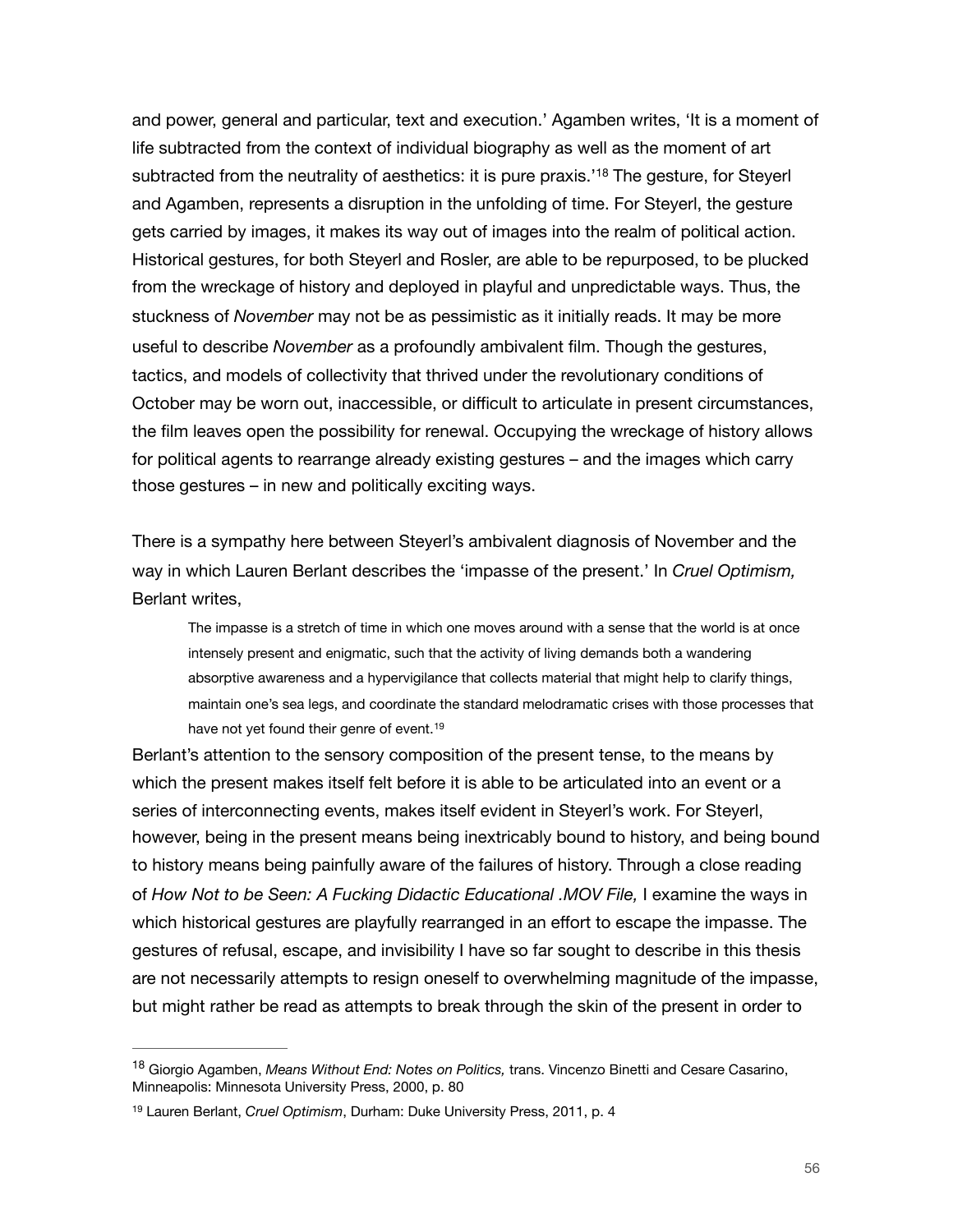begin to articulate new modes of inhabiting the world collectively. For all their negativity, these works remain, perhaps perversely, optimistic.

\*

In Steyerl's work, the messiness of the signifier is used as fertile material through which we might arrive at unexpected conclusions. *How Not to be Seen: A Fucking Didactic Educational .MOV File* (2013) deploys, even exacerbates, the unruliness of meaning in the form of a parodic instructional video which details strategies of escaping the apparatuses of contemporary surveillance technologies. In *How Not to be Seen,* the meanings and lived experiences of becoming and being invisible, of disappearing, of going off screen, and of being captured all change radically depending on the context in which these concepts and actions are conjured. Rather than providing a guidebook for escaping visibility, Steyerl's video demonstrates the complex, intersecting, and overlapping aspirations and dangers of being seen, heard, and represented.

The title of Steyerl's video references a Monty Python sketch, originally broadcast in 1970. In the sketch, which takes the form of a parody of a public service announcement, we witness several people using camouflage to conceal their position within an open field. These attempts at hiding are foiled in ways that become increasingly and violently ridiculous as the sketch progresses. In one scene, a man, hiding in a field, responds to the authoritative call of the narrator (John Cleese) to stand up before being summarily shot. In another scene, the hiding place of a Mr. Nesbit is deemed inadequate. Though he refuses to respond to the call of the narrator, Mr. Nesbit appears to have chosen to hide behind a single small bush in the middle of a field. The bush explodes to the sound of laughter from an unseen audience. The subjects of this film all attempt, some more successfully than others, to deceive human eyes. In Steyerl's video, the eyes from which subjects must hide have become mechanical. In the first of the video's five sections, or 'lessons,' we see a resolution target in front of a chroma key backdrop. This lesson, we are told, advises 'how to make something invisible for a camera' (fig. 16). Contemporary camouflage becomes a means of escaping the gaze of the camera, and in a global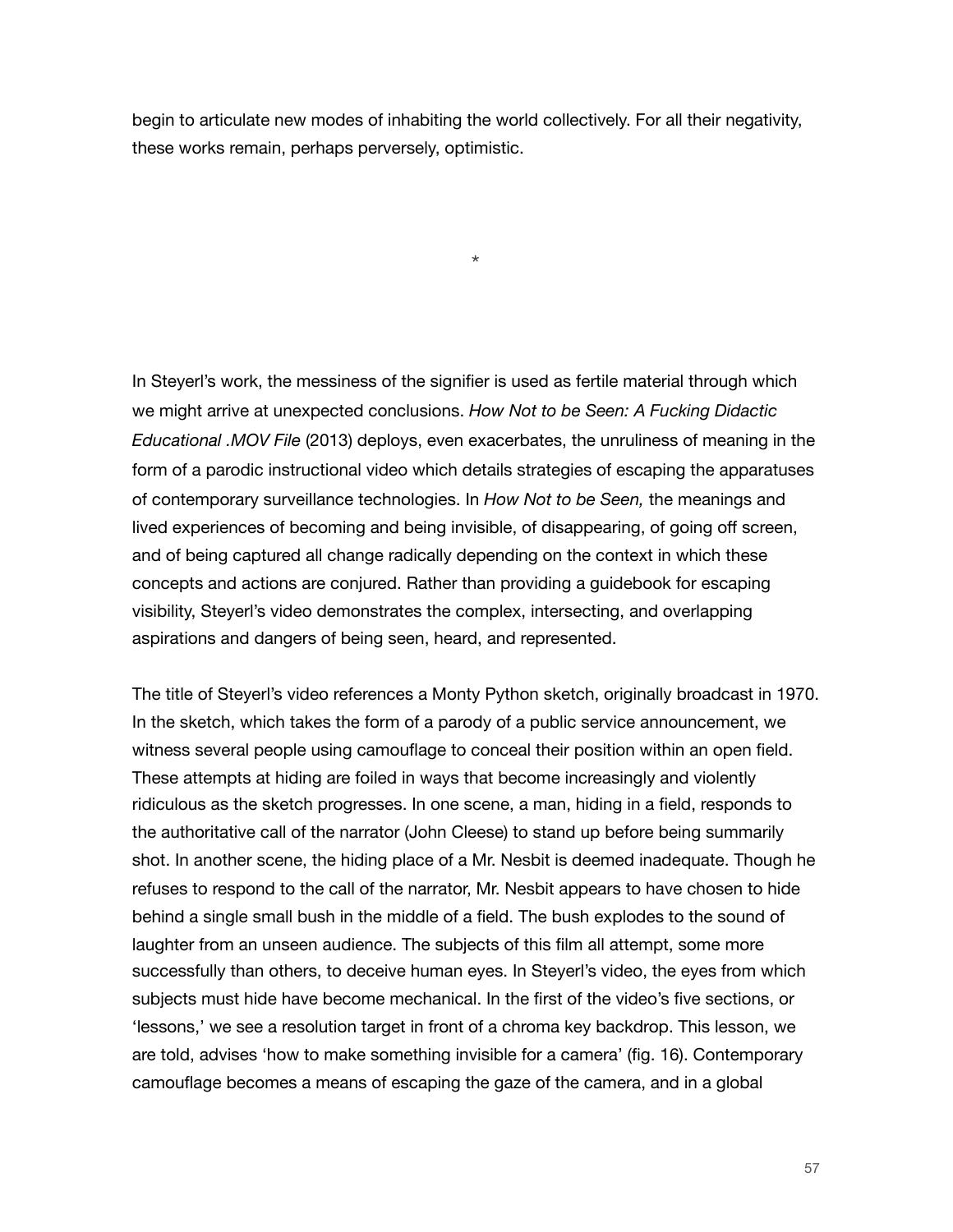<span id="page-58-3"></span>context in which cameras seem to be ubiquitous, succeeding at contemporary camouflage means finding ways to trick the camera, to navigate around resolution[.20](#page-58-0) 'Whatever is not captured by resolution,' the narrator intones, 'is invisible.'

<span id="page-58-4"></span>For Erika Balsom, Steyerl's resurrection of the Monty Python sketch suggests that the stakes of being seen have long been ambivalent. The sketch, Balsom says, 'might represent an instance of the profound truthfulness of farce because it gestures to [the] relationship between visibility and violence.<sup> $21$ </sup> This relation is, of course, a point of departure for Steyerl. And while the humour deployed by Steyerl might be even more outrageous than Monty Python's, it is deployed as a means of complicating the profoundly ambivalent status of visibility in the contemporary moment. As Balsom says, 'For Steyerl, the age of basing a politics around simple claims of visibility – the right to representation, for instance, – is over… to be visible is now no longer a promise of validation and civil participation, it's also a threat, a form of exposure and of vulnerability.'

The image of the resolution target returns throughout the video. Several scenes take place upon a strip of painted concrete in the California desert. This painted concrete strip is one of several resolution targets produced by the United States government for the calibration of analogue aerial photographs. The lined patterns mirror the one seen on the resolution target seen in the first chapter of the video, scaled up to aid in the production of a God's eye view (fig. 17). These devices were designed, the narrator says, to aid in the capture of 'the world as a picture.' The target upon which the video's action takes place is now disused, and in poor repair. It is possible that the repeated allusions to 'the world as a picture' is an implicit reference to Martin Heidegger's essay, 'The Age of the World Picture.<sup>'22</sup>Heidegger's essay attempts to describe the metaphysical ground upon which modern science is based. The world as a picture, as something which stands before an enquiring subject, becomes something that is able to be mastered. The age of the world picture marks the making-object of the world in relation to the subject, and it therefore presupposes that this world as object, and the objects contained therein, will yield to the scrutiny, or what Heidegger calls 'research, of the subject.' He writes,

<span id="page-58-5"></span><span id="page-58-0"></span><sup>&</sup>lt;sup>[20](#page-58-3)</sup> See: Hanna Rose Shell, *Camouflage, Photography, and the Media of Reconnaissance*, New York: Zone Books, 2012

<span id="page-58-1"></span>Erika Balsom, 'Introduction to Hito Steyerl's *How Not to Be Seen,'* presented at the symposium *Life* [21](#page-58-4) *Remade: The Politics and Aesthetics of Animation, Simulation and Rendering*, Birkbeck, University of London. June 2015

<span id="page-58-2"></span><sup>&</sup>lt;sup>[22](#page-58-5)</sup> Balsom, 2015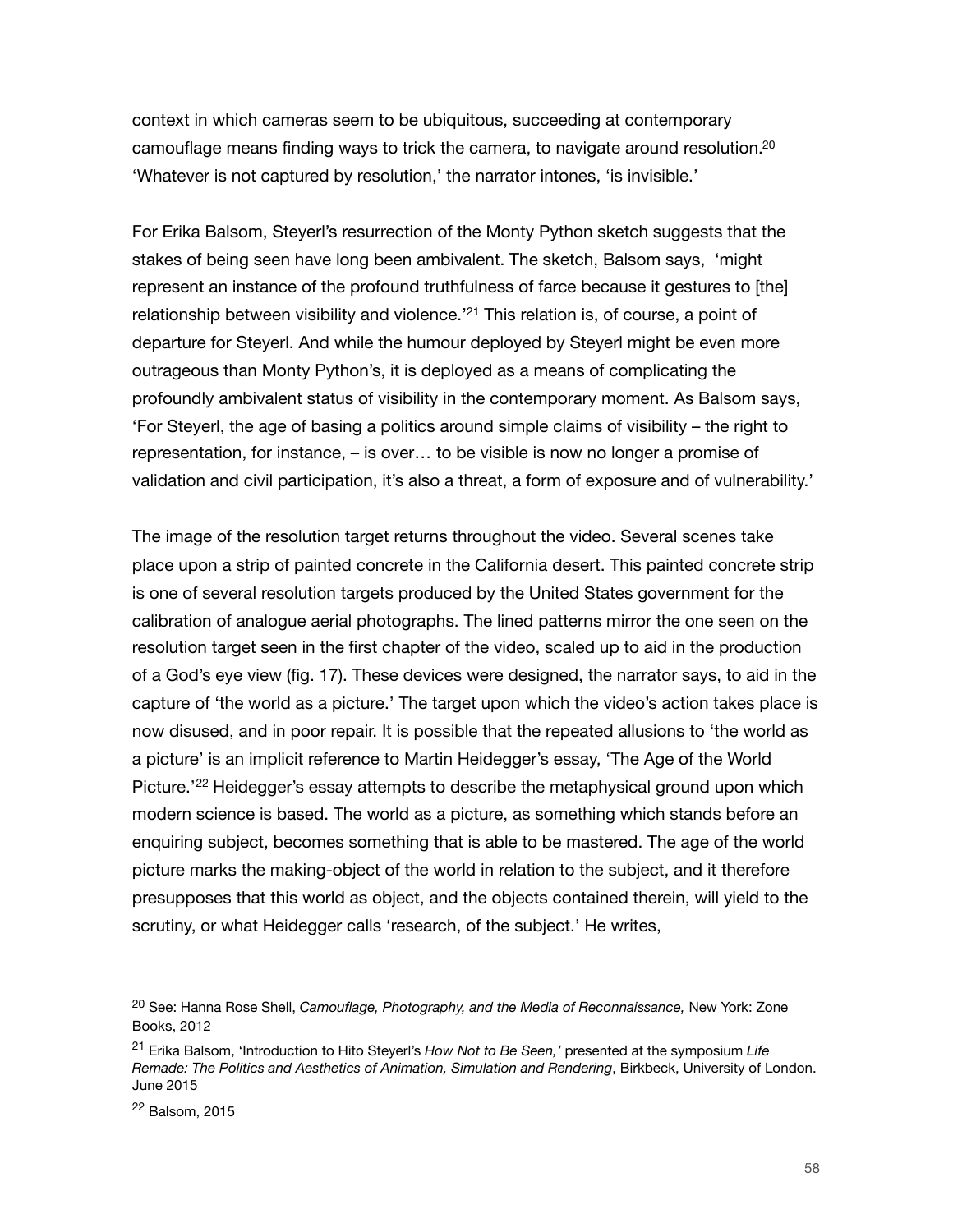<span id="page-59-3"></span>The word "picture" now means the structured images that is the creature of man's producing which represents and sets before. In such producing, man contends for the position in which he can be that particular being who gives the measure and draws up the guidelines for everything that is.<sup>[23](#page-59-0)</sup>

The position from which the modern subject enquires, therefore, is an imperialistic one, a position whose ultimate aim is a radical certainty about the world and the objects it contains. In *How Not to be Seen,* Steyerl literalises the programme of the 'world picture' through the imaging of the world. As the video's narrator first utters 'the world as a picture,' we see a satellite image of a resolution target (which is itself superimposed over a studio-based resolution target) smoothly zoom out further and further, to reveal first the desert in which the resolution target sits, then the continent in which that desert is located, before finally we arrive at an image of the globe, suspended in space. In this gesture, Steyerl toys with the scale of the world picture. The satellite image reveals the world as a whole, immovable object. The visibility or relative invisibility of the inhabitants of this world is subject to the same imperialist logics that ground the development of satellite imaging technologies. The inhabitants of this world become objects, and thereby, infinitely knowable, transparent to those willing to subject these inhabitants to scrutiny.<sup>[24](#page-59-1)</sup> The question that the video seeks to ask might be, how might we inhabit the world in the age of the world picture differently? How might we escape the age of the world picture when the world would appear to exist as something that is able to be known? And is it possible for other knowledges, other conceptualisations of the world, other relations between and among subjects and objects to exist simultaneously[?25](#page-59-2)

<span id="page-59-5"></span><span id="page-59-4"></span>*How Not to be Seen* stays with this uncomfortable convergence of scales. It remains, as well, in several registers at once; with each strategy, each solution, seeming outrageous, impractical, and comedic, and yet remaining strangely plausible as a means of comprehending, and resisting, the overwhelming volatility of the political contemporary. In the third lesson, the narrator proposes evading capture by becoming 'smaller than a

<span id="page-59-0"></span><sup>&</sup>lt;sup>[23](#page-59-3)</sup> Martin Heidegger, *The Question Concerning Technology and other essays, trans. William Lovitt, New York:* Harper & Row, 1977, pp. 134-135

<span id="page-59-1"></span><sup>&</sup>lt;sup>[24](#page-59-4)</sup> As Lauren Berlant writes, 'One of security culture's open secrets is... that there were never free sovereign subjects of politics or the market, but rather monitored subjects who are permitted to pass by and get on with things if their comportment does not go awry. (The intensity of monitoring is more explicit in areas where targeted populations are deemed normatively incompetent to enact profitable forms of docility and reciprocity, but the distinction between normative and carceral control is mainly one of emphasis.)' We might say, then, that the surveillant present Steyerl responds to is one which relies on the docility of its subjects, which treats them as ultimately transparent, or else as a problem to be swiftly dealt with.' Berlant, 2011, p. 243

<span id="page-59-2"></span><sup>&</sup>lt;sup>[25](#page-59-5)</sup> It is pertinent to mention that *How Not to be Seen* was first displayed as part of Massimiliano Gioni's exhibition for the 2013 Venice Biennale, the title of which was *The Encyclopedic Palace.* This title is drawn from Marino Auriti's unrealised project of a museum designed to hold all imaginable knowledge.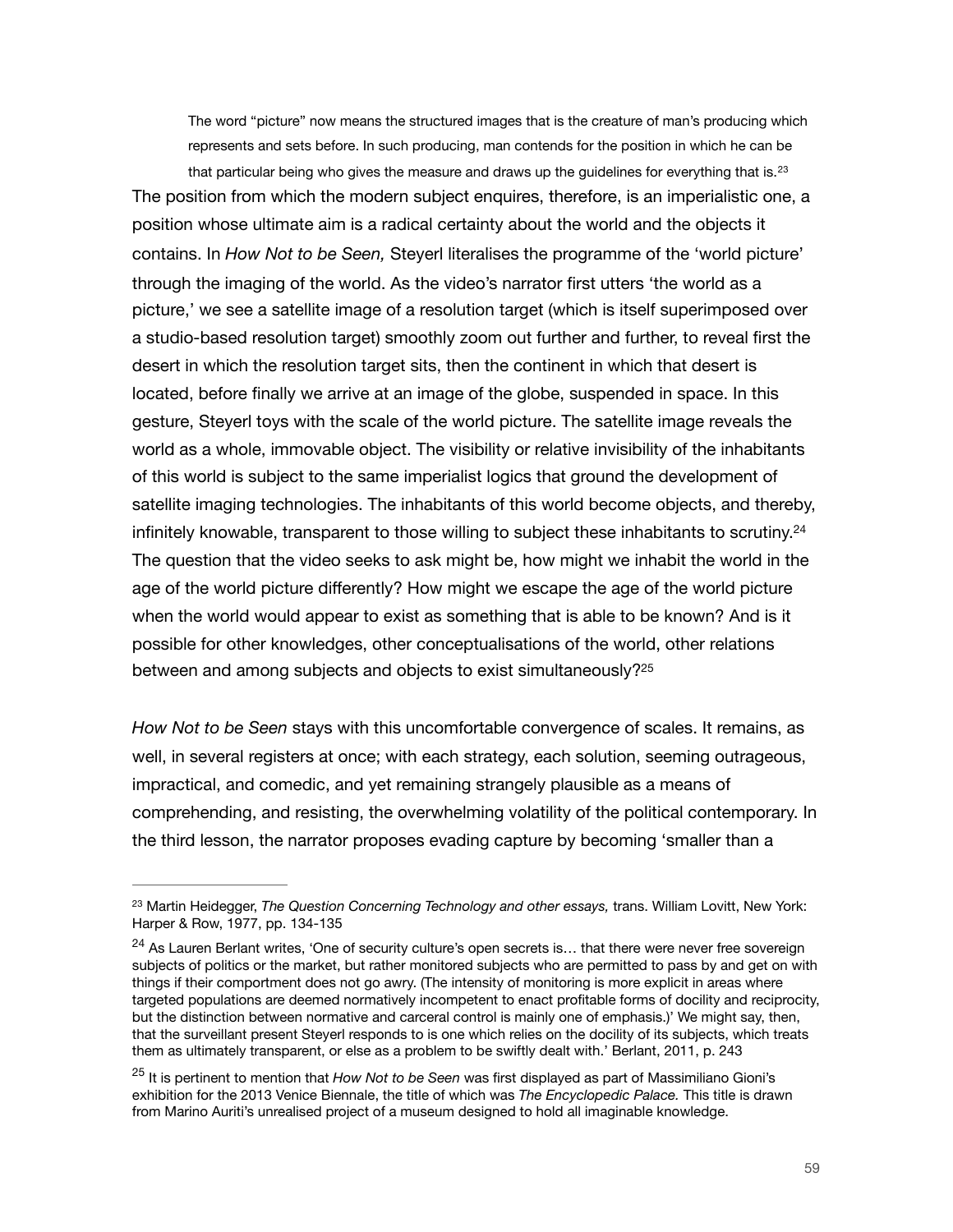<span id="page-60-5"></span><span id="page-60-4"></span>pixel.' To illustrate this strategy, a group of figures with black, grey, and white boxes covering their heads dance in front of a rotating still photo of a contemporary resolution target(fig. 18).  $26$  These figures are aided by another figure, who is translucent but clearly visible. This latter figure, dressed in what looks like a niqab, holds up limbs while the boxheaded figures strike uncomfortable poses, or carry figures across the frame, so that they almost appear to fly. The gesture is absurd, but its meaning is surprisingly rational. 'In 1996,' the narrator says, '[aerial] photographic resolution in the area [of the resolution target] is about twelve meters per pixel. Today, it is one foot.' One foot is not an arbitrary measurement. It is not a measurement imposed by technological limitations, but by legal ones. Under United States law, the upper limit of commercial aerial photographic resolution is kept at around 30 centimeters per pixel as this is around the size of a human bodywhen seen from above.<sup>[27](#page-60-1)</sup> This is, in part, a privacy measure. It renders unnecessary the kind of blurring and pixelation of faces and car license plates programmers responsible for an application like Google Street View are forced to undertake. As Eyal Weizman notes, this limit also aids in keeping more sinister things unseen. For instance, contemporary drone ammunition is equipped with a detonation delay. Ammunition will pierce its target, usually a building, before exploding. Should the building still stand following the explosion, the hole left by the ammunition is too small to register on aerial photographs, rendering the violence inflicted by contemporary warfare difficult to trace.<sup>[28](#page-60-2)</sup> Aerial photographs are, of course, a single instance of a lens in a world of lenses. And most other cameras are not subject to the same kinds of legal restrictions aerial cameras are. The iPhone 7, for instance, boasts a camera capable of recording twelve million pixels.<sup>29</sup>The impossibility of becoming smaller than a pixel, then, demands a rethinking of the terms and limits of invisibility. It begs us to ask, how might we hide when the whole world is imaged? By adopting the box-head, the figures become pixels, as illustrated by the resolution target behind which they dance. They become elements of a picture, the stuff of pictures, but recognisable as nothing beyond than that. This may suggest, then, that retreating from the image in the contemporary moment cannot take place by avoiding

<span id="page-60-7"></span><span id="page-60-6"></span><span id="page-60-0"></span> $26$  The resolution target we see in the first two sections of the video (which returns later) was used by the United States government from the 1950s until 2006 and was designed to aid in the calibration of analogue photography. The latter resolution target, in front of which the box-headed figures dance, was produced to aid in the calibration of digital photographs. Its design is based on pixels, rather than the black and white lines we saw earlier.

<span id="page-60-1"></span>Eyal Weizman, 'Violence at the Threshold of Detectability,' *e-flux* 64, 2015, http://www.e-flux.com/journal/ [27](#page-60-5) 64/60861/violence-at-the-threshold-of-detectability/, accessed 3 November 2016

<span id="page-60-2"></span> $^{28}$  $^{28}$  $^{28}$  Note also that these laws do not apply to military satellite and drone cameras, and that the photographs obtained by these cameras are kept classified. Weizmann, 2015

<span id="page-60-3"></span><sup>&</sup>lt;sup>[29](#page-60-7)</sup> Apple, iPhone 7 Tech Specs, 2016. http://www.apple.com/nz/iphone-7/specs/, accessed 2 November 2016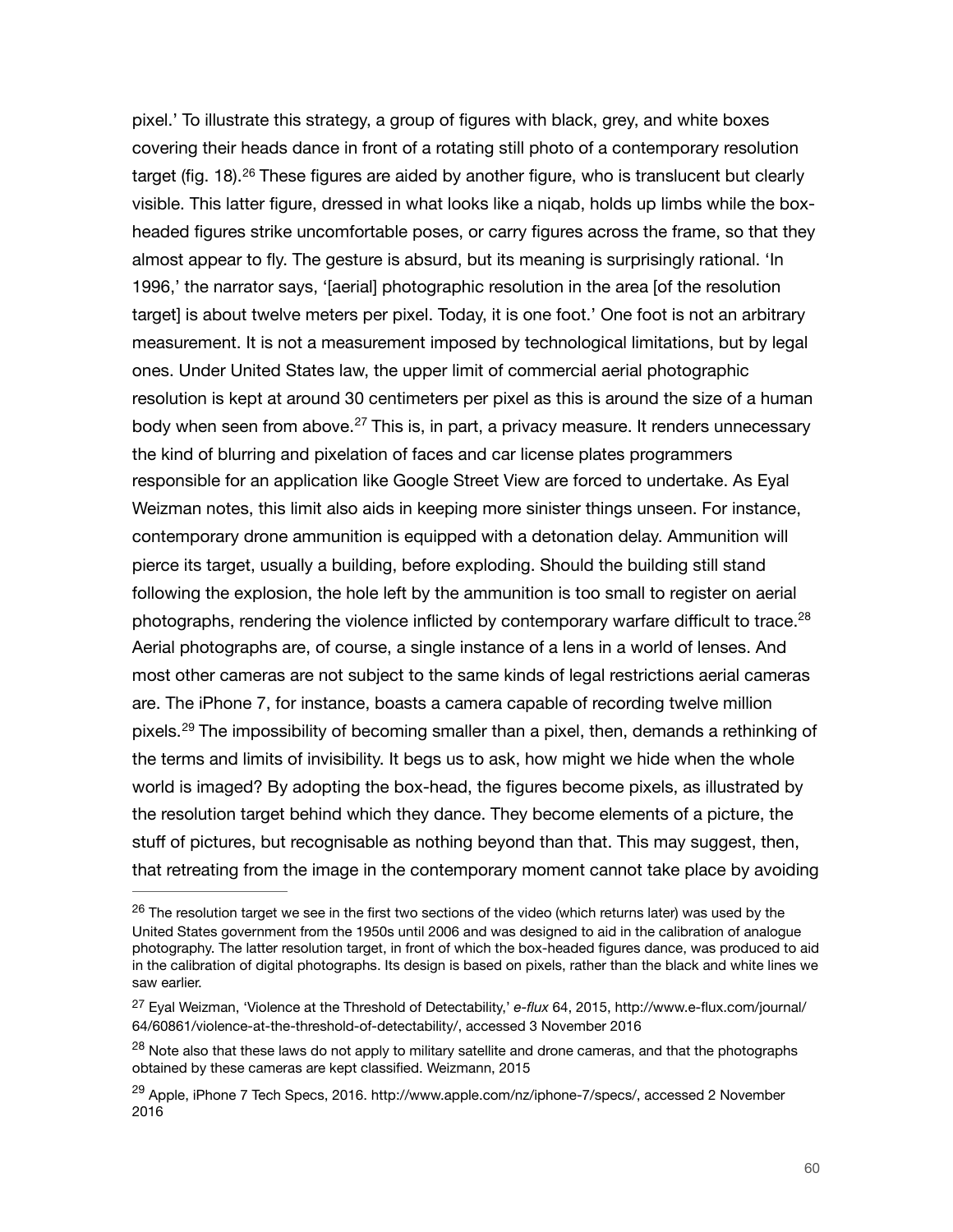being in images, for the image is omnipresent. The withdrawal from the image that the video suggests requires finding ways to hide within the image, and in doing so, requires an expansion of the meanings and limitations of invisibility.

In the fourth lesson of the video, we enter a computer rendered gated community. The scene is bucolic, modern, and clean. We see steel framed buildings, with large, shining windows; we see a spotless shopping mall equipped with luxury stores; a vine covered deck looking over a crystal blue pool. While touring this idyllic community, the narrator lists several ways to 'disappear.' 'Living in a gated community, living in a military zone, being in an airport, factory, or museum… being female and over fifty… being a wifi signal moving through human bodies; being undocumented, or poor; being spam caught by a filter; being a disappeared person as an enemy of the state, eliminated, liquidated, and then dissimulated.' In this list, disappearing takes on several meanings at once. Disappearing becomes a commodity, a privilege endowed to those with the capital available to inhabit a seclusionist bourgeois fantasy. Or, it is a state of exception in which the laws of civil society are suspended[.](#page-61-0) $30$  Or, it is an absence from popular culture. Or, it means being an inconvenience to the state, a dissident in a state in which no room for dissent is allowed.

<span id="page-61-3"></span><span id="page-61-2"></span>For Erika Balsom, these animated renderings reveal a 'rude secret' about the society that produced them. 'They offer us a fantasy,' Balsom says, 'of governance, of rationality, of mastery, a vision of a completely administered world that allegorises forms of social, biological,and informational control.<sup>[31](#page-61-1)</sup> The apartment complexes and shopping malls are inhabited by ghostly white figures. These animated figures interact harmoniously with their surroundings. They converse with each other, they sit, swim, run, and work just as they should because they have been programmed to. But there are other bodies in this scene. The pixel-headed and cloaked figures from the previous lesson contaminate the comfortable realm in which this scene takes place. These figures mime kung-fu moves inside a cafe, leap across a stone path that cuts through a pool, or stand awkwardly next to the ghostly figures, who appear unaware of, or unaffected by, the presence of the contaminating figures (fig. 19). These figures, though they appear to remain invisible to the ghostly inhabitants of this idyllic setting, become all the more visible to the viewer. They

<span id="page-61-0"></span>Giorgio Agamben, *State of Exception,* trans. Kevin Attell, Chicago: University of Chicago Press, 2005; [30](#page-61-2) Dimitris Papadopoulos, Niamh Stephenson, and Vassilis Tsianos*, Escape Routes: Control and Subversion in the 21st Century*, London: Pluto Press, 2008, p. 175

<span id="page-61-1"></span> $31$ Balsom, 2015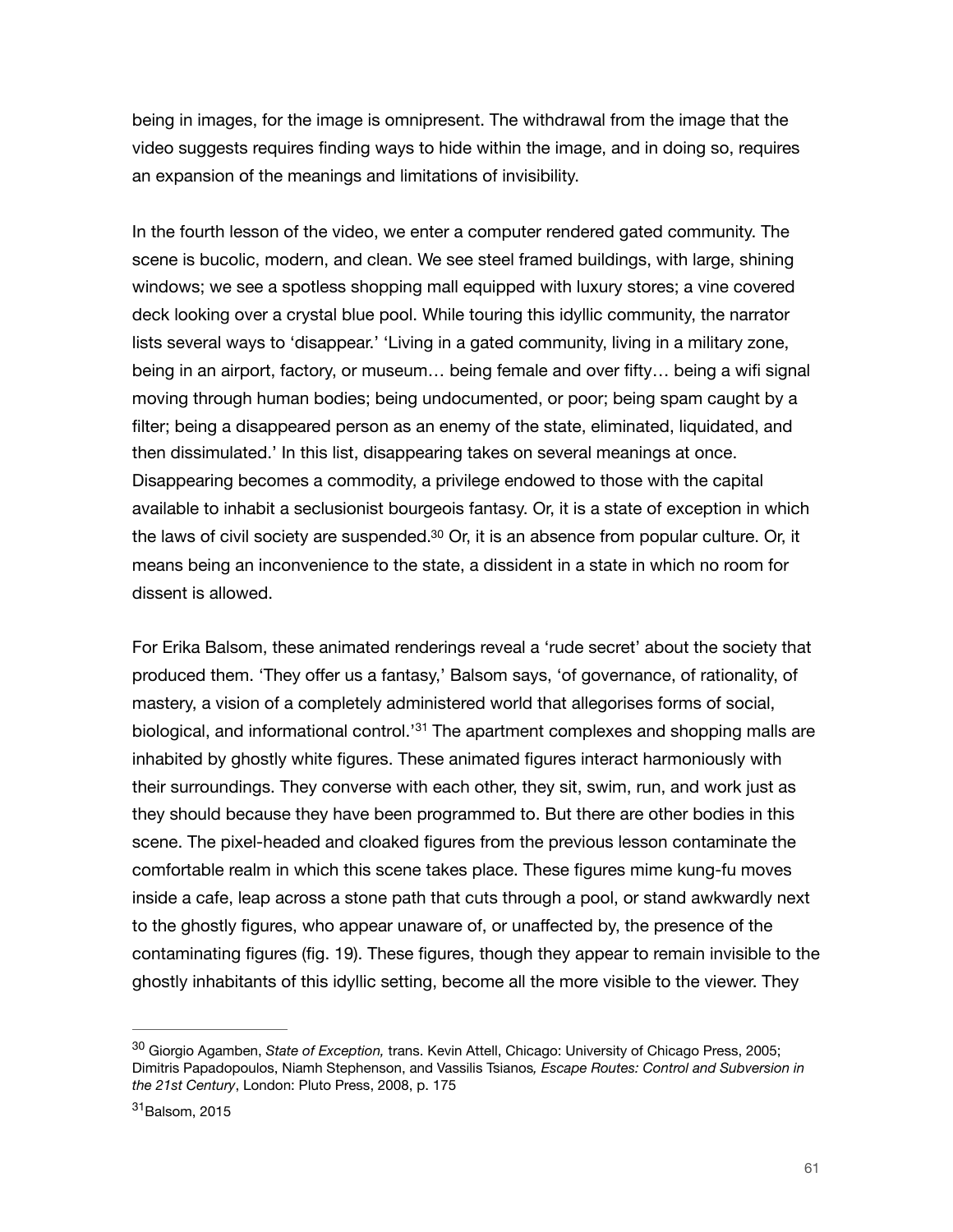are aberrations, interruptions, glitches in an otherwise perfect picture of a good life which persists as a structuring fantasy of the contemporary, while seeming all the more cruel for its unattainability. When we consider them alongside the narrator's list of strategies for 'disappearing,' it becomes evident that disappearing, for Steyerl, is a profoundly ambivalent gesture.

<span id="page-62-2"></span>Disappearing, for Steyerl, is not just a novel site of political action in response to novel conditions of visibility, disappearing has a historical precedent – one that includes the extrajudicial execution of dissidents – that must be attended to before one is able to propose or commit to a programme of disappearance, whatever that programme may look like. The pixel-headed and cloak figures, then, might suggest that disappearance is not always an entirely negative exercise. In the case of the pixel-headed figures, the characters may not be visible to aerial cameras, but they do not constitute an absence. They disappear *into* something, becoming what Alexander Galloway might call a 'subtractive being.<sup>'[32](#page-62-0)</sup> Entering an otherwise cybernetically perfected scene, disappearing becomes a means of disruption, a means of upsetting the procedures of normalisation that keep the scene functioning. Disappearing, then, becomes less an exercise in not being seen than an exercise in refusing recognition. It does not mean a retreat from a scene of contestation, but might be more akin to Dimitris Papadopoulos, Nimah Stephenson, and Vassilis Tsianos' understanding of 'escape.' For them, 'Escape is not a ghost, merely a protean trickster. It is a means to experiment and to initiate speculative ways to deal with the immediate and concrete facts which dwell in our worlds, because our experience cannot simply neglect their stubborn persistence and their inescapable efficaciousness.'[33](#page-62-1)

<span id="page-62-3"></span>The final lesson of the video, titled 'How to become invisible by merging into a world made of images,' is baffling. We return to the resolution target in the desert. Accompanied by The Three Degrees performing *When Will I See You Again,* the cloaked figures disrobe to reveal green bodysuits, the ghostly inhabitants of the idyllic community swarm into the desert, and titles appear on screen, describing a pixelated revolt (fig. 20). 'Pixels hijack camera crane… camera crew gets tied up by invisible people seen from above…. U.S. Air Force drops glitter from stealth helicopter… happy pixels hop off into low resolution, gif loop!' The pixels, here, assume an unruly agency. Neither visible to human eyes nor

<span id="page-62-0"></span><sup>&</sup>lt;sup>[32](#page-62-2)</sup> Alexander Galloway, 'Black Box, Black Bloc,' in Benjamin Noys (ed.) *Communization and its Discontents: Contestation, Critique, and Contemporary Struggles,* Wivenhoe: Minor Compositions, 2011, p. 248

<span id="page-62-1"></span><sup>&</sup>lt;sup>[33](#page-62-3)</sup> Papadopoulos, Stephenson, and Tsianos, 2008, p. 66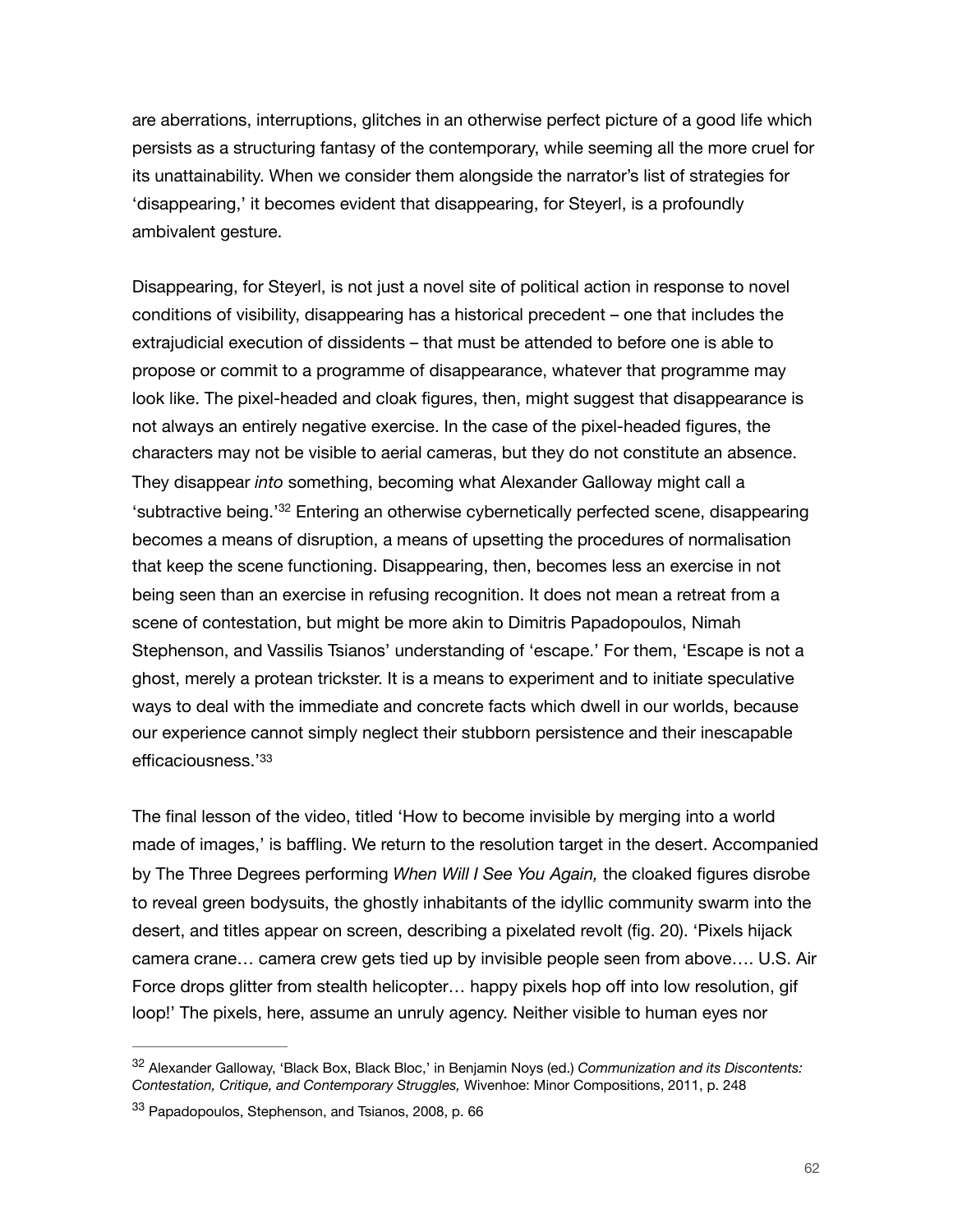amenable to human discipline, the picture elements seem to find themselves, in Steyerl's drama, hostile towards being captured, towards lending themselves to the production of meaning.

<span id="page-63-4"></span><span id="page-63-3"></span>In her work, and her writing, Steyerl lays out an ecology of image circulation in the twenty first century. If, in *November,* formerly effective gestures have been remade into cheap icons, evacuated of meaning and degraded beyond efficacy, in *How Not to be Seen,*  Steyerl grabs at a series of absurdist gestures in an attempt to direct them towards a site of political urgency. The gesture, as Lauren Berlant describes it, represents 'the performance of a shift that could turn into a disturbance… the initiation of something present that could accrue density, whether dramatic or not.<sup>[34](#page-63-0)</sup> The gesture is something as simple as placing a hand between one's face and a camera; or it might be as elaborate as painting one's face in chroma key green (fig. 21). For Berlant, who draws upon the work of Giorgio Agamben, the gesture is not oriented towards a means nor an end, but might rather be registered as a sign of being 'in the middle of the world.'<sup>[35](#page-63-1)</sup> 'The gesture does not mark time,' she writes, 'if time is a movement forward, but makes time, holding the present open to attention and unpredicted exchange.' In *How Not to be Seen,* the gestures enacted as pedagogy do not represent an effort to disengage with a present marked by overexposure, but rather a problematising of both the means by which this overexposure operates, as well as a complicating of what disengaging has meant in the past and might mean in the present. This would mean, then, that Steyerl's absurd humour is not a deflation of political urgency, but presents its own possibilities for sustaining commitment when commitment feels awkward, belated, or out of step. Humour allows for the exhausted, the unsayable, or the unthinkable to be said in new ways. The absurdist, or humorous, gesture expands the distribution of the sensible in ways that allow committed speech and action to remain surprising.

<span id="page-63-5"></span>Giorgio Agamben's chapter on the gesture begins with a striking claim. 'By the end of the nineteenth century,' he writes, 'the Western bourgeoisie had definitely lost its gestures.'[36](#page-63-2) Agamben goes on to describe the birth of popular cinema as a series of ongoing attempts to rearticulate a bourgeois lexicon of gestures, or, an attempt to come to terms with such a 'generalised catastrophe.' Rather than emphasising the impasse of November, then, it

<span id="page-63-0"></span>[<sup>34</sup>](#page-63-3) Berlant, 2011, pp. 198-199

<span id="page-63-1"></span>[<sup>35</sup>](#page-63-4) Berlant, 2011, p. 198

<span id="page-63-2"></span><sup>&</sup>lt;sup>[36](#page-63-5)</sup> Agamben, 2000, p. 49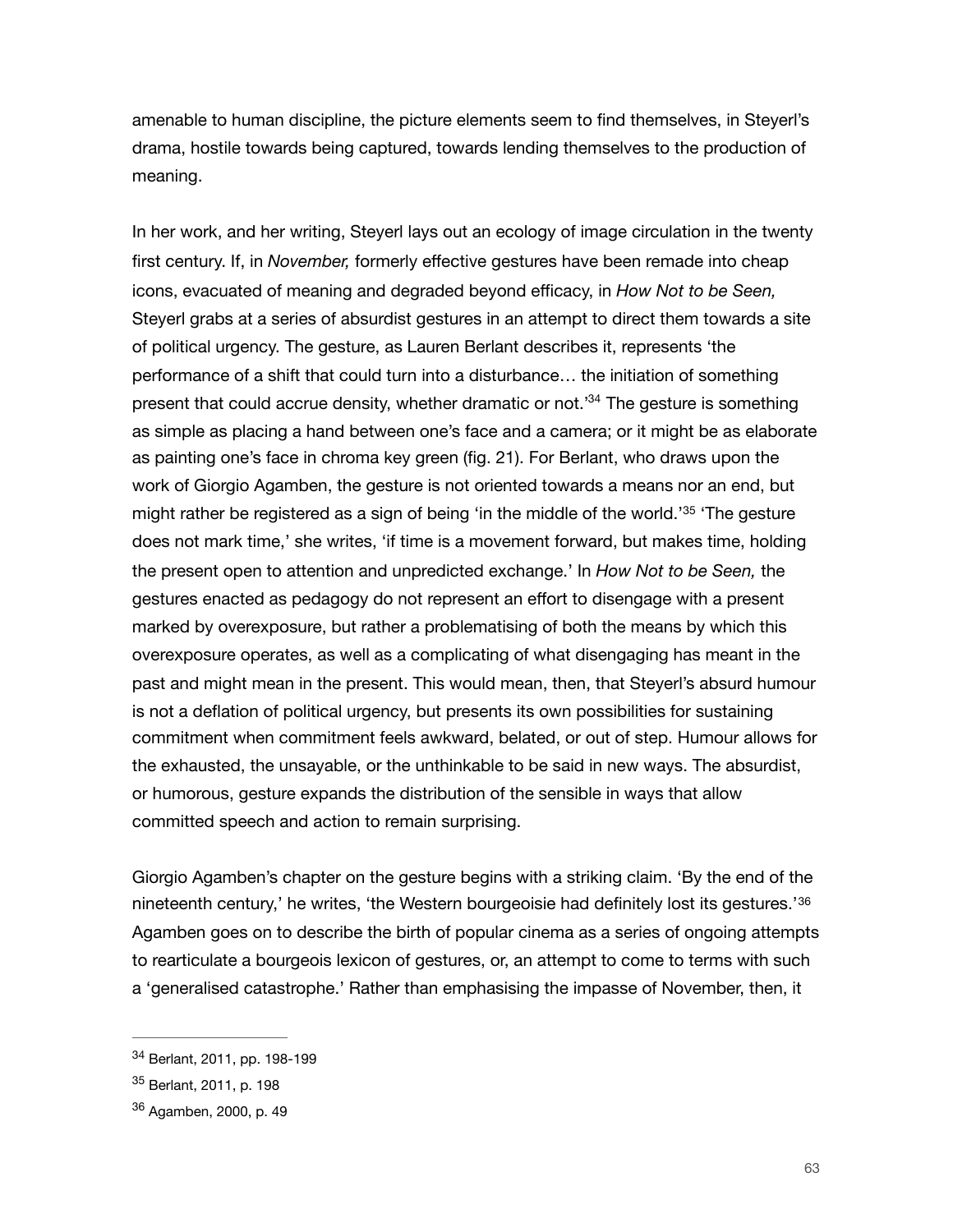may be useful to think through November, as Steyerl describes it, as a time of transition. A time, that is, similar to, and radically different from, the time Agamben describes in his chapter on the gesture. In this time of transition, the fantasy of the good life that sustained an attachment to the capitalist state during the latter half of the twentieth century is no longer sustainable. The austerity measures of the last half decade (which can be considered either a culmination or just a worsening symptom of neoliberal structural adjustment, depending on how we frame them) have made painfully clear sustaining a population is too expensive for the state as it is organised now. The best we seem able to hope for is a distribution of vulnerability. The surveillance state belongs firmly to this historical situation. The surveillance state promises, instead of a distribution of wealth, a promise of safety – a kind of security to plug the wound of economic precarity wrought by accelerated capital accumulation. Thinking through November as a time of transition allows us to consider modes and methods of withdrawal, opacity, and disappearance, as discussed in this thesis, as a constellation of gestures enacted in an effort to comprehend and overcome the political exigencies of the present. Balsom ends her analysis of *How Not to be Seen* by referring to Deleuze's 'Postscript to the Societies of Control.' She notes that Deleuze's short essay deals with changing organisations and mechanics of power, capital, and the state. 'A changing diagram is no cause for hope or fear,' Balsom quotes, ['](#page-64-0)but simply means searching for new weapons. $37$  Steyerl lays out an image ecology for transitional times that is at once speculative, fanciful, and deeply urgent. Steyerl's ecology of images presents a cautious blueprint for maintaining an attachment to remaking the world when the world seems continually overwhelming, overbearing, and precarious.

<span id="page-64-1"></span><span id="page-64-0"></span> $37$  Balsom, 2015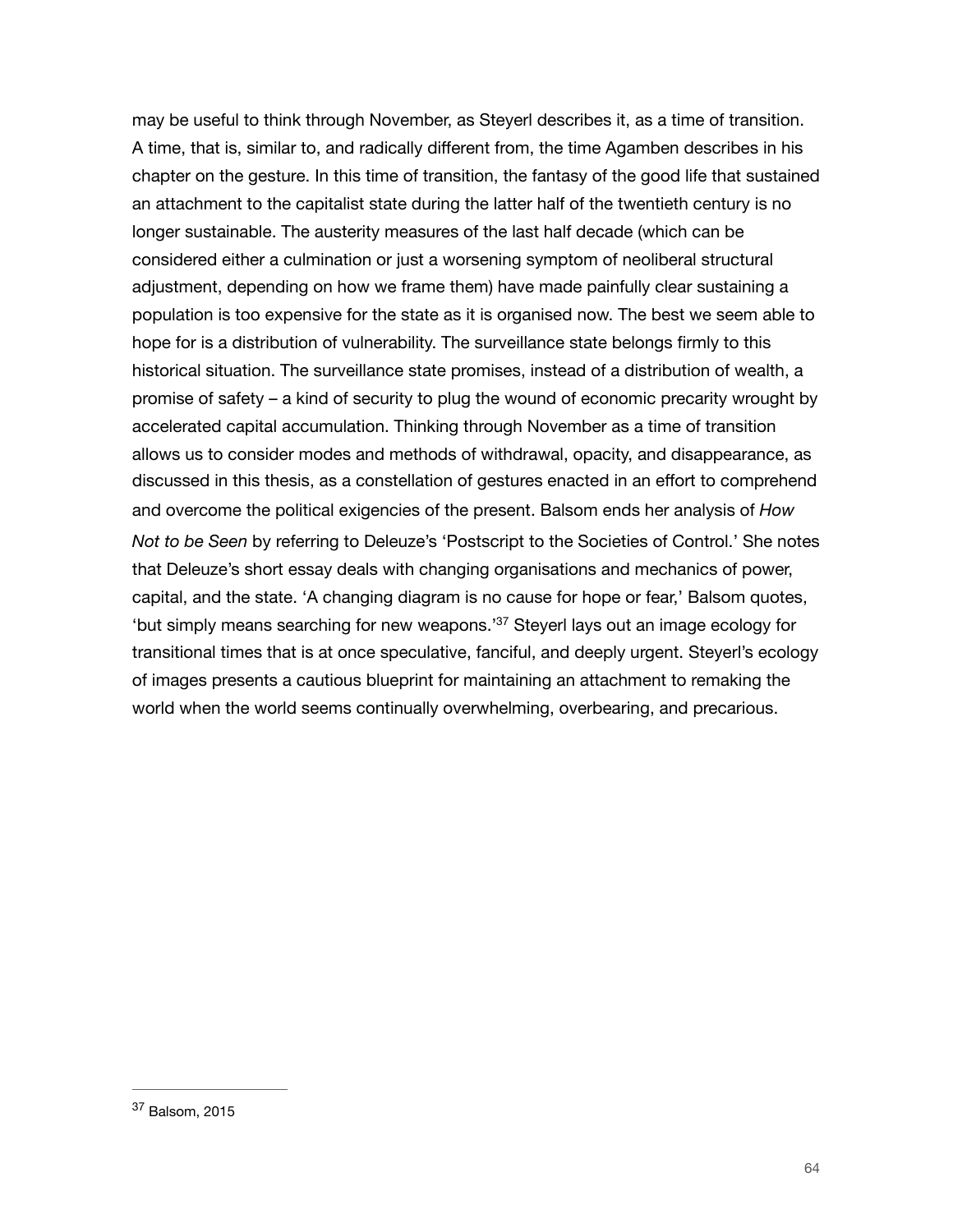## <span id="page-65-1"></span>**CHAPTER FOUR**  'THE QUEER OPAQUE' ZACH BLAS, *FACIAL WEAPONIZATION COMMUNIQUÉ: FAG FACE* (2012)[1](#page-65-0)

A pink blob throbs against a lilac background. A low synthesised hum fades in. The shape we see seems to recall only other blobs; a feminised *Flubber* (1997), perhaps, or hardened phlegm. It is a monstrous hybrid of organic form and artificial material; its provenance unknown, its purpose elusive. The video's title, superimposed in white sansserif, provides an indication of what we might call the form, a 'fag face,' but stops short of revealing any further indication of what a fag face might be (fig. 22). The shape is strange, alien, and yet, as the video unfolds, its gestures, or the uses to which it is put, begin to feel remarkably familiar.

The first section of Zach Blas' *Facial Weaponization Communiqué: Fag Face* (2012) provides a diagnosis; it proposes an argument in several stages. A figure appears against an off-white background. The pink blob we saw in the opening frames of the video is worn over the figure's face. A white sheet of paper is propped on the figure's legs (which are cut out of the frame). In the top-left corner, like a television channel logo, a smaller pink blob rotates, revealing its hollow inside (fig. 23). This scene is familiar; its staging – the sparse mise en scene, the poor image quality and low saturation, the appropriation of television news iconography – recalls countless communiqués from countless militant or activist groups, as well as forms of popular media which flirt with the revolutionary as a means of entertainment: Anonymous, Al Qaeda, *V for Vendetta* (2005)*, Mr. Robot* (2015)*.*

The figure appears to speak in an automated voice; masculine, American, the default setting for the text-to-speech function on a Mac. The voice paints a dystopian picture of a present tense subject to massive programmes of surveillance, data collection, and an exponential growth in the development and implementation of biometric technologies for policing and marketing:

<span id="page-65-0"></span> $1$  This chapter is a close reading of a single video which belongs to a larger project undertaken by Zach Blas between 2011 and 2014, titled *Facial Weaponization Suite*. The 'suite' of *Facial Weaponization Suite* refers to a series of workshops and performances which took place in Los Angeles, San Diego, and Mexico City, as well as sculptures and videos that were produced by Blas and his collaborators between 2011 and 2014. I have chosen to limit my focus to the video, however, in part because it enabled the project to reach a broader audience than it otherwise would have, and because the video presents questions relating to the terms and conventions of critical documentary practice that this thesis seeks to examine. The video has been exhibited, either alone or with the *Fag Face* masks, in numerous cities around the world including New York, Amsterdam, Istanbul and Wellington. Zach Blas. Interview with the author (via Skype), Wellington and London, 17 October 2016.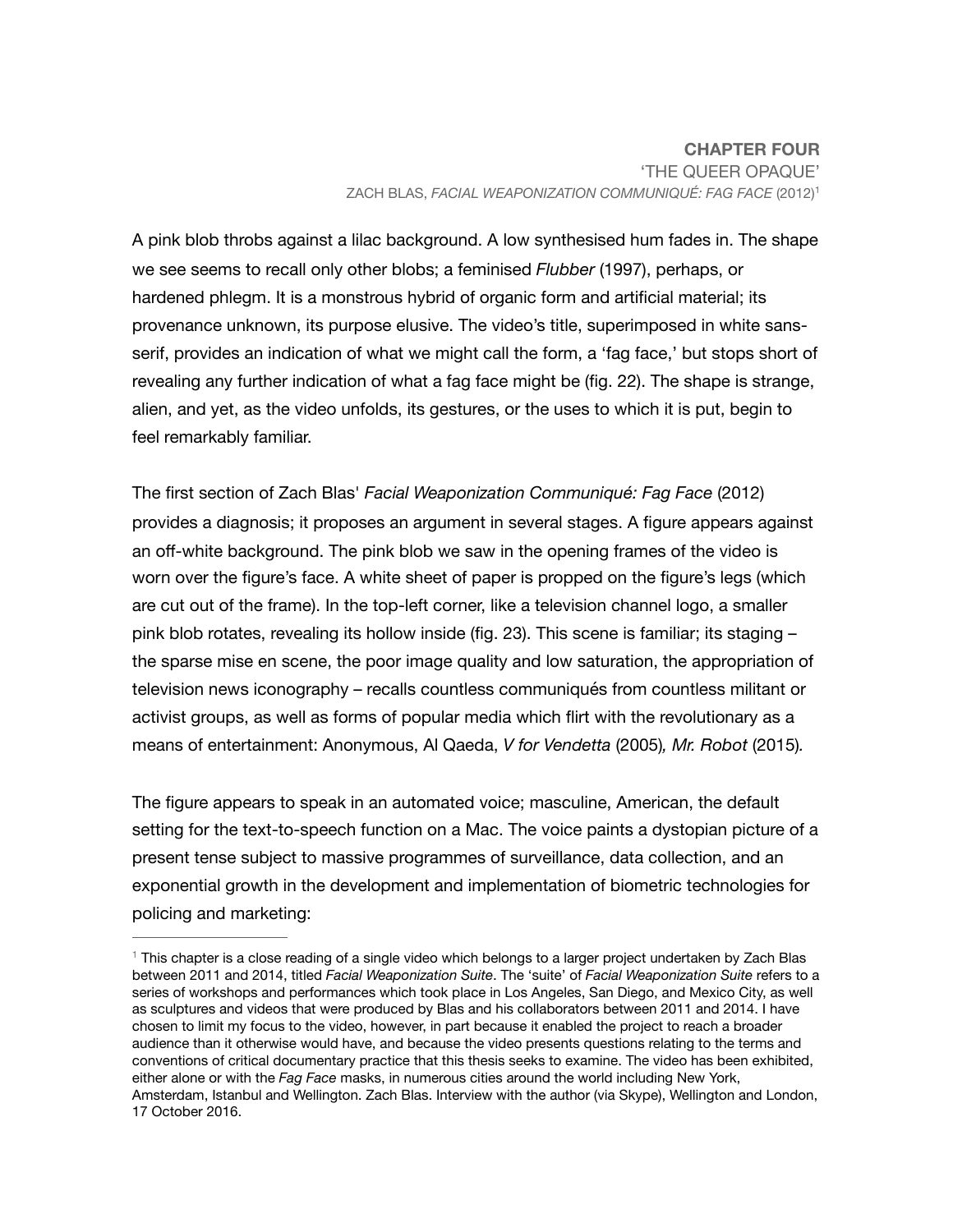Today, in our world of information capital and global empire, biometric control has emerged as a golden frontier for neoliberal governments. A multi-billion dollar industry in security and marketing sectors, biometric companies produce devices like iris scanners and facial recognition machines with the hopes of manufacturing the perfect automated identification tools that can successfully read a core identity off the body.

As this description of the contemporary security state is read aloud, clips of corporate and advertising material appear on screen. People move through a public space, probably a train station, as green and blue frames flicker across their faces. The Xbox Kinect plugin camera, sleek, shiny, and black, softly spotlit against a grey background, completes a bow towards the viewer. A woman, in running gear, is seen tying her shoelace on a bucolic suburban street. As the camera pans up to her face – which is content, but determined, sweating lightly, but still demure – a transparent, blue tube moves up her body, as she is circled by numbers, surrounded by all manner of vital statistics. A sea of people, all wearing indistinguishable black suits, wait at a set of pedestrian lights. Again, their faces are framed by hovering green boxes (fig. 24). These images, which seem unremarkable for their quotidian nature, for how they circulate widely and frequently without any glitches in interpretation, turn the video into an archive of the iconography of contemporary surveillance culture.

Later in the video, the masked figure is joined by a second narrator. Again, the voice is the automated text-to-speech voice familiar to Mac users, but this time it is feminine. Still American, still with an awkward intonation and cadence, still mispronouncing the odd word. This voice, it appears, belongs to the mask itself. Suspended against the same lilac background we saw during the opening frames of the video, the mask throbs while the feminine voice continues the analysis of our biometric present. 'Biometric technologies rely heavily on stable and normative conceptions of identity.' The voice goes on, 'And thus, structural failures are encoded in biometrics that discriminate against race, class, gender, sex, and disability. The present tense described in the video is one in which the 'total field of visibility' outlined over forty years ago by Foucault has not only been achieved in ways that are difficult to comprehend, but has taken a particular interest in the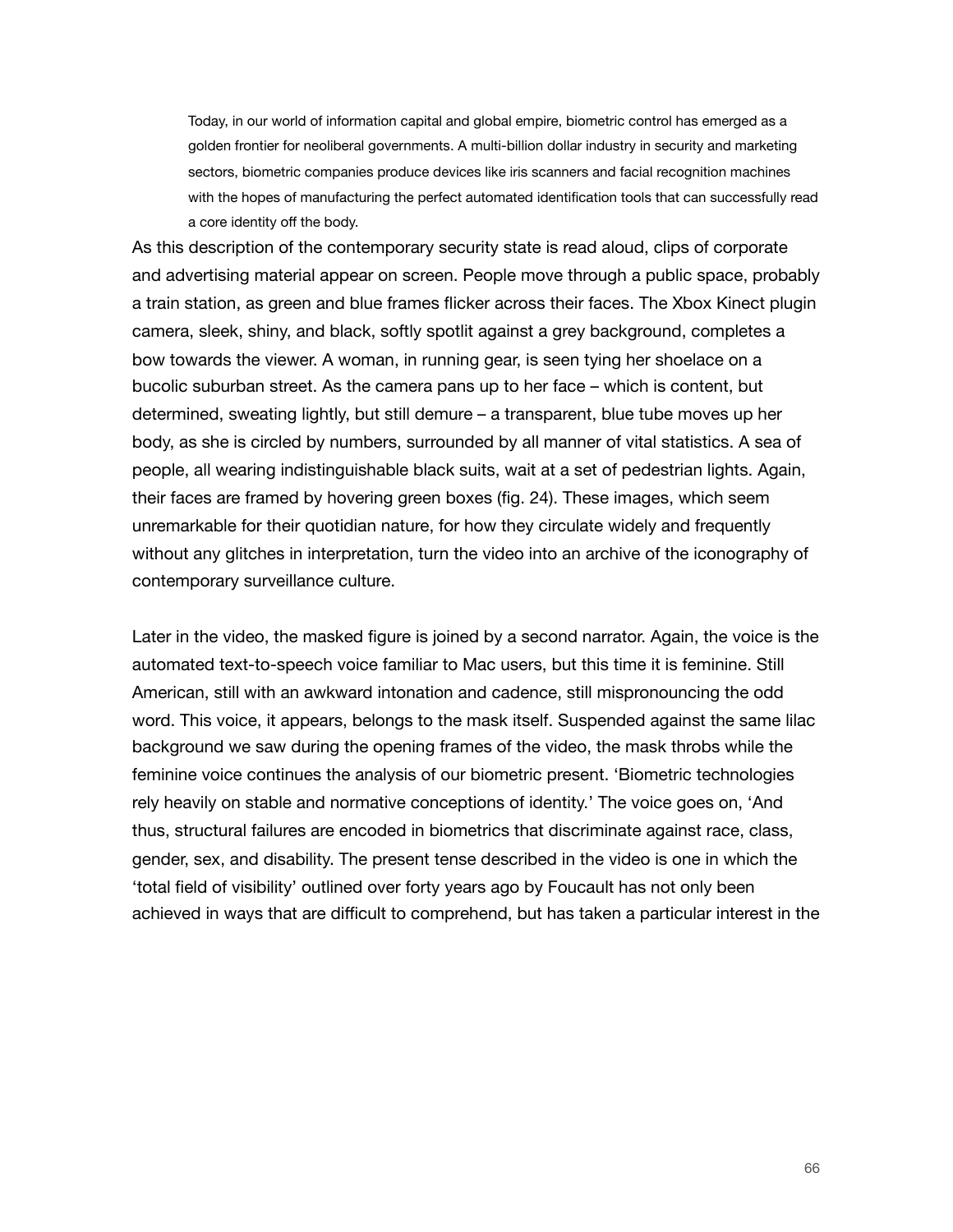<span id="page-67-4"></span>face as the locus of identity[.](#page-67-0)<sup>[2](#page-67-0)</sup> This field of visibility is fallible, though, and it is within the regime's failure to make itself both invisible and immanent that there opens a space for radical action.

<span id="page-67-5"></span>Existing biometric technologies assume that bodies are able to be parsed; that they might be reducible to a set of coordinates that can reveal allegiance, modes of kinship, past behaviour, and likely future intention. Further, the logic of these technologies assumes the face can bear the weight of identity; that its contours, its tics, its bone structure reveal something essential about its owner[.](#page-67-1) $3$  The narrators point towards several examples of biometric failure: fingerprint scanners that fail to detect the fingerprints of Asian women, iris scanners that do not recognise those with cataracts, but the failure the video's narratorsseek to overcome is a structural one. $4$  Overcoming the failures of biometrics depends, that is, on undermining the logic of identity and identification which keeps this regime functioning.

<span id="page-67-7"></span><span id="page-67-6"></span>The video then turns its attention towards a 2008 study published in the *Journal of Experimental Social Psychology.* The study involved 90 participants, all undergraduates from Tufts University, being shown 90 images of faces – 45 of men identified as heterosexual, and 45 of men identified as homosexual[.](#page-67-3)<sup>[5](#page-67-3)</sup> Participants were shown images of the faces – all cropped from the body and placed against a white background, all devoid of any markers or accessories such as jewellery, piercings, or glasses – in quick succession and asked to identify the sexual orientation of the faces they saw. The study found that the participants showed a remarkable accuracy in being able to distinguish

<span id="page-67-0"></span> $<sup>2</sup>$  $<sup>2</sup>$  $<sup>2</sup>$  In an interview with Simone Brown, Blas suggests adjusting Foucault's model of panopticon as a diagram of</sup> power. 'I think biometrics is one of today's major control diagrams.' In a more recent project, Blas has materialised the 'diagrams' used by many biometrics programmes to detect facial features. These diagrams are designed to plot features including the space between the eyes, the width of the nose, and the contours of the lips to create a unique, algorithmic illustration of the subject, which can then be transferred across different terminals – for instance, at customs and immigration checkpoints in airports. Blas' *Face Cages*  (2013-2016), which recall torture devices in their form and restrict the breathing of those who wear them, 'intensify and dramatise the violence of biometrics.' Zach Blas and Simone Browne, 'Beyond the Internet and All Control Diagrams,' *The New Inquiry,* 24 January 2017, http://thenewinquiry.com/features/beyond-theinternet-and-all-control-diagrams/, Accessed 25 January 2017; Zach Blas, Interview with the author (via Skype), Wellington and London, 17 October 2016

<span id="page-67-1"></span>See Kelly A. Gates' discussion of 'the face of evil' in Kelly A. Gates, *Our Biometric Future: Facial Recognition* [3](#page-67-5) *Technology and the Culture of Surveillance,* New York: NYU Press, 2011, pp. 97-124

<span id="page-67-2"></span>See: Shoshana Amielle Magnet, *When Biometrics Fail: Gender, Race, and the Technology of Identity,* [4](#page-67-6) Durham: Duke University Press, 2011, p. 28

<span id="page-67-3"></span> $<sup>5</sup>$  $<sup>5</sup>$  $<sup>5</sup>$  This number was adjusted in subsequent experiments to better reproduce the distribution of homosexuals</sup> among the general population. Ambady Nalini and Nicholas O. Rule, 'Brief exposures: Male sexual orientation is accurately perceived at 50 ms,' *Journal of Experimental Social Psychology* 44:4, 2008, p. 1102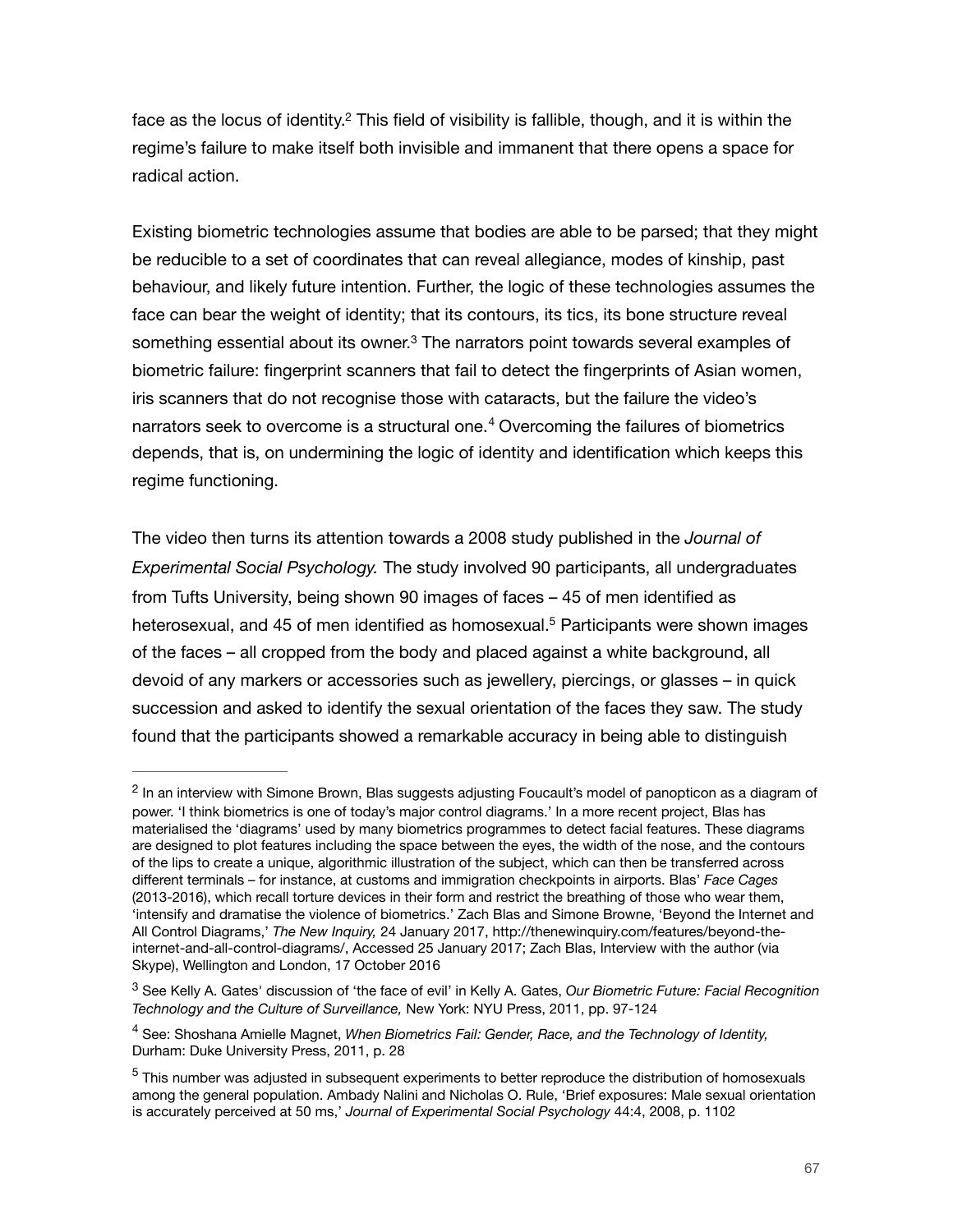sexual orientation, even when exposed to the images for as little as 50 milliseconds.<sup>[6](#page-68-0)</sup> A similar experiment even delivered similarly accurate results when participants were shown only a portion of the face, such as an eye, or a pair of lips. The masculine voiced narrator ends the explanation of the studies with a set of questions:

<span id="page-68-5"></span><span id="page-68-4"></span>What could the benefits of proving to the world that such a recognition apparatus exists? Does it not only further confirm and scientifically validate one of the processes of LGBTIQ stereotyping, categories like fag face and gay face? It is easy enough to claim that these studies parse us into categories that will inevitably be used against us. It offers a visibility that will attempt to control, monitor, and police us. In response to facial recognition technologies, we ask, what are the tactics and techniques for making our faces non-existent? How do we flee this visibility into a fog of a queerness that refuses to be recognised?[7](#page-68-1)

It is at this point the logic and praxis of the pink mask is finally revealed. The congruence of this latter day physiognomy with a programme of surveillance and capture grounded in a logic of identification and categorisation propels the narrator to announce a radical programme of opacity. Based, apparently, on a warped amalgamation of queer men's faces, the pink mask provides a means to avoid capture by facial recognition technologies, while simultaneously providing the means to identify and be identified collectively, as one pink blob among many (fig. 25). The mask represents, according to the video's narrators, a 'politics of escape.' That is, it enacts 'a politics that is anti-state, and anti-recognition… Escape not only expresses a desire to exit current regimes of control, but also to cultivate forms of living otherwise.' The mask is a 'weapon' in this project of escape. Its genealogy is traced, speculatively, from the female freedom fighters in the *Battle of Algiers* (1966) who 'break into the occupied territory of the colonisers, in part, by wearing their oppressor['](#page-68-2)s faces,<sup>1[8](#page-68-2)</sup> to more recent activist groups, the Black Bloc, Anonymous,Pussy Riot, and the Zapatistas. $9$  The mask, we might say, is a means of both appearing and disappearing.

<span id="page-68-7"></span><span id="page-68-6"></span><span id="page-68-0"></span> $6$  Nalini and Rule, 2008, p. 1103

<span id="page-68-1"></span> $\frac{7}{7}$  $\frac{7}{7}$  $\frac{7}{7}$  The use of the word 'fog' here is of interest. Later in the video, in a gesture that recalls Bernadette Corporation's practice of unattributed theoretical intervention, the female voice intones succinctly, 'fog makes revolt possible.' This sentence originally appeared in Tiqqun's *The Cybernetic Hypothesis,* and is elsewhere cited by Blas in an essay on recent theories and practice of obfuscation and anonymity. Zach Blas, 'Queer Darkness,' in Carolin Wiedemann and Soenke Zehle (eds.), *Depletion Design: A Glossary of Network Ecologies*, Amsterdam, Institute for Network Cultures, 2012, p. 127

<span id="page-68-2"></span><sup>&</sup>lt;sup>[8](#page-68-6)</sup> That is, they deploy their unveiled faces as a means of evading scrutiny at checkpoints around the city, and are therefore able to covertly transport information and goods between militant groups.

<span id="page-68-3"></span> $9$  Much has been written in the last decade on the role of masks in protest movements as a means to appear as a collective force, free from individual identity. See, for example, Jennifer B. Spiegel, 'Masked Protest in the Age of Austerity: State Violence, Anonymous Bodies, and Resistance "In the Red,"' *Critical Inquiry* 41, 2015, pp. 786-810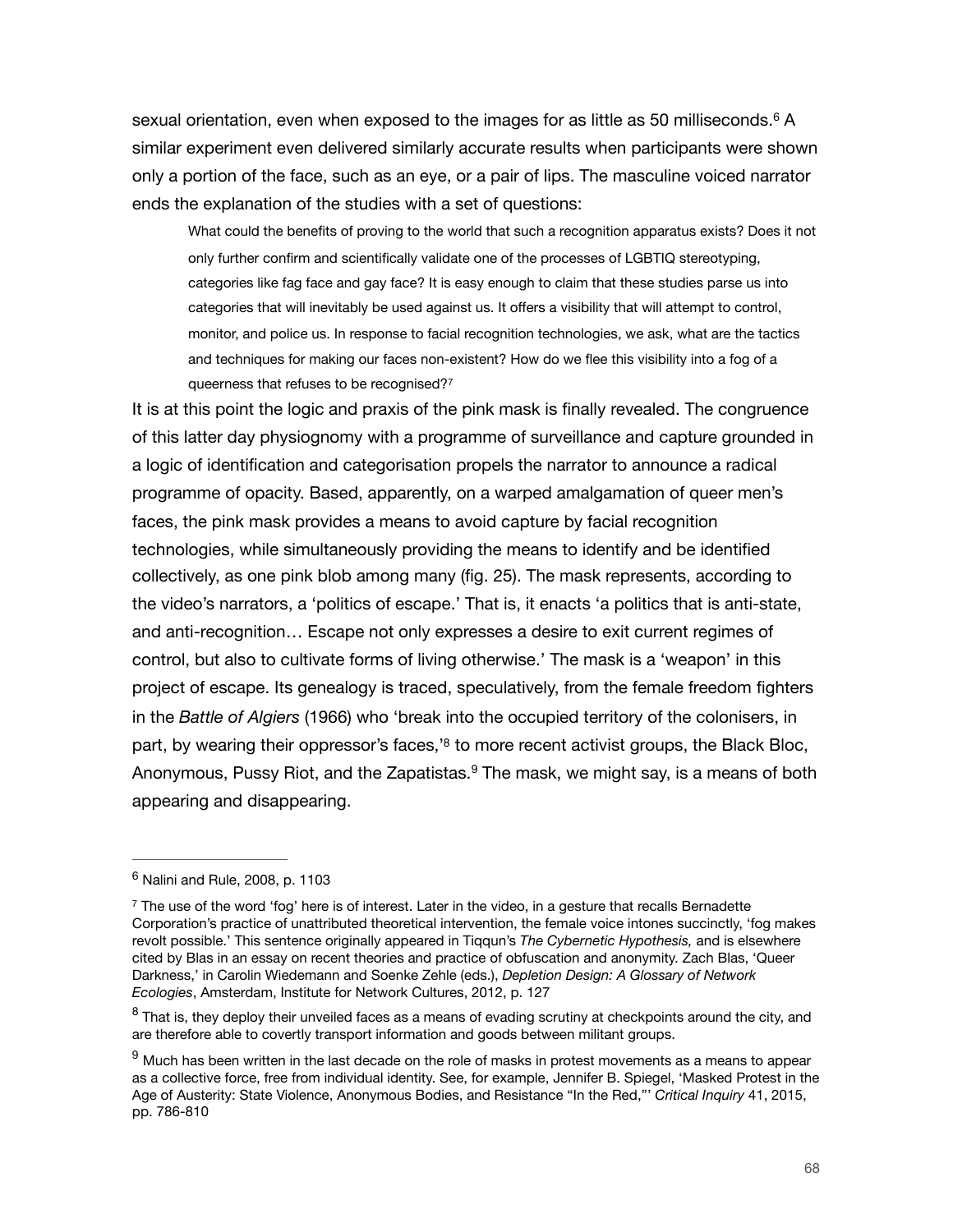The threads this thesis has been weaving – the biopolitical, identification and disidentification, the use and reuse of political gestures, the limits of committed art – all come to a head in this video. There are moments where associations can be made across works – for instance, in the final moments of Hito Steyerl's *November,* a former militant active in West Germany at the end of the 1970s recounts the formative impact *The Battle of Algiers* had on the group's organisational strategies; or, we might point to the thinly veiled allusions to the writing of Tiqqun and Giorgio Agamben detectable in both Blas' work and the work of Bernadette Corporation. This chapter seeks to ask how the conclusions already arrived at might be applied to Blas' work without labouring any affinities that may make themselves legible. Further, it seeks to demonstrate that biometric technologies belong to a state epistemology of transparency, and while the technologies of capture and surveillance may seem novel in ways that are often confusing, terrifying, and spectacular, the logic that guides their development is by no means a recent invention. In following Blas' work, I hope to examine the ways in which the artist seeks to arrive at a collective politics that attends to the ways in which vulnerability is unevenly distributed among subjects depending on class, race, gender, sexuality, and ability, but refuses to settle for a solidarity that would be answerable to any single one of these identifications.

Through Rosler's *Vital Statistics,* I established that identity is always a matter of interpretation and interpellation. That is, it is a matter of being recognised, or misrecognised, and subsequently rendered in language. I also established that refusing the names by which we find ourselves addressed is an integral part of identity formation, especially when these identities are subject to violence. In my discussion of Bernadette Corporation's engagement with the Black Bloc, I attempted to think through the ways this interpellation might be evaded, how a gesture that seeks to flatten individual difference by binding subjects into a collectivity (if a fleeting, unstable collectivity) might provide its own means of escape. In Blas' work, both of these issues rise to the surface. The very interpellation identified by Rosler is here accelerated, mechanised, and made to operate invisibly for disciplinary ends. The ecstatic, unstable collectivity the Black Bloc provide is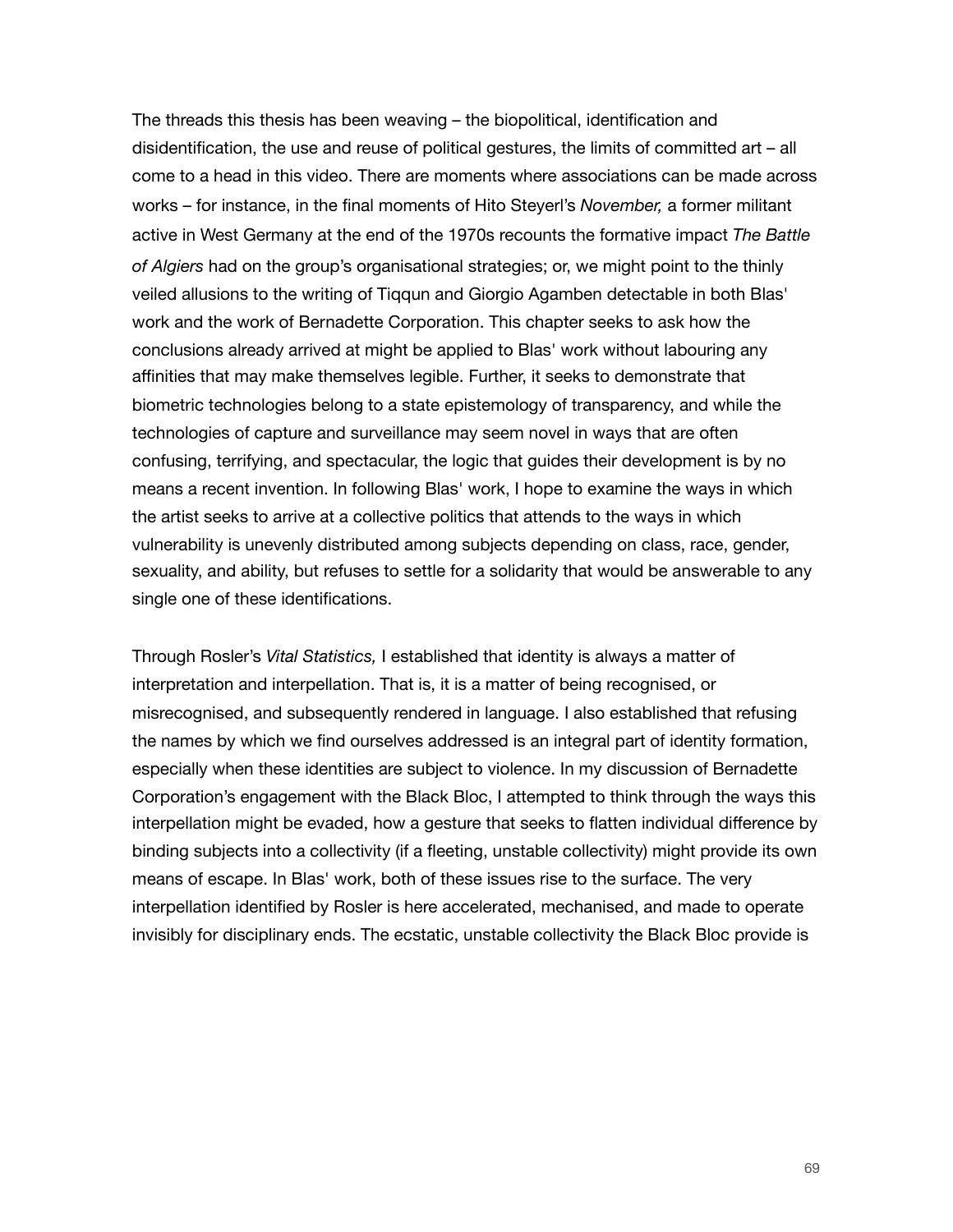<span id="page-70-5"></span><span id="page-70-4"></span><span id="page-70-3"></span>hereredeployed, appropriated, made queer.<sup>[10](#page-70-0)</sup> Queer, here, might best be understood in terms of Michael Hardt and Antonio Negri's intervention into the term. In *Commonwealth,*  the authors describe the term's potential as a 'proposition… to undermine and abolish all gender identities and set in motion a series of becomings.<sup>['](#page-70-1)[11](#page-70-1)</sup> Hardt and Negri acknowledge the necessary affective pull of identification, but propose to use identity only ever as a means to an end. In place of identity, they suggest, following Agamben, 'singularity.' 'Singularity is always in a process of becoming different — a temporal multiplicity.<sup>'[12](#page-70-2)</sup> The mask, like the uniform of the Black Bloc, establishes a community, and yet the mask, in Blas' formulation, can only ever insist upon its own negativity. It can only ever admit to not admitting what it is, or what it may become. The logic of the biometric technologies of which Blas' narrators speak relies upon a model of human subjectivity that allows itself to be categorised as neatly as possible. The logic of the study mentioned in the video, even in the very posing of its question, again assumes an essentialism, a fixity, a necessary equivalence between what appears and what is. In this chapter, I argue that *Facial Weaponization Communiqué* attempts to provide a means to shatter this fixity; that ambiguity, opacity, and escape might all be used to broaden the possibility of political formations and identities, and to resist whatever violence goes alongside being named.

**\***

<span id="page-70-0"></span><sup>&</sup>lt;sup>[10](#page-70-3)</sup> In his editorial to *Camera Obscura* 31:2 (92), Blas cites The Invisible Committee's The Coming Insurrection as one example among of a 'proliferation' of tracts in the past two decades all concerned with a mounting a politics of refusal that at once rejects the measures of surveillance and visibility, as well as the accelerated accumulation of capital, that typifies the contemporary western state. Julien Coupat, one of the founding members of Tiqqun, is believed to be one of the authors of *The Coming Insurrection* and one can easily read a formal and political continuity between the two groups and their output. In the same issue, Jacob Gaboury, in his introduction to an interview with Blas, includes Giorgio Agamben's *The Coming Community* and Tiqqun's *Introduction to Civil War* among a list of texts which offer a 'variety of methods for producing tactical invisibility.' Part of the renewed interest (especially among scholars, artists, and activists based in the United States) in publications produced by Tiqqun and The Invisible Committee might be attributed to the publication of a number of their texts in translation by Semiotext(e) between 2009 and 2012. Zach Blas, 'Opacities: An Introduction,'; Zach Blas and Jacob Gaboury, 'Biometrics and Opacity: A Conversation,' *Camera Obscura*  31:2 (92), 2016 p. 150 and p. 156

<span id="page-70-1"></span><sup>&</sup>lt;sup>[11](#page-70-4)</sup> Hardt was one of Blas' PhD supervisors at Duke University. Blas has noted Hardt and Negri's contribution for its ability to engage with the failures of the term 'queer' (that is, for its absorption into a liberal taxonomy of identity and difference), while remaining attached to the term's potentiality. Michael Hardt and Antonio Negri, *Commonwealth,* Cambridge, MA: Harvard University Press, 2009, p. 335; Zach Blas, Interview with the author (via Skype), Wellington and London, 14 December 2016

<span id="page-70-2"></span> $12$  Hardt and Negri, p. 339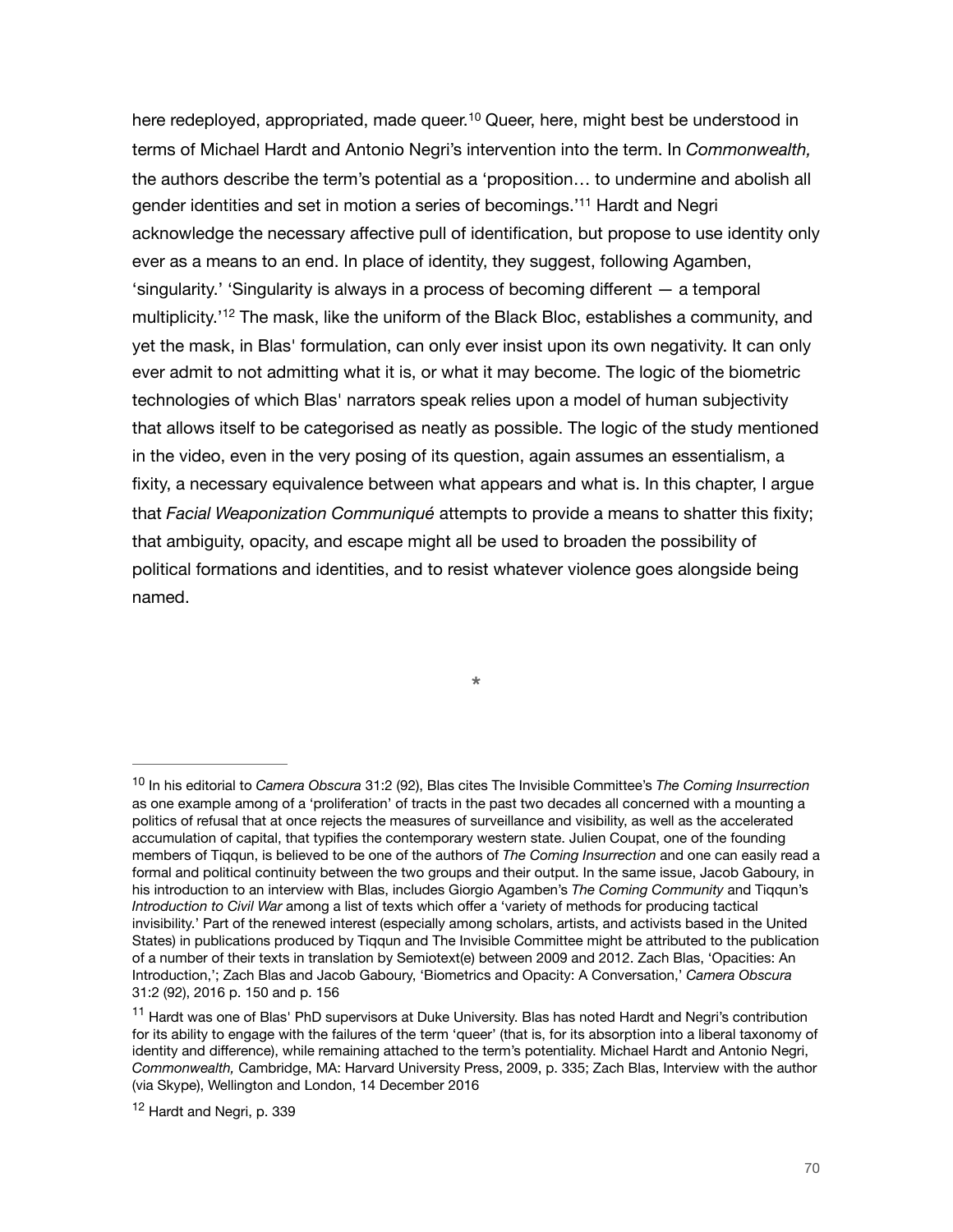<span id="page-71-4"></span>In Blas' video*,* the face is a surface onto which fantasy can cling. The faces we see in the video, those which are not hidden behind a pink fleshy mask, and those which are not held up as examples of a genealogy of masked protest, are, generally speaking, exemplary faces. They are torn from advertising, from corporate materials, from demonstrations of new technologies. We see, for example, an animated laser-like strip run up and down a plainly handsome man's face, framed by the iOS interface at the top, and the message 'Verifying' at the bottom as the narrator describes the iPhone's ability to recogniseits user.<sup>[13](#page-71-0)</sup> We see, too, facial abstractions; digital models, in blues and reds and pinks, used by the software being described, animations designed to demonstrate, illustrate, bear a resemblance while insisting on their status as simulations. At the time of writing, facial recognition technologies are not as reliable as one might assume based on the video alone. Other forms of biometric identification, such as iris scanning and fingerprint detection, are currently more effective means of distinguishing persons from one another.<sup>[14](#page-71-1)</sup> Why, then, does the face pose such a problem? Why is it a site of contestation not just for Blas, but for a number of other artists and writers?

<span id="page-71-6"></span><span id="page-71-5"></span>The face, for Gilles Deleuze and Félix Guattari, operates at the intersection of signification (or the desire for interpretation, the 'white wall') and subjectification (consciousness, a turning inward, the 'black hole')[.](#page-71-2)<sup>[15](#page-71-2)</sup> Something takes place at the face, but does not limit itself to the face; the body, objects around the body, might find themselves facialised. The face finds itself divorced from the body, and the body, in turn, finds itself subordinated as an object in proximity to the face. 'The form of subjectivity,' Deleuze and Guattari write, 'whether consciousness or passion, would remain absolutely empty if faces did not form the loci of resonance that select the sensed or mental reality and make it conform to a dominantreality.<sup>'[16](#page-71-3)</sup> The face, as the locus of relationality, as an assemblage of bone, muscles, receptive organs, and skin, they argue, is created by power. The face is not immanent, but brought into being by certain organisations of power and made to bear the weight of whatever conception of personhood that organisation of power

<span id="page-71-7"></span><span id="page-71-0"></span> $13$  With the release of the iPhone 6 in 2014, the 'recognition' that iOS itself uses to verify its owner is fingerprint scanning, as opposed to facial recognition, but there are individual apps which deploy facial recognition software for both entertainment and security – most notably Snapchat.

<span id="page-71-1"></span><sup>&</sup>lt;sup>[14](#page-71-5)</sup> Kelly A. Gates, 2011, pp. 17-18

<span id="page-71-2"></span><sup>&</sup>lt;sup>[15](#page-71-6)</sup> Blas has called upon this work multiple times in his own writing; Gilles Deleuze and Felix Guattari, A *Thousand Plateaus* (1980)*,* trans. Brian Massumi, London: Bloomsbury, 2013 p. 196; Simon O'Sullivan, 'Ten Concepts Following Cathy Wilkes' Practice,' *Afterall* 12, 2005, p. 70

<span id="page-71-3"></span><sup>&</sup>lt;sup>[16](#page-71-7)</sup> Deleuze and Guattari, p. 196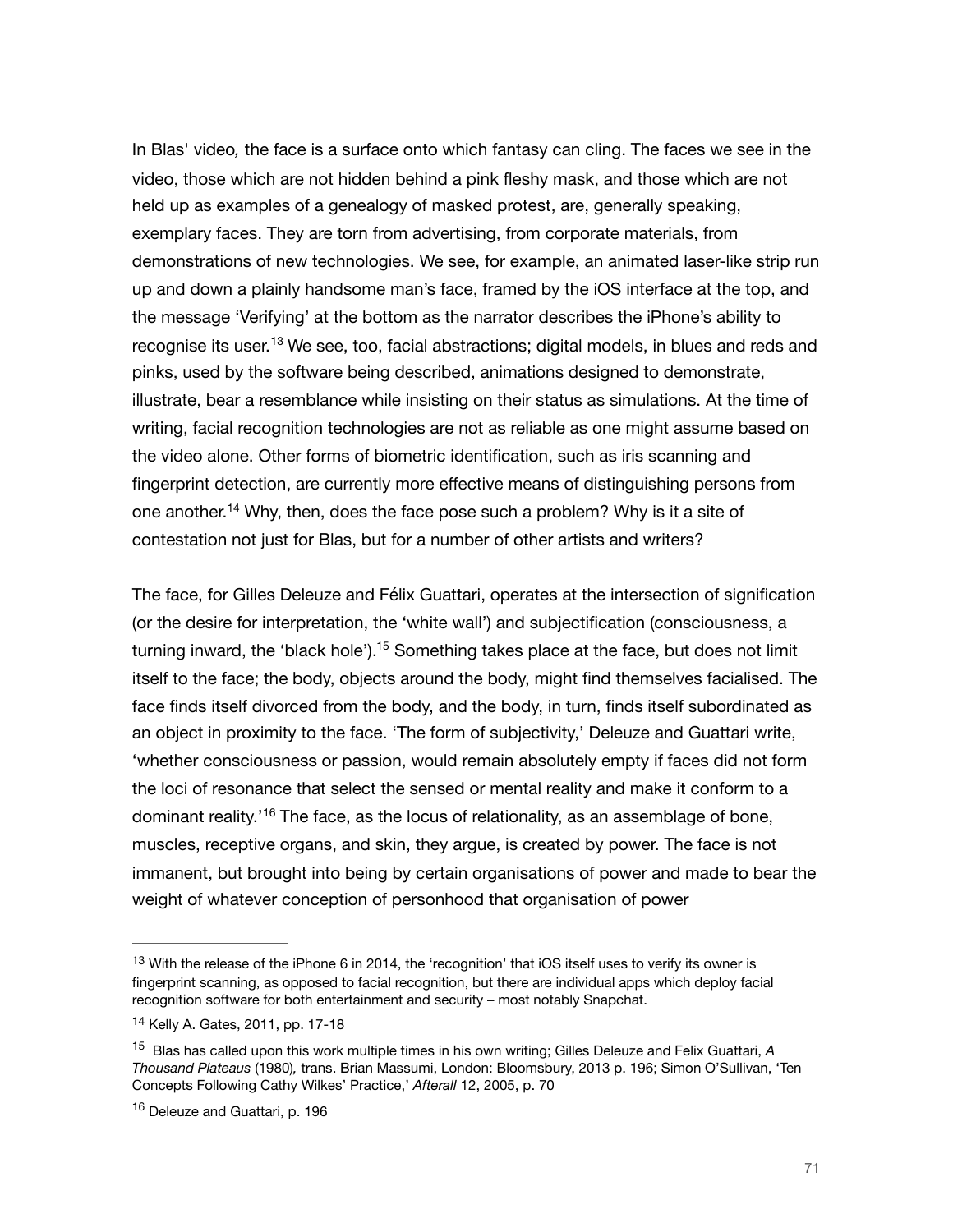<span id="page-72-5"></span>conceptualises[.](#page-72-0)<sup>[17](#page-72-0)</sup> The meanings that might be attributed to the face are always already in motion. The face, rather than belonging to the individual, belongs, and is measured against, an ideal face (Deleuze and Guattari cite 'the face of Christ') and inevitably finds itself wanting. Of course, there are those who find themselves more wanting than others.

Deleuze and Guattari's abstract machine of faciality is structured, implicitly, as a critique of Emmanuel Levinas' ethics of the face. For Levinas, an encounter with the face of the other elicits the moral demand, 'thou shalt not kill.' This demand, Levinas claims, emerges from an internal contradiction. It emerges in the threshold where the subject's desire to kill the other (in the service of self-preservation) is overwhelmed by the subject's desire to preserve the other:

<span id="page-72-6"></span>My ethical relation of love for the other stems from the fact that the self cannot survive by itself alone, cannot find meaning within its own being-in-the-world… To expose myself to the vulnerability of the face is to put my ontological right to existence into question.<sup>18</sup>

Judith Butler's critique of Levinasian ethics is more direct. In *Precarious Life: The Powers of Mourning and Violence,* Butler seeks to arrive at an ethics of the face, or more broadly of relation, that does not begin with sublimated violence. In demonstrating her argument, she draws upon two distinct uses of representations of the face which circulated widely during the first decade of the twenty-first century. The former falls under the category of 'the face of evil,' and includes images of Osama Bin Laden, Saddam Hussein, and Yasser Arafat. The latter example involves an iconic image of unveiled Afghan women, published on the cover of the *New York Times* in the early days of the U.S. occupation of the country. The exposed faces of women featured in this latter image signify their apparent liberation,the apparent success of liberal democracy in the Middle East.<sup>[19](#page-72-2)</sup> The image invites the viewer not to identify with the women as subjects, but to circulate the site of identification back to the viewer's own attachment to American national mythology. The faces of these women 'became bared to us,' Butler writes, 'and we were, as it were, in possession of the face; not only did our cameras capture it, but we arranged for the face to capture our triumph, and act as the rationale for our violence.<sup>'20</sup> The 'face of evil,['](#page-72-3) on the other hand, invites a disidentification from its viewer. Further, this disidentification spurs on the very desire to destroy this particular other identified by Levinas[.](#page-72-4)<sup>[21](#page-72-4)</sup> Butler

<span id="page-72-9"></span><span id="page-72-8"></span><span id="page-72-7"></span><span id="page-72-0"></span><sup>&</sup>lt;sup>[17](#page-72-5)</sup> Deleuze and Guattari, pp. 197-198

<span id="page-72-1"></span><sup>&</sup>lt;sup>[18](#page-72-6)</sup> quoted in Judith Butler, *Precarious Life: The Powers of Mourning and Violence, London: Verso, 2004, p. 132* 

<span id="page-72-2"></span><sup>&</sup>lt;sup>[19](#page-72-7)</sup> Butler, 2004, p. 141-142

<span id="page-72-3"></span><sup>&</sup>lt;sup>[20](#page-72-8)</sup> Butler, 2004, p. 142

<span id="page-72-4"></span> $21$  Butler, 2004, p. 142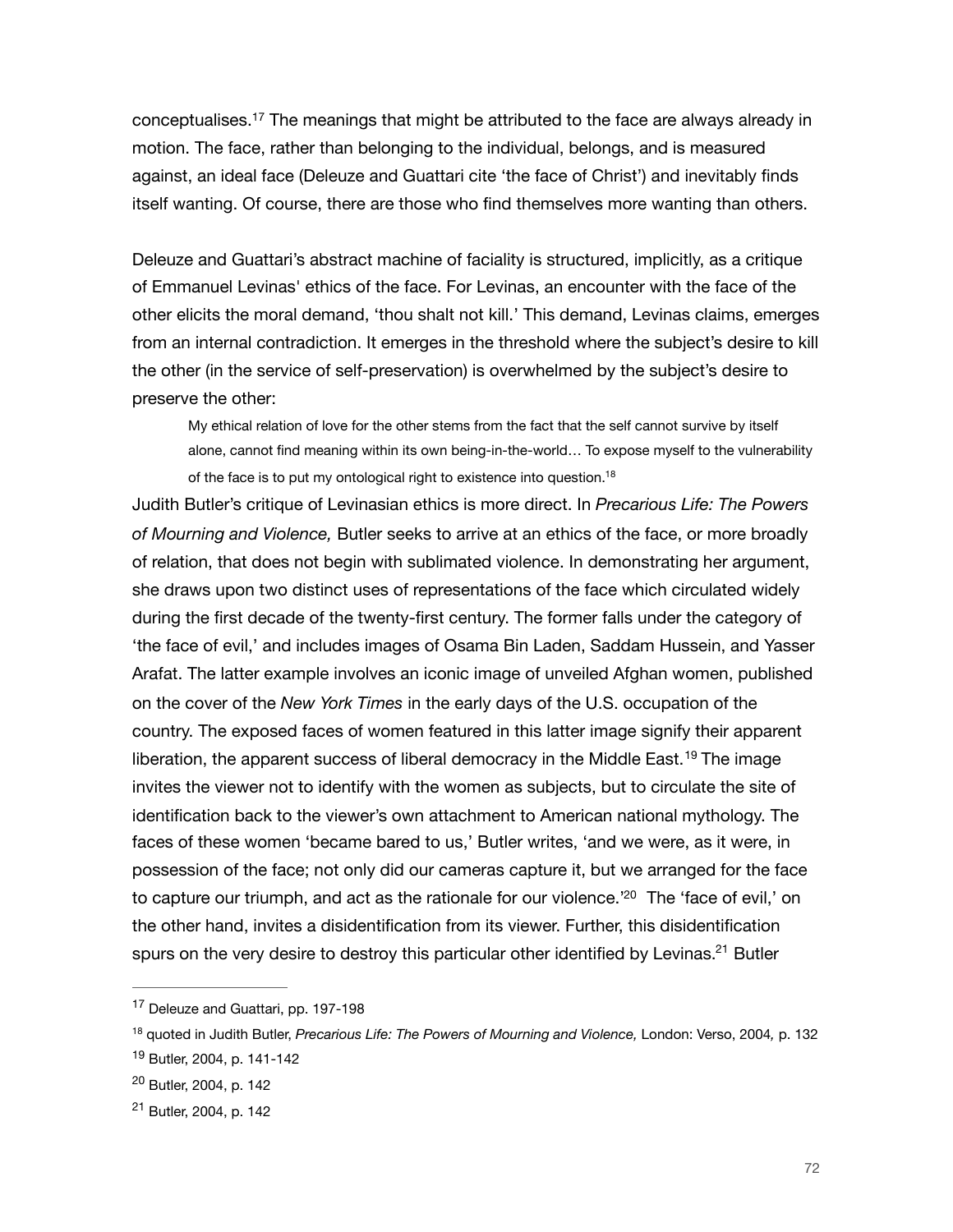<span id="page-73-3"></span>writes, 'If we are to understand ourselves as interpellated anywhere in these images, it is precisely as the unrepresented viewer, the one who looks on, the one who is captured by no image at all, but whose charge is to capture and subdue, if not eviscerate, the image at hand.<sup>['](#page-73-0)[22](#page-73-0)</sup> Butler accepts Levinas' claim that the face acts as an address, that the face acts as the site from which the subject is hailed to enter into a relation, but in drawing upon these particular examples, examples in which the face is both a site of contestation and deployed in order to reinforce normative modes of nationalist sentiment, Butler emphasises the means by which this address is situated historically, and the means by which the face assumes its meaning through its historical and ideological appearances.

These theories of the face are distinct, even if both insist upon the means by which the face's significance is socially and historically produced. The face, for Butler and Deleuze and Guattari, is a matter of recognition, and a project of remaking an ethics of the face depends upon scrutinising how the mechanics of recognition operate. Butler's analysis pays attention to the face's role as something which addresses, as something which *speaks* prior to language and prior to will. Deleuze and Guattari's analysis invests in strategies to resist the significance that the face inherits. Both theories offer modes of repair. Butler, perhaps more pragmatically, posits that the burden of repair should fall on persistent cultural critique, that the face and the significance transcribed onto it must be subject to continued appraisal. 'One would need to hear the face as it speaks in something other than language to know the precariousness of life that is at stake…' Butler writes, 'If the humanities has a future as cultural criticism, and cultural criticism has a task at the present moment, it is no doubt to return us to the human where we do not expectto find it.<sup>'[23](#page-73-1)</sup> Deleuze and Guattari's proposition is more radical. In his writings, Blas latches onto a passage in Deleuze and Guattari's chapter on faciality in which the authors propose an 'escape from the face.'

<span id="page-73-5"></span><span id="page-73-4"></span>To the point that if human beings have a destiny, it is rather to escape the face, to become clandestine, not by returning to animality, nor even by returning to the head, but by quite spiritual and special becomings-animal, by strange true becomings that get past the wall and get out of the black holes, that *make faciality traits* themselves finally elude the organization of the face – freckles dashing toward the horizon, hair carried off by the wind, eyes you traverse instead of seeing yourself in or gazing in those glum face-to-face encounters between signifying subjectivities. $24$ 

<span id="page-73-0"></span><sup>&</sup>lt;sup>[22](#page-73-3)</sup> Butler, 2004, p. 143

<span id="page-73-1"></span><sup>&</sup>lt;sup>[23](#page-73-4)</sup> Butler, 2004, p. 151

<span id="page-73-2"></span><sup>&</sup>lt;sup>24</sup>Deleuze and Guattari, 2013, p. 171; Zach Blas, "A Cage of Information," or What is a Biometric Diagram?' in Erika Balsom and Hila Peleg (eds.) *Documentary Across Disciplines,* Cambridge, MA: The MIT Press, 2016, pp. 88-89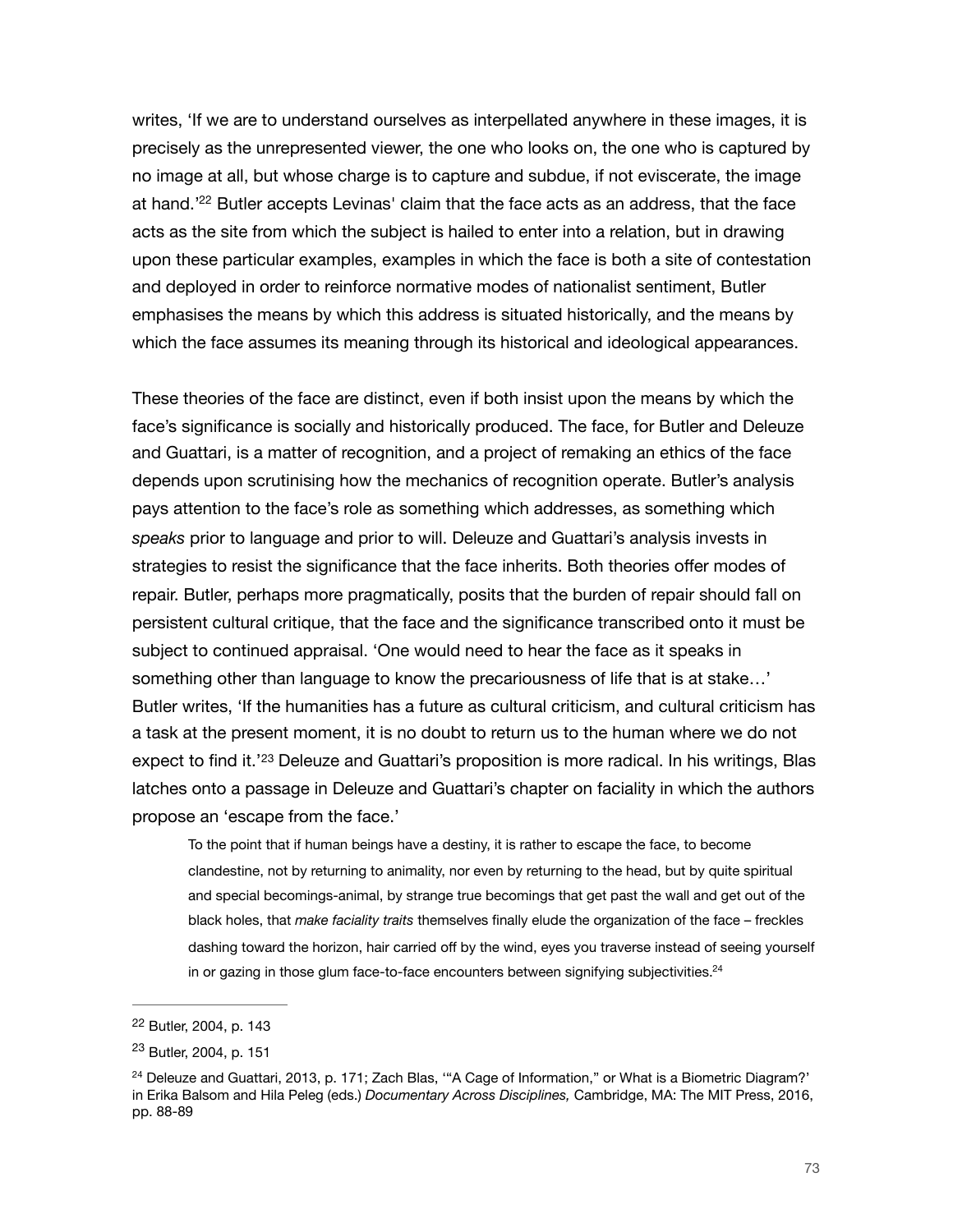We shall return to what this escape may look like. For now, I would like to focus on the histories of recognition we inevitably find ourselves caught in when confronting the face as a means of biometric identification. What are the implications of this recognition when these modes of seeing and knowing are bound intimately to policies and institutions designed to control movement across borders and inside national territories, control access to wealth and potentially life saving services, and administer discipline to those found to be deviant?

<span id="page-74-2"></span>The face's inheritance becomes striking at a point of transition in the video. Right at the point at which the video shifts from a description of contemporary biometric technologies to a discussion of the scientific study regarding the recognisability of homosexual men's faces, a small slippage takes place. The masculine narrator inserts a brief structural transition at this moment, saying, 'Facial recognition has even ventured into the terrain of sexual orientation.' What is left unsaid is an acknowledgement that, with this transition, the subject of the video's critique shifts from one kind of eye (the mechanical eye of the biometric machine) to another (the eyes of the human test subjects). There is, of course, less separating these things than we might think. The composition of the biometric lens has encoded within it the very same imbalances of power that human perception inevitably endows upon its objects. A distinction, nonetheless, between the human and the mechanical is still useful. The desire that drives the development of biometric technologiesis a rationalism that seeks to minimise the risk of human error.<sup>[25](#page-74-0)</sup> As Kelly A. Gates writes, 'The desire to overcome the ambiguities and the interpretive flexibility inherent in human perception and social interaction is driving the development of incredibly complex machines that can do what humans do every day but in a totally imperfectway.<sup>'[26](#page-74-1)</sup> All technology is a product of desire and desire, it must be said, clouds vision. 'People come to believe in the power and sophistication of surveillance systems,' Gates writes, 'and this belief itself has important effects on social organization and practices.' Facial recognition technologies acknowledge at once the difficulty of binding identity to the body, as well as the failures of human perception in being able to recall and verify likeness. As Gates' analysis demonstrates, however, technological intervention is by no means a panacea to the failures of human vision. Popular media, marketing material, and dystopian fiction all contribute to an understanding of facial recognition technologies that overstate its current ability to detect and distinguishes faces. Without a standardised

<span id="page-74-3"></span><span id="page-74-1"></span><span id="page-74-0"></span><sup>&</sup>lt;sup>[25](#page-74-2)</sup> Nitzan Lebovic, 'Biometrics, or The Power of the Radical Center' *Critical Inquiry* 41, 2015, p. 855  $26$  Gates, p. 11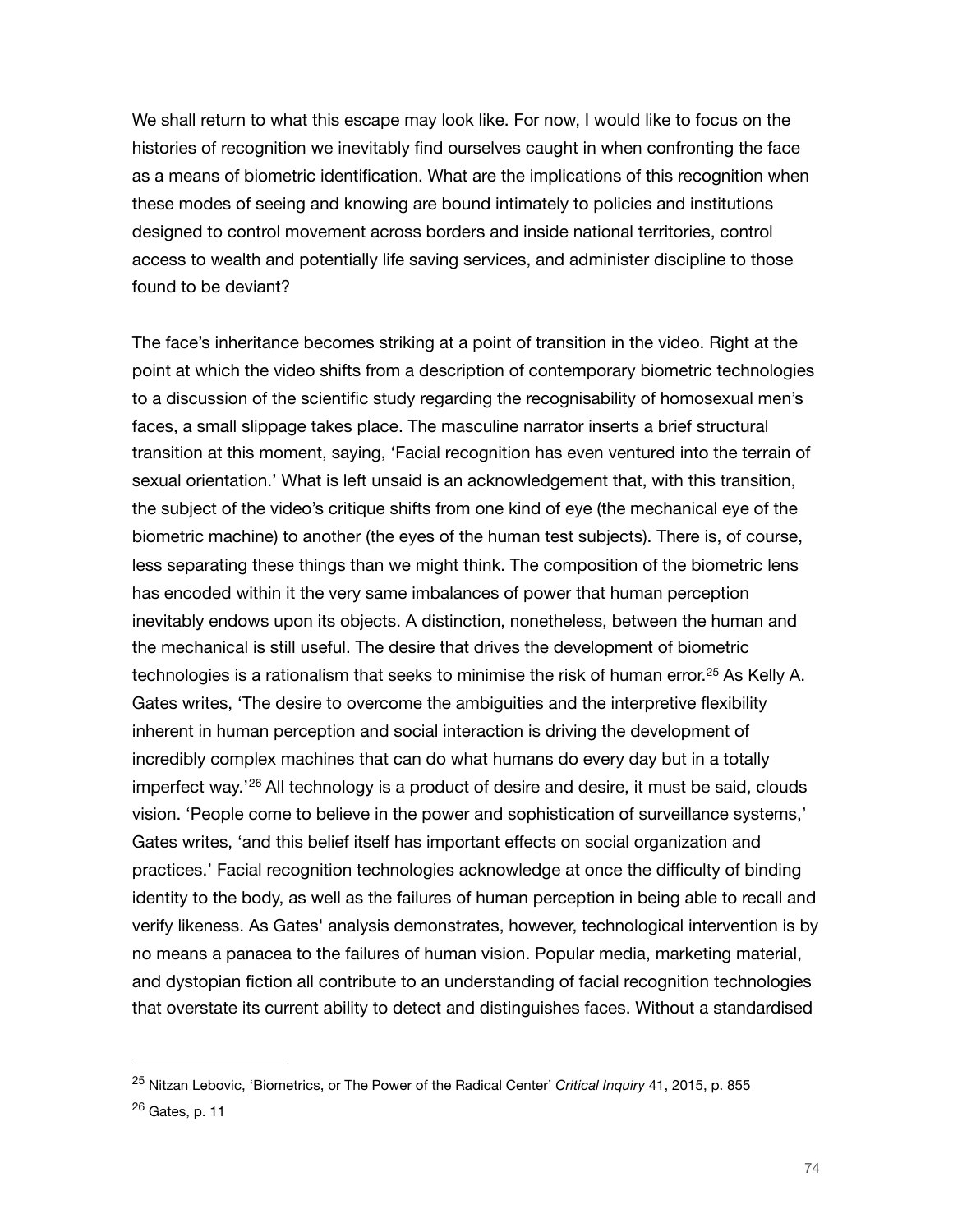<span id="page-75-5"></span>background, and the willingness of subjects to adopt normalised poses, many facial recognition systems have trouble distinguishing human faces from noise[.27](#page-75-0)

<span id="page-75-7"></span><span id="page-75-6"></span>Effectiveness, however, according to Kevin D. Haggerty and Richard V. Ericson is rarely measured by a straightforward 'appeal to science.' 'Instead,' they write, 'a determination of effectiveness is the net outcome of often contentious political struggles.<sup>[28](#page-75-1)</sup> When scrutinised in terms of their adoption by a network of state and non-state actors, facial recognition technologies, regardless of their capability, appear overwhelmingly successful. Gates goes on to claim that the development of facial recognition technology as an apparatus of identity verification and individuation 'builds' upon 'existing customs and practices.' 'With nearly everyone in the modern world accustomed to carrying a photo ID and presenting it on demand in a wide range of contexts, automated facial recognition systems could be positioned as continuous with document-based identification.<sup>'[29](#page-75-2)</sup> Bearing one's face, then, becomes part of an audition for citizenship. Bearing one's face demonstrates a willingness to comply with the demands of the state.<sup>[30](#page-75-3)</sup> The development of facial recognition technologies is intimately entangled with the new, often punitive, demands made by the state under neoliberal capitalism. Neoliberal capitalism demands mass individuation in myriad forms: under the auspices of national security and border control; under a rubric of individualising labour, so that each subject may be measured by their productivity, by what they cost to sustain; as part of a programme of criminalising the poor by combating unsubstantiated claims of welfare fraud; as an attempt to monitor exploding prison populations.[31](#page-75-4)

<span id="page-75-9"></span><span id="page-75-8"></span><span id="page-75-0"></span> $27$  Gates, pp. 58-59

<span id="page-75-1"></span> $28$  quoted in Gates, p. 7

<span id="page-75-2"></span><sup>&</sup>lt;sup>[29](#page-75-7)</sup> Gates also proposes a direct historical relationship between physiognomic analysis and the development of photography and the moving image. She quotes Tom Gunning, '"The desire to know the face in its most transitory and bizarre manifestations was stimulated by the use of photography," writes Gunning, "but that desire, in turn, also stimulated the development of photography itself, spurring it to increasing technical mastery over time and motion, prodding it toward the actual invention of motion pictures."' Gates, pp. 8 and 47; Tom Gunning, 'In Your Face: Physiognomy, Photography, and the Gnostic Mission of Early Film,' *Modernism/Modernity* 4:1, 1997, p. 25

<span id="page-75-3"></span> $30$  Maryam Monalisa Gharavi writes, 'The covered face resists the unwritten regimes of transparency (i.e., how in Western societies the open face is assumed to be the outward evidence of inner truth). As our environment is being rapidly equipped to survey us for various ends—through what technologists call "affective interfaces"—the nonrepresentational, private micro-territory of the covered face induces ever more fear by refusing signification.' Maryam Monalisa Gharavi, 'Who's Afraid of the Covered Face,' *Harvard Design Magazine* 42, 2016, p. 79

<span id="page-75-4"></span> $31$  Gates, pp. 54-58;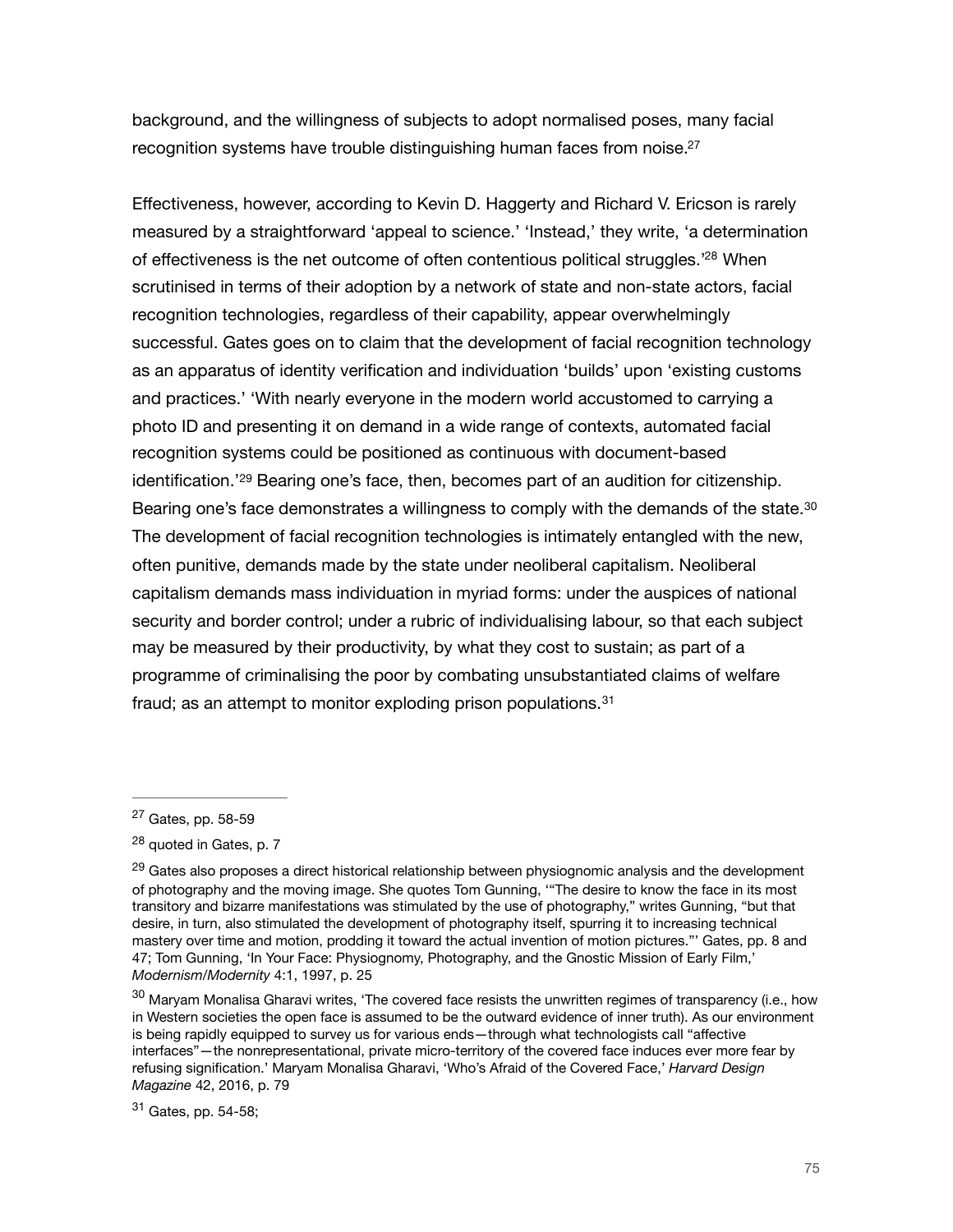The face, within this understanding, becomes less a site of relation than a site of admission. We might infer from this, then, that the very question asked by the researchers cited by Blas' narrators was formed, at least in part, by the regime of faciality under which the study took place; that is, the question was formed from the presumption that the face cannot help admitting to something. The study cited in the video posits that queerness might be a matter of proprioceptive recognition. That, for homosexual men, being 'out' might no longer be, or never have been, a matter of enunciation. The authors of the study end their published results with a short discussion. They muse, albeit briefly, on the possible implications of the study, and attempt to make suggestions that would account for the accuracy with which participants were able to judge sexual orientation. They suggest the results may indicate a biological mechanism for mate selection, 'it may be advantageous for heterosexual women to parse male sexual orientation to determine the boundaries of their opportunities for mates.' They go on to suggest that this recognition might, among heterosexual men, be a way to either 'assess competition for mates,' or establish their own, and determine others' position within 'the social dominance hierarchy.['32](#page-76-0)

<span id="page-76-1"></span>The drawing together of a discussion of our biometric present and this specific study is a classic case of paranoid reading. It assumes the worst. It draws upon a history of unequally distributed violence to project a future in which these cases of violence repeat themselves via new apparatuses. Perhaps paranoia is justified here. The name of the video's mask, the *Fag Face*, is drawn from a commonly hurled schoolyard insult. In the video, we see a short clip purportedly documenting the violent implications of this insult. We can just make out what appears to be a confrontation between two men. Across the bottom of the screen, we see, subtitled, 'You want your fag face bashed?' (fig. 26). Blas' video brings together different but related modes of knowing and being in the world. Well intentioned (or at least not outwardly malicious) scientific positivism, the contemporary apparatuses of biopower, anecdotal histories of victimisation, and a form of critique that hopes to open up space for new modes of knowing and inhabiting the world all congeal around each other. The study seems to prove the existence of a perceptible difference in the queer bodies of those who might otherwise have presumed to be invisible. Though the validity of the study might leave itself open to a critique, the video demands that the study's conceit be followed in order for its proposition to be heard. The video takes up a paranoid reading of the political present and uses this as a means to describe a means of

<span id="page-76-0"></span> $32$  Nalini and Rule, 2008, p. 1104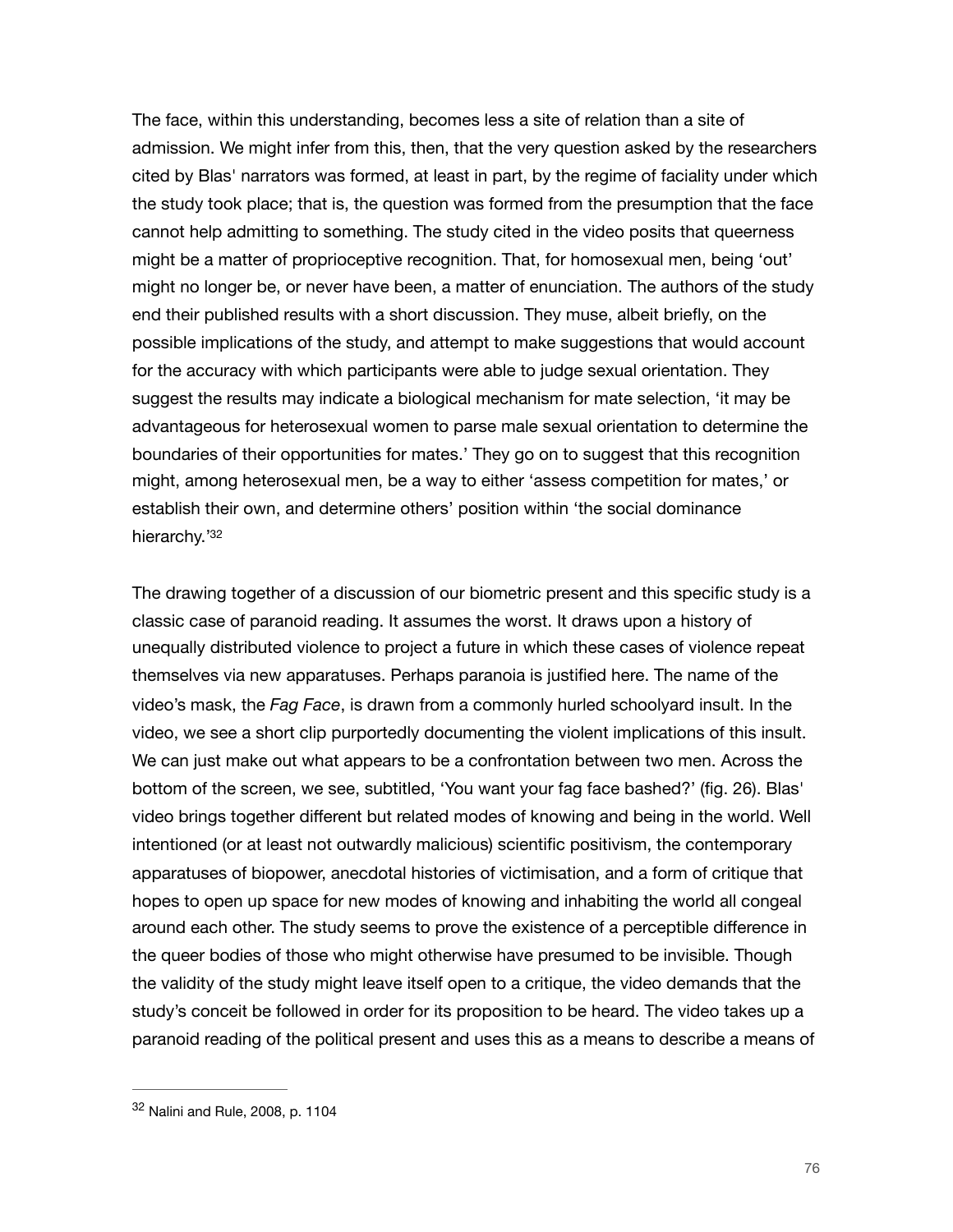escape. Paranoia provides a fertile ground from which a radical method of repair can be proposed.

**\***

Queerness has always flirted with negativity. Historically, queerness – as a political programme, and as a framework of analysis – has maintained an ambivalent and contested position in relation to identity and identification. Queerness' negativity relates both to a rejection of the inheritance with which queerness is recognised and interpreted as deviant, antisocial, and dangerous, as well as thinking through how that very symbolic negativity might provide a basis for solidarity, for worldmaking, for survival, and even flourishing. $33$ Queerness asks how a model of the good life which compels subjects into certain modes of living and relating to one another might be reimagined using queerness' own failures in living up to that model.

<span id="page-77-3"></span><span id="page-77-2"></span>In the video, the feminine narrator speaks disparagingly of a queer politics organised around recognition from the state. This model of emancipation is predicated upon a willingness to comply with the demands of citizenship as established by the state. It relies, that is, both on liberalism's willingness to expand its tent to allow for certain kinds of difference, and upon queers insisting upon their proximity to already existing modes of citizenship and relationality. $34$  In the video, it is made clear that this would mean reconciling with a history of violence the state has perpetrated, allaying those modes of queerness that do not fit so easily with what the capitalist state demands from its populace. In this case, it would mean complying with a regime of radical transparency, a regime which demands a face and demands that the face reveal a stable, easily parsed identity. As the feminine narrator unpacks the dichotomy of a politics of recognition versus a politics of 'living otherwise' the mask's throbbing becomes more frantic and violent. The mask's distortions take the form of jagged peaks, jumping towards the

<span id="page-77-0"></span>See: Jack Halberstam, 'The Anti-Social Turn in Queer Studies,' *Graduate Journal of Social Sciences* 5:2, [33](#page-77-2) 2008, pp. 140-156

<span id="page-77-1"></span><sup>&</sup>lt;sup>[34](#page-77-3)</sup> See: Ryan Conrad (ed.), *Against Equality: Queer Revolution Not Mere Inclusion, Oakland: AK Press, 2014;* Janet R. Jakobsen, 'Sex+Freedom=Regulation: WHY' *Social Text* 84-85, 2005, pp. 285-308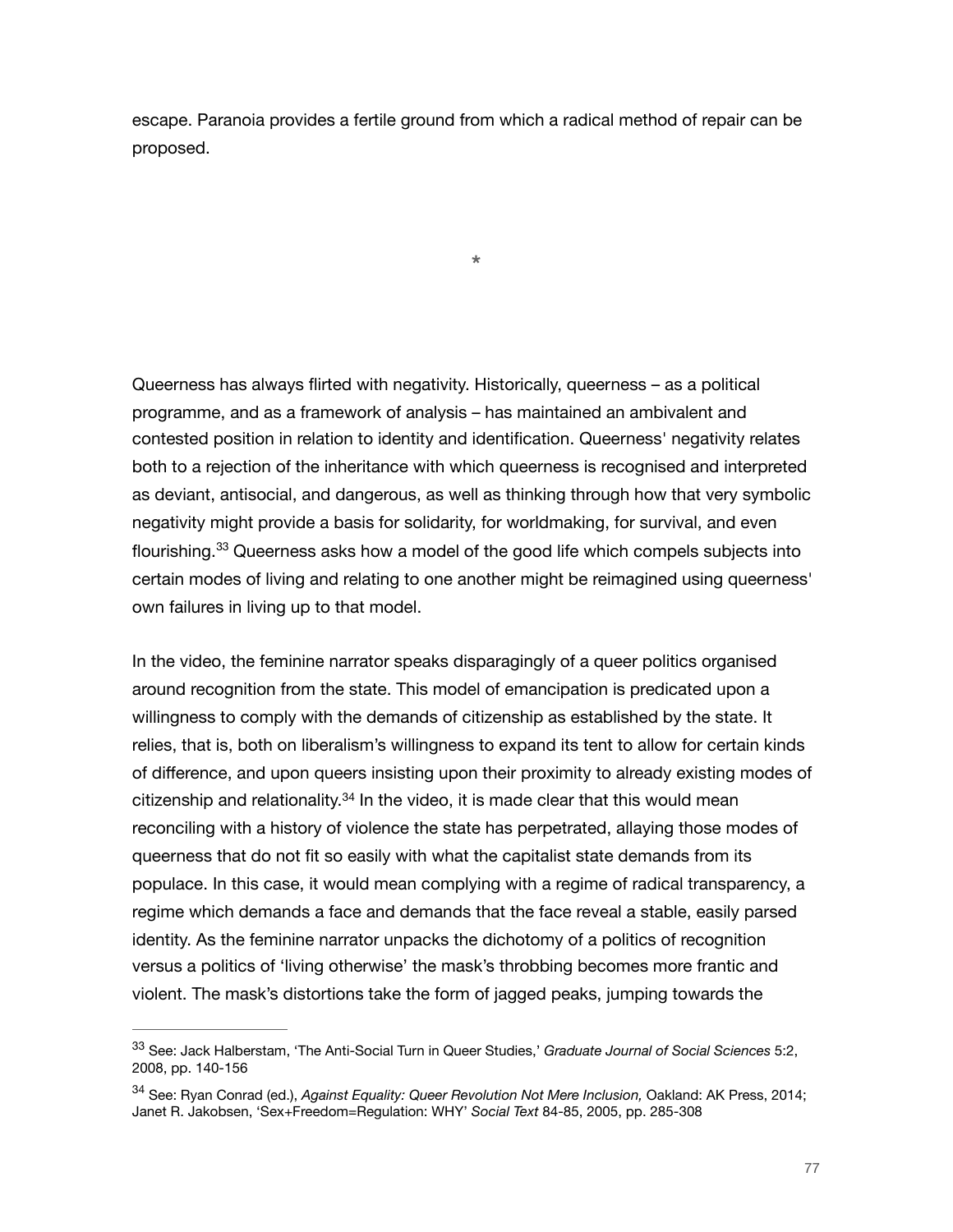viewer. The distortions seem to stretch the limits of the mask's form, with each syllable enunciated seeming to bring the mask closer to shattering (fig. 27). One might be led to consider this a kind of turning point in the video, an indication of some kind of rupture to come.

The limits of queerness have always been porous. In an early evocation of the term, which has since been cited numerous times, David M. Halperin writes,

Queer is by definition *whatever* is at odds with the normal, the legitimate, the dominant. *There is nothing in particular to which it refers.* It is an identity without an essence... Queer, in any case, does not designate a class of already objectified pathologies or perversions; rather, it describes a horizon of possibility whose precise extent and heterogenous scope cannot in principle be delimited in advance.[35](#page-78-0)

<span id="page-78-4"></span><span id="page-78-3"></span>I quote at length not to suggest that Halperin's definition has been accepted as dogma. Halperin's writing has, since its publication in 1995, been subjected to sustained and productivecritique.<sup>[36](#page-78-1)</sup> I quote Halperin in order to help clarify a discrepancy between vernacular understandings of queerness (which, using the same logic of the liberal state, expands continually in order to absorb any articulable sexual expression that falls outside of the limits of monogamous heterosexuality), and a historic project that takes as its ultimate aim the reconstitution of the entire realm of social relations. Queerness, as a horizon of possibility, leaves itself open to contingency, change, and surprising leaps in logic and sensemaking. For José Esteban Muñoz, it is within the very ambiguity of queerness as an exclusively oppositional term that its potential might be found. 'I suggest that holding queerness in a sort of ontologically humble state,' Muñoz writes, 'under a conceptual grid in which we do not claim to always already know queerness in the world, potentially staves off the ossifying effects of neoliberal ideology and the degradation of politics brought about by representations of queerness in contemporary popular culture.<sup>'37</sup>For Muñoz, queerness is necessarily oriented towards the future. Its impulse is utopian, and the possibilities it contains cannot be foreclosed. In this way, it is

<span id="page-78-5"></span><span id="page-78-0"></span><sup>&</sup>lt;sup>[35](#page-78-3)</sup> David M. Halperin, *Saint Foucault*, Oxford: Oxford University Press, 1995, p. 62, italics in original

<span id="page-78-1"></span> $36$  One of the most striking engagements with the limits of Halperin's definition and its subsequent use in the humanities is Janet R. Jakobsen, 'Queer Is? Queer Does? Normativity and the Problem of Resistance,' *GLQ: A Journal of Lesbian and Gay Studies* 4:4, 1998. More recently, in an interview with Sara Ahmed, Judith Butler has suggested that queer theory may need to adjust its definitions, priorities, and methods of critique in order to maintain its political efficacy. Sara Ahmed, 'Interview with Judith Butler,' *Sexualities* 19:4, 2016, pp. 482-492

<span id="page-78-2"></span> $37$  Blas, while acknowledging the limits of queer critique, has identified a sympathy between his thinking and Muñoz's insistence upon the utopian. Zach Blas, Interview with the author (via Skype), Wellington and London, 14 December 2016; José Esteban Muñoz, *Cruising Utopia: The Then and There of Queer Futurity*, New York: NYU Press, 2009, p. 22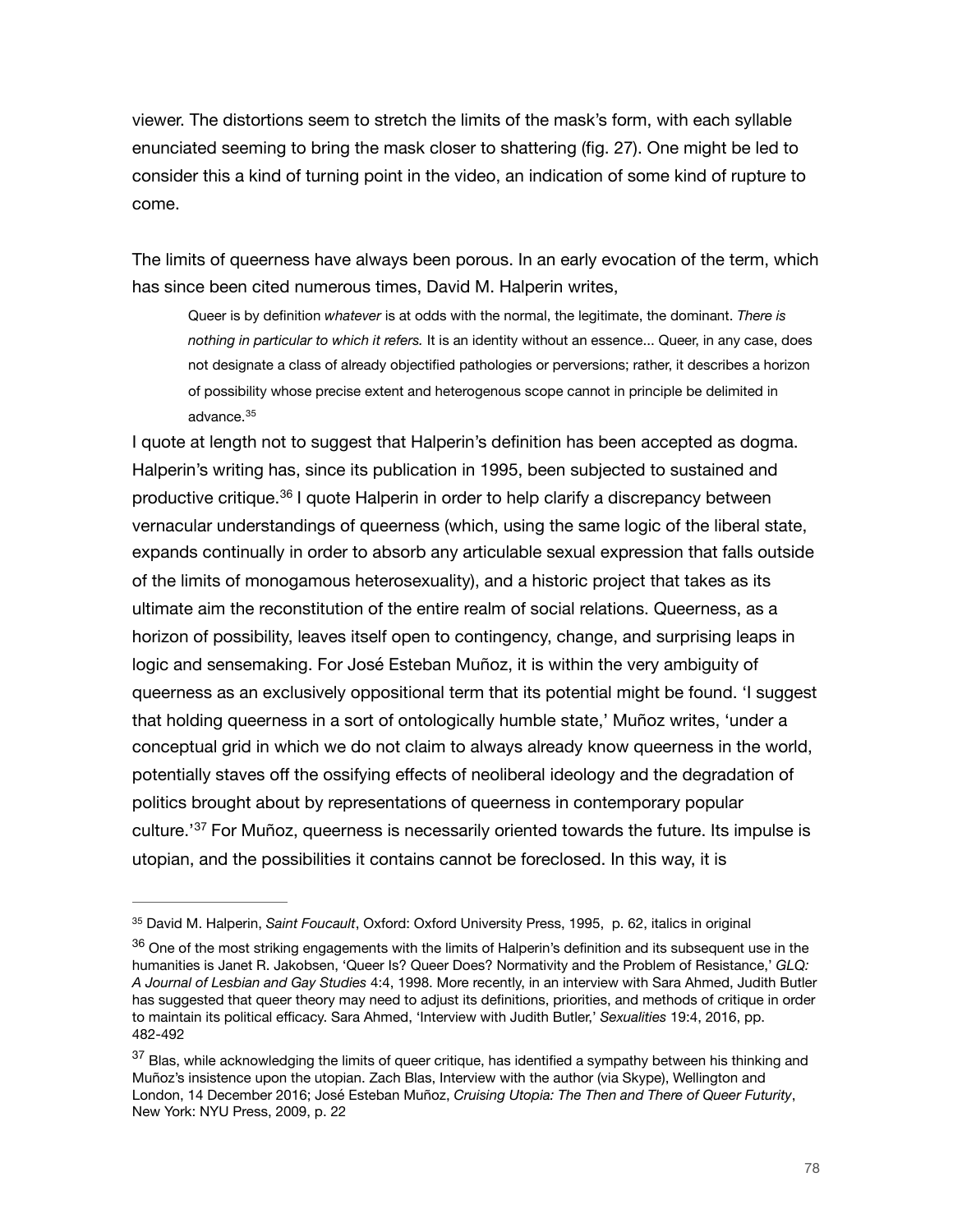fundamentally hostile to the identitarian taxonomy the state demands. Muñoz's queerness cannot admit to itself, and it cannot be mastered.

What, we might ask, is Blas' queerness? What is the mask's queerness? What possibilities does it offer for reimagining existing models of relationality? Paying attention to Blas' own writing provides insight into the expanded possibilities the artist seeks to access. In *The Queer Art of Failure,* a work that has been cited multiple times by Blas, Jack Halberstam peers through an archive of clumsiness, silliness, awkward and shattered relations in order to ask whether these instances of loss or incompetence might hold in them potential for reimagining political formation and action. In a section discussing the work of painter Monica Majoli, whose paintings of her ex-lovers reveal only the faintest abstractions of shadowy figures sinking into the darkness of their surroundings, Halberstam proposes an aesthetic of queer darkness. Darkness, Halberstam proposes, might be used as an 'interpretative strategy,' one that would make 'failure its centerpiece and… cast queerness as the dark landscape of confusion, loneliness, alienation, impossibility, and awkwardness.<sup>[38](#page-79-0)</sup> Rather than throwing off the archive of symbolic negativity attached to queerness and its representations throughout the twentieth century in relentless pursuit of affirmation (such we would locate in mainstream discourses of queer representation in popular media), this archive might provide its own fertile ground from which to reconfigure the criteria by which a successful life is measured. 'Queerness,' Halberstam writes elsewhere, 'names the other possibilities, the other potential outcomes, the non-linear and noninevitable trajectories that fan out from any given event and lead to unpredictable futures.['39](#page-79-1)

<span id="page-79-4"></span><span id="page-79-3"></span>Blas' mask, of course, is by no means dark. Its plastic magenta sheen is almost sickly to look at. Blas' interpretation of queer darkness depends upon the term's relation to the withholding of meaning, or what we might call the refusal of illumination. Queer darkness does not enlighten. It strives to obscure, evade, and leave signifiers hanging. Queer darkness gets subsumed into an entire catalogue of strategies, terms, and concepts to describe ways of inhabiting the world and ways of forming relations that do not depend on a subject's willingness to be transparent[.](#page-79-2) $40$  Vitally, the mask has no eyes. The eyes contain a special resonance for both Deleuze and Guattari and Butler. For the former, the

<span id="page-79-5"></span><span id="page-79-0"></span>[<sup>38</sup>](#page-79-3) Halberstam, 2011, p. 97-98

<span id="page-79-1"></span> $39$  Halberstam, 2008, p. 153

<span id="page-79-2"></span>Zach Blas, 'Informatic Opacity' *Journal of Aesthetics and Protest* 9, 2014, http://www.joaap.org/issue9/ [40](#page-79-5) zachblas.htm, Accessed 15 December 2016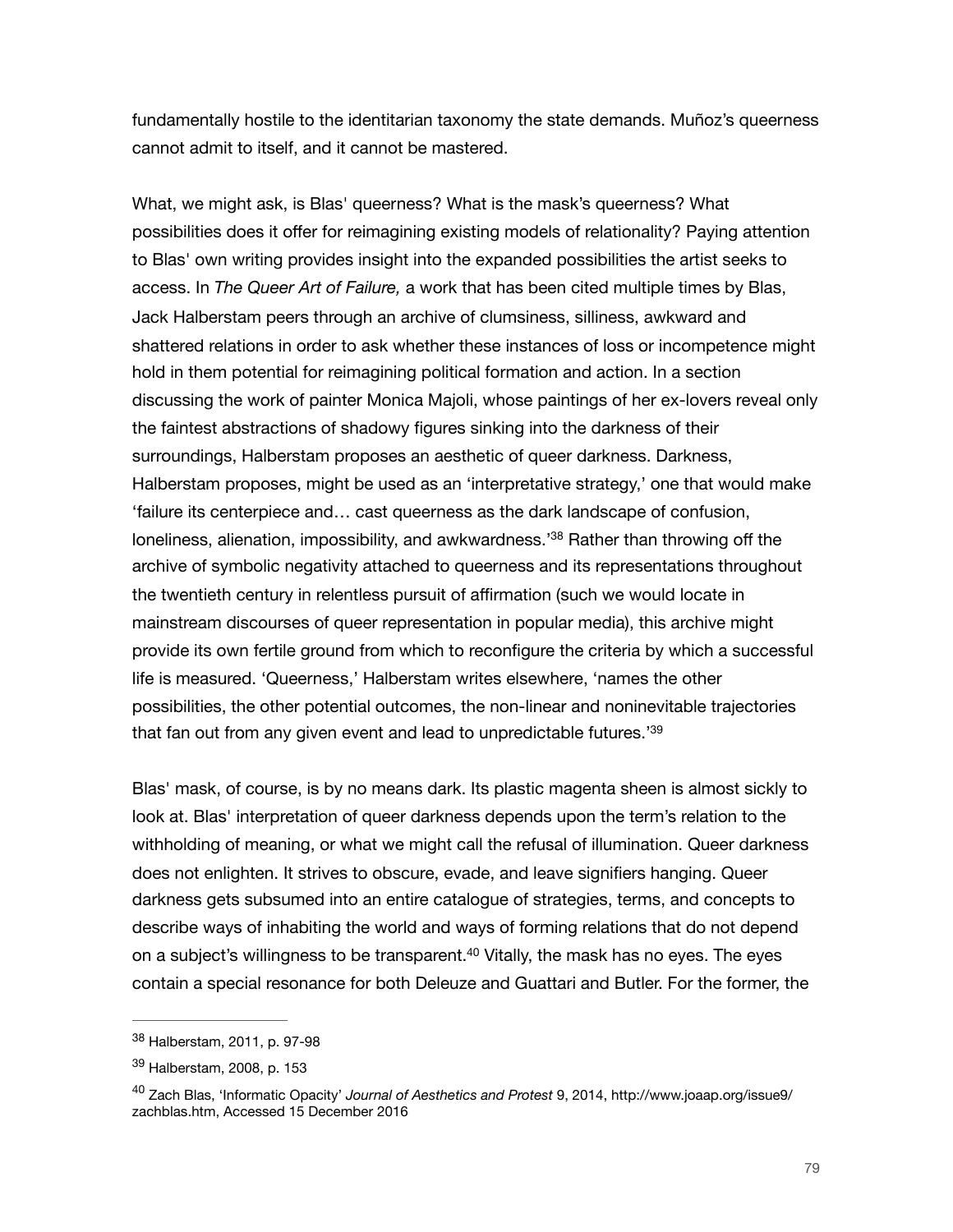eyes are the black holes inside which subjectification takes place. For the latter, the eyes become what is able to be manipulated, made inhuman, that which would make the image of the 'face of evil' an image to be eviscerated. Unlike the masks deployed by the Black Bloc (and, we might say, Anonymous, the Zapatistas, and the archive of activists called upon in the video) Blas' mask commits even further to its negativity. It disallows the possibility of seeing, and therefore it disallows its wearer to recognise when they have been seen by another. It does not allow its wearer to locate other wearers who may be close by, so, if we are willing to follow the strange Schrodingerian logic this might present, the mask opens up the dual possibility that both everyone in proximity to the wearer wears the mask, and no one does.

The mask has a commercial sheen to it. In both its real-life (the one worn by the masculine narrator) and its computer generated (the feminine narrator) forms, the mask has the glint of fresh plastic, which sits uncomfortably with its fleshy form. The computer generated mask, which hovers against its soft spotlit lilac background, bears a relation to the brief clip we see of the Xbox Kinect, or, more generally, is rendered using a visual language reserved for the promotion and display of new technology commodities. Heather Davis describes plastic not as a substance, but a surface, all surface, all the way through. Plastic is, for Davis, paradoxically, both opaque, in that it reveals nothing, and transparent, in that it has nothing to reveal.<sup>41</sup>

<span id="page-80-1"></span>Plastic has an inhuman temporality. It is made from long dead organic matter, plied and formed into all manner of shapes, and in its formation into a commodity attracts a profoundly ambivalent symbolic weight. A symbolic weight that speaks to both the convenience of consumer capitalism and the impossible damage such convenience inevitably causes. It will not go away. It will not break down. It will, in all likelihood, outlive its user by hundreds of thousands of years, either in a landfill or circulating as part of a massive trash island in the middle of an ocean. In Blas' work, the inhuman temporality of plastic is molded to the face – the site, if we recall Deleuze and Guattari, and Butler, where the human as we know it comes into being – and in becoming so creates some monstrous hybrid. The mask is made, putatively, from the face, or from a collective face,

<span id="page-80-0"></span><sup>&</sup>lt;sup>[41](#page-80-1)</sup> Heather Davis, 'Imperceptibility and Accumulation: Political Strategies of Plastic,' Camera Obscura p. 31:2 92, 2016, p. 188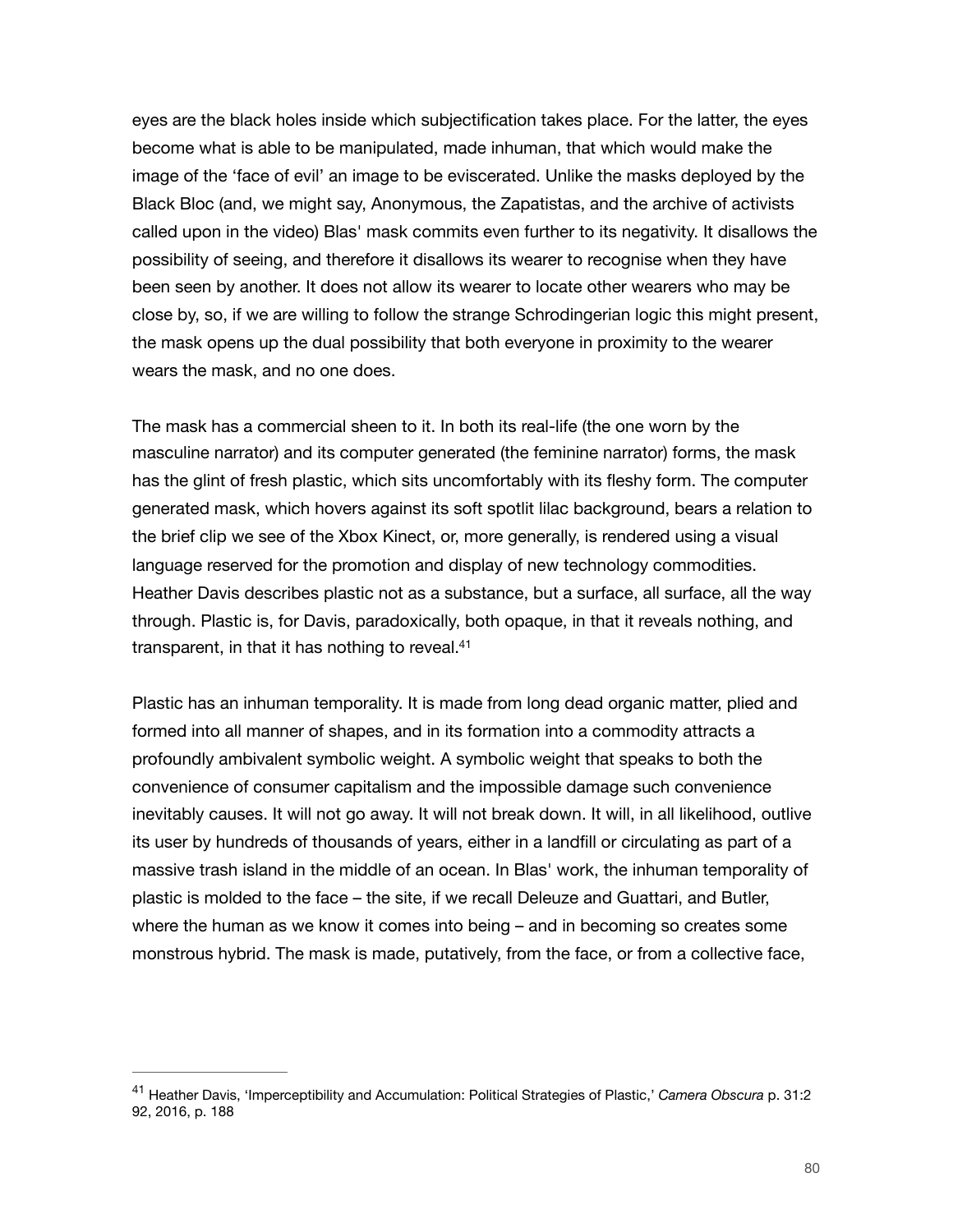<span id="page-81-2"></span>but it is not of the face[.](#page-81-0)<sup>[42](#page-81-0)</sup> We see, as the mask appears to speak, its shape morph and stretch, but never rupture. It is the mask's mutable, unpredictable rearrangement of its form that makes its queerness evident. In her essay on the surface quality of plastic, Heather Davis goes on to ask what about plastic might be drawn upon for a programme of political resistance to the biometric regimes of identification and policing Blas' narrators describe. Plastic provides 'a lesson of shape-shifting, of assuming identities that defy coherent forms and change in response to particular contexts.' Plastic offers the means of 'appearing in unlocalizable formations, myriad forms, and identities that resist a 'suspicious hermeneutic impulse whereby sexuality [or other political categories of identity are] understood as concealed meaning that can nonetheless be made transparent to scrutiny.<sup>'[43](#page-81-1)</sup> Queerness' negative definition, the porousness of its limits, lends itself to appearing in plastic form because the project of queerness shared by Halberstam, Davis, and Blas is based upon solidarities being maintained through the use of identities that are always contingent, always able to change, that refuse to be made transparent, essentialised, or easily readable. It is a solidarity based upon refusing to heed to the call of interpellation, to refuse the addresses one might find themselves called by. The project of queerness always has to be ongoing, always has to be in a fugitive relation to that which would attempt to restrain it, to make it legible, to make it fit into the binary logics of categorisation and transparency that fuel the biometric regime within which we operate.

<span id="page-81-3"></span>Blas' mask might be thought of as an object dense with intersecting desires; it contains a desire to depart from the transparency demanded by the capitalist state, as well as a desire to depart into forms of relation that cannot yet be imagined. The mask gestures towards a radical reconception of collectivity, solidarity, and individuation. It is essential, however, to emphasise that it only gestures. To acknowledge this is not necessarily to admit that the mask fails, but to arrive at the limitations of politically committed art. The gesture motions towards, points in the direction of, but never claims to arrive at its destination. The gesture, for Giorgio Agamben, is 'the communication of a communicability.' He goes on, 'It has precisely nothing to say because what it shows is the being-in-language of human beings as pure mediality. However, because being-inlanguage is not something that could be said in sentences, the gesture is essentially

<span id="page-81-0"></span> $42$  The mask has long been associated with collective transgression, festivity, and a playful flirtation with the inhuman. As Mikhail Bakhtin writes of the mask in European folk traditions, 'the mask is connected with the joy of change and reincarnation, with gay relativity and with the merry negation of uniformity and similarity; it rejects conformity to oneself.' Mikhail Bakhtin, *Rabelais and His World,* trans. Helene Iswolsky, Bloomington: Indiana University Press, 1984, p. 40

<span id="page-81-1"></span><sup>&</sup>lt;sup>[43](#page-81-3)</sup> Davis, 2016, p. 190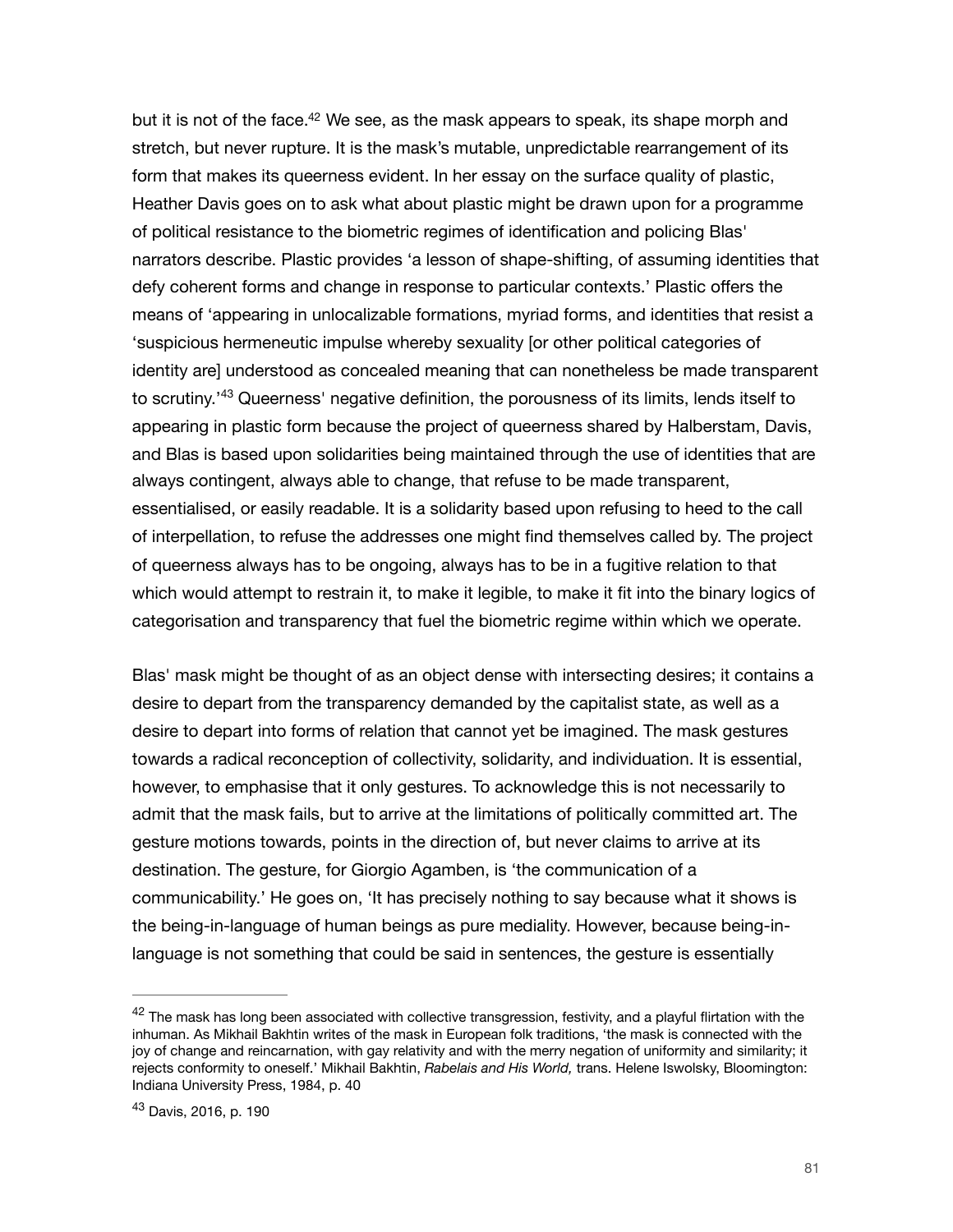<span id="page-82-3"></span><span id="page-82-2"></span>alwaysa gesture of not being able to figure something out in language.<sup>'[44](#page-82-0)</sup> The gesture, then, is a performative act that points to the limits of language. Measuring the effectiveness of Blas' mask, as a technology, is not a matter of measuring how well it can evade existing facial recognition technologies[.](#page-82-1)<sup>[45](#page-82-1)</sup> Such an exercise would misplace an emphasis on the teleology of the mask, and neglect that political resistance is always already in a fugitive state to the recuperative machinations of capital, state repression, and obsolescence. Where the mask succeeds is in gesturing towards the limitations of the languages by which subjects are constituted, called, and to which they find themselves answering. The mask succeeds in gesturing towards queerness' utopian desire not to be accounted for, not to be reducible, and not to be always awaiting legitimation from the state.

<span id="page-82-0"></span><sup>&</sup>lt;sup>[44](#page-82-2)</sup> Gioraio Agamben, *Means Without End: Notes on Politics, trans. Vincenzo Binetti and Cesare Casarino,* Minneapolis: Minnesota University Press, 2000, p. 59

<span id="page-82-1"></span><sup>&</sup>lt;sup>[45](#page-82-3)</sup> In his Master's thesis, artist Sterling Crispin claims Blas' mask fails as a technology designed to avoid capture. Crispin was able to train facial recognition software to identify Blas' *Fag Face* mask. Blas, however, is clear about the limitations of the mask, cautioning against a 'technologically solutionist' reading of the work. 'The moment that you might really want to wear these kinds of masks,' Blas says, 'you're not going to be able to. Like at an airport, for instance. I feel it's very important to not kid yourself into thinking you've solved the problem.' Sterling Crispin, *Data-Masks: Biometric Surveillance Masks Evolving in the Gaze of the Technological Other,* Masters of Science Thesis, University of California Santa Barbara, 2014, pp. 11-12; Zach Blas, Interview with the author (via Skype), Wellington and London, 17 October 2016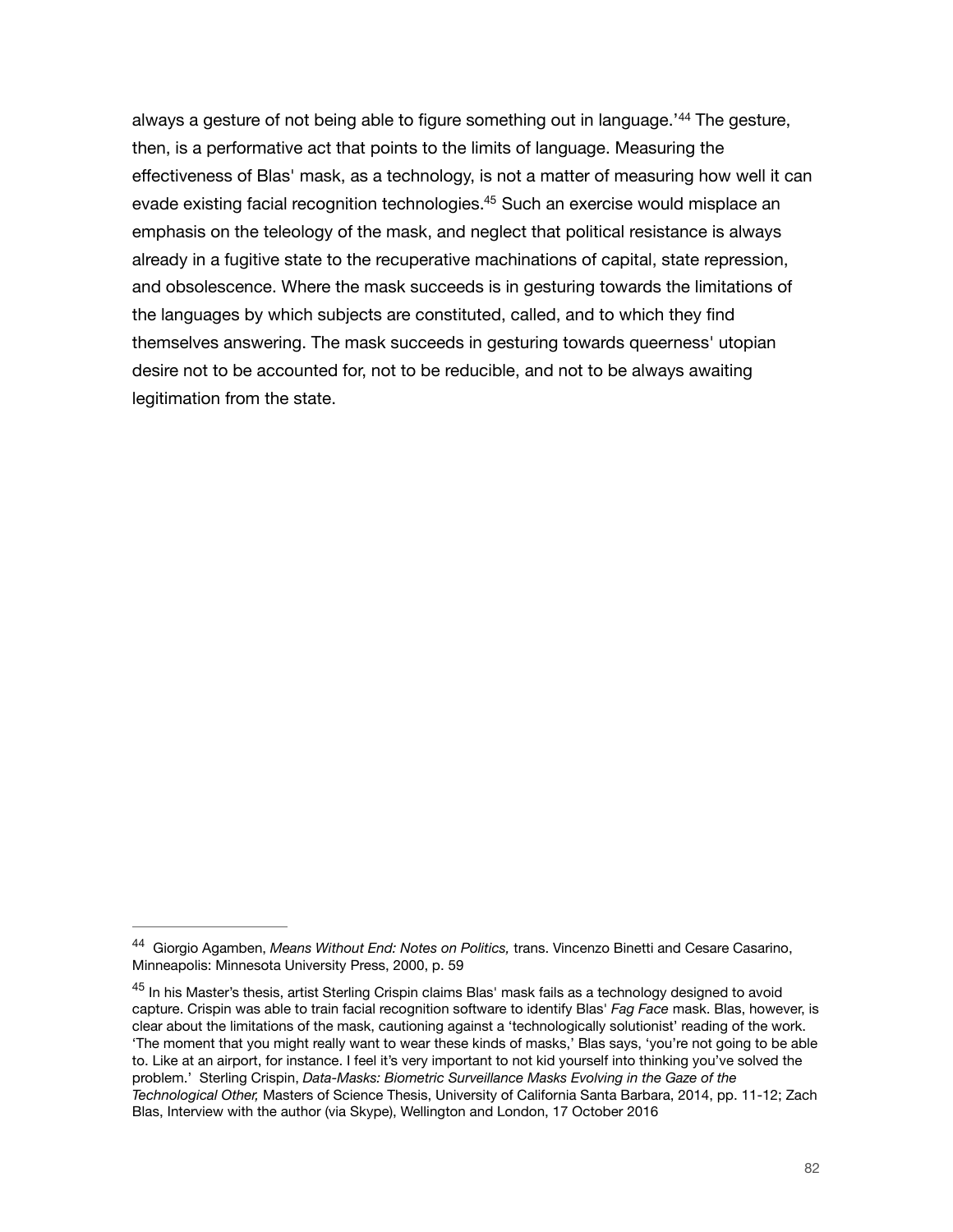The year during which this thesis was written was an an incredibly strange one. The rise of a nativist, xenophobic right wing has forced a renewed consideration of survival tactics, modes of engagement, and terms of reference on behalf of already vulnerable subjects. The events of the last twelve months provide cause to scrutinise the ethical implications of political withdrawal. If this juncture would seem to call for the exertion of sustained, critical attention simply to stay abreast of an increasingly volatile political landscape, does withdrawal constitute an acquiescence to this volatility? Is it a position able to be entertained only by the relatively privileged, by those lucky enough to be able to disengage from ongoing scenes of contestation regarding the nature and character of national citizenship, the distribution of economic, bodily, and emotional vulnerability, and the legitimacy or illegitimacy of attachments, kinships, and lifeworlds?

Withdrawal, as I have examined in this thesis, is not necessarily a disengagement. The programmes of withdrawal that have been discussed might better be considered examples of political fantasy. These programmes identify something broken in the social world, and gesture towards repair by gesturing outwards; towards a departure from the regimes of transparency, control, and production that constitute subjects. Political fantasy here refers to the kinds of impractical thinking art allows. It refers to a mode of discourse not limited by the pragmatics of everyday civic engagement; parliamentary and judicial processes, the formulaic prose of opinion pieces, or ordinary gossip. Entertaining political fantasy is a way to sustain the ethical commitments made by the artists in this study. 'The energy that generates [the] sustaining commitment to the work of undoing a world while making one,' writes Lauren Berlant, 'requires fantasy to motor programs of action, to distortthe present on behalf of what the present can become.<sup>'[1](#page-83-0)</sup> The fantasy of withdrawal, then, is vital for sustaining an attachment to the project of making better worlds. It is also, as we have seen, a means to take that which is subordinated, exiled, or repressed in the social world we inhabit, and to use it as fertile ground upon which to build new relational modes.

<span id="page-83-1"></span>The artworks analysed in this thesis engage in the political field by operating at the limits of existing political vocabularies. As Jacques Rancière writes, 'artistic practices are "ways of doing and making" that intervene in the general distribution of ways of doing and

<span id="page-83-0"></span><sup>&</sup>lt;sup>[1](#page-83-1)</sup> Berlant, *Cruel Optimism*, Durham: Duke University Press, 2011, p. 263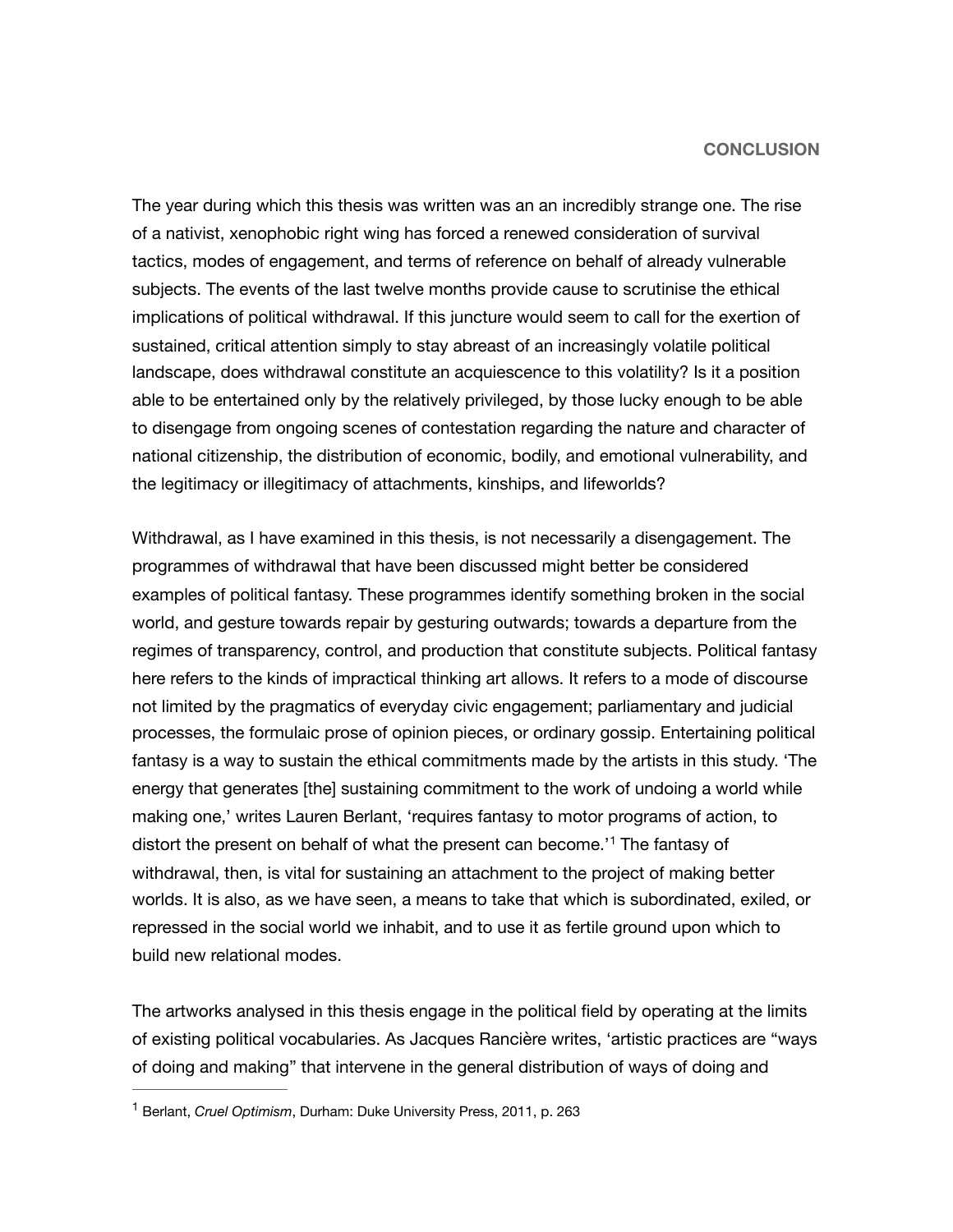<span id="page-84-1"></span>making as well as in the relationships they maintain to modes of being and forms of visibility.'<sup>[2](#page-84-0)</sup> The works analysed in this thesis engage playfully with the conventions of documentary practice, problematising its truth value, its historically pedagogical impulse, and its use of archival evidence to supplement the claims the form makes. For Martha Rosler, in *Vital Statistics of a Citizen, Simply Obtained*, evidence might amount to the confirmation of what is already assumed. In performing in the role of case study, Rosler forces us to bear witness to the interpellative processes by which women come into being. Rosler's video also, however, affirms the ongoingness of political engagement, and points to some of the problems we may come across in conceptualising withdrawal. For Rosler, inhabiting an identity is always a matter of recognition — of being intelligible as something in particular and named as such. Bernadette Corporation, Hito Steyerl, and Zach Blas appear sensitive to this. For them, withdrawal becomes an exercise in making oneself unrecognisable to existing regimes of control. This takes place in the register of performance, adornment, and bodily alteration. Black uniforms, pixelated headgear, and fleshy masks allow for the creation of new political identities. Vitally, however, for both BC and Blas these identities are forced to remain ambiguous, fugitive, and endlessly open to change.

The works in this thesis all locate themselves among different political struggles, different historical lineages, and argue for competing strategies of resistance. What has become apparent, however, is that they all seem to share an objection to biopolitical models of control. The biopolitical is founded upon an epistemology of transparency. It assumes that subjects are ultimately knowable, able to be mastered, and willing to be accounted for. Further, under our current biopolitical regime, citizenship takes place as a perpetual audition, within which one is always already on the edge of failing to qualify. Increasingly, navigating daily life becomes an exercise in warding off suspicion. The technological apparatuses of the state's increasingly invasive gaze is foregrounded in the work of Steyerl and Blas, but by examining this selection of works from the last forty years, I have attempted to demonstrate that, although these technologies seem novel, and at times baffling, the matrices of power that produced them are by no means new.

Against the language of transparency, visibility, and security, the political utility of opacity, indeterminacy, and doubt have emerged as common themes. Opacity, indeterminacy, and doubt have also emerged as formal strategies. In the case of Bernadette Corporation's *Get Rid of Yourself*, the committed speech that traditionally belongs to the political

<span id="page-84-0"></span><sup>&</sup>lt;sup>[2](#page-84-1)</sup>Jacques Rancière, *The Politics of Aesthetics*, trans. Gabriel Rockhill, London: Continuum, 2004, p. 13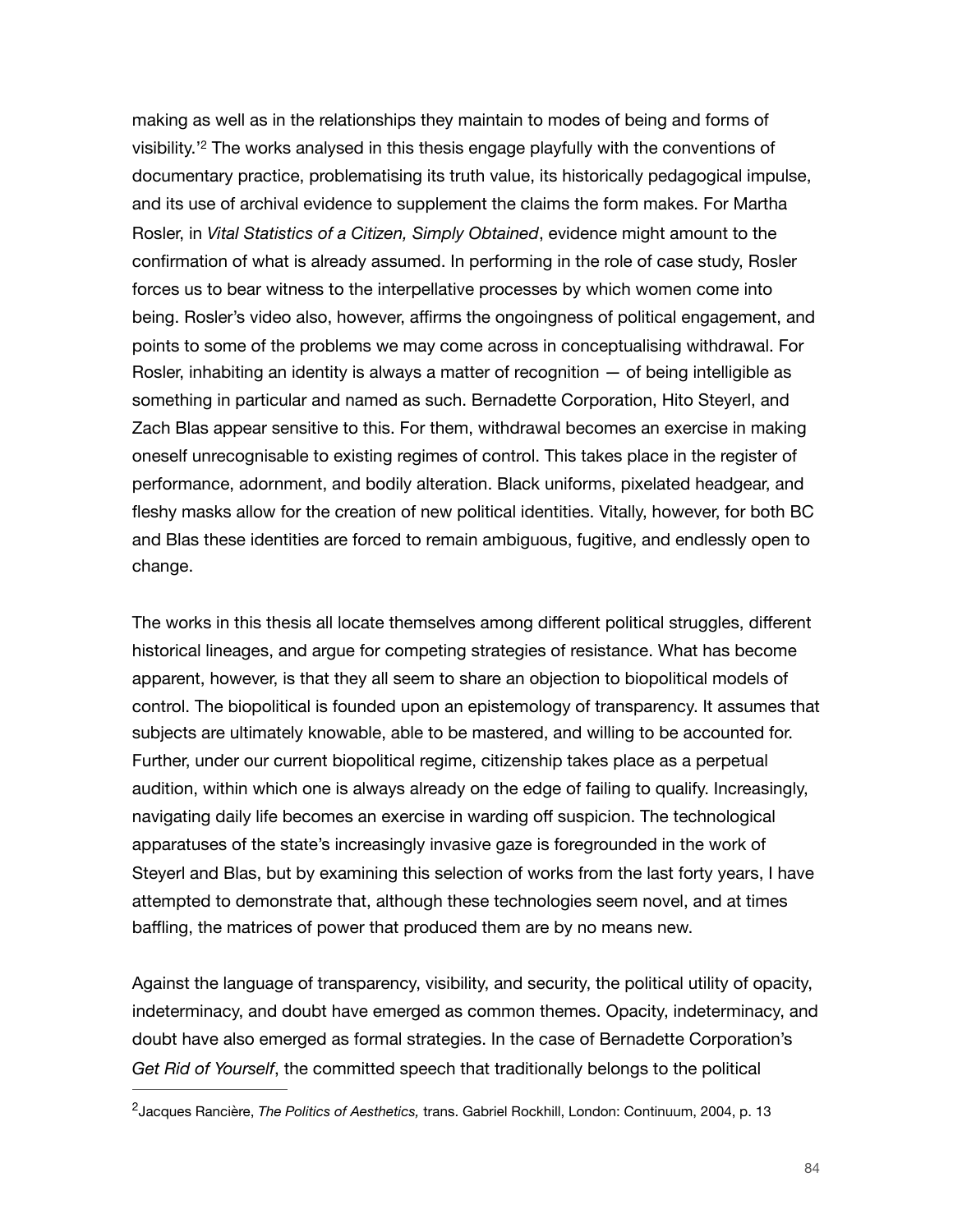<span id="page-85-1"></span>documentary is rendered suspect when repeated, and stumbled over, by Chloë Sevigny. Sevigny's stuttering, however, does not necessarily amount to an evacuation of commitment. In Hito Steyerl's *November*, the viewer is forced to keep track of several competing versions of Andrea Wolf, with no one version taking precedence over the other. Reality, in Steyerl's film, becomes thoroughly mediated. These formal interventions which seem to defer identification, and undermine the indexical relation the lens-based image assumes with reality — speak directly to the precarious conditions of the present. These films assume a suspicious audience. As Steyerl writes in 'Documentary Uncertainty,' 'amidst all this ambivalence, our confusion is the one thing which remains certain… And it will invariably, if unconsciously, represent our reaction to documentary materialsas such.<sup>[3](#page-85-0)</sup> These films use indeterminacy as a generative force. Indeterminacy is deployed as a means to take up and rearrange worn-out political languages; it becomes effective in making that which appears immanent mutable and able to be reimagined; and it becomes a way to remain committed to the creation of better future when the present appears troubling, groundless, and difficult to pin down.

<span id="page-85-0"></span>Hito Steyerl, 'Documentary Uncertainty,' *Re-Visiones,* 2011, http://www.re-visiones.net/spip.php [3](#page-85-1) %3Farticle37, Accessed 20 February 2017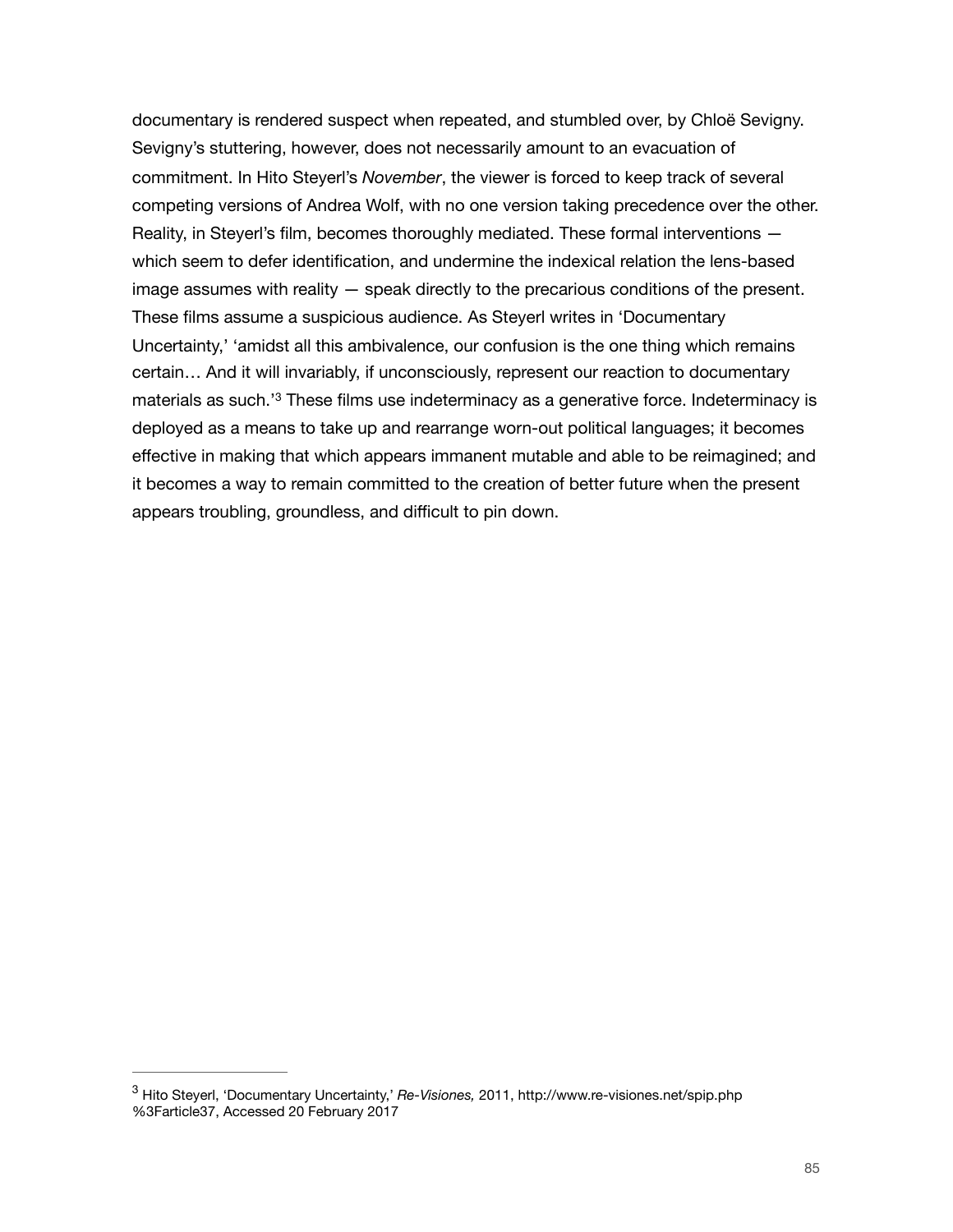## **BIBLIOGRAPHY**

Agamben, Giorgio, *Homo Sacer: Sovereign Power and Bare Life,* trans. Daniel Heller-Roazen, Stanford: Stanford University Press, 1998

\_\_\_\_\_\_\_\_\_\_\_\_\_\_\_\_, *Means Without End: Notes on Politics,* trans. Vincenzo Binetti and Cesare Casarino, Minneapolis: Minnesota University Press, 2000

\_\_\_\_\_\_\_\_\_\_\_\_\_\_\_\_, *State of Exception,* trans. Kevin Attell, Chicago: University of Chicago Press, 2005

\_\_\_\_\_\_\_\_\_\_\_\_\_\_\_\_, *The Coming Community,* trans. Michael Hardt, Minneapolis: University of Minnesota Press, 1993

Ahmed, Sara, 'Interview with Judith Butler,' *Sexualities* 19:4, 2016, pp. 482-492

Alter, Nora A, 'Translating the Essay into Film and Installation,' *Journal of Visual Culture* 6:1, 2007, pp. 44-57

Althusser, Louis, *Lenin and Philosophy and Other Essays,* trans. Ben Brewster, New York: Monthly Review Press, 1971

Apple, 'iPhone 7 Tech Specs,' 2016. http://www.apple.com/nz/iphone-7/specs, last accessed 2 November 2016

Bakhtin, Mikhail, *Rabelais and His World,* trans. Helene Iswolsky, Bloomington: Indiana University Press, 1984

Balsom, Erika, 'Introduction to Hito Steyerl's *How Not to Be Seen,'* presented at the symposium *Life Remade: The Politics and Aesthetics of Animation, Simulation and Rendering*, Birkbeck, University of London, June 2015

Balsom, Erika and Hila Peleg (eds.) *Documentary Across Disciplines,* Cambridge: The MIT Press, 2016

Bennett, Jill, *Empathic Vision: Affect, Trauma, and Contemporary Art,* Stanford: Stanford University Press, 2005

Berlant, Lauren, *Cruel Optimism*, Durham: Duke University Press, 2011

*\_\_\_\_\_\_\_\_\_\_\_\_\_\_, The Queen of America Goes to Washington City: Essays in Sex and Citizenship,* Durham: Duke University Press, 1997

\_\_\_\_\_\_\_\_\_\_\_\_\_\_, 'The Subject of True Feeling: Pain, Privacy, and Politics,' in Sarat, Austin and Kearns, Thomas R. (eds.), *Cultural Pluralism, Identity Politics, and the Law,* Ann Arbor: University of Michigan Press, 1999, pp. 49-84

Berlant, Lauren and Sianne Ngai, 'Comedy Has Issues,' *Critical Inquiry* 43, 2017, pp. 233-249

Bernadette Corporation, 'Be Corpse,' *Afterall* 14, 2006, pp. 56-61

\_\_\_\_\_\_\_\_\_\_\_\_\_\_\_\_\_\_\_\_\_, 'Get Rid of Yourself,' http://www.bernadettecorporation.com/getrid.htm, last accessed 2 February 2017

Bersani, Leo, *Homos,* Cambridge, MA: Harvard University Press, 1996

\_\_\_\_\_\_\_\_\_\_\_, 'Illegitimacy,' lecture delivered at *The State of Things,* Istituto Veneto di Scienze, Lettere ed Arti, Venice, 2 June 2011, http://www.oca.no/programme/audiovisual/the-state-of-things-illegitimacy, last accessed 15 December 2016

*\_\_\_\_\_\_\_\_\_\_\_, Thoughts and Things,* Chicago: University of Chicago Press, 2015

Blas, Zach, 'Facial Weaponization Communiqué: Fag Face,' *Vimeo,* 21 January 2013, https://vimeo.com/ 57882032, last accessed 2 February 2017

\_\_\_\_\_\_\_\_\_, 'Informatic Opacity' *Journal of Aesthetics and Protest* 9, 2014, http://www.joaap.org/issue9/ zachblas.htm, last accessed 15 December 2016

\_\_\_\_\_\_\_\_\_, 'Opacities: An Introduction,' *Camera Obscura* 31:2 92, 2016, pp. 149-153

\_\_\_\_\_\_\_\_\_, 'Queer Darkness,' in Carolin Wiedemann and Soenke Zehle (eds.), *Depletion Design: A Glossary of Network Ecologies*, Amsterdam, Institute for Network Cultures, 2012, pp. 127-132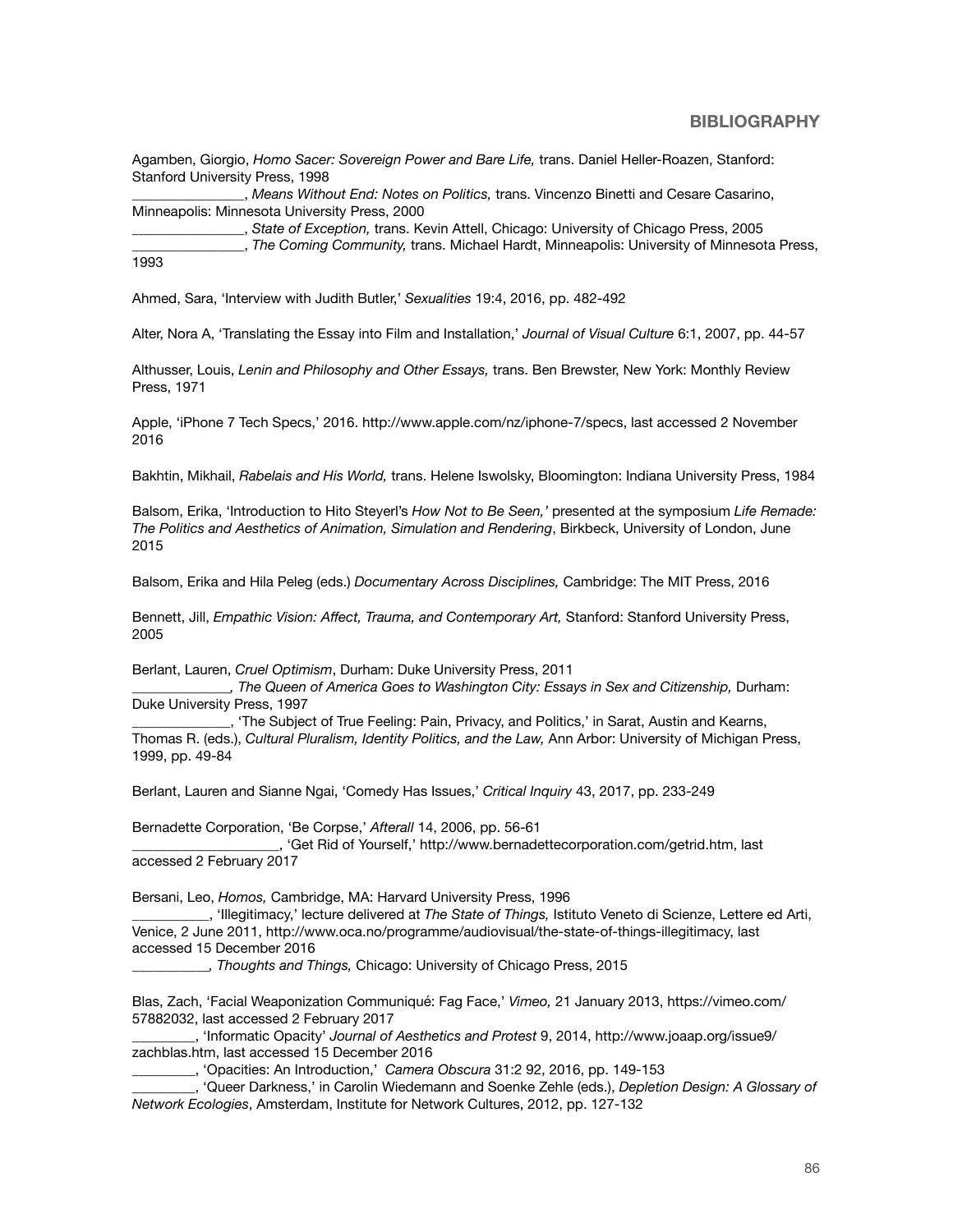Blas, Zach and Simone Browne, 'Beyond the Internet and All Control Diagrams,' *The New Inquiry,* 24 January 2017, http://thenewinquiry.com/features/beyond-the-internet-and-all-control-diagrams/, last accessed 25 January 2017

Blas, Zach and Jacob Gaboury, 'Biometrics and Opacity: A Conversation,' *Camera Obscura* 31:2 92, 2016, pp. 155-165

Butler, Judith, *Gender Trouble* (1990), London and New York: Routledge, 1999

- \_\_\_\_\_\_\_\_\_\_\_\_, 'Merely Cultural,' *Social Text* 52/53, 1997, pp. 265-277
- \_\_\_\_\_\_\_\_\_\_\_\_, *Precarious Life: The Powers of Mourning and Violence,* London: Verso, 2004
- \_\_\_\_\_\_\_\_\_\_\_\_, *The Psychic Life of Power,* Stanford: Stanford University Press, 1997

Caffarena, Fabio and Carlo Stiaccini, 'Piazza Carlo Giuliani: G8 Summit, Genoa 2001,' in P.J. Sanchez and Cristina Carteret (eds.), *Grassroots Memorials: The Politics of Memorializing Traumatic Death*, New York: Berghahn Books, 2011, pp. 304-318

Carroll Rory, 'The wild boy who became a martyr,' *Observer,* 22 July 2001, https://www.theguardian.com/ world/2001/jul/22/globalisation.businessandmedia4, last accessed 25 January 2017

'Chamber Judgement Giuliani and Gaggio v. Italy,' *European Court of Human Rights*, 25 August 2009, http:// hudoc.echr.coe.int/eng?i=001-93948, last accessed 15 January 2017

Conrad, Ryan (ed.), *Against Equality: Queer Revolution Not Mere Inclusion,* Oakland: AK Press, 2014

Crispin, Sterling, *Data-Masks: Biometric Surveillance Masks Evolving in the Gaze of the Technological Other,*  Masters of Science Thesis, University of California Santa Barbara, 2014

Cunningham, John, 'Clandestinity and Appearance,' *Mute* 2:16*,* 8 July 2010, http://www.metamute.org/ editorial/articles/clandestinity-and-appearance, last accessed 1 February 2017

Davis, Heather, 'Imperceptibility and Accumulation: Political Strategies of Plastic,' *Camera Obscura* 31:2 92, 2016, pp. 187-193

Deleuze, Gilles, *Francis Bacon: The Logic of Sensation* (1981)*,* trans. Daniel W. Smith, London: Continuum, 2003

Deleuze, Gilles and Félix Guattari, *Anti-Oedipus* (1984), trans. Robert Hurley, Mark Seem, and Helen R. Lane, London: Continuum, 2004

\_\_\_\_\_\_\_\_\_\_\_\_\_\_\_\_\_\_\_\_\_\_\_\_\_\_\_\_\_, *A Thousand Plateaus* (1980)*,* trans. Brian Massumi, London: Bloomsbury,

2013

Demos, T.J., *The Migrant Image: The Art and Politics of Documentary During Global Crisis, Durham: Duke* University Press, 2013

Edelman, Lee, *No Future: Queer Theory and the Death Drive,* Durham: Duke University Press, 2005

Edwards, Steve, Martha Rosler: The Bowery in two inadequate descriptive systems, London: Afterall, 2012

Fisher, Mark, *Capitalist Realism: Is There No Alternative?,* London: Zero Books, 2009

Foucault, Michel, *Abnormal: Lectures at the Collège de France 1974-75,* trans. Graham Burchell, London: Verso, 2003

\_\_\_\_\_\_\_\_\_\_\_\_\_\_, *Discipline and Punish: The Birth of the Prison* (1975), trans. Alan Sheridan, New York: Vintage, 1995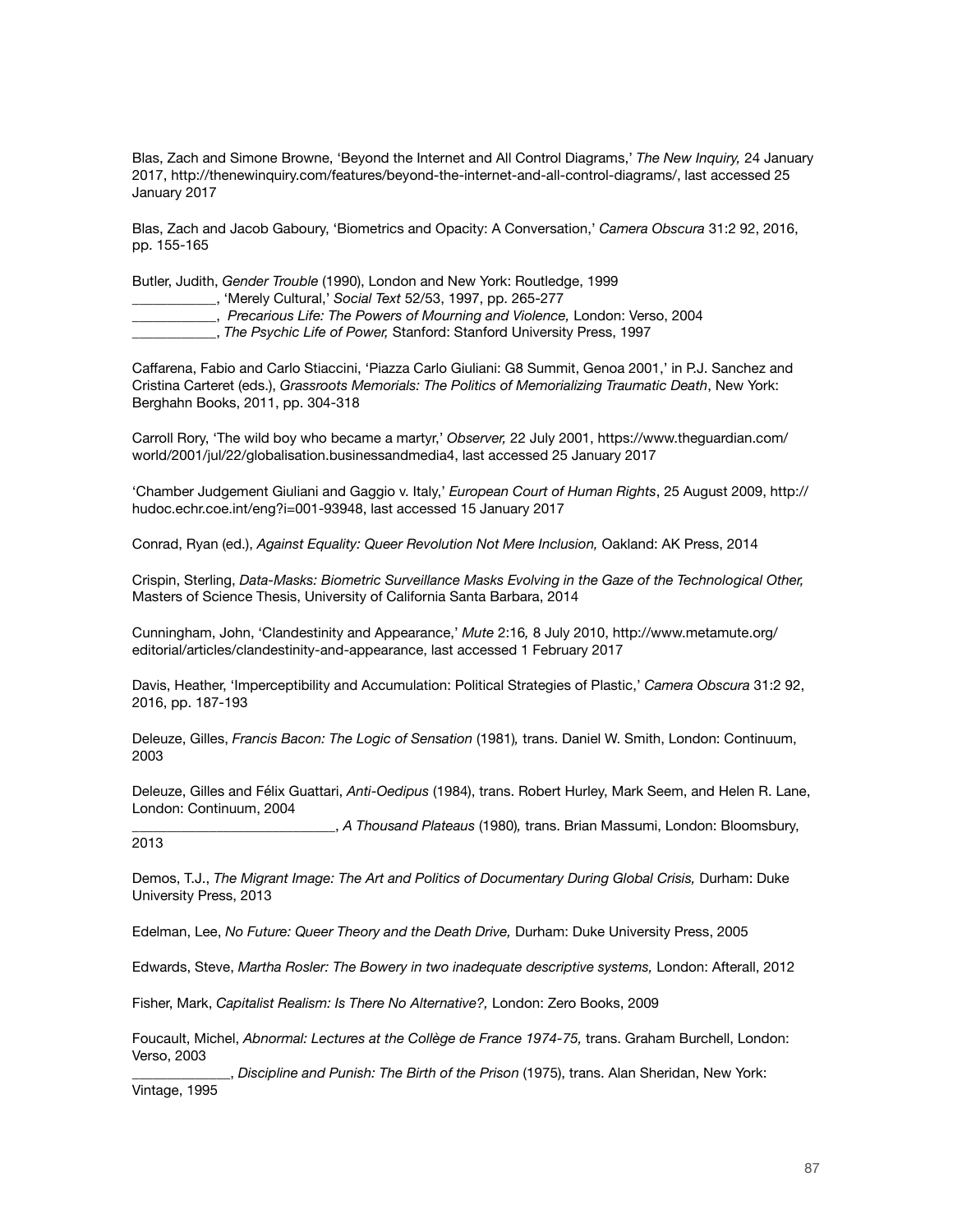\_\_\_\_\_\_\_\_\_\_\_\_\_\_, *Society Must be Defended: Lectures at the Collége de France 1975-76*, ed. Mauro Bertani and Alessandro Fontana, trans. David Macey, New York: Picador, 2003

Galloway, Alexander, 'Black Box, Black Bloc,' in Benjamin Noys (ed.) *Communization and its Discontents: Contestation, Critique, and Contemporary Struggles,* Wivenhoe: Minor Compositions, 2011, pp. 237-252

Galloway, Alexander and Eugene Thacker, *The Exploit: A Theory of Networks*, Minneapolis: University of Minnesota Press, 2007

Gates, Kelly A., *Our Biometric Future: Facial Recognition Technology and the Culture of Surveillance*, New York: NYU Press, 2011

Gever, Martha 'An Interview with Martha Rosler,' *Afterimage* 9:3, 1981, pp. 10-17

Gharavi, Maryam Monalisa, 'Who's Afraid of the Covered Face,' *Harvard Design Magazine* 42, 2016, p. 79

Goldsmith, Kenneth, 'Resources,' *Ubuweb,* 2011, http://www.ubu.com/resources, last accessed 2 February 2017

Gray, George W., 'Human Growth,' *Scientific American* 180:4*,* 1953, pp. 65-77

Gunning, Tom 'In Your Face: Physiognomy, Photography, and the Gnostic Mission of Early Film,' *Modernism/ Modernity* 4:1, 1997, pp. 1-25

Halberstam, Jack, 'The Anti-Social Turn in Queer Studies,' *Graduate Journal of Social Sciences* 5:2, 2008, pp. 140-156

Hall, Rebecca, 'Of Ziploc Bags and Black Holes: The Aesthetics of Transparency in the War on Terror,' *The Communication Review* 10:4, 2007, pp. 319-346

Halperin, David M., *Saint Foucault*, Oxford: Oxford University Press, 1995

Haraway, Donna, Modest\_Witness@Second\_Millenium.FemaleManⒸ\_Meets\_OncoMouse*TM,* London and New York: Routledge, 1997

Hardt, Michael and Antonio Negri, *Commonwealth,* Cambridge, MA: Harvard University Press, 2009

Hattam, Victoria, 'Image: Visual Speculation and Political Change,' in Vyjayanthi Venuturupalli Rao, Prem Krishnamurthy, and Carin Kuoni (eds.) *Speculation, Now,* Durham: Duke University Press, 2014, pp. 139-141

Heidegger, Martin, *The Question Concerning Technology and other essays,* trans. William Lovitt, New York: Harper & Row, 1977

Hennessy, Rosemary, *Profit and Pleasure: Sexual Identities in Late Capitalism,* New York: Routledge, 2000

'Hito Steyerl, *How Not to be Seen: A Fucking Didactic Educational .MOV File, 2013,' Artforum, 2013, https://* www.artforum.com/video/mode=large&id=51651, last accessed 2 February 2017

Jakobsen, Janet R., 'Queer is? Queer Does? Normativity and the Problem of Resistance,' *GLQ: A Journal of Lesbian and Gay Studies* 4:4, 1998, pp. 511-536

\_\_\_\_\_\_\_\_\_\_\_\_\_\_\_\_\_, 'Sex+Freedom=Regulation: WHY' *Social Text* 84-85, 2005, pp. 285-308

Juris, Jeffrey S., 'Violence Performed and Imagined: Militant Action, the Black Bloc and the Mass Media in Genoa,' *Critique of Anthropology* 25:4, 2005, pp. 413-432

Kennedy, Jen, 'The Young-Girl in Theory,' *Women & Performance* 25:2, 2015, pp. 175-194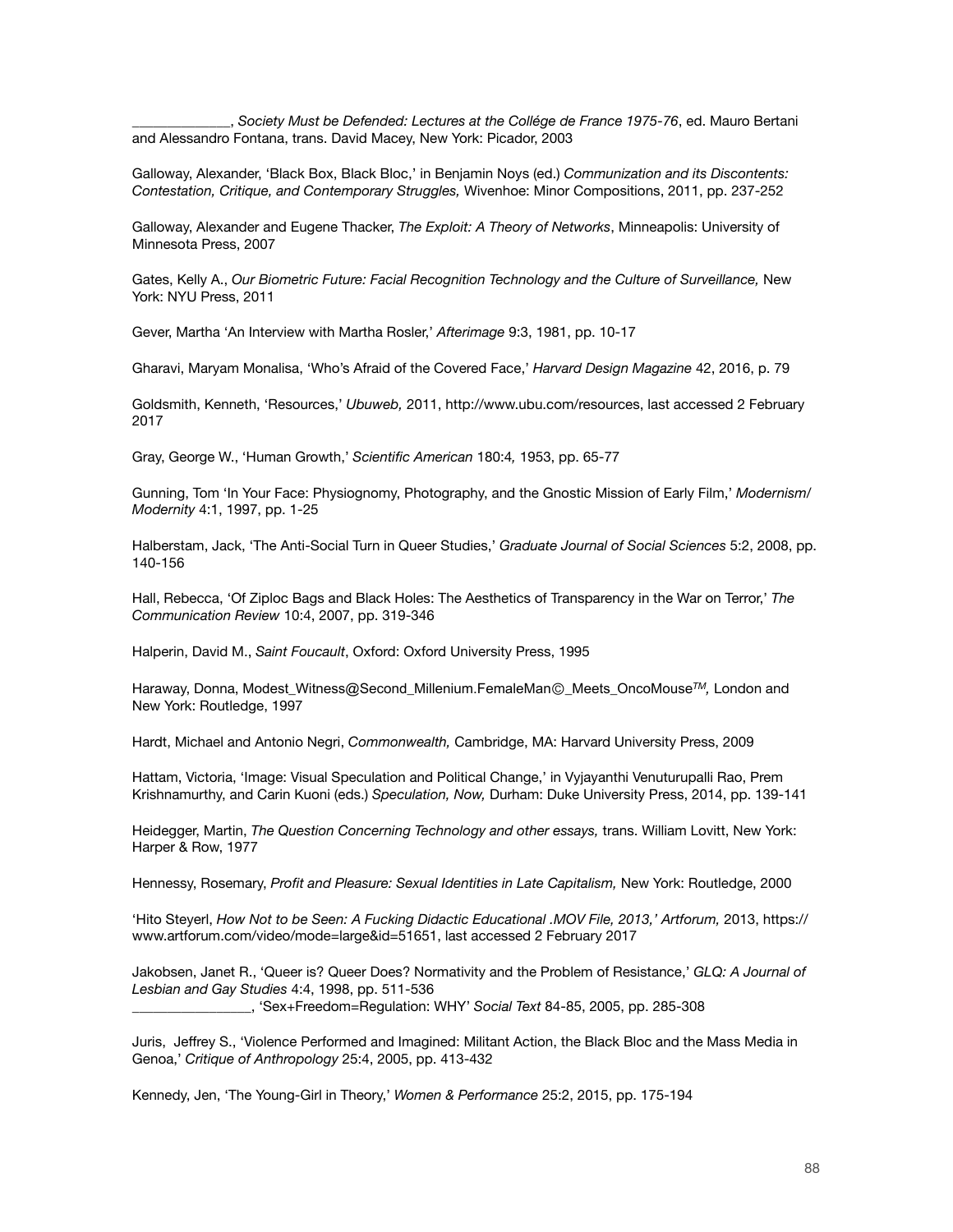Lafuente, Pablo, 'For a Populist Cinema: On Hito Steyerl's November and Lovely Andrea,' *Afterall* 19, 2008, p. 64-70

Lebovic, Nitzan, 'Biometrics, or The Power of the Radical Center' *Critical Inquiry* 41, 2015, pp. 841-868

Leonardi, Michael, 'Remembering Carlo Giuliani,' *Counterpunch,* 22 July 2011, http://www.counterpunch.org/ 2011/07/22/remembering-carlo-giuliani, last accessed 25 January 2017

Lupton, Deborah, 'The Embodied Computer/User,' in Bell, D. & Kennedy, B. (eds.) *The Cybercultures Reader,*  London: Routledge, 2000

Lütticken, Sven, 'Personification,' *New Left Review* 96*,* 2015pp. 101-126

Magagnoli, Paolo, *Documents of Utopia: The Politics of Experimental Documentary,* London & New York: Columbia University Press, 2015

Magnet, Shoshana Amielle, *When Biometrics Fail: Gender, Race, and the Technology of Identity,* Durham: Duke University Press, 2011

McDonough, Tom (ed.), *Guy Debord and the Situationist International: Texts and Documents, Cambridge, MA:* The MIT Press, 2002

\_\_\_\_\_\_\_\_\_\_\_\_\_\_\_\_, 'Unrepresentable Enemies: On the Legacy of Guy Debord and the Situationist International,' *Afterall* 28, 2011, pp. 42-55

Metambu, Tendai John, 'Potentially Yours, The Coming Community,' *Artspace,* November 2016, http:// www.artspace.org.nz/exhibitions/2016/default.asp, last accessed 2 February 2017

Memou, Antigoni, 'When it bleeds, it leads:' Death and Press Photography in the Anti-Capitalist Protests in Genoa in 2001,' *Third Text* 24:3, 2010, pp. 341-351

Morris, Adam, Whoever, Whatever: On Anonymity as Resistance to Empire,' *Parallax* 18:4, 2012, pp. 106-120

Muñoz, José Esteban, *Cruising Utopia: The Then and There of Queer Futurity*, New York: New York University Press, 2009

Nalini, Ambady and Nicholas O. Rule, 'Brief exposures: Male sexual orientation is accurately perceived at 50 ms,' *Journal of Experimental Social Psychology* 44:4, 2008, p. 1100-1105

O'Sullivan, Simon, 'Ten Concepts Following Cathy Wilkes's Practice,' *Afterall* 12, 2005, pp. 64-70

Owens, Craig, *Beyond Recognition: Representation, Power, and Culture,* Berkeley and Los Angeles: University of California Press, 1992

Papadopoulos, Dimitris, Niamh Stephenson, and Vassilis Tsianos*, Escape Routes: Control and Subversion in the 21st Century*, London: Pluto Press, 2008

Phelan, Peggy, *Unmarked: The Politics of Performance,* London and New York: Routledge, 1993

'Power 100,' *ArtReview* 68:8*,* 2016, pp. 101-143

Power, Nina, 'She's Just Not That Into You,' *Radical Philosophy* 177, 2013, radicalphilosophy.com/reviews/ individual-reviews/rp177-shes-just-not-that-into-you, last accessed 26 August 2016.

Rancière, Jacques, *Film Fables,* trans. Emiliano Battista, Oxford: Berg, 2006 \_\_\_\_\_\_\_\_\_\_\_\_\_\_\_\_\_, *The Politics of Aesthetics,* trans. Gabriel Rockhill, London: Continuum, 2004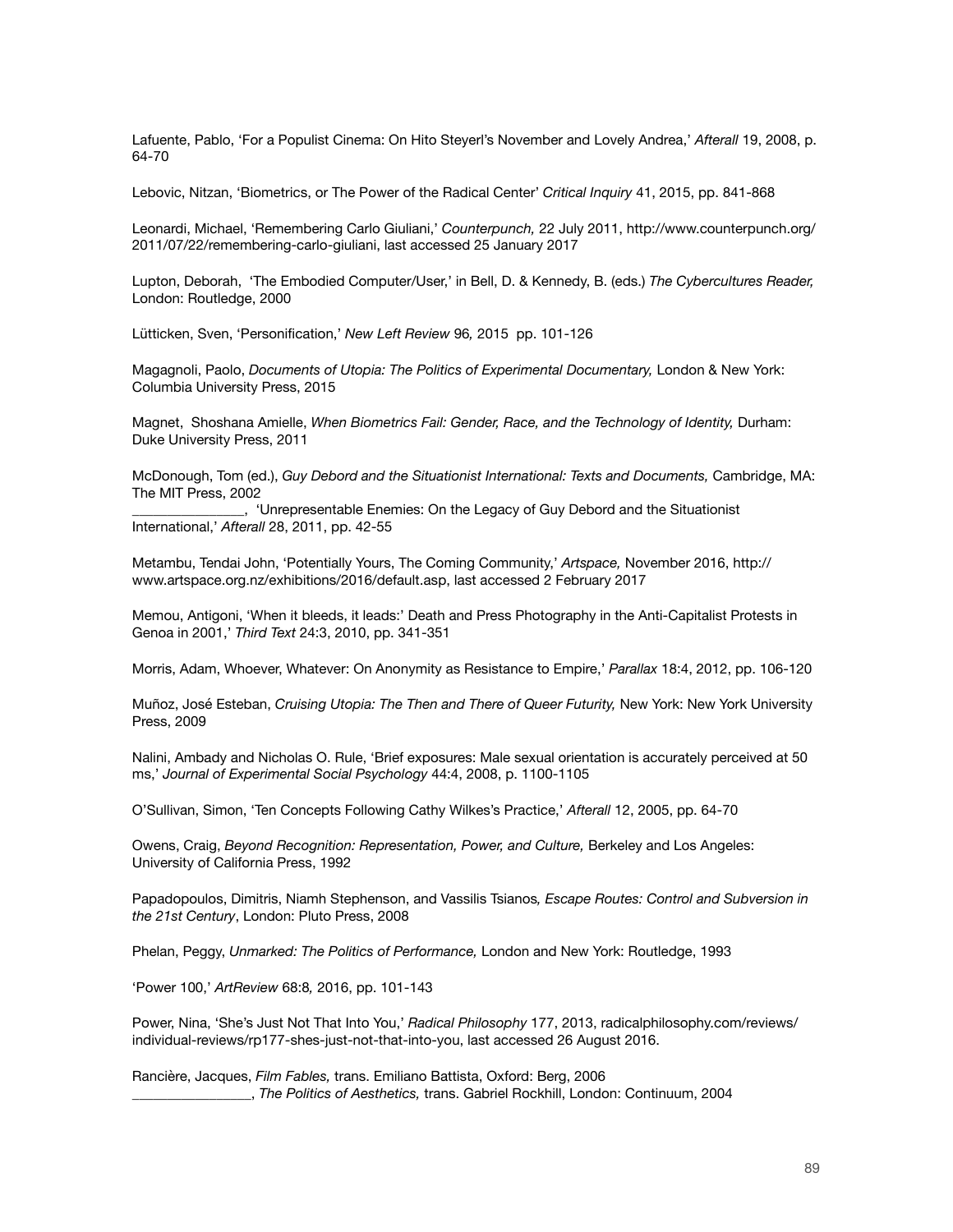Rasmussen, Mikkel Bolt, 'Art, Revolution and Communisation,' *Third Text* 26:2, 2012, pp. 229-242

Rosler, Martha, *Decoys and Disruptions,* Cambridge, MA: The MIT Press, 2004

\_\_\_\_\_\_\_\_\_\_\_\_\_, 'Out of the Vox: Martha Rosler on Art's Activist Potential,' *Artforum* 43.1, 2004, p. 218-219

\_\_\_\_\_\_\_\_\_\_\_\_\_, 'The Private and the Public: Feminist Art in California,' *Artforum* 16:1*,* 1977, pp. 66-74

\_\_\_\_\_\_\_\_\_\_\_\_\_, *Vital Statistics of a Citizen, Simply Obtained* Transcript, supplied to the author by the artist, 29 July 2016

Rothberg, Michael, 'Remembering Ronahî, Remembering Internationalism, *Days and Memory,* 3 August 2015, http://hgmsblog.weebly.com/blog/remembering-ronahi-remembering-internationalism, last accessed 29 October 2016

Russell, Diana E. H. and Van de Ven, Nicole, *Crimes Against Women: Proceedings of the International Tribunal,* Millbrae: Les Femmes, 1976

Sarbanes, Janet, 'An Independent Group? Bernadette Corporation, Post-Pop Collective,' *Afterall* 14, 2006, pp. 46-55

Sekula, Allan, 'Dismantling Modernism, Reinventing Documentary (Notes on the Politics of Representation),' *The Massachusetts Review* 19.1, 1978, pp. 859-833

Sexton, Jamie, 'Prisoner of Cool: Chloë Sevigny, Alternative Stardom and Image Management,' in Kate Egan and Sarah Thomas (eds.), *Cult Film Stardom: Offbeat Attractions and Processes of Cultification,* London: Palgrave, 2012, pp. 73-89

Shaked, Nizan, 'The 1993 Whitney Biennial: Artwork, Framework, Reception,' *Journal of Curatorial Studies* 2:2, pp. 142-168

Shell, Hanna Rose, *Camouflage, Photography, and the Media of Reconnaissance,* New York: Zone Books, 2012

Simpson, Bennett, 'Techniques of Today,' *Artforum* 43:1, 2004, p. 220-223

Spiegel, Jennifer B., 'Masked Protest in the Age of Austerity: State Violence, Anonymous Bodies, and Resistance "In the Red,"' *Critical Inquiry* 41, 2015, pp. 786-810

Stallabrass, Julian (ed.), *Documentary,* London: Whitechapel Gallery and Cambridge, MA: The MIT Press, 2013

Steyerl, Hito, 'A Thing Like You and Me,' *e-flux* 15, 2010, http://www.e-flux.com/journal/15/61298/a-thinglike-you-and-me, last accessed 2 November 2016

\_\_\_\_\_\_\_\_\_\_\_, Beginnings, *e-flux* 59, 2014, http://www.e-flux.com/journal/59/61140/beginnings, last accessed 28 October 2016

\_\_\_\_\_\_\_\_\_\_\_,'Documentary Uncertainty,' *Re-Visiones,* 2011, http://www.re-visiones.net/spip.php%3Farticle37, last accessed 20 February 2017

\_\_\_\_\_\_\_\_\_\_\_, 'Missing People: Entanglement, Superposition, and Exhumation as Sites of Indeterminacy,' *eflux* 38, 2012, http://www.e-flux.com/journal/38/61209/missing-people-entanglement-superposition-andexhumation-as-sites-of-indeterminacy, last accessed 2 November 2016

Summers, Chris and Irene Peroni, 'Ghosts of G8 haunt Genoa,' *BBC News,* 7 February 2005, http:// news.bbc.co.uk/2/hi/europe/4217629.stm, last accessed 25 January 2017

Tiqqun, *Introduction to Civil War,* trans. Alexander R. Galloway and Jason E. Smith, Los Angeles: Semiotext(e), 2010

\_\_\_\_\_\_, *Preliminary Materials For a Theory of the Young-Girl*, trans. Ariana Reines, Los Angeles: Semiotext(e), 2012